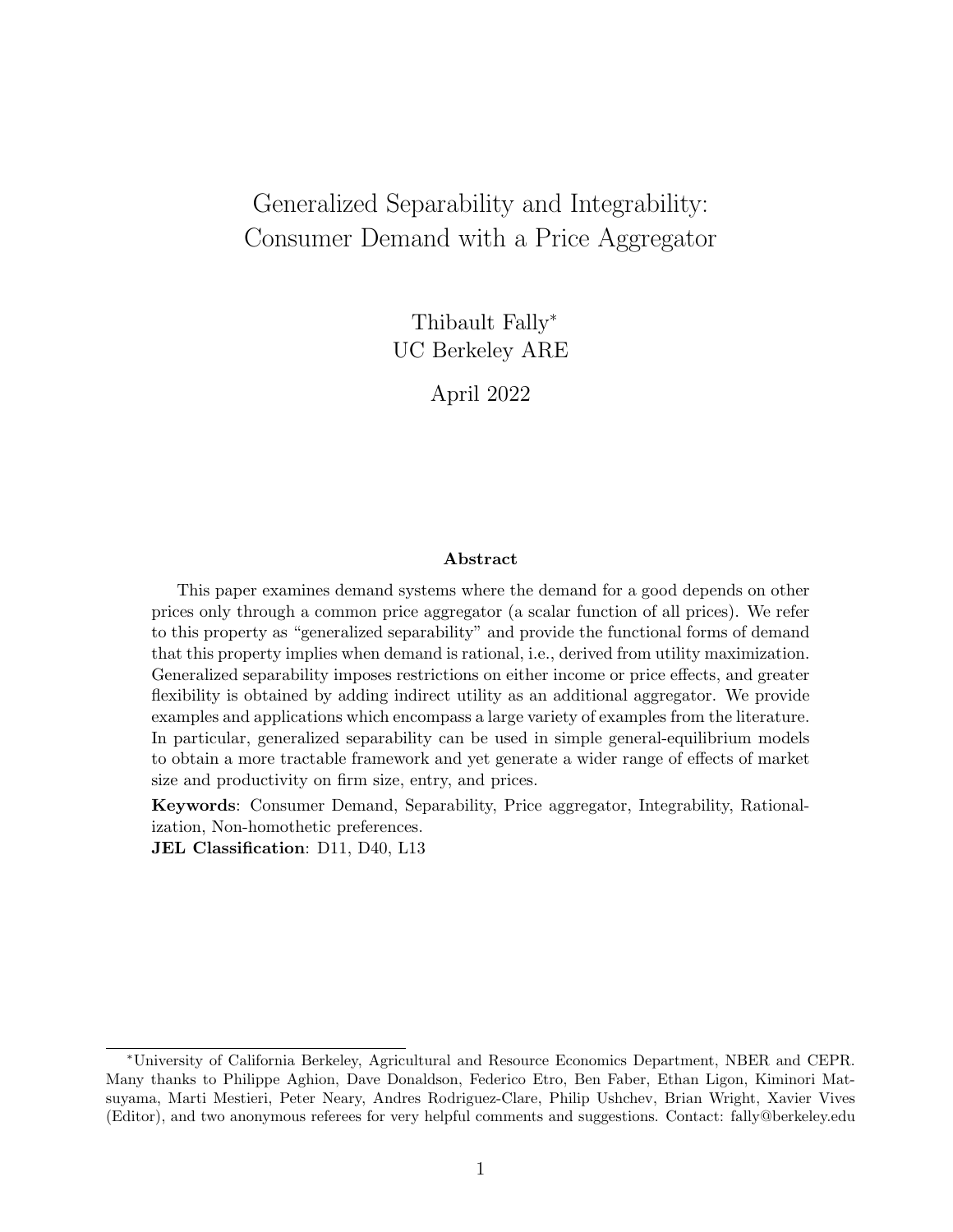# 1 Introduction

The integrability problem, which consists of characterizing demand systems that can be rationalized and derived from utility functions, has long been a central issue in economic theory. The earliest contributions date from Antonelli (1886), with applications to various fields, including micro and macroeconomics, econometrics, industrial organization and international trade. Theorists have provided broad sufficient and necessary conditions for demand patterns to be integrable, notably Hurwicz and Uzawa (1971), who provide conditions based on the Slutsky substitution matrix, which must be symmetric and negative semi-definite for all prices and income levels.

While very general, the Hurwicz and Uzawa (1971) integrability conditions lack practicality. Perhaps a consequence is that applied theorists and practitioners have often focused on less general cases to ensure both tractability and rationality. In particular, one often focuses on directly or indirectly additive preferences. An attractive feature of these preferences is that demand depends only on a few variables, namely consumer income, a good's own price, and a single aggregator (scalar) that is itself a function of the vector of prices and income. Such an aggregator can be, for instance, a price index (e.g. with constant elasticity of substitution preferences) or the marginal utility of income (with directly-separable preferences).<sup>1</sup> These preferences, however, have properties that may be undesirable and too restrictive in terms of income and price effects. For instance, direct separability implies that income elasticities and price elasticities are proportional across goods ("Pigou's law"), a testable prediction that has been empirically rejected, e.g., by Deaton (1974).

This paper characterizes demand systems that are more general but retain a key practical property of the widely-used demand systems mentioned above: the existence of a price aggregator that is common for all goods, a feature that is useful for demand estimation, welfare analysis, applied models of monopolistic and oligopolistic competition, and many other applications.

The paper aims to make three contributions. A first objective is to provide functional forms of demand (i.e. necessary conditions) to satisfy Slutsky symmetry when demand for a good depends only on its own price, income, and a common price aggregator. We also consider cases where demand depends on utility in addition to the price aggregator. A second objective is to provide sufficient conditions for such functional forms of demand to be rational, i.e. such that they can be derived from a well-defined quasi-concave utility function. A third contribution is to

<sup>&</sup>lt;sup>1</sup>In models with symmetric demand across product varieties with an upper bound in marginal utility for each variety, there exists a finite reservation price (or choke price) that can also be used as a common price aggregator (see e.g. Arkolakis et al., 2019).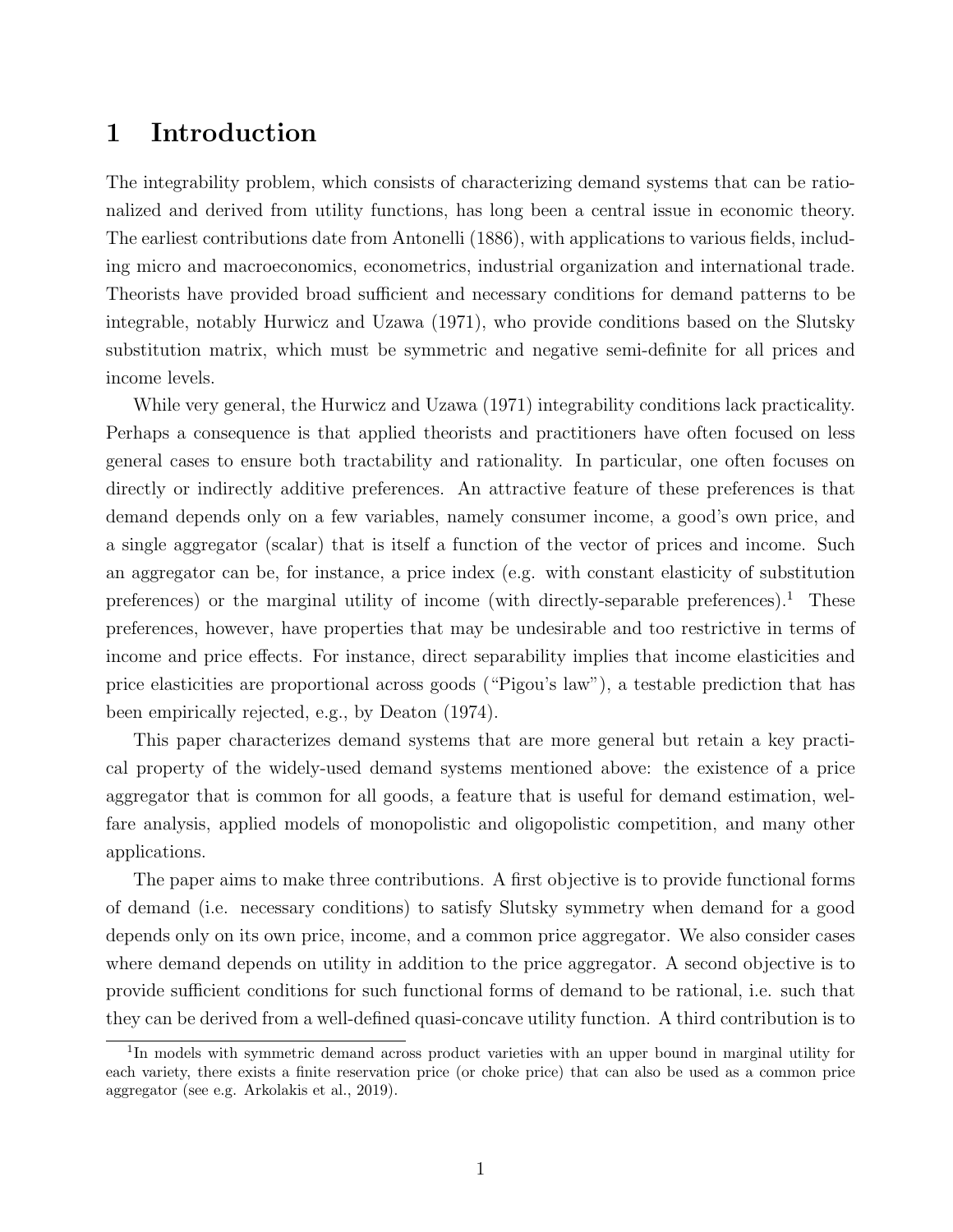provide various examples of such demand systems, including some that have not been previously discussed in the literature, and to illustrate how functional forms of demand determine market size effects on firm size and prices in a simple general-equilibrium model.

Following Pollak (1972), we first consider "generalized separable" demand systems as those that satisfy:

$$
q_i = \widetilde{q}_i(p_i/w, \Lambda) \tag{1}
$$

for each good i, where  $p_i$  refers to its price, w to consumer income (total outlays), and  $\Lambda$  is a scalar (aggregator) that is a function of all prices and income. A key property of such demand is that all cross-price effects operate through  $\Lambda$ , a practical property for modeling and estimation, because the rank of the cross-price substitution matrix is then just one.

In fact, such a demand system can only take some specific functional forms in order to be integrable. Providing the sketch of a proof that we complete here, Gorman (1972, 1995) indicates that such a demand system can take either of two main forms<sup>2</sup> if we impose symmetry on the Slutsky substitution matrix:

$$
q_i = \frac{D_i(F(\Lambda)p_i/w)}{H(\Lambda)}
$$
\n(2)

$$
q_i = A_i(\Lambda)(p_i/w)^{-\sigma(\Lambda)}
$$
\n(3)

where  $D_i$ , F and H are positive real functions and where, in both cases,  $\Lambda$  is a scalar variable that adjusts so that the budget constraint is satisfied, and can thus be defined as an implicit function of prices and income (under additional assumptions on differentiability and invertibility). The general forms of these demand systems have rarely appeared in the applied literature so far in spite of their usefulness.<sup>3</sup>

In the first case (equation 2), sufficient conditions for integrability are expressed as conditions on elasticities of functions  $H$ ,  $F$  and  $D_i$ , and ensure that demand  $q_i$  is decreasing in the aggregator  $\Lambda$  for any good *i*. We will refer to this case as a "Gorman-Pollak" demand system. It corresponds to directly-additive utility (used e.g. in Krugman, 1979) when the quantity shifter  $H(\Lambda)$  is constant; it corresponds to indirectly-additive utility when the price shifter  $F(\Lambda)$  is constant. This also generalizes the results of Matsuyama and Ushchev (2017) on homothetic single-aggregator demand ("HSA", corresponding to  $F(\Lambda) = 1/H(\Lambda) = \Lambda$ ). This type of preferences can be used to rationalize many examples drawn from Mrázová and Neary (2013), e.g. bi-power and inverse bi-power demand functions, as well as Bulow-Pfleiderer

<sup>&</sup>lt;sup>2</sup>There are other cases that can be ruled out under additional restrictions on price sensitivity.

<sup>&</sup>lt;sup>3</sup>There are a few recent exceptions, including Bertoletti and Etro (2022, 2021) for the first case, Comin et al. (2021) and Matsuyama (2019) for the second case with homogeneous  $\sigma(\Lambda) = \sigma$ .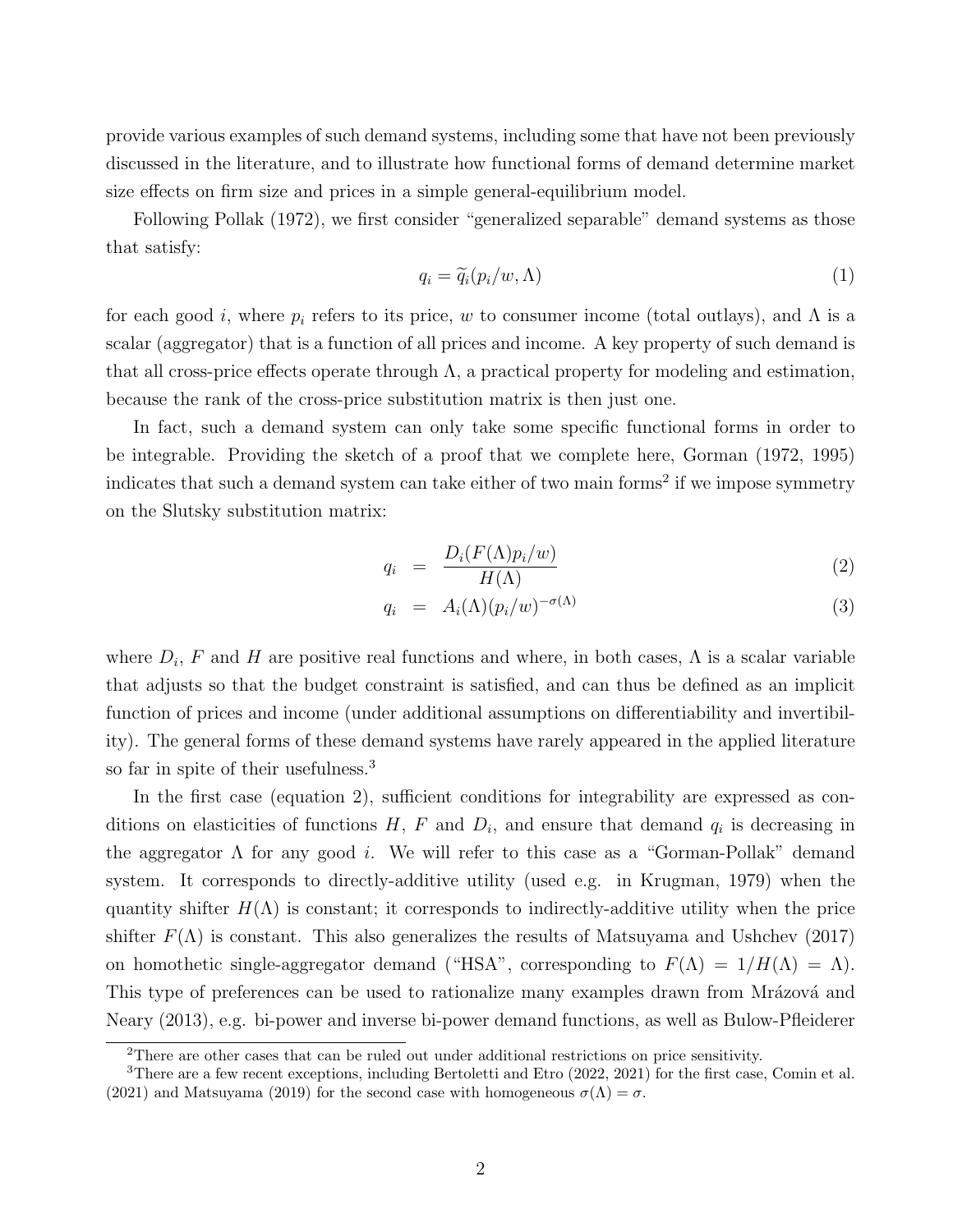demand (Weyl and Fabinger, 2013). For instance, with iso-elastic functions  $H$  and  $D_i$ , the demand system is "self-dual addilog" as described in Houthakker (1965). In this more general demand system, income and price elasticities both depend on the functional form chosen for  $D_i$ , which can be very flexible; demand and price shifters  $H(\Lambda)$  and  $F(\Lambda)$  also influence income effects and depend flexibly on the price aggregator. However, this formulation still imposes some constraints on price and income effects, as it implies an affine relationship between price and income elasticities of demand across goods for a given consumer.

In the second case (equation 3), with common price elasticities across goods, the aggregator  $\Lambda$  coincides with indirect utility V (up to a one-to-one mapping). In that case, integrability requires that the demand shifters  $A_i(\Lambda)$  increase quickly enough in Λ. While quasi-concavity is easy to obtain in this case, conditions for rationalization need to ensure that indifference curves do not cross and that utility is monotonically increasing in the consumption of each good. Notice that the price elasticity  $\sigma(\Lambda)$  does not have to remain constant or monotonic across indifference curves, i.e. indifference curves can become flatter or more convex as income goes up. We will refer to that case as "generalized non-homothetic CES". This second case features Allen-Uzawa substitution elasticities that do not vary across goods but may vary with utility. Relative to Gorman-Pollak demand, this case allows for more flexible income patterns, but requires rigid price effects. It generalizes the implicitly-additive utility functions used by (Comin et al., 2021) (who impose a constant elasticity of substitution  $\sigma(\Lambda) = \sigma$ ) to model structural change and sector-specific Engel curves across agriculture, manufacturing, and services. A similar demand structure is used in Atkin et al. (2020) to estimate welfare and price indices from shifts in Engel curves. With an elasticity of substitution that depends on utility, these preferences remain very tractable and empirically relevant. Several studies (such as Handbury, 2021, Faber and Fally, 2020 and Auer et al., 2021) based on expenditure surveys and scanner data have shown that price elasticities vary significantly with income.<sup>4</sup>

These two types of demand systems are appealing for their simplicity and tractability if we focus on either price or income effects. However, greater flexibility can be obtained by allowing demand to depend on utility in addition to the common aggregator  $\Lambda$ . This can be seen as a combination of the two cases discussed above, and encompasses many other examples of demand systems commonly used in the literature. We further extend the previous results to show that such demand  $\tilde{q}_i(p_i/w, \Lambda, V)$  must take the following functional form:

$$
q_i = \frac{D_i(F(\Lambda, V)p_i/w, V)}{H(\Lambda, V)}
$$
\n<sup>(4)</sup>

where real-valued functions  $D_i$ , F and H now also depend on indirect utility V as a second

<sup>&</sup>lt;sup>4</sup>Auer et al. (2021) in particular provide and estimate a convenient parameterization of such preferences.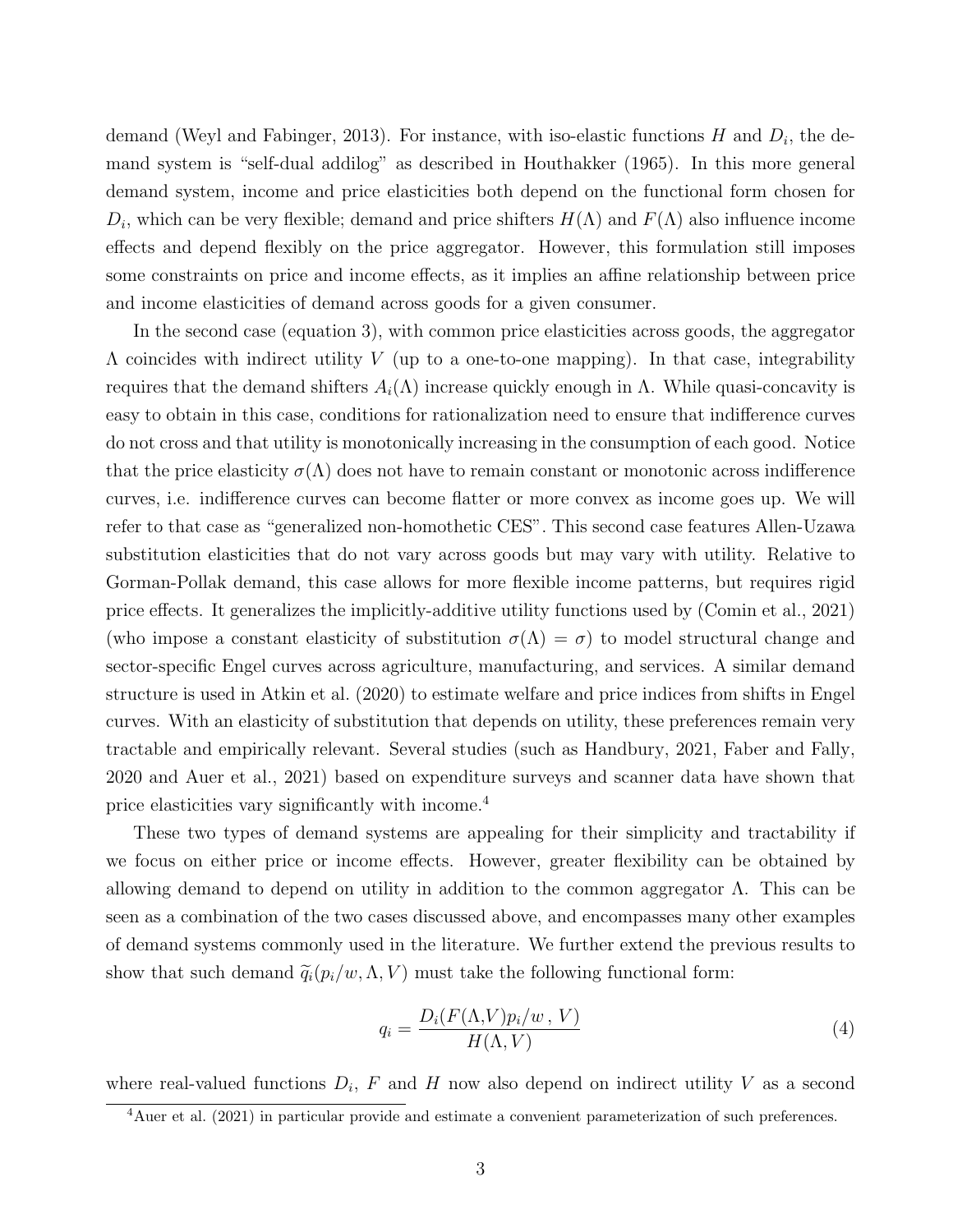argument. Conversely, mild sufficient conditions on these functions ensure that such a demand system is rational, and we show how to characterize direct and indirect utility functions as implicit functions. While the first aggregator  $\Lambda$  must still affect demand only through common price and quantity shifters  $H$  and  $F$ , as in the first case described above, demand  $D_i$  for each good *i* can be a very flexible function of both its own price  $p_i$  and indirect utility V. Thus, the shape of Engel curves (through utility  $V$ ) can be very different from the shape of the demand curve as a function of the price  $p_i$ .

The form of demand in (4) generalizes the previous forms (2) and (3) based on either aggregator  $\Lambda$  or  $V$ , and can be used to generate a variety of new and more general demand systems. This includes, for instance, directly and indirectly implicitly-additive separable preferences. Conversely, it is easy to construct preferences with desired properties that could be useful in specific settings. For instance, one can impose homotheticity while retaining very flexible price and substitution effects. Again, this encompasses various examples of homothetic preferences used in the literature, e.g. QMOR when  $D_i$  is quadratic (Diewert, 1976; Feenstra, 2018), HDIA when  $H$  is constant (Kimball, 1995) and HIIA when  $F$  is constant (Matsuyama and Ushchev,  $2017$ ).<sup>5</sup>

The single and double-aggregator demand systems can generate choke prices (as demand  $D_i$ for a good  $i$  equals zero at a finite price) that can be expressed as a simple function of income and the price aggregator (as well as utility in the more general case), with a functional form that is again more flexible than commonly used in macroeconomics and international trade. In particular, these forms of demand can be used to generalize the results of Bertoletti and Etro (2017) and Bertoletti et al. (2018) in which the choke price is proportional to income (see Fally, 2019). It can also rationalize the two-aggregator demand considered in Arkolakis et al. (2019), which is particularly appealing for its tractability and its applications to international trade models with heterogeneous firms. As shown by Thisse and Ushchev (2016), the latter can be generated by aggregating over many rational consumers with random utility; here, we show that such demand can be rationalized with a single representative consumer, which allows us to use standard tools in consumer theory to make welfare statements (such as revealed preferences, compensating variations, and other measures of welfare).

Demand systems with an aggregator are perhaps most useful in the case of monopolistic competition. In the limit where each firm has a negligible market share, it chooses its price by taking such an aggregator as given.<sup>6</sup> With the first type of demand system (Gorman-

<sup>5</sup>QMOR refers to: quadratic mean of order r expenditure function; HDIA: homothetic directly implicitly additive preferences; HIIA: homothetic indirectly implicitly additive.

 $6$ Recent work by Bertoletti and Etro (2022) formalizes this insight with asymmetric demand and covers the Gorman-Pollak demand system as an example. See also Anderson et al. (2018) on aggregative games where Λ could be used as an "aggregate".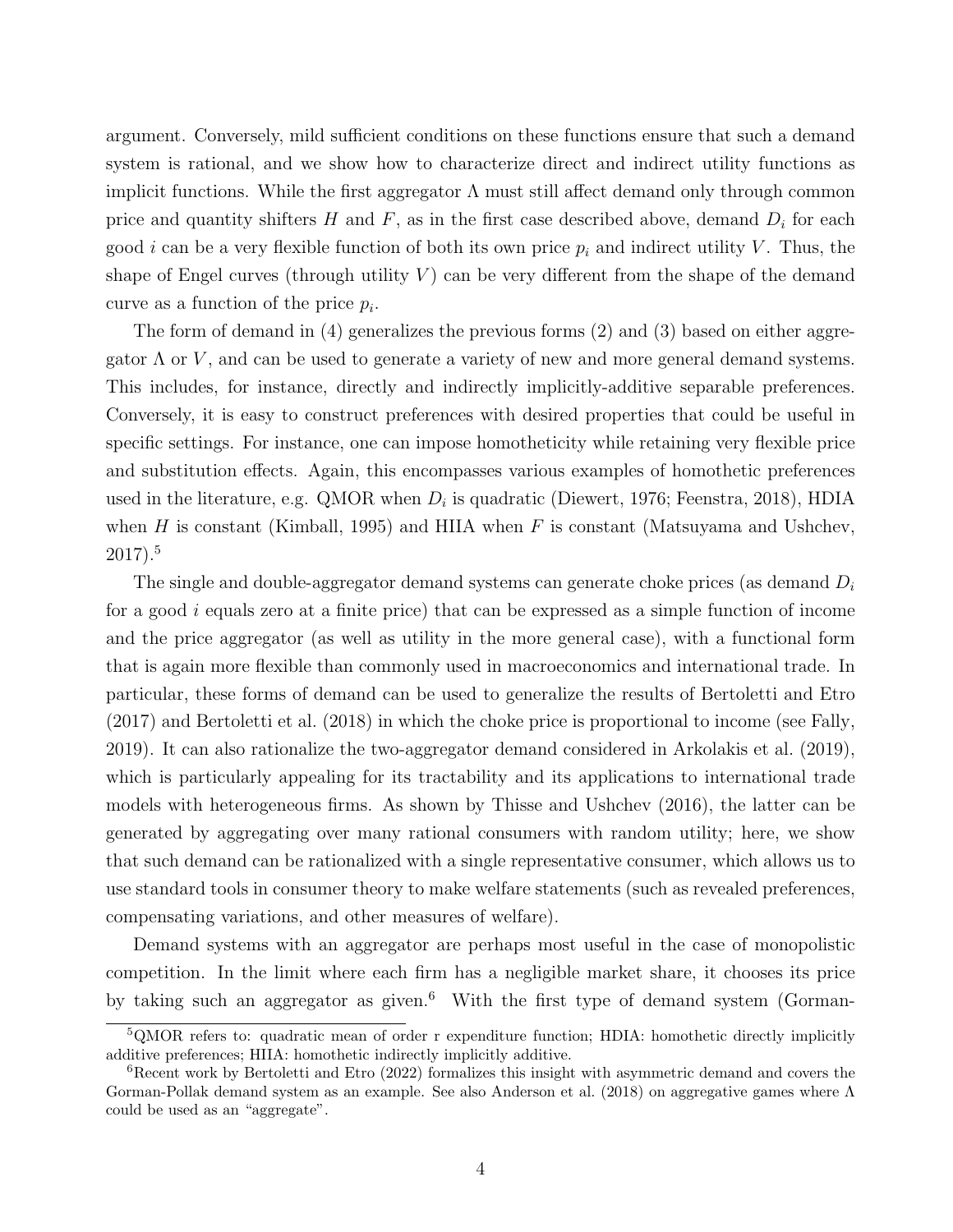Pollak form), the price aggregator  $\Lambda$  can be interpreted as an index of tightness of the budget constraint, or alternatively as an index of the toughness of competition in a model with firms. A change in the aggregator Λ can lead to a vertical and a horizontal shift of each demand curve, with different implications for markups depending on the shape of these demand curves.

With a simple general-equilibrium model of homogeneous firms under monopolistic competition and free entry, a wide range of comparative statics can be qualitatively obtained with the Gorman-Pollak single-aggregator demand system; all combinations of the signs of the effects of population and income on firm size (and thus prices) appear both in the subconvex case (where markups decrease with firm size) and in the superconvex case. On the contrary, some other forms of separability based on two aggregators can be used to restrict the range of comparative statics. For instance, with directly or indirectly "semi-separable" preferences (defined as a weaker form of additive separability), firm output and prices are invariant to either income or population. In many such cases, simple conditions on the functional form of demand can ensure uniqueness of equilibrium; with Gorman-Pollak preferences in particular, the second-order condition for profit maximization is sufficient.<sup>7</sup> This analysis fits within the framework of Parenti et al. (2017) based on general symmetric demand systems with a continuum of goods, and also complements the earlier results of Bertoletti and Etro (2016) for general symmetric preferences, Zhelobodko et al. (2012) based on directly-additive separable preferences, Bertoletti and Etro (2017) on indirectly-additive separable preferences, and Bertoletti and Etro (2021) on Gorman-Pollak demand. This illustrates the importance of the choice of functional forms of demand in determining key outcomes in general-equilibrium models.

The paper further relates to many others studying functional forms of utility and demand systems, with applications to demand estimation. In particular, Ligon (2016) focuses on cases where the aggregator corresponds to the Lagrange multiplier  $\lambda$  associated with the budget constraint, and shows that a form of separability in  $\lambda$  implies specific functional forms as well as direct additive separability. Nocke and Schutz (2017) study the ("quasi-") integrability of quasi-linear demand systems, i.e. without income effects. Fabinger and Weyl (2016) examine functional forms of demand and production functions that lead to closed-form solutions in models imposing relationships between marginal and average effects. The discussion of the existence of aggregators also mirrors the restrictions associated with the rank of a demand system (Gorman, 1981; Lewbel, 1991; LaFrance and Pope, 2006; Lewbel and Pendakur, 2009), which equals the number of price aggregators needed to recover Engel curves. Here, the number of aggregators corresponds to the rank of the cross-price substitution matrix. The two notions are thus distinct, and the demand systems studied here do not have restrictions in terms of the

<sup>7</sup>Uniqueness of equilibrium is however not guaranteed in the more general case where demand depend on utility in addition to the price aggregator.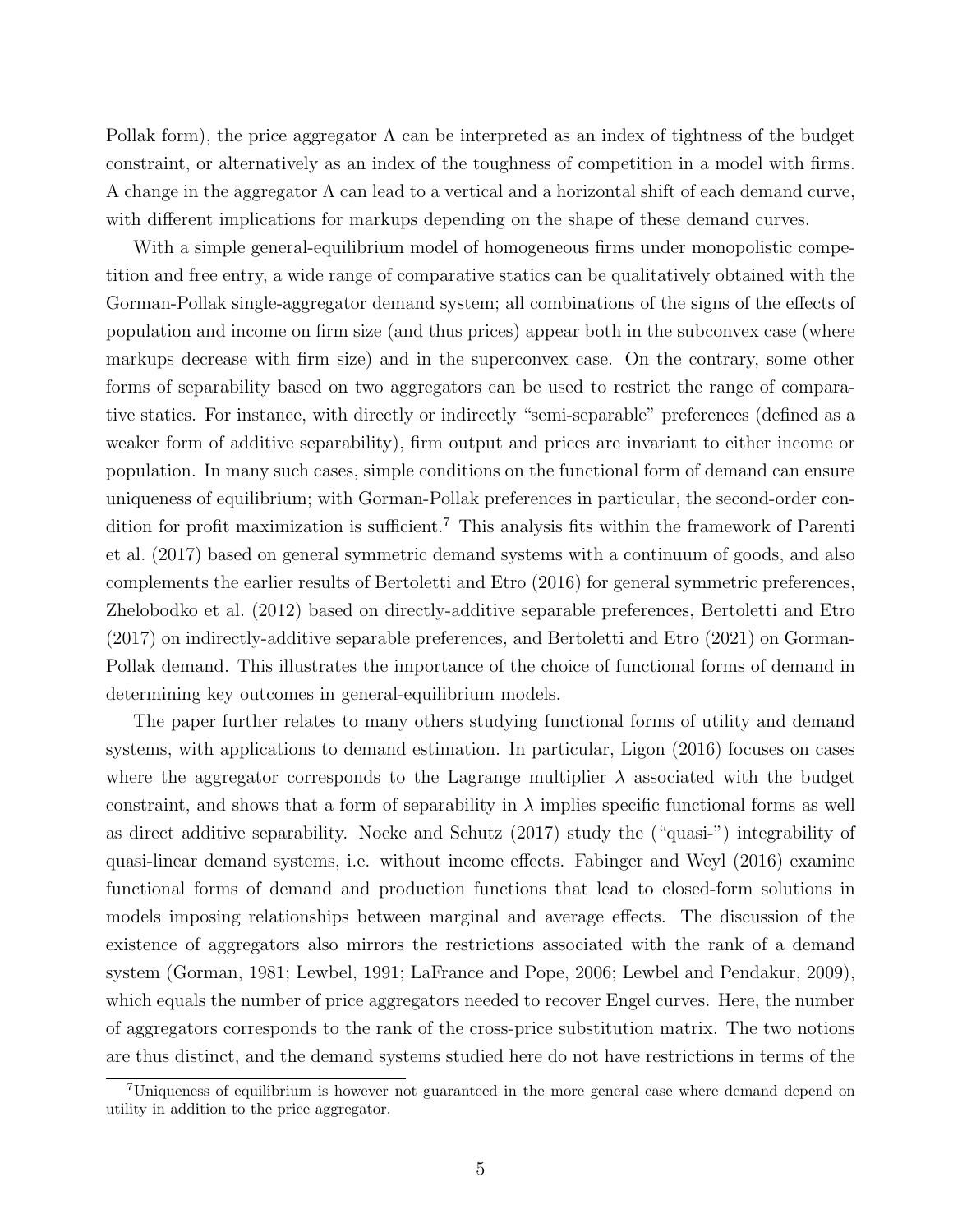rank of Engel curves.<sup>8</sup> Finally, Blackorby et al. (1978) study functional forms implied by various definitions of separability, and find that the same functional structure as with generalized nonhomothetic CES is obtained when imposing stronger forms of separability that imply equality among Allen-Uzawa elasticities of substitution.

The remainder of the paper proceeds as follows. Section 2 examines the functional forms imposed by generalized separability. Section 3 provides sufficient conditions for each type of demand to be rationalized. Section 4 discusses various examples of these demand systems. Section 5 examines an application to monopolistic competition and studies market size effects in a simple general-equilibrium model.

# 2 Functional Forms under Generalized Separability

# 2.1 Single aggregator

Additively-separable utility yields demand as a simple function of a good's own price  $p_i$  and a single aggregator, the Lagrange multiplier. While practical, both direct and indirect separability put strong constraints on the structure of demand, such as a tight relationship between price elasticity and income elasticity, with for instance the adverse consequence that preferences with constant elasticity of substitution (CES) are the only directly-separable and indirectly-separable preferences that are homothetic.

In an attempt to generalize the concept of separability, Gorman (1972) and Pollak (1972) define "generalized separability" as demand that would take the form:

$$
q_i = \tilde{q}_i(p_i/w, \Lambda) \tag{5}
$$

where demand for each good  $i$  (in quantity) is a real function of its own normalized price and the aggregator  $\Lambda$ , i.e. a mapping  $\widetilde{q}_i$  from  $\mathbb{R}_+ \times \mathbb{R}_+$  to  $\mathbb{R}_+$ , and where  $w > 0$  refers to total consumer expenditures and  $p_i > 0$  refers to the price of good i.  $\Lambda = \Lambda(p/w)$  a real function of the vector of normalized prices  $p/w = (p_1/w, ..., p_N/w) \in \mathbb{R}^N_+$ , and  $N \in \mathbb{N}$  denote the number of goods. Without loss of generality, we assume that  $\Lambda$  is always positive.

We assume that the budget constraint holds for any vector of normalized prices  $p/w$ , which implies that the aggregator  $\Lambda(p/w)$  must satisfy:

$$
\sum p_i q_i = p_i \widetilde{q}_i (p_i/w, \Lambda(p/w)) = w.
$$

<sup>8</sup>Demand systems such as PIGL, PIGLOG and AIDS aim to simplify income effects. Here the goal is rather to simplify cross-price effects.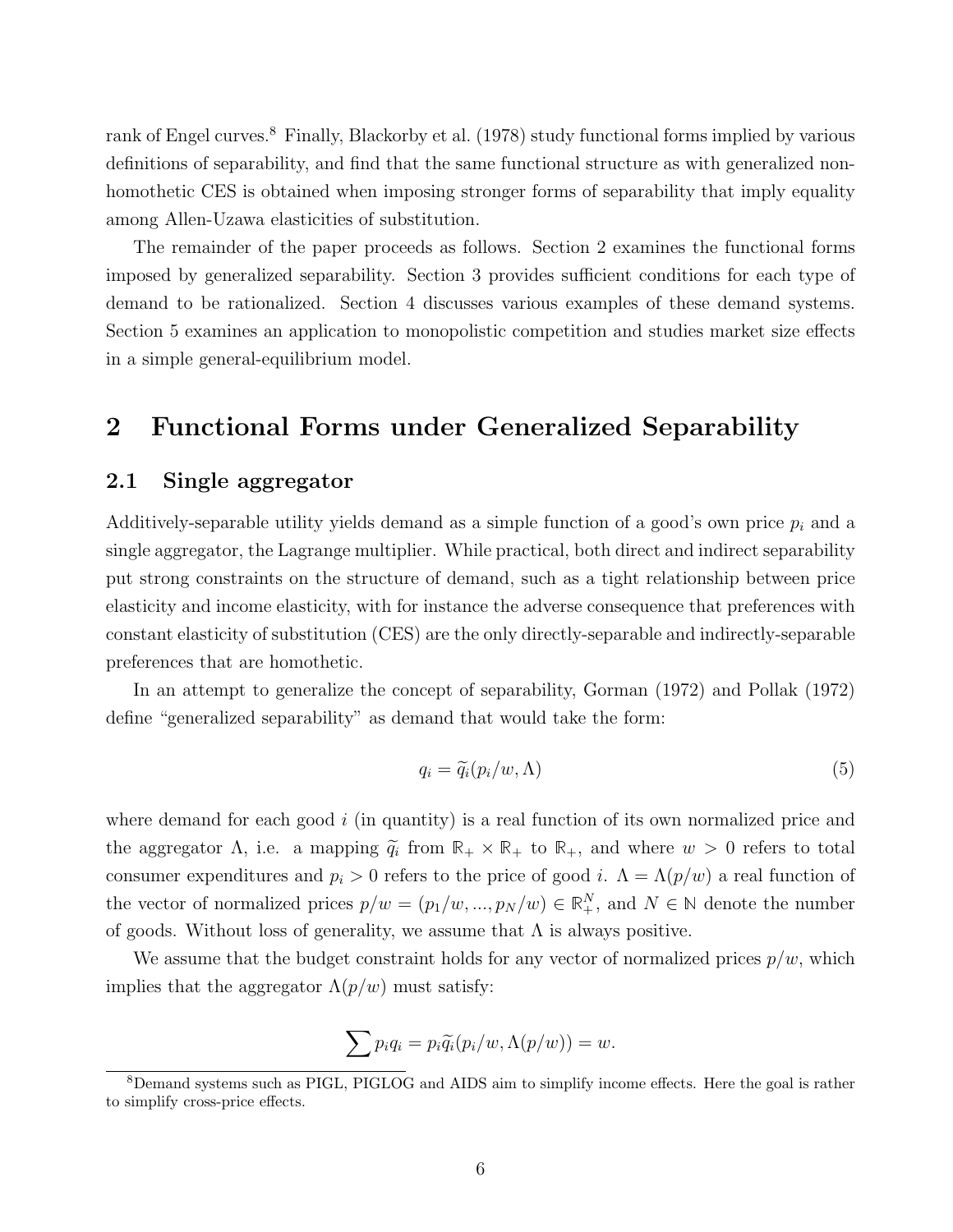Under the regularity assumption  $[A1]$ -i) made below, the solution to this equation in  $\Lambda$  is unique and we can use the budget constraint to obtain the derivatives of  $\Lambda$  w.r.t. prices. Note that, generally, Λ is not a Lagrange multiplier, except for the case where demand can be derived from a directly-additive separable utility (Ligon 2016).

We say that the system of demand given by  $\tilde{q}_i$  and  $\Lambda$  is integrable if there exists a differentiable utility function  $U(q)$  such that marginal utility  $\frac{\partial U}{\partial q_i}$  evaluated at  $\widetilde{q_i}$  (for a given vector of prices and income) is proportional to prices  $p_i$  across goods  $i$ .<sup>9</sup> We further assume that utility U is twice continuously differentiable, so that its cross-derivatives are symmetric. For the sake of simplicity and exposition, we focus on demand that can be inverted and assume that for each vector  $q \in \mathbb{R}^N_+$ , there exists a vector  $p/w \in \mathbb{R}^N_+$  such that  $q_i = \widetilde{q}_i(p_i/w, \Lambda(p/w))$ .<sup>10</sup>

In an unpublished note by Gorman (printed in Gorman, 1995) mentioned by Pollak (1972), Gorman indicates that a demand system defined as above needs to take specific forms in order to satisfy Slutsky's symmetry condition. With a few additional restrictions, this result can be formulated as follows:<sup>11</sup>

# **Regularity assumptions [A1]** on functions  $\widetilde{q}_i$ :

- i)  $\tilde{q}_i(p_i/w,\Lambda)$  is positive and twice continuously differentiable, with strictly negative derivatives in both arguments;
- ii) Holding  $\Lambda$  constant,  $p_i \widetilde{q}_i(p_i/w, \Lambda)$  has a non-zero derivative in  $p_i$
- iii) There are at least four goods  $(N \geq 4)$ ;
- iv) Invertibility: for each  $q \in \mathbb{R}^N_+$ ,  $\exists p/w \in \mathbb{R}^N_+$  such that  $q_i = \tilde{q}_i(p_i/w, \Lambda(p/w))$  for all i.

**Proposition 1** If demand is integrable and satisfies conditions  $[A1]$ , it can be written as either:

| case 1: | $\widetilde{q}_i(p_i/w,\Lambda) =$ | $D_i(F(\Lambda)p_i/w)$<br>$H(\Lambda)$                                             | for all goods i and all $p_i, w, \Lambda$ |
|---------|------------------------------------|------------------------------------------------------------------------------------|-------------------------------------------|
| case 2: |                                    | $\widetilde{q}_i(p_i/w,\Lambda) = A_i(\Lambda)(p_i/w)^{-\sigma(\Lambda)}$          | for all goods i and all $p_i, w, \Lambda$ |
|         |                                    | + case 2': $\widetilde{q}_i(p_i/w, \Lambda)$ = $a_i A(\Lambda)(p_i/w)^{-\sigma_0}$ | for all but one good i                    |

<sup>9</sup>A distinction is often made between integrability and rationalization, whereby the latter further requires U to be quasi-concave. In other words, integrability imposes the Slutsky substitution matrix to be symmetric while rationalization also requires that it be semi-definite negative.

<sup>&</sup>lt;sup>10</sup>This assumption is made for convenience as the proof mostly focuses on the inverse demand. Most of the arguments are local and would apply to subsets of prices and quantities where we have invertibility.

<sup>11</sup>Gorman's sketch of proof had many shortcuts, as he himself noted: "Throughout this paper I have talked as if my claims were definitely proven. Of course this is not so: my arguments are far from rigorous" (Gorman, 1995). Here I impose somewhat stronger assumptions on the form of demand and price effects in order to avoid a few inelegant cases. In particular, the assumption that expenditure shares are not just a function of Λ allows me to avoid what Gorman calls "the abnormal case".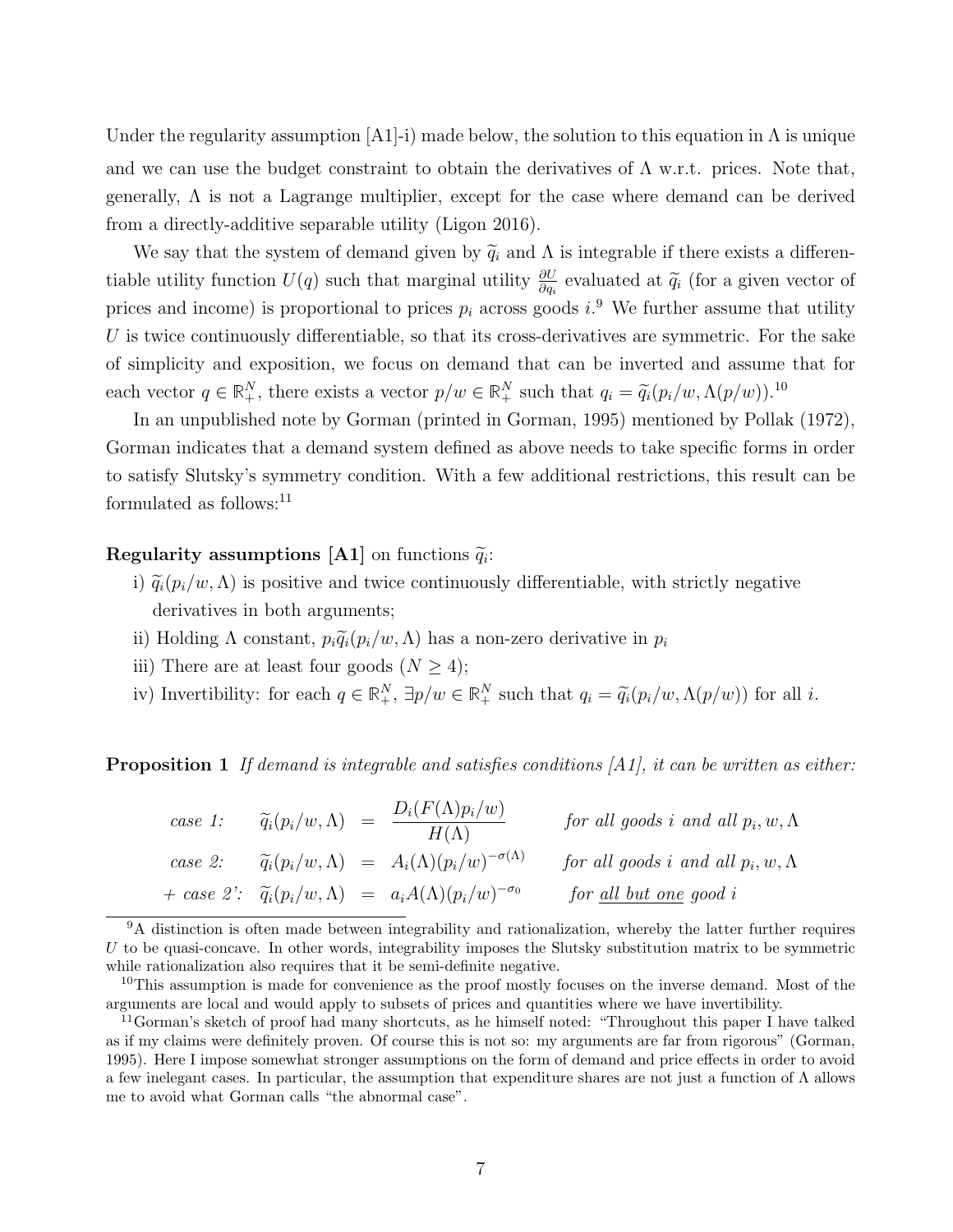or a combination of cases 2 and 2' (depending on  $\Lambda$ ), where  $a_i$ ,  $\sigma_0$  and  $\rho_0$  are positive constant terms, and  $D_i$ , F, H, A and  $A_i$  are differentiable real functions with a single argument.

To prove Proposition 1, it is actually easier to work with the inverse demand, i.e. expressing normalized prices as a function of quantities, as such objects are more directly related to marginal utility. A key integrability condition comes from the symmetry of the Hessian of the utility function. As inverse demand is proportional to marginal utility, its derivatives also need to feature some symmetry, a condition equivalent to Slutsky symmetry for Marshallian demand.<sup>12</sup> When cross-price effects are captured by a single aggregator, these symmetry conditions impose conditions on price elasticities that can then be integrated to provide the functional forms in Proposition 1. As part of the proof of Proposition 1, we find that inverse demand takes a very similar functional form in both cases. In the case 1, we can express inverse demand as:

$$
\frac{p_i}{w} = \frac{D_i^{-1}(H(\Lambda)q_i)}{F(\Lambda)}
$$
\n(6)

where  $\Lambda$  is now seen as a function of the vector of consumption and can be implicitly defined as a solution to the budget constraint using inverse demand:  $\sum_i q_i D_i^{-1}$  $i^{-1}(H(\Lambda)q_i)/F(\Lambda) = 1.13$ 

Since the third case 2' is relatively less interesting and elegant (CES for all but one good), the remainder of the paper focuses on cases 1 and 2. Note that there may be alternative functional forms under generalized separability if we allow for price-insensitive expenditures shares, which Gorman calls "abnormal" goods. Assumption iii) allows us to exclude such cases. Also note that functional forms are unique up to a constant term and a monotonic transformation of  $\Lambda$ , both in cases 1 and 2. Moreover, as we will see later in Section 3.2 under additional restrictions, aggregator  $\Lambda$  coincides in case 2 with indirect utility  $V$  (up to a monotonic transformation).

Before turning to more general demand systems and sufficient conditions for rationalization, it is useful at this point to summarize some key properties implied by these two types of demand, especially in terms of price and income effects.

**Price and income elasticities in case 1.** Let us denote by  $\varepsilon_{Di} = \frac{\partial \log D_i}{\partial \log n_i}$  $\frac{\partial \log D_i}{\partial \log p_i}, \varepsilon_H = \frac{\partial \log H}{\partial \log \Lambda}$  and  $\varepsilon_F = \frac{\partial \log F}{\partial \log \Lambda}$  the elasticity of  $D_i$ , H and F in their argument. In case 1, the price elasticity of

<sup>&</sup>lt;sup>12</sup>A working paper version provides a proof based on direct demand, examining price effects and Slutsky symmetry, which more closely follows the steps proposed by Gorman (1972) in his unpublished notes. Actually, earlier literature on rationalization (e.g. Samuelson, 1950) puts more attention onto properties of inverse demand than relatively more recent works that have placed a greater emphasis on the Slutsky substitution matrix (following Hurwicz and Uzawa, 1971).

<sup>&</sup>lt;sup>13</sup>In the Marshallian demand formulation,  $\Lambda$  is a function of prices and income. In the inverse demand formulation, we redefine  $\Lambda$  as a function of quantities, where  $\Lambda$  can again be implicitly characterized by the budget constraint. As an abuse of notation, we use the same notation in both approaches.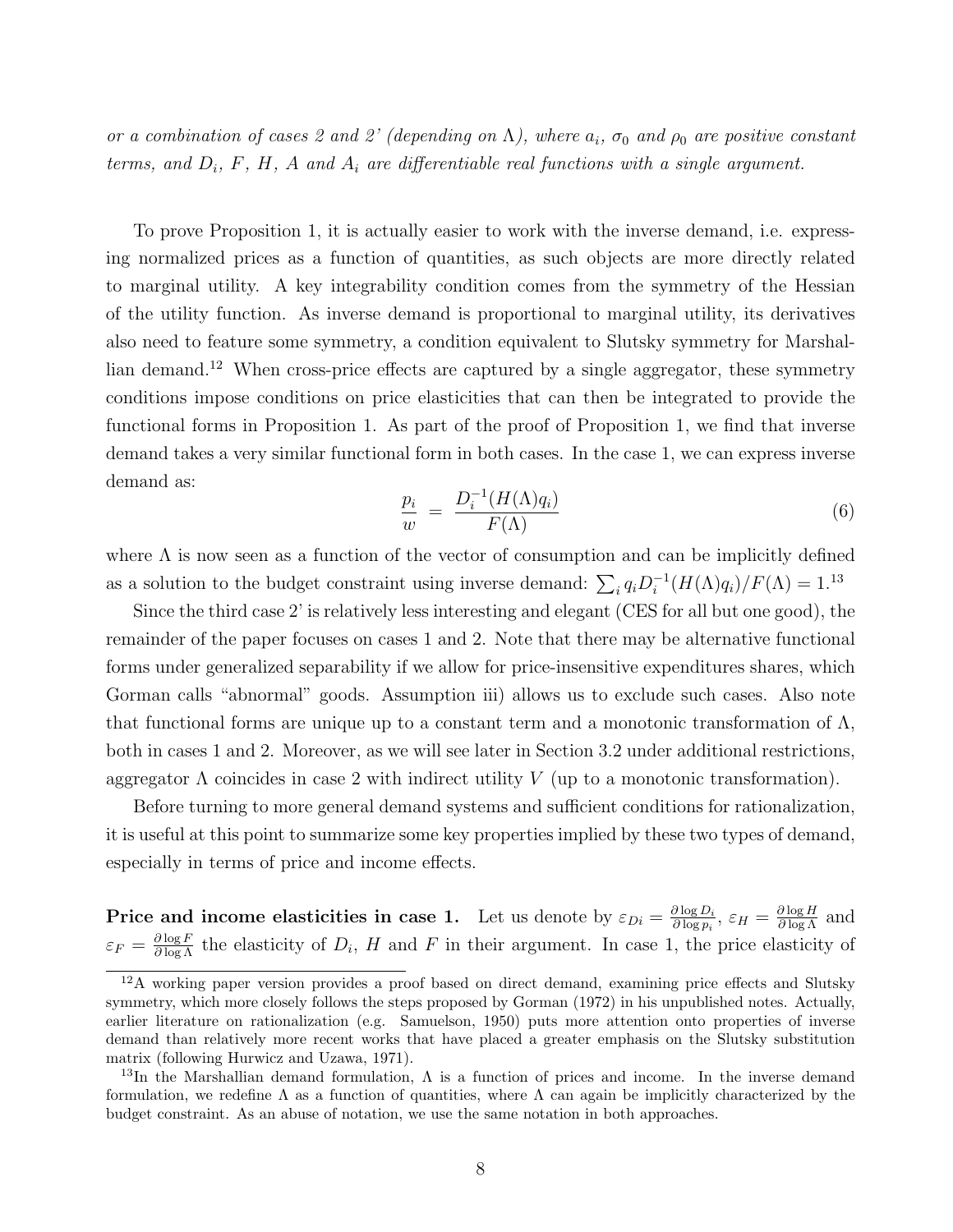Marshallian demand is:

$$
\frac{\partial \log q_i}{\partial \log p_j} = \varepsilon_{Di} \cdot \mathbb{1}_{(i=j)} - \frac{W_j (1 + \varepsilon_{Dj})(\varepsilon_H - \varepsilon_F \varepsilon_{Di})}{\varepsilon_H - \varepsilon_F \bar{\varepsilon}_D} \tag{7}
$$

where  $W_j$  is the expenditure share of good j,  $\mathbb{1}_{i=j}$  is a dummy equal to one when  $i=j$ , and  $\bar{\varepsilon}_D = \sum_i W_i \varepsilon_{Di}$ . When that good has a negligible market share, the own price elasticity is determined by the shape of function  $D_i$ :  $\frac{\partial \log q_i}{\partial \log n_i}$  $\frac{\partial \log q_i}{\partial \log p_i} \approx \varepsilon_{Di}$ . Since we impose few constraints on  $\varepsilon_{Di}$ , the shape of each demand curve and the patterns of price elasticities can be very flexible.

In turn, the income elasticity of demand is:

$$
\frac{\partial \log q_i}{\partial \log w} = 1 + \frac{(\varepsilon_H + \varepsilon_F)(\bar{\varepsilon}_D - \varepsilon_{Di})}{\varepsilon_H - \varepsilon_F \bar{\varepsilon}_D}.\tag{8}
$$

Using this expression, one can see that homotheticity implies that either  $\varepsilon_H = -\varepsilon_F$  or  $\varepsilon_{Di} = \bar{\varepsilon}_D$ for all goods  $i$  (see Section 4.2).

As pointed out by Pigou (1910) and Deaton (1974), own-price elasticities and income elasticities are colinear (across goods) when demand is derived from directly-additive utility ( $\varepsilon_H = 0$ ) when each good *i*'s expenditure share is small:  $\frac{\partial \log q_i}{\partial \log w} = \frac{\varepsilon_{Di}}{\varepsilon_D}$  $\frac{\varepsilon_{Di}}{\varepsilon_D}$ . With  $\varepsilon_H \neq 0$ , the relationship between income elasticity and price elasticity is affine. The relative rankings can even be flipped if  $\varepsilon_F + \varepsilon_H > 0$ , with price-elastic goods being relatively less income elastic.<sup>14</sup>

Price and income elasticities in case 2. In the second case, price effects are simpler: the own-price elasticity is constant for a given level of aggregator  $\Lambda$ , and we will see in Proposition 4 that in this case we can interpret aggregator  $\Lambda$  as indirect utility:  $\Lambda = V$ .

This demand system is most interesting and useful for its very flexible income effects. Comparing goods, first we can see that changes in  $A_i(\Lambda)$  in  $\Lambda$  need not be related to  $\sigma(\Lambda)$ , thus breaking away from the link between price and income elasticities discussed for the first case above. Starting with the special case where  $\sigma(\Lambda) = \sigma$  is constant, we find that income elasticities are: determined by the elasticity of each  $A_i$  w.r.t  $\Lambda$ :

$$
\frac{\partial \log q_i}{\partial \log w} = \frac{\varepsilon_{Ai}}{\bar{\varepsilon}_A}.\tag{9}
$$

where  $\bar{\varepsilon}_A$  is the average of elasticities  $\varepsilon_{Ai} = \frac{\Lambda A_i'(\Lambda)}{A_i(\Lambda)}$  weighted by expenditures shares. Hence, good *i* is income-elastic if and only if  $\varepsilon_{Ai}/\bar{\varepsilon}_A > 1$ .

In the more general case where  $\sigma(\Lambda)$  is not constant, function  $A_i$  plays a similar role and dictates income effects, while  $\sigma(\Lambda)$  determines how the price elasticity varies with income.

 $14$ Note that we can obtain inferior goods (as it is already the case with indirectly-additive preferences).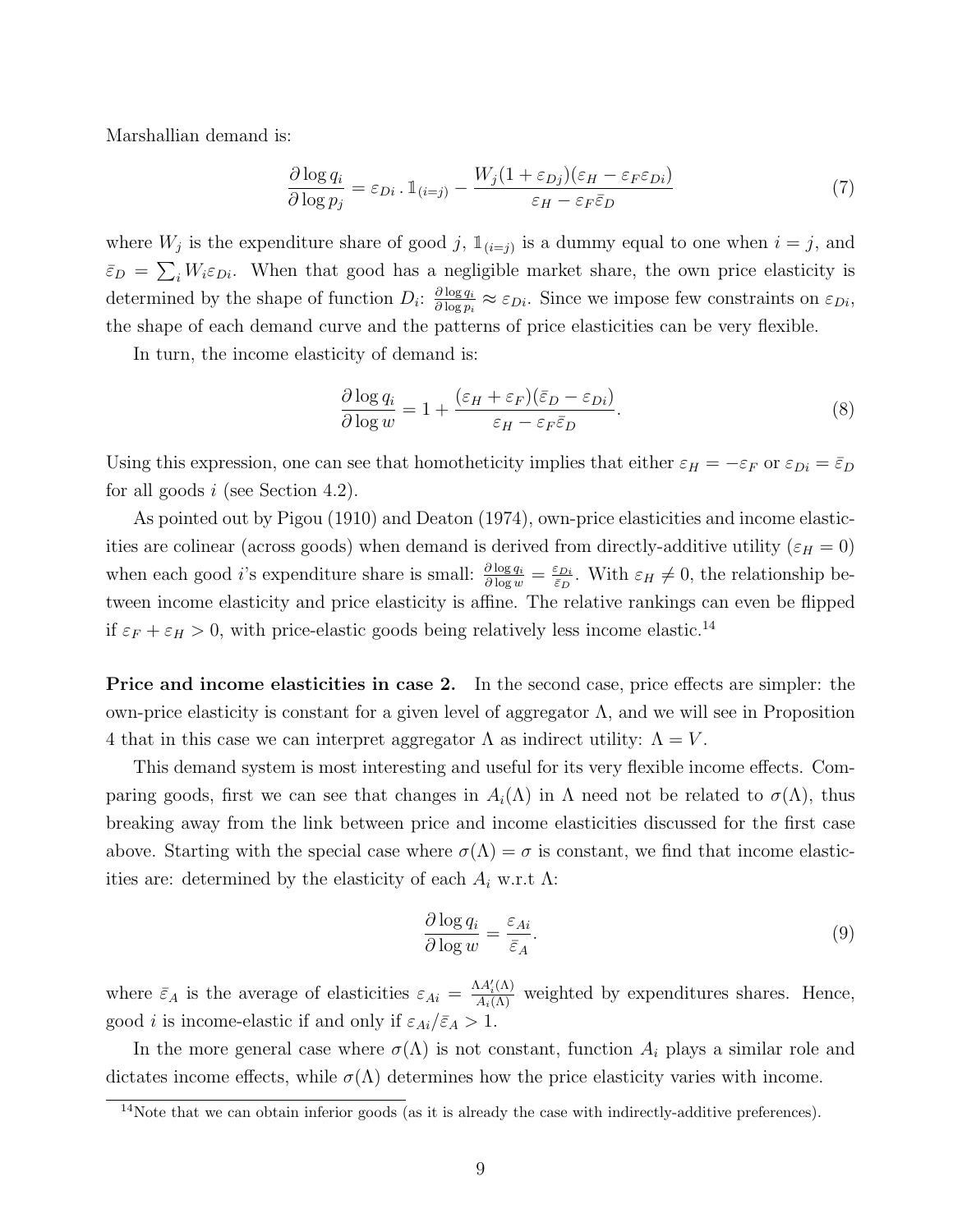## 2.2 Generalization with indirect utility as an additional aggregator

The single-aggregator cases impose either a tight constraint on price elasticities (case 2 above) or an affine relationship between price and income elasticities (case 1), and exclude several demand systems examined in the literature that more generally require two aggregators. The next objective is to examine a combination of cases 1 and 2, by studying demand systems that depend on a common aggregator  $\Lambda$  as well as on utility V as a second aggregator. The goal is to generate more flexible price and income effects that are not as tightly linked, and provide a more general formulation that includes most demand systems used in practice. Hence, we now suppose that demand takes the form:

$$
q_i = \tilde{q}_i(p_i/w, \Lambda, V) \tag{10}
$$

where  $\widetilde{q}_i$  is now a mapping from  $\mathbb{R}_+ \times \mathbb{R}_+ \times \mathbb{R}$  to  $\mathbb{R}_+$ ,  $V = V(p/w)$  refers to the indirect utility function evaluated at  $p/w$ , and  $\Lambda$ , as earlier, satisfies the budget constraint:

$$
\sum_{i} \frac{p_i q_i}{w} = \sum_{i} \frac{p_i \widetilde{q}_i(p_i/w, \Lambda, V)}{w} = 1.
$$

Under conditions [A2] imposed for Proposition 2, inverse demand  $\tilde{q}_i^{-1}$  is well defined and can be expressed as a function of quantity  $q_i$ , the direct utility function U, and the aggregator  $\Lambda$ , which we can alternatively express as a function of quantities  $q$  such that the budget constraint holds (see Appendix for details). This gives:

$$
p_i/w = \widetilde{q}_i^{-1}(q_i, \Lambda, U) \tag{11}
$$

where  $\tilde{q}_i^{-1}$  denotes the inverse demand w.r.t. normalized prices, and where  $\Lambda = \Lambda(q)$  is now implicitly defined as a function of quantities. We use the fact that the derivatives of the indirect utility function and the direct utility function are proportional to demand  $q_i$  across goods i.

We can generalize Proposition 1 under a set of similar regularity restrictions on differentiability, minimum number of goods and price effects:

# **Regularity assumptions [A2]** on functions  $\widetilde{q}_i$ :

- i)  $\tilde{q}_i(p_i/w, \Lambda, V)$  is positive and twice continuously differentiable, with a strictly negative derivative in  $p_i$  and  $\Lambda$ ;
- ii) Holding  $\Lambda$  and  $V$  constant,  $p_i \widetilde{q}_i(p_i/w, \Lambda, V)$  is not constant over the range of prices  $p_i$ ;
- iii) There are at least four goods and, for any vector of normalized prices  $p/w$  (except for a set of prices of measure zero), the price elasticity takes at least three values across goods.
- iv) Invertibility: for each  $q \in \mathbb{R}^N_+$ ,  $\exists p/w \in \mathbb{R}^N_+$  s.t.  $q_i = \tilde{q}_i(p_i/w, \Lambda(p/w), V(p/w))$  for all *i*.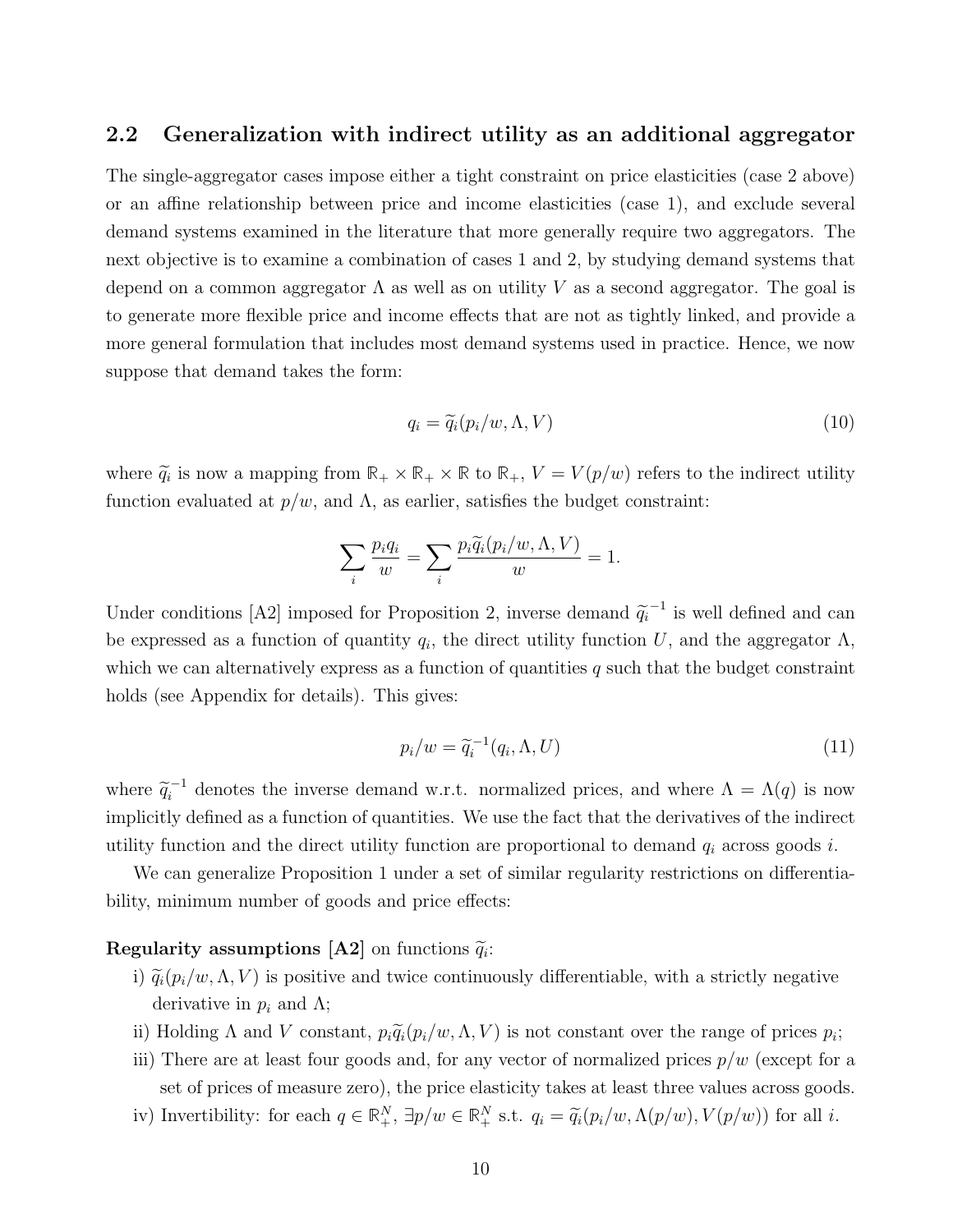**Proposition 2** If demand  $\tilde{q}_i$  is integrable, depends on two aggregators as in equation (10) and satisfies regularity conditions  $[A2]$ , it can be written as:

$$
\widetilde{q}_i(p_i/w, \Lambda, V) = \frac{1}{H(\Lambda, V)} D_i\left(\frac{p_i F(\Lambda, V)}{w}, V\right)
$$
\n(12)

where  $D_i$ , F and H are mappings from  $\mathbb{R}_+ \times \mathbb{R}$  to  $\mathbb{R}$ , with indirect utility V as second argument.

This functional form is again imposed by symmetry conditions, and the proof of Proposition 2 follows very similar steps as for Proposition 1. Surprisingly, these symmetry conditions do not impose strong constraints on functional forms in terms of how indirect utility, used as a second aggregator, influences demand patterns. We can also verify that Proposition 1 is a special case where demand depends on either V or  $\Lambda$ .<sup>15</sup>

This leads to considerably greater flexibility: indirect utility can influence partial demand functions  $D_i$  as well as functions F and H. In the single-aggregator case, we have seen that the own-price elasticity is given by the elasticity of  $D_i$ , and thus the shape of  $D_i$  influences how price elasticities (and thus markups in models of imperfect competition) vary along the demand curve depending on the level of demand for a particular good  $i$ . With utility  $V$  as an additional aggregator, the shape of demand curves can itself vary with utility, and allows for flexible goodspecific Engel curves unrelated to the effect of its own price. Moreover, interpreting aggregator  $\Lambda$  as capturing the tightness of the budget constraint, its effect on the price shifter F and quantity shifter  $H$  can now also depend on the level of utility of consumers (and indirectly on their income).

Note also that inverse demand has a similar form, now as a function of direct utility  $U(q)$ :

$$
\widetilde{q}_i^{-1}(q_i, \Lambda, U) = \frac{1}{F(\Lambda, U)} D_i^{-1}(q_i H(\Lambda, U), U)
$$

where  $D_i^{-1}$  denotes the inverse of  $D_i$  with respect to its first argument, and where  $\Lambda$  can instead be seen as a function of quantities  $q$  (again implicitly defined by the budget constraint).

At this point, we only impose restrictions on Slutsky symmetry (integrability), but we will see in the next section that fairly mild additional restrictions are sufficient to ensure that such systems are rational, so that these considerations on price and income effects will remain valid.

<sup>15</sup>In order to avoid a taxonomy of cases, condition [A2]-iii) above imposes enough heterogeneity in price elasticities across goods. This excludes special cases that would resemble cases 2 and 2' in Proposition 1. This restriction does not lead to an important loss of generality given that a key motivation for Proposition 2 is to examine more flexible demand systems in both income and price effects.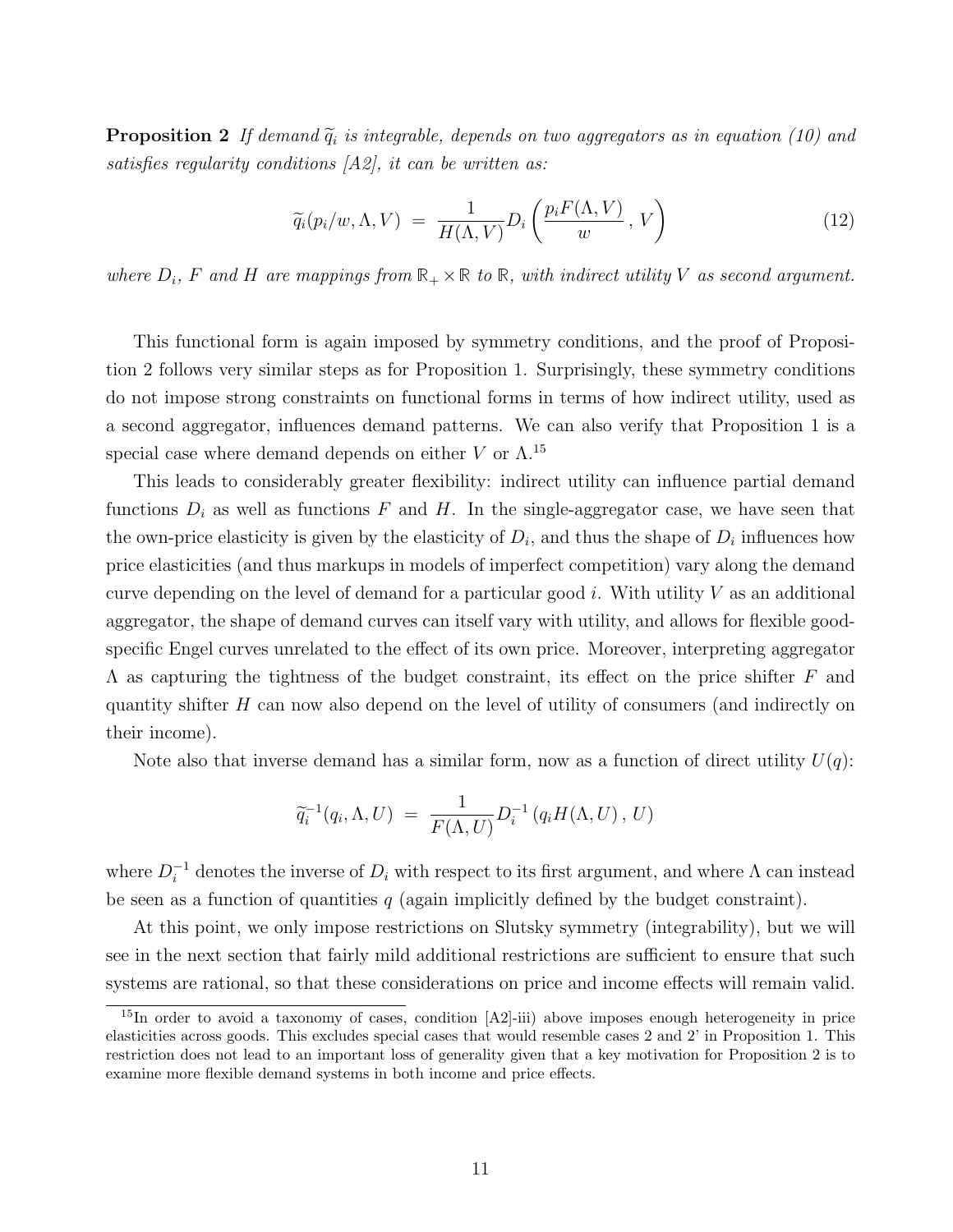# 3 Rationalization

Let us now examine the reciprocals of Proposition 1 and 2. Under which conditions these demand systems can be rationalized, i.e. can be derived from maximizing a well-behaved quasiconcave and monotone utility function? These functional forms, imposed by the symmetry of the Slutsky matrix, do not necessarily lead to quasi-concavity or monotonicity of utility functions (see Appendix for counter-examples in the single-aggregator case). We now explore sufficient conditions to guarantee that the demand systems described in Proposition 1 and 2 are rational.

# 3.1 Rationalization of Gorman-Pollak Demand

Suppose that demand is given by:

$$
q_i = \frac{D_i(F(\Lambda)p_i/w)}{H(\Lambda)}
$$
\n(13)

where  $D_i$ , F and H are mappings from  $\mathbb{R}_+$  to  $\mathbb{R}_+$ , and where  $\Lambda$  is implicitly determined by the budget constraint  $\sum_i p_i D_i(F(\Lambda)p_i/w)/H(\Lambda) = w$ , which can be rewritten:

$$
H(\Lambda) = \sum_{i} (p_i/w) D_i(F(\Lambda)p_i/w). \qquad (14)
$$

As before, we denote by  $\varepsilon_{Di} = \frac{\partial \log D_i}{\partial \log n_i}$  $\frac{\partial \log D_i}{\partial \log p_i}$  the elasticity of  $D_i$  in its argument, and  $\varepsilon_F = \frac{\partial \log F}{\partial \log \Lambda}$  and  $\varepsilon_H = \frac{\partial \log H}{\partial \log \Lambda}$  the elasticity of F and H in  $\Lambda$ . To ensure that (14) has a unique solution in  $\Lambda$ and that this demand system is well-defined and rational, we impose the following regularity restrictions on  $D_i$ , F and H:

**Regularity assumptions [A3]** on functions  $D_i$ ,  $F$  and  $H$ :

- i)  $D_i$  is continuously differentiable,  $\varepsilon_{Di} < 0$ ;
- ii) H and F are continuously differentiable and  $\varepsilon_F \varepsilon_{Di} < \varepsilon_H$  for all i,  $\Lambda$  and  $p_i/w$
- iii) For any good i and  $y_i > 0$ , there exists  $\Lambda \in \mathbb{R}_+$  such that:  $y_i D_i (y_i F(\Lambda)) / H(\Lambda) = 1/N$

Note that instead of condition [A3]-ii) we could assume that  $\varepsilon_F \varepsilon_{Di} - \varepsilon_H$  has the same sign for all i,  $\Lambda$  and  $p_i/w$ . If it is positive instead of negative (for all goods and prices), condition ii) is satisfied if we consider the change in variable  $\Lambda' = 1/\Lambda$ . Assumptions i) and ii) imply that the solution in  $\Lambda$  to equation (14) is always unique, but they are also needed to show that utility is quasi-concave and that the Slutsky substitution matrix is negative semi-definite. Condition iii) ensures that equation (14) has a solution in  $\Lambda$ : in other words, the aggregator  $\Lambda$  can always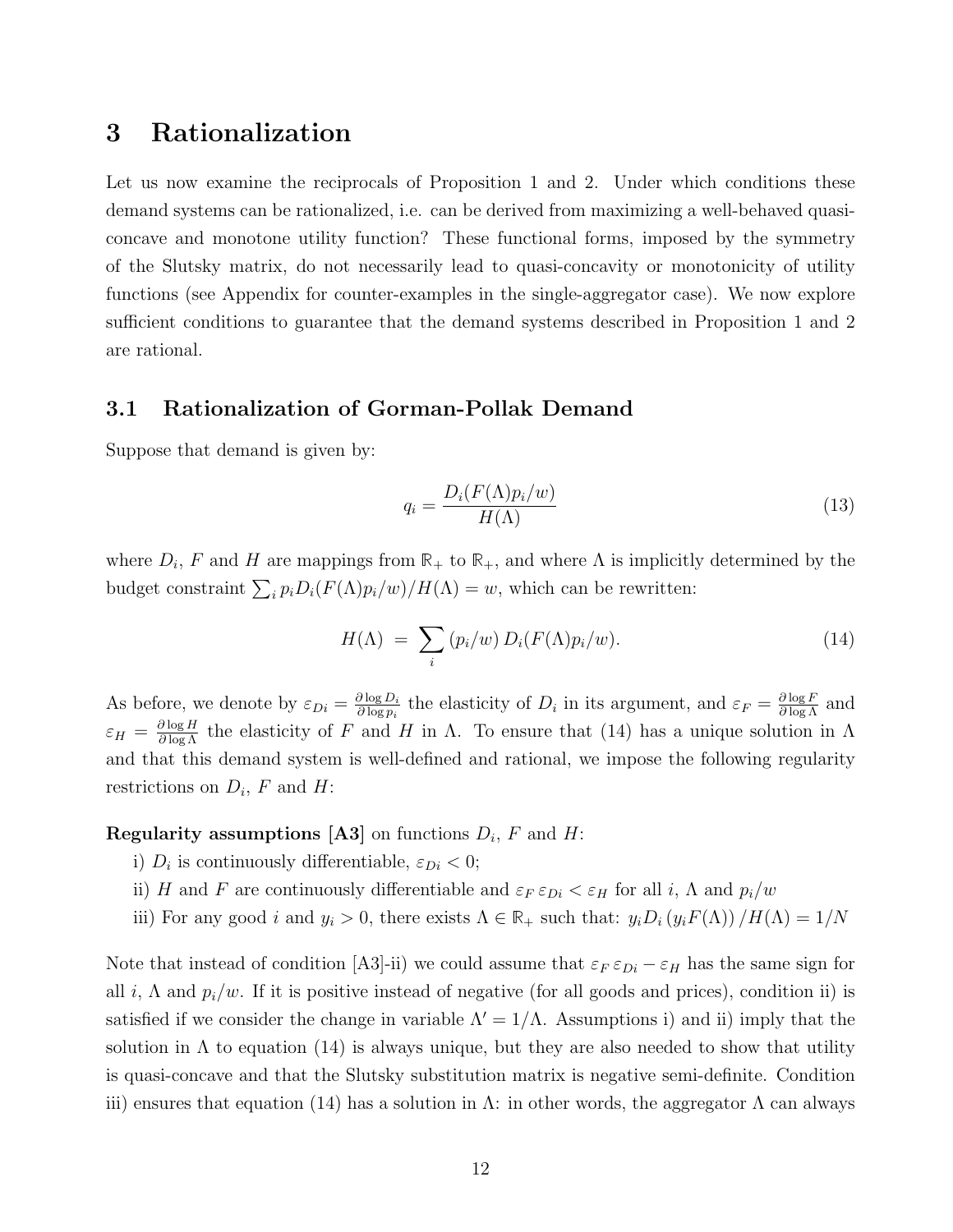adjust in order to satisfy the budget constraint. It is automatically satisfied, for instance, if we assume that the image of the mapping  $\Lambda \mapsto \frac{D_i(F(\Lambda)p_i/w)}{H(\Lambda)}$  is  $(0, +\infty)$ , conditional on  $p_i/w$ .<sup>16</sup>

As with Proposition 1, it is useful to consider the inverse demand, which shares a similar functional form. We can redefine  $\Lambda$  as an implicit function of q using the budget constraint:

$$
\sum_{i} q_i D_i^{-1}(H(\Lambda)q_i) = F(\Lambda) \tag{15}
$$

which, under conditions ii) and iii) has a unique solution in  $\Lambda$  for any q (see Appendix).

Under these conditions, we obtain:

**Proposition 3** If H and  $D_i$  satisfy the regularity conditions [A3], the demand described in equations (13) and (14) can be rationalized and obtained from a continuous quasi-concave utility:

$$
U(q) = \sum_{i} \int_{q'=q_{i0}}^{x=H(\Lambda(q))q_i} D_i^{-1}(q')dq' - \int_{l=\Lambda_0}^{\Lambda(q)} H'(l)F(l)dl
$$
\n(16)

where  $\Lambda(q)$  satisfies (15) for each q, and  $\Lambda_0$ ,  $q_{0i} \geq 0$  are constant terms.

Proposition 3 rationalizes such demand in a constructive way, by directly providing a utility function (see Appendix for details).<sup>17</sup> Note that this utility function is unique, up to a monotonic transformation.

The least obvious part of the proof is to show that it is quasi-concave, accounting for how the aggregator  $\Lambda$  responds to changes in q. Note that equation (15) can be seen as a first-order condition such that the expression above for U has a zero derivative in  $\Lambda$ . As such, marginal utility takes a simple form:

$$
\frac{\partial U}{\partial q_i} = HD_i^{-1}(Hq_i). \tag{17}
$$

An alternative is to build on the proof provided by Matsuyama and Ushchev (2017) for the homothetic case (HSA), and examine the Slutsky substitution matrix. Thanks to the functional form obtained in Proposition 1, the Slutsky substitution matrix is symmetric, but conditions in

 $16$ Alternatively, in condition iii), one could replace the term  $1/N$  on the left hand side by a term that varies across goods i as long as this term sums up to unity across goods.

<sup>&</sup>lt;sup>17</sup>This utility representation was pointed out by Gorman (1987) with a more restrictive formulation and no formal proof that such utility function is well defined and quasi-concave. Gorman formulated this as a maximization:  $U = \max_{\Lambda} \{ \sum_i u_i(\Lambda q_i) - \Phi(\Lambda) \}$  but this approach is equivalent to assuming  $H'(\Lambda) > 0$  in the formulation provided here, and omits useful cases (such a continuum of cases providing a bridge between directlyadditive and homothetic-single-aggregator preferences) where the second order condition of this maximization is not satisfied yet the utility function constructed above remains quasi-concave.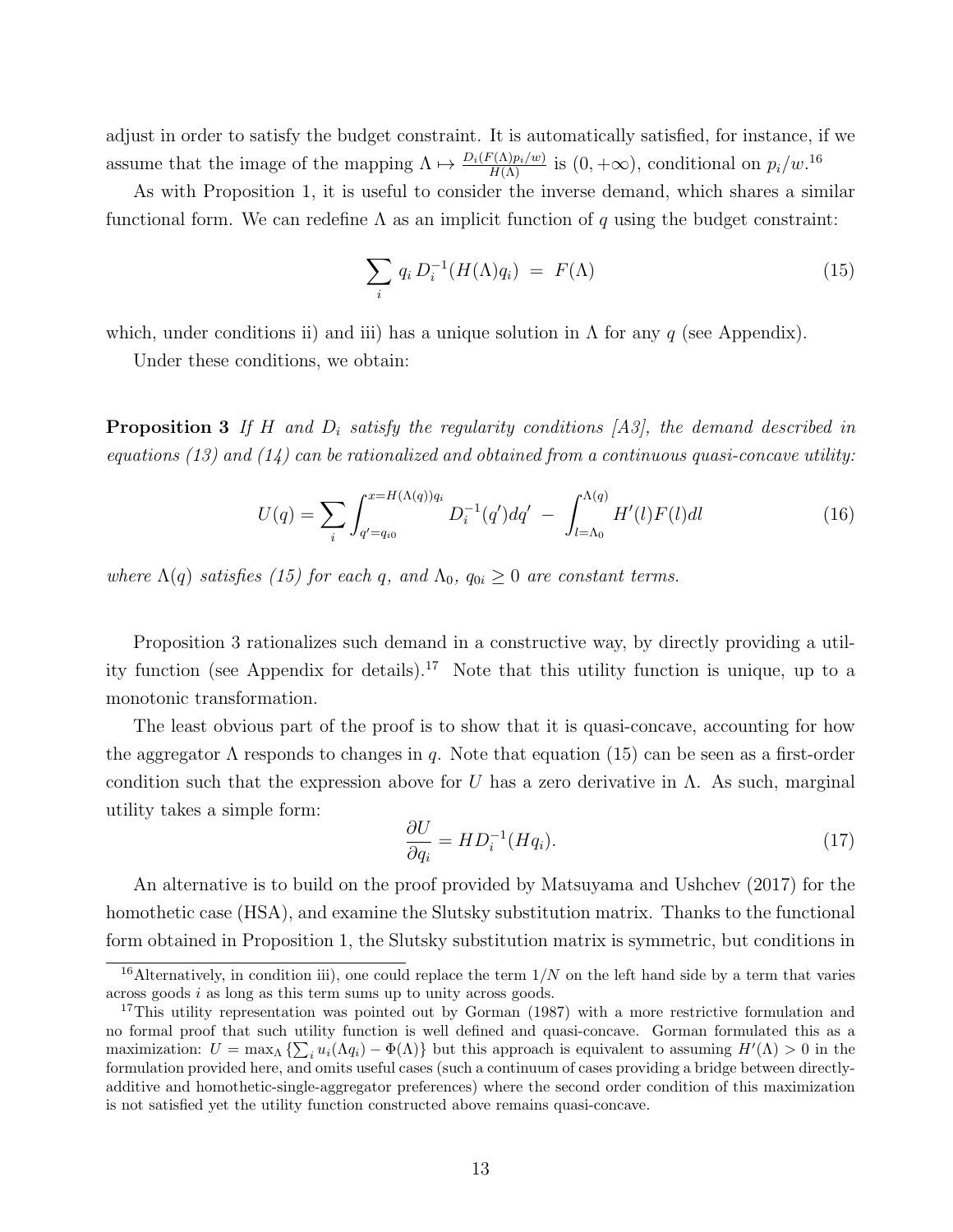Proposition 1 do not guarantee its semi-definite negativity. As one could expect, the conditions needed for semi-definite negativity are the same as conditions [A3] above providing the quasiconcavity of the utility function.

One can ask whether the set of conditions [A3] can be relaxed, but I argue here that all are needed. First, the demand system would clearly not be well defined if it does not have a solution in equation (14), so condition iii) is unavoidable. It is possible to impose simpler conditions to ensure existence, but such conditions would be less general or practical. Second, restriction ii) is the simplest and more direct way to ensure that the equation defining the price aggregator has a unique solution. It is required for good  $i$  for a given level of prices when a good  $i$  has a sufficiently large expenditure share. In the Appendix, I provide an example with two goods where restrictions i) and iii) are met but the Slutsky matrix is no longer negative semi-definite when  $\varepsilon_F \varepsilon_{Di} - \varepsilon_H$  does not have the same sign for the two goods. Finally, restriction i) ensures that we have a negative effect of prices on demand when the expenditure share of a good is small (a positive price effect would not be rational for small expenditure shares). Inverting  $D_i$ is also needed in equations (15) and (16) to retrieve utility.

Drawing from Pollak (1972), indirect utility can be expressed as:

$$
V(p, w) = -\sum_{i} \int_{y_{i0}}^{(p_i/w)F(\Lambda)} D_i(y) dy + \int_{\Lambda_0}^{\Lambda} F'(l)H(l)dl + g_0
$$
 (18)

where  $y_{i0}$ ,  $g_0$  and  $\Lambda_0$  are constant terms (see details in the Appendix).  $\Lambda = \Lambda(p/w)$  can either be implicitly defined by the budget constraint as above, or by taking the derivative of expression (18) w.r.t. Λ. This expression can also be useful to compute equivalent and compensating variations, implicitly defined such that  $V(p', w - CV) = V(p, w)$  and  $V(p, w +$  $EV = V(p', w')$ . Taking the derivative w.r.t. income, one can interpret the product of the two shifters as the marginal utility of income (in log):

$$
\frac{\partial V(p, w)}{\partial \log w} = F(\Lambda)H(\Lambda).
$$

In terms of price and income effects, already discussed in Section 2.1 (expressions 7 and 8), assumptions [A3] do not impose stark additional restrictions. Given that we assume  $\varepsilon_H > \varepsilon_F \varepsilon_{Di}$ , note however that the own-price elasticity is always negative, which rules out Giffen goods (but not inferior goods). Given that restriction, we can also see that the cross-price elasticity  $(i \neq j)$ is positive if and only if  $\varepsilon_{D_i} < -1$ .

Such demand is slightly more general than the one used in Pollak (1972) and more recently in Bertoletti and Etro (2022) as it does not require either  $F(\Lambda)$  and  $H(\Lambda)$  to be monotonic in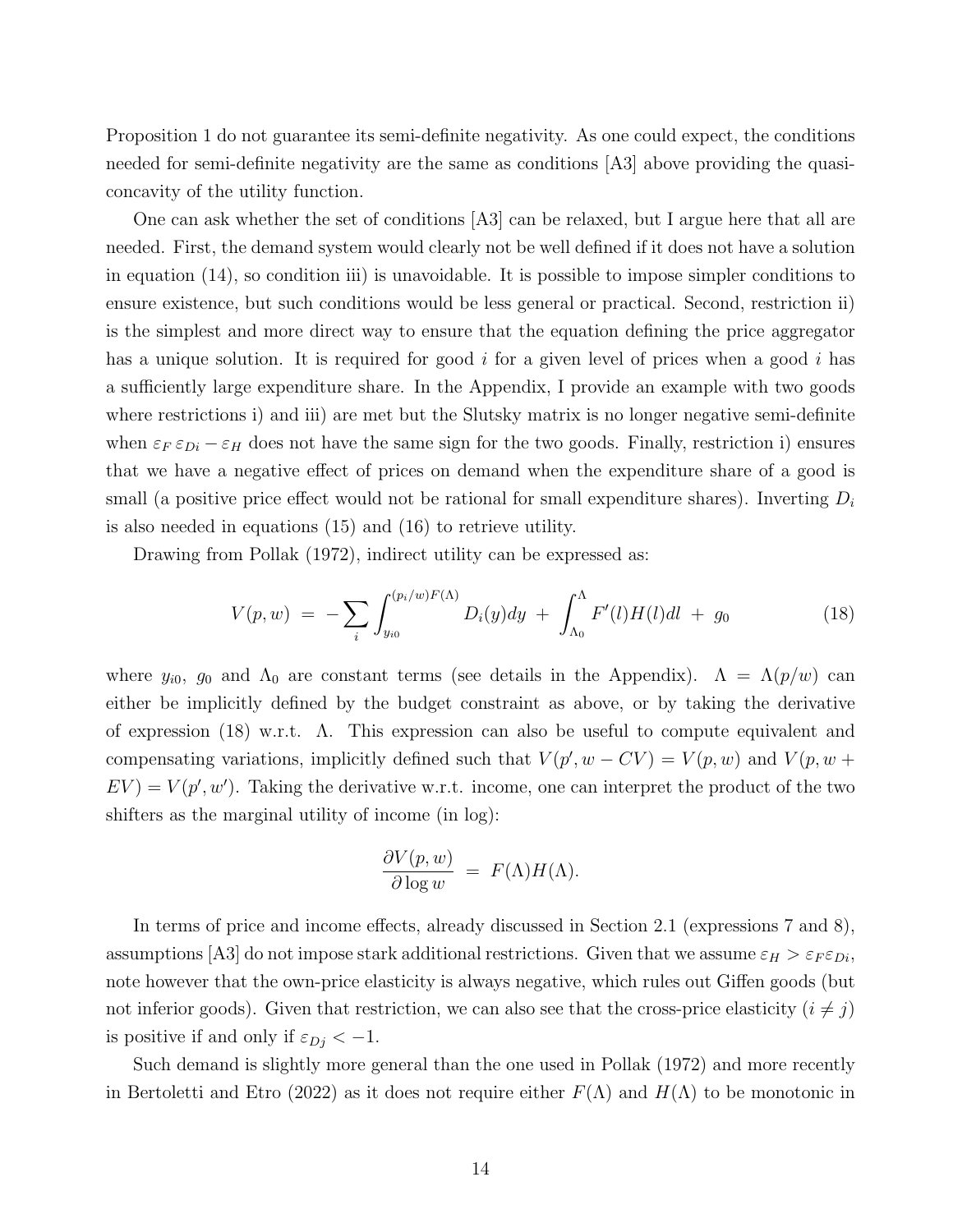$Λ$ . If  $F'(\Lambda) > 0$ , an increase in  $Λ$  (tightness of the budget constraint) leads to a downward shift in the partial demand curve  $D_i$ . When  $F'(\Lambda) < 0$ , we would instead have an upward shift in  $D_i$ , which needs to be compensated by a large enough decrease in the demand shifter  $H(\Lambda)$ . If  $F(\Lambda)$  is strictly monotonic (which is satisfied in practice for most applications, see e.g. Fally, 2019), then without loss of generality we can assume  $F(\Lambda) = \Lambda^{\beta}$  with  $\beta \in \{-1, 1\}$ .

## 3.2 Rationalization of Generalized Non-Homothetic CES

Now, consider the case 2 of Proposition 1. Let us assume that expenditure shares are given by:

$$
p_i q_i/w = (G_i(\Lambda) p_i/w)^{1-\sigma(\Lambda)}
$$
\n(19)

where  $\sigma$  and each  $G_i$  is a continuous mapping from  $\mathbb{R}_+$  to  $\mathbb{R}_+$ , where  $\Lambda(p/w)$  is itself a function of the vector of normalized prices  $p/w$ . We assume that the budget constraint is satisfied, i.e.:

$$
\sum_{i} (G_i(\Lambda)p_i/w)^{1-\sigma(\Lambda)} = 1.
$$
\n(20)

To ensure integrability, we impose the following sufficient regularity restriction [A4]:

**Regularity assumptions [A4]** For each  $\Lambda$ , we have  $\sigma(\Lambda) \neq 1$  and *either* one of the following two conditions:

- i)  $\sigma(\Lambda)$  is weakly increasing in  $\Lambda$  and  $G_i(\Lambda)$  is strictly increasing in  $\Lambda$
- ii)  $\sigma(\Lambda)$  is decreasing in  $\Lambda$  and, for each  $\Lambda_0$ , there exists  $\alpha_i > 0$  such that  $\sum_i \alpha_i = 1$  and such that  $G_i(\Lambda) \alpha_i^{\frac{1}{\sigma(\Lambda)-1}}$  is strictly increasing in  $\Lambda$  in a neighborhood of  $\Lambda_0$

Continuity is sufficient for the main statement. However, when both  $\sigma(\Lambda)$  and  $G_i(\Lambda)$  are all differentiable, condition ii) can be rewritten after solving for the minimum  $\alpha_i$  that would satisfy this monotonicity condition. Condition ii) is formally equivalent to imposing:<sup>18</sup>

$$
\sum_{i} \exp\left(\frac{(\sigma(\Lambda) - 1)^2 G_i'(\Lambda)}{\sigma'(\Lambda) G_i(\Lambda)}\right) < 1\tag{21}
$$

(see Appendix for the proof of equivalence). Under these conditions, we obtain Proposition 4:

<sup>&</sup>lt;sup>18</sup>In general, note that condition ii) need not hold for *any* set of  $\alpha_i$ 's, it is sufficient that it holds for a single set of  $\alpha_i$ 's. In particular, using  $\alpha_i = 1/N$  (where N denotes the number of goods), a sufficient condition is that  $G_i(\Lambda) N^{\frac{1}{1-\sigma(\Lambda)}}$  strictly increases in  $\Lambda$ .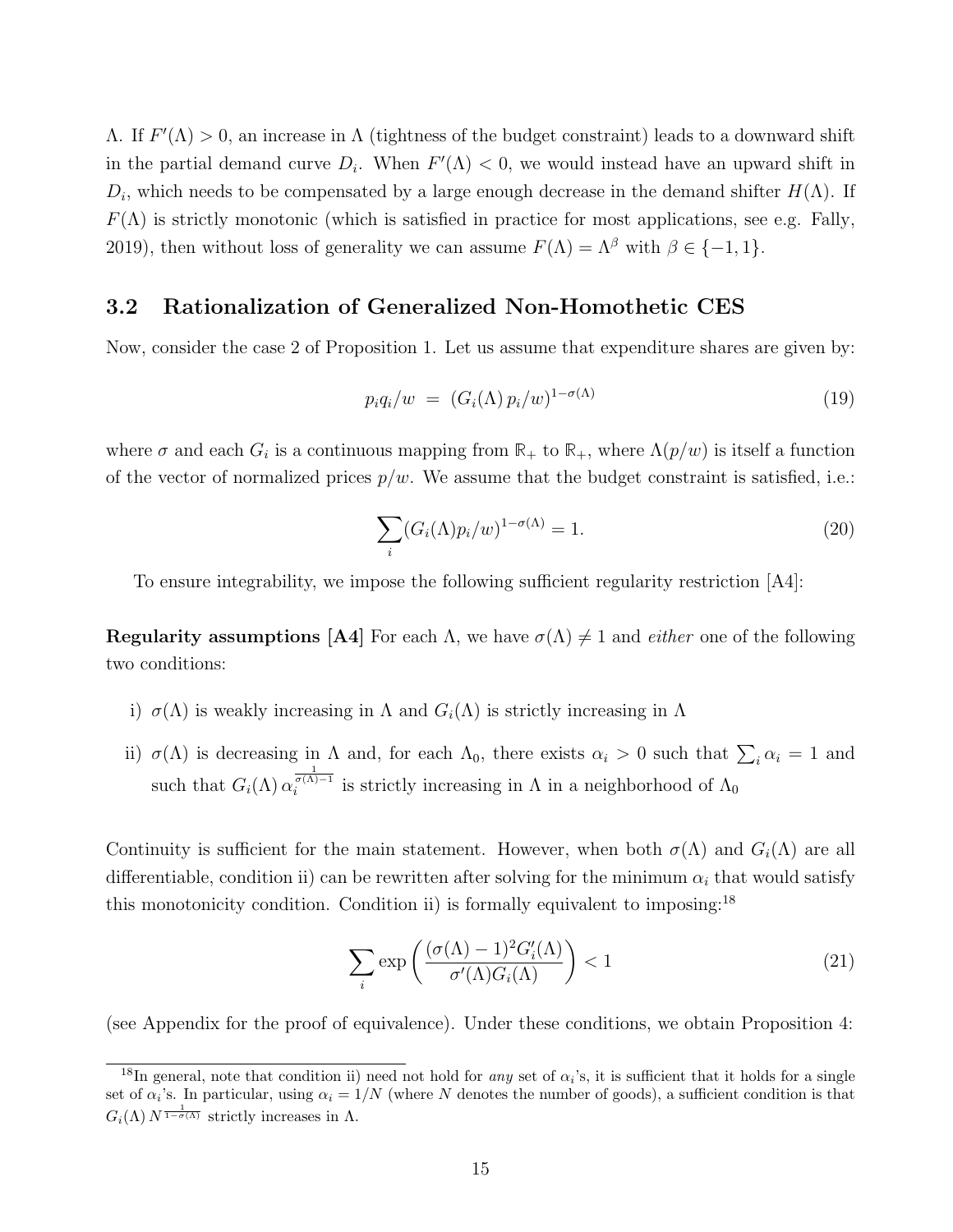**Proposition 4** Suppose that demand can be written as in equation (19) where  $G_i$  and  $\sigma$  are continuous and where  $\Lambda$  is implicitly defined by (20). This demand system is integrable if conditions  $[A_4]$  are satisfied. Under  $[A_4]$ , demand can be derived from a utility function that is implicitly defined by:

$$
\sum_{i} \left( q_i / G_i(U) \right)^{\frac{\sigma(U) - 1}{\sigma(U)}} = 1 \tag{22}
$$

.

which has a unique solution in U, with  $\Lambda = U$  for the demand  $q_i$  described above.

The constant elasticity case  $\sigma(\Lambda) = \sigma$  corresponds to implicitly additive utility as in Comin et al. (2021). This is not equivalent to the standard CES since, even in that case, non-trivial income effects through the demand shifter  $G_i(\Lambda)$  allow for very flexible Engel curves. The main contribution of this proposition is to generalize to variable elasticity of substitution.

Notice that the expenditure function takes a simple form, as in Comin et al. (2021):

$$
e(p, U) = \left[ \sum_i (G_i(U)p_i)^{1-\sigma(U)} \right]^{\frac{1}{1-\sigma(U)}}
$$

The proof of Proposition 4 mainly consists in showing that  $\Lambda$  is well-defined, i.e. that the budget constraint has a unique solution in  $\Lambda$ , and that utility is also uniquely defined by equation (72). As the more general case allows for varying curvature of indifference curves, one needs to ensure in particular that these indifference curves do not cross.

The proof proceeds as follows. First, notice that  $\Big[\sum_i \alpha_i x_i^{\rho}$  $\int_{i}^{\rho}$  is monotonically increasing in  $\rho$  if  $\sum_i \alpha_i = 1$  ("Generalized Mean Inequality", Lemma 1 in Appendix). This allows us to obtain comparative statics in the exponent in equations (72) and (20). We can then show that the solutions to these equations are unique, for a given set of income and prices, or quantities. Once we have uniqueness, it is easy to verify the quasi-concavity of the utility function (as in Comin et al., 2021). The last step is to check that this utility maximum problem does yield the demand system described above.

Again, as for Proposition 3, a potential concern is whether restrictions [A2] are necessary. When neither condition i) nor ii) is satisfied, neither the demand system described above nor the utility in Proposition 4 is well defined. Counter-examples in the Appendix further illustrate the role of each condition, showing that equations (20) and (72) admit multiple solutions in  $\Lambda$ and  $U$  if conditions i) and ii) are not satisfied. Incidentally, this shows that monotonicity in demand shifters  $G_i(\Lambda)$  is not sufficient.<sup>19</sup>

One should also point out why we need different conditions depending on whether  $\sigma(\Lambda)$ decreases or increases with  $\Lambda$ . In the first case, where  $\sigma(\Lambda)$  increases with  $\Lambda$ , indifference

<sup>&</sup>lt;sup>19</sup>We can also have  $\sigma(\Lambda) = 1$  for a discrete number of values of  $\Lambda$ .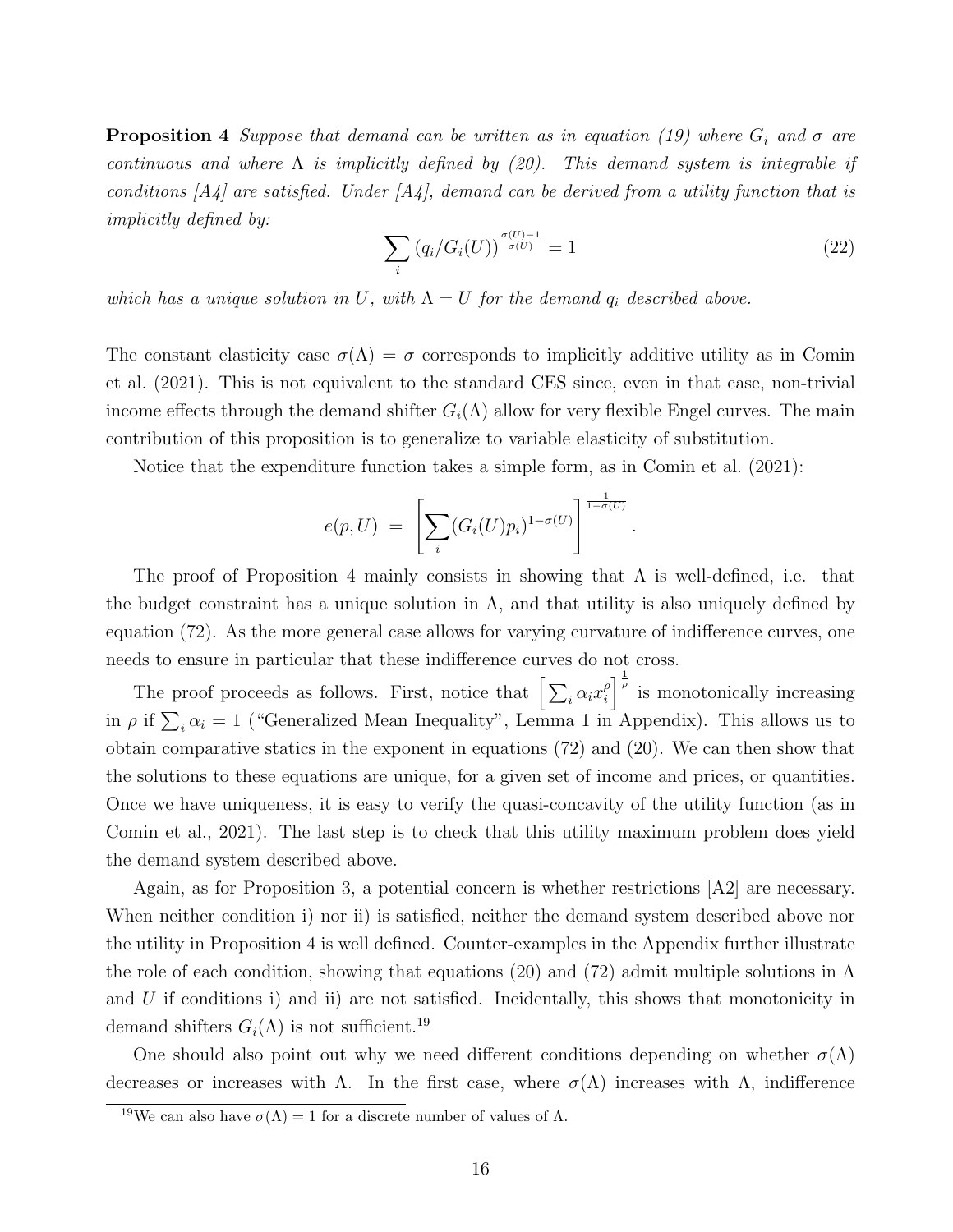curves become flatter as we move away from the origin (with increases in income and  $\Lambda$ ). In that case, indifference curves are most likely to cross around the intercepts (when only one good is consumed). Monotonicity in  $G_i(\Lambda)$  is then sufficient to ensure that indifference curves do not cross. In the second case, where the elasticity of substitution  $\sigma(\Lambda)$  decreases with  $\Lambda$ , the indifference curves are more curved as we move away from the origin. In this case, indifference curves are most likely to be close to each other and intersect around their midpoint.

### 3.3 Rationalization with two aggregators  $\Lambda$  and V

Suppose that demand takes the form:

$$
q_i(p_i/w, \Lambda, V) = \frac{1}{H(\Lambda, V)} D_i\left(\frac{p_i F(\Lambda, V)}{w}, V\right)
$$
 (23)

where  $D_i$ , F and H all are positive continuously-differentiable mappings from  $\mathbb{R}_+ \times \mathbb{R}$  to  $\mathbb{R}_+$ , with aggregator  $V$  as a second argument (which must coincide with indirect utility if such demand is rational). Denote by  $\varepsilon_{Di}$  the elasticity of  $D_i$  with respect to price  $p_i$  (holding  $\Lambda$  and V constant) and by  $\varepsilon_H$  and  $\varepsilon_F$  the elasticities of H and F in terms of  $\Lambda$  (holding V constant).

We then impose the following sufficient regularity restrictions:

## **Regularity assumptions** [A5] on functions  $D_i$ , F and H:

- i)  $D_i$  is continuously differentiable, with  $\varepsilon_{Di} < 0$ ;
- ii) H and F are continuously differentiable, with  $\varepsilon_F \varepsilon_{Di} < \varepsilon_H$  for all i,  $\Lambda$ , V and  $p_i/w$ ;
- iii) For any good i,  $y_i > 0$ ,  $V \in \mathbb{R}$ ,  $\exists \Lambda \in \mathbb{R}$  such that:  $y_i D_i (y_i F(\Lambda, V), V) / H(\Lambda, V) = 1/N$ .

These conditions ensure that, for each V and  $p/w$ , there is a unique  $\Lambda$  such that the budget constraint is satisfied, i.e. such that  $\sum_i (p_i/w) q_i(p_i/w, \Lambda, V) = 1$  with demand defined in equation (23) above. A similar result is obtained for the inverse demand. For any given vector of quantities q and utility U, the following budget condition for inverse demand:

$$
\sum_{i} q_i D_i^{-1}(q_i H(\Lambda, U), U) / F(\Lambda, U) = 1
$$
\n(24)

has a unique solution in  $\Lambda$ .

These conditions are very similar to those used in the single-aggregator case for Gorman-Pollak demand in Proposition 3.<sup>20</sup> Under these conditions, we obtain the following proposition characterizing utility for more general demand systems with two aggregators including utility:

 $\overline{^{20}$ Again, as in Proposition 3, in condition iii) one could replace the term  $1/N$  by a series of good-specific terms that sum up to unity across goods.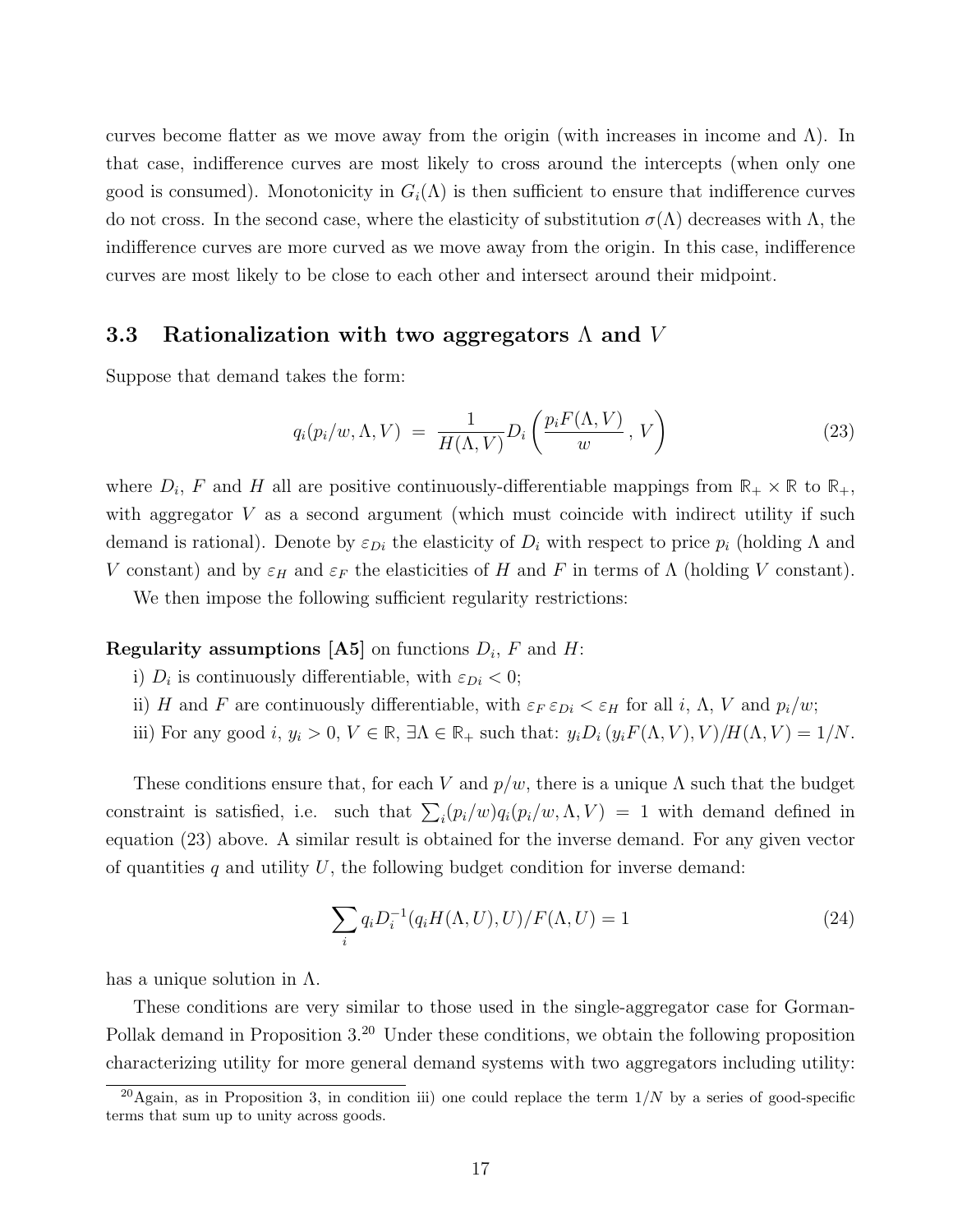Proposition 5 Suppose that demand can be written as in equation (23) satisfying regularity assumptions [A5] above, where V is indirect utility and  $\Lambda$  is an aggregator such that the budget constraint (24) holds. Then:

i) Utility U must satisfy:

$$
\sum_{i} \int_{q=q_{i0}}^{q_i H(\Lambda, U)} D_i^{-1}(q, U) dq - G(\Lambda, U) = 0
$$
\n(25)

for some constant terms  $q_{i0} \geq 0$  and a continuously differentiable real-valued function  $G(\Lambda, U)$  such that  $\frac{\partial G}{\partial \Lambda}(\Lambda, U) = \frac{\partial H}{\partial \Lambda}(\Lambda, U) F(\Lambda, U)$ .

ii) Conversely, if the left-hand-side of equation (25) is decreasing in U (with a strictly negative partial derivative in U), equations (25) and (24) uniquely characterize a well-behaved utility (monotonic, continuous and quasi-concave) that yields demand as in equation (23).

Taken together, under conditions [A2] and [A5], Propositions 2 and 5 provide a characterization of rational demand functions with two aggregators  $\Lambda$  and  $V$  capturing cross-price effects, and a characterization of their associated utility functions.

The proof of Proposition 5 (see Appendix) combines elements of Propositions 3 and 4. First, the implicit solution for utility U must be monotonically increasing in  $q_i$  for each good i. Here, this property is obtained by assuming that the left-hand side of equation (25) is decreasing in U (conditional on q and  $\Lambda$ ), given that the left-hand side has a strictly positive derivative in each  $q_i$  and has a zero derivative in  $\Lambda$ .

Next, the proof that utility U is quasi-concave in q is similar to the one in Proposition 3 for the single-aggregator case. Considering the left-hand-side of equation (25) as a function of  $q$ and U, it suffices to show that it is quasi-concave in  $q$  (holding U constant) in order to obtain that the implicit function for U is quasi-concave in q. Holding U constant, we can see that the left-hand side of equation (25) has the same structure w.r.t. q and  $\Lambda$  as the right-hand side of equation (16) for utility in the single-aggregator case in Proposition 3.

One must also ensure that  $\Lambda$  is well defined (implicitly defined such that the budget constraint holds). Condition  $|A5|$ -iii) leads to the existence of  $\Lambda$ , while condition ii) provides uniqueness. As shown in the Appendix, the same two conditions also ensure the existence and uniqueness of  $\Lambda$  as a function of quantities instead of normalized prices.

Proposition 5 does not provide precise criteria, e.g. as in Proposition 4, to determine when the left-hand side of equation  $(25)$  is decreasing in U, but in practical cases this condition is easy to check. For instance, if neither F nor H, nor G depend on  $U$ , as in several of the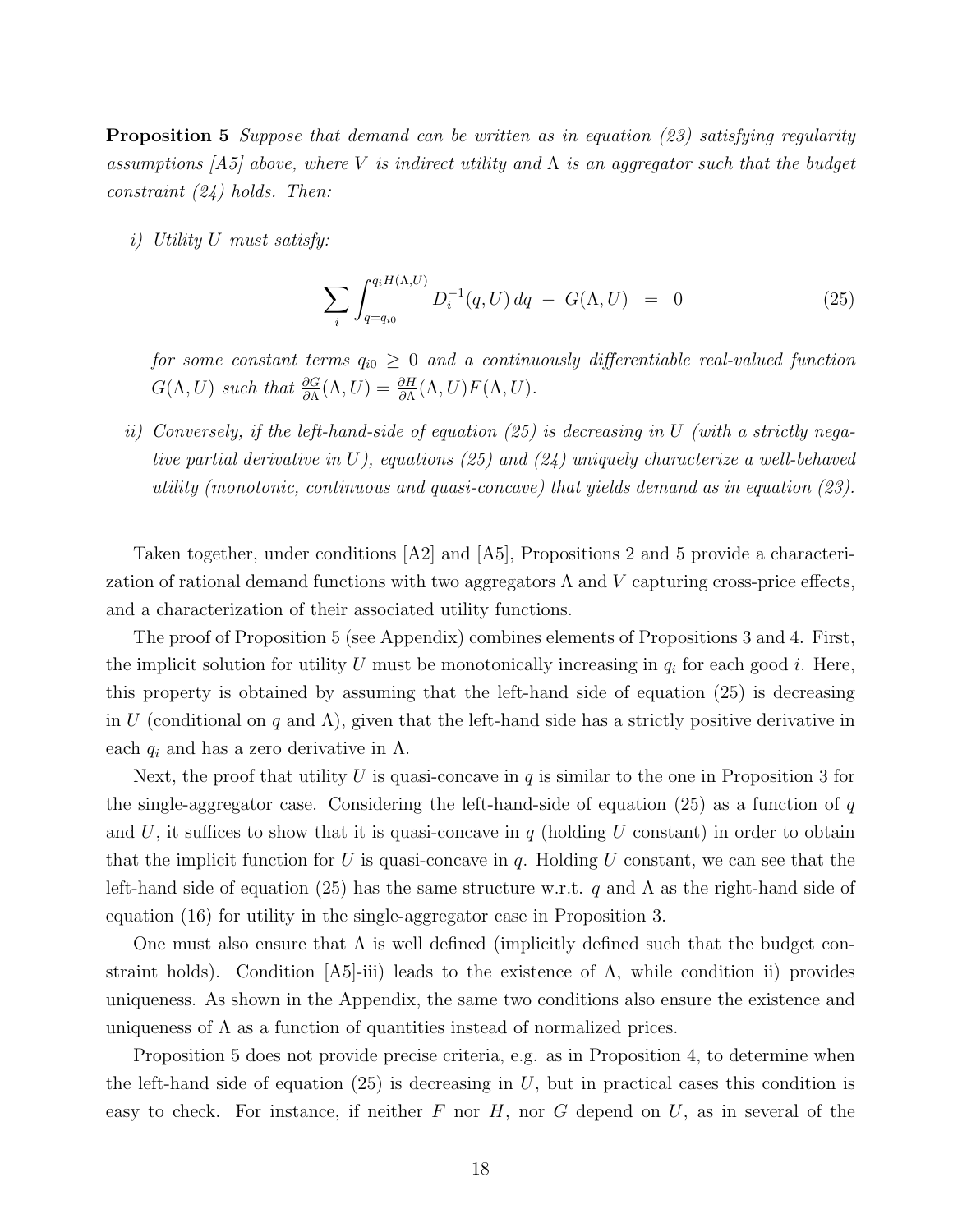examples provided below in Section 4, a sufficient condition for the existence and monotonicity in U is that  $D_i(q_i, U)$  is strictly decreasing in U (holding  $q_i$  constant) and varies from  $+\infty$  to zero in the limit over the range of  $U$ . Conversely, interesting cases also arise when only  $H$  and F depend on U (e.g. semi-separable preferences, as discussed in Section 4.1), in which case monotonicity is again not difficult to characterize.

Proposition 5 highlights how to characterize direct utility as a function of quantities  $q$ . As in the single-aggregator case, we obtain a similar characterization of indirect utility as a function of normalized prices  $p/w$ . Integrating by part, we show in the Appendix that the indirect utility satisfies the following equation:

$$
\sum_{i} \int_{y=y_{i0}}^{\frac{p_i}{w}F(\Lambda,V)} D_i(y,V) dy = K(\Lambda,V)
$$
\n(26)

where K is such that  $\frac{\partial K}{\partial \Lambda}(\Lambda, V) = \frac{\partial F}{\partial \Lambda}(\Lambda, V)H(\Lambda, V)$ , and  $\Lambda$  can again be implicitly defined such that the partial derivatives in  $\Lambda$  are equalized, or equivalently can be implicitly defined such that the budget constraint holds (here as a function of normalized prices  $p/w$ ). Using Roy's identity, we can obtain Marshallian demand directly from this expression, which is sometimes simpler than using expression (25) in Proposition 5 (e.g. as in cases of indirect separability).

# 4 Special cases and examples

This section discusses additional examples where these results can be applied, including a discussion of different forms of separability and several examples of homothetic preferences. The remainder of the section examines demand systems with two aggregators as in Thisse and Ushchev (2016), and shows that one of the two aggregators can be set equal to indirect utility without loss of generalization. We also discuss extensions to demand with choke prices.

# 4.1 Forms of separability and non-homothetic examples

Direct and indirect additive separability Let us recall here the functional form taken in one of the simplest cases discussed earlier —direct additive separability— as it will serve as a reference for other generalizations. Preferences are directly separable if there is only a single aggregator and function  $H$  is constant. In that case, we can write utility as:

$$
U(q) = \sum_{i} \int_{q=q_{i0}}^{q_i} D_i^{-1}(q) dq
$$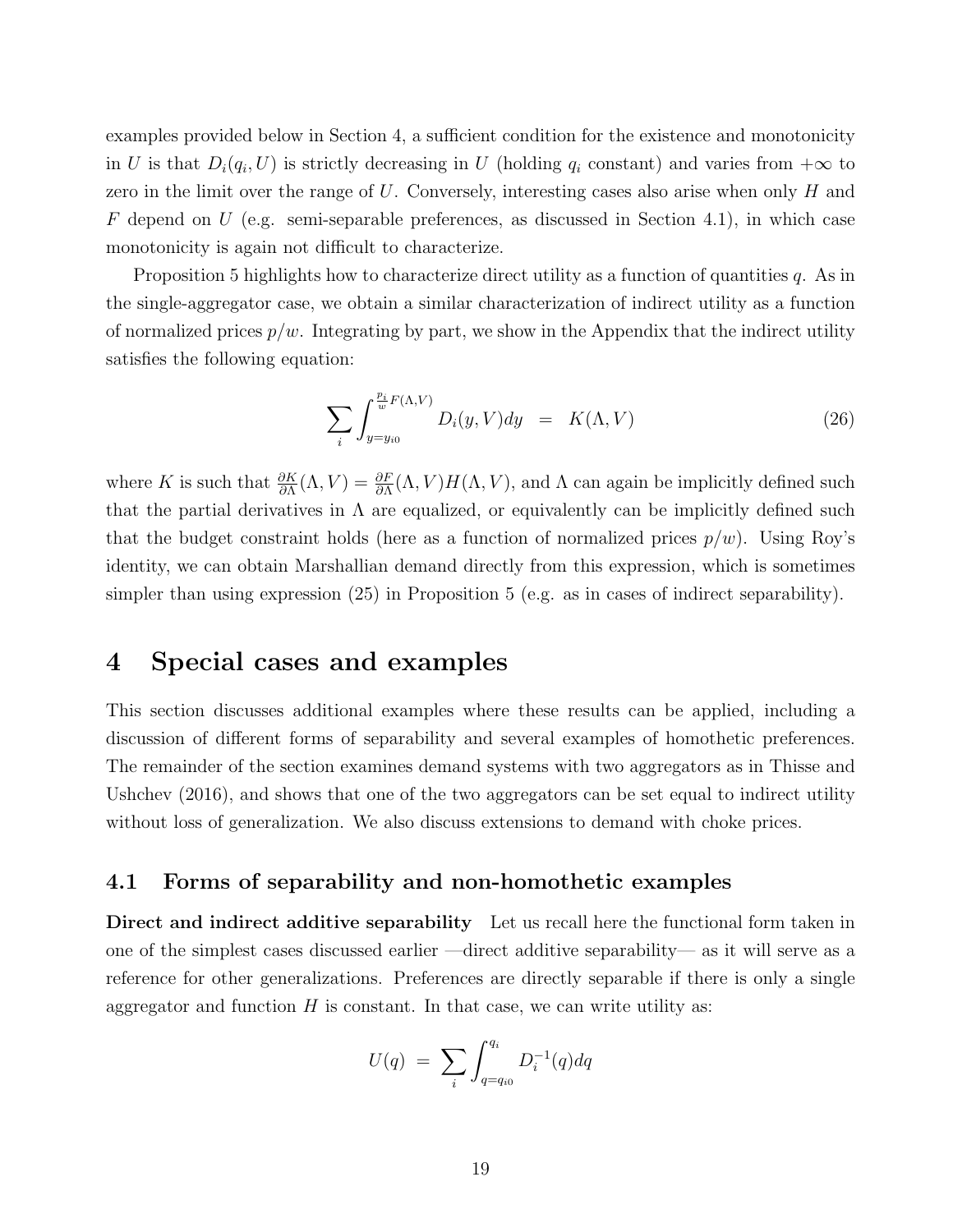which also leads to a simple demand function:  $q_i = D_i(\Lambda p_i/w)$ . Directly-separable preferences have been used extensively in the literature, across many fields in economics. The main reason for their wide use is their tractability, and they already offer flexible price effects along each demand curve for each good. However, as pointed out for instance by Deaton (1974), assuming direct separability comes at the cost of imposing strong restrictions on price and income elasticities.

A first step away from directly separable preferences is to consider indirectly separable preferences, for which indirect utility can be written as

$$
V(p/w) = \sum_{i} \int_{y=y_{i0}}^{p_i/w} D_i(y) dy,
$$

which leads to a demand function even simpler than in the previous case:  $q_i = D_i(p_i/w)/\Lambda$ with  $\Lambda = \sum_j (p_j/w) D_j(p_j/w)$ . However, these preferences still impose strong restrictions on demand patterns and also a tight link between income and price elasticities. In particular, CES demand is the only form of either directly or indirectly-additive preferences that is homothetic.

A parameterized version of non-homothetic CES Auer et al. (2021) propose a useful parameterization of the generalized CES from Proposition 4 with demand specified as:

$$
q_i = \alpha_i U^{\gamma_i} (p_i/w)^{-\sigma(U)}
$$
 with  $\sigma(U) = \bar{\sigma} + \sigma_1 \log U$ .

This can be derived from indirect and direct utility implicitly defined by:

$$
\sum_{i} \alpha_i V^{\gamma_i} (p_i/w)^{1-\sigma(V)} = 1 \quad \text{and} \quad \sum_{i} (\alpha_i U^{\gamma_i})^{\frac{1}{\sigma(U)}} q_i^{\frac{\sigma(U)-1}{\sigma(U)}} = 1.
$$

When  $\sigma_1$  is negative, i.e. when the price elasticity decreases with utility, inequality (21) provides a condition for rationalization that conveniently simplifies into the following:

$$
\sum_{i} \alpha_i \exp\left[\gamma_i \frac{1-\bar{\sigma}}{\sigma_1}\right] \; < \; 1.
$$

A set of sufficient conditions for rationalization is then:  $\sum_i \alpha_i = 1$ ,  $\bar{\sigma} > 1$ ,  $\sigma_1 < 0$  and  $\gamma_i < 0$ .

This parameterization allows for good-specific income elasticities, price elasticities that vary with income, while keeping common price elasticities across goods. This provides a practical framework for estimation, as shown by Auer et al (2020).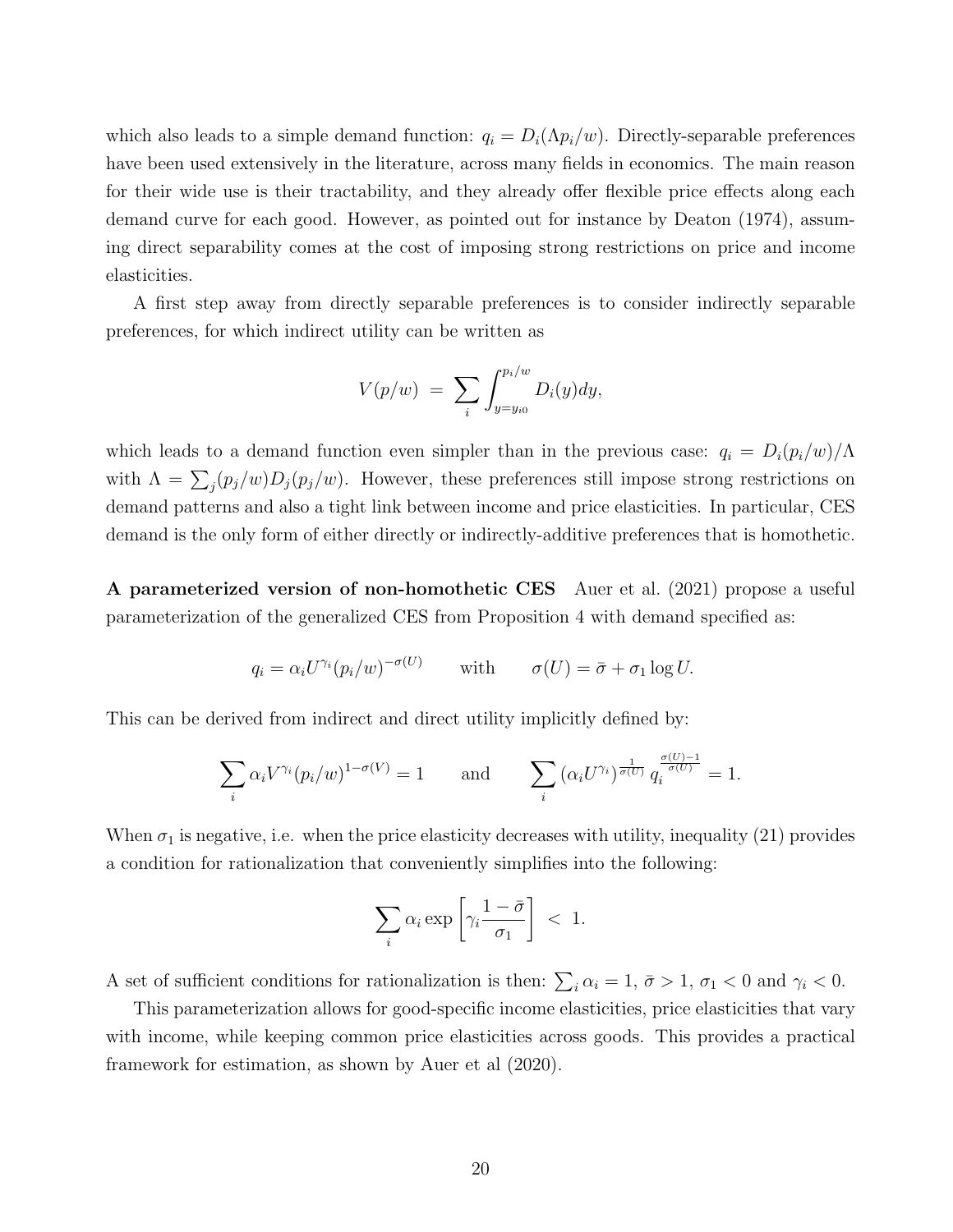Implicit additive separability A type of separability which has recently seen a gain in interest is implicit (additive) separability, which again can be distinguished into direct and indirect implicit separability. Preferences are directly implicitly separable if utility can be characterized as the solution of an equation of the type: $^{21}$ 

$$
\sum_{i} \int_{q=q_{i0}}^{q_i} D_i^{-1}(q, U) dq = 1 \tag{27}
$$

where  $D_i$  is a function of two arguments.

Such preferences are a special case of Proposition 5 but not Proposition 3. In fact, implicitlyadditive preferences depend on a single aggregator only when they are also directly separable or when price elasticities are uniform (non-homothetic CES case). With two aggregators as in Proposition 5, preferences are implicitly additively separable if and only if H does not depend on  $\Lambda$ , and in this case it is without loss of generality to assume  $H = 1$ .

Similar results are obtained for the implicitly-indirectly-additive case, defined as when indirect utility can be characterized as the solution of:

$$
\sum_{i} \int_{y=y_{i0}}^{p_i/w} D_i(y, V) dq = 1.
$$
 (28)

It is a special case of Proposition 5 when  $F = 1$ . Implicit separability (direct or indirect) can prove useful in order to generate price and income effects that are less tightly related as with direct and indirect separability. In particular, for a given consumer, the ranking in price elasticities across goods can be totally uncorrelated with the ranking of income elasticities.<sup>22</sup> When such demand features a choke price (see Section 4.4), note that the choke price does not depend on aggregator  $\Lambda$  and solely depends on income and utility.

Direct semi-separability Let us introduce a new class of preference, which we refer to as "semi-separable" (a weaker form of additive separability), where we can express either direct or indirect utility as a more simple function of quantities or prices as well as the aggregator. First, let us define preferences as directly semi-separable if we can write utility as:

$$
U(q) = \frac{1}{G(\Lambda)} \sum_{i} \int_{q=0}^{H(\Lambda)q_i} D_i^{-1}(q) dq
$$
 (29)

<sup>21</sup>Blackorby et al. (1991) provide yet another generalization of implicit separability.

 $^{22}$ Implicit separability, resp. direct and indirect, offers less flexibility than the general form of Proposition 5 for how demand can shift, resp. horizontally and vertically (with shifts that can only depend on utility).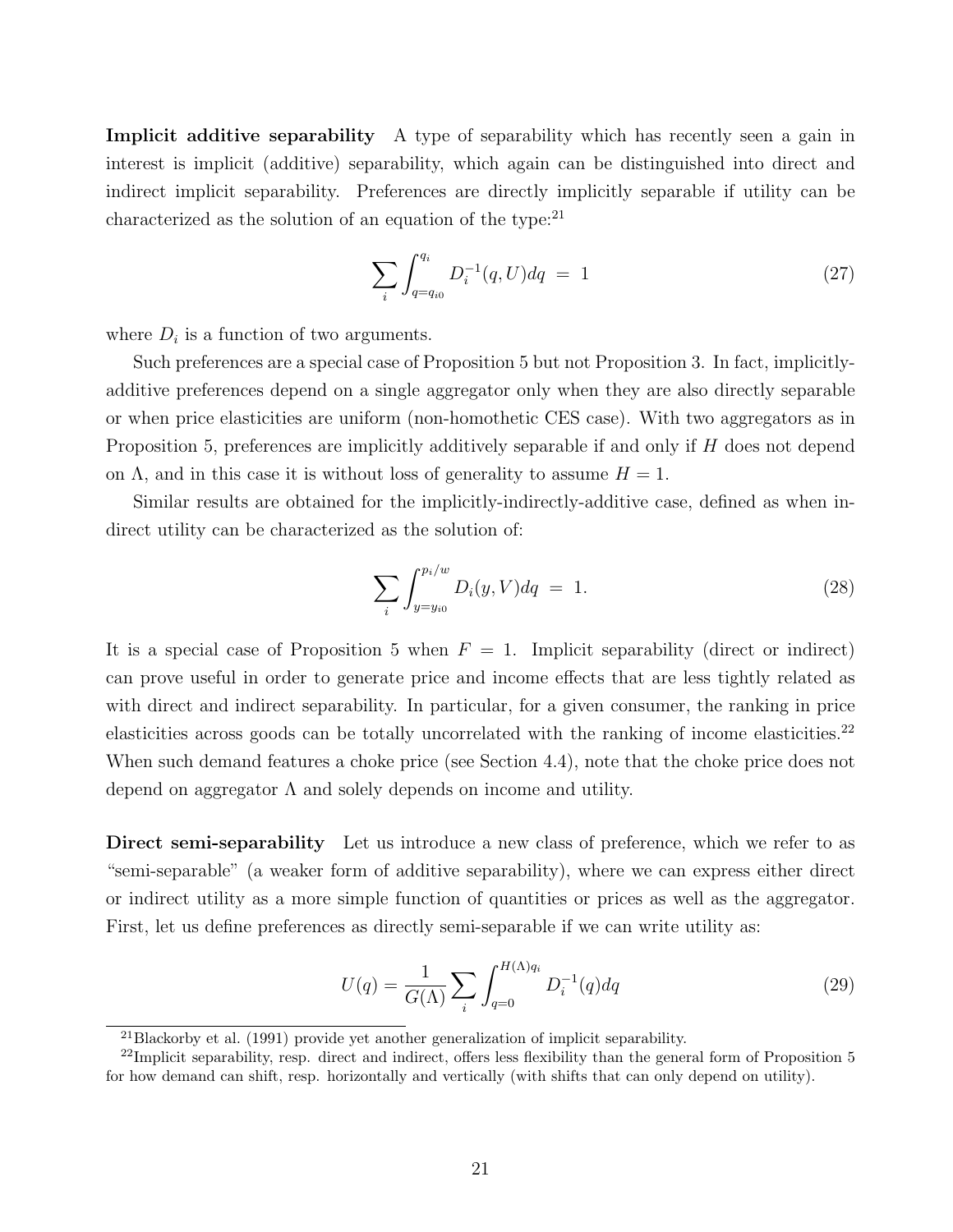where H, G and  $D_i$  are twice continuously-differentiable, with  $G' > 0$ ,  $H' > 0$ ,  $D_i > 0$  and  $D_i' < 0$ . As with Gorman-Pollak demand, we define  $\Lambda$  such that the derivative w.r.t.  $\Lambda$  of the expression above is null, i.e. such that:

$$
\frac{\sum_{i} q_{i} D_{i}^{-1} (H(\Lambda) q_{i})}{\sum_{i} \int_{q=0}^{H(\Lambda) q_{i}} D_{i}^{-1}(q) dq} = \frac{F(\Lambda)}{G(\Lambda)}
$$
(30)

where  $F(\Lambda) \equiv G'(\Lambda)/H'(\Lambda)$  is assumed to be a positive and continuously differentiable.<sup>23</sup>

This demand system is a special case of Proposition 5. Conditions [A5] required by Proposition 5 are met if  $D_i(F(\Lambda)y_i)/H(\Lambda)$  has a strictly negative derivative in  $\Lambda$  and goes from  $+\infty$ to 0 (in the limit) as  $\Lambda$  increases, holding  $y_i$  fixed. In this case, the system of equations (29) and (30) has a unique solution in the aggregator  $\Lambda$  and utility U, and define a well-behaved utility for any  $q$ . Demand for good  $i$  is then:

$$
q_i = \frac{D_i(VF(\Lambda)p_i/w)}{H(\Lambda)}
$$
\n(31)

where  $V = V(p/w)$  refers to indirect utility and  $\Lambda$  satisfies equation (30).

These preferences provide a generalization of directly-additive separability, and also retain some of the properties associated with direct separability. Directly-separable preferences correspond to the limit case where both H and G are constant and  $F(\Lambda) = \Lambda$ . These preferences offer a similar degree of flexibility as Gorman-Pollak preferences with a single aggregator (the multiplicative specification of utility, equation (29) mirrors the additive specification in Proposition 3). For a given consumer, there is again an affine relationship between income elasticities and price elasticities across goods. Moreover, as will be discussed in Section 5.2, another reason to introduce this new type separability is to highlight a more general class of preferences with similar implications for market size effects as additively-separable preferences.

Indirect semi-separability We can obtain a similar functional form for indirect utility if we make the same functional form assumptions as above for  $D_i^{-1}$  $i^{-1}$  instead of  $D_i$ . Suppose that indirect utility can be expressed as:

$$
V(p/w) = \frac{1}{L(\Lambda)} \sum_{i} \int_{y=F(\Lambda)p_i/w}^{\infty} D_i(q) dq
$$
\n(32)

where F, L and  $D_i$  are twice continuously differentiable, with  $F' > 0$ ,  $L' < 0$ ,  $D_i > 0$  and  $D_i' < 0$ . We define  $\Lambda$  such that the derivative w.r.t.  $\Lambda$  of the expression above is null, i.e. such

<sup>&</sup>lt;sup>23</sup>Since both G and H are strictly monotonic functions of  $\Lambda$ , it is without loss of generality to impose either  $H = 1$  or  $G = 1$ , whichever is more practical.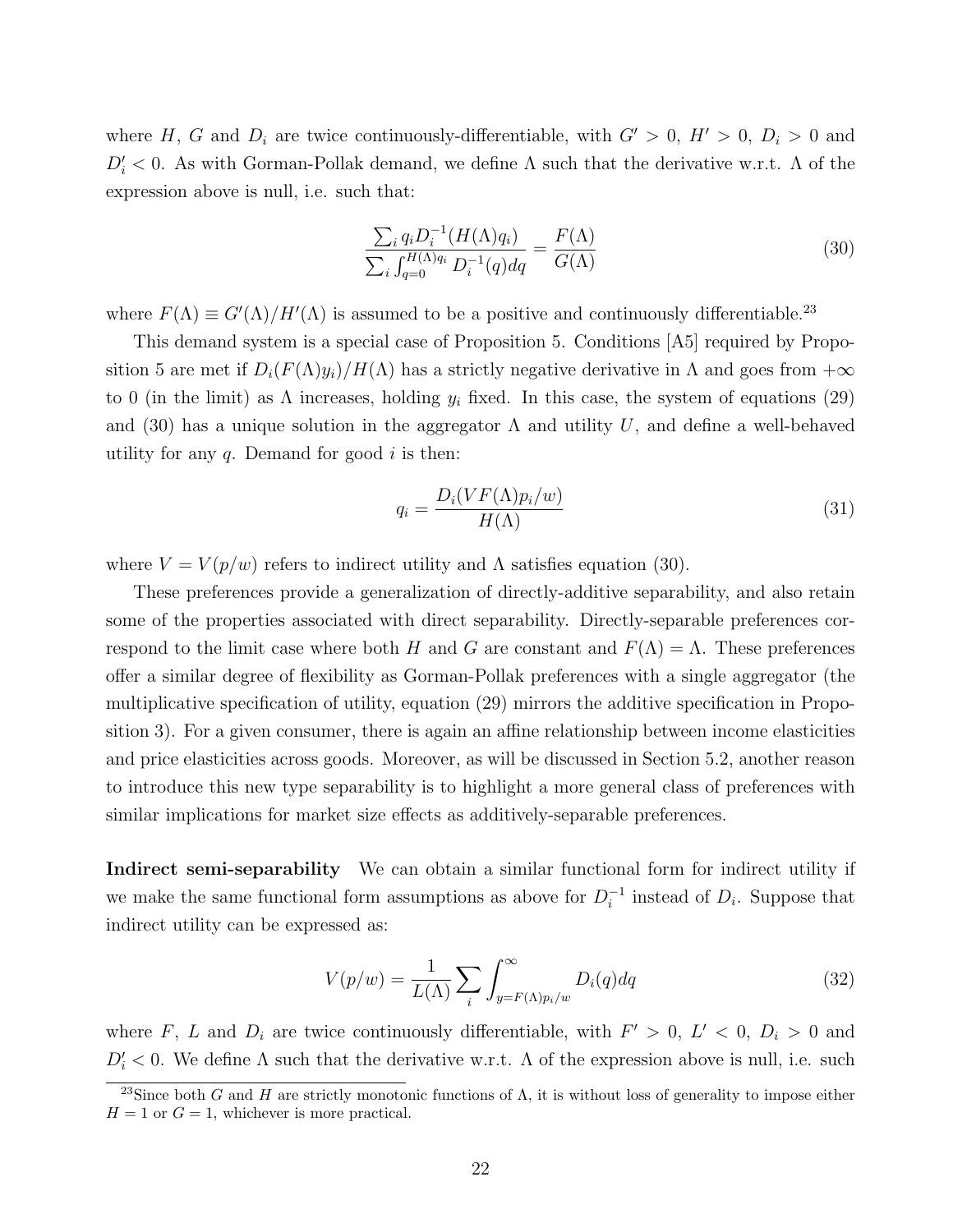that:

$$
\frac{\sum_{i}(p_{i}/w)D_{i}(F(\Lambda)p_{i}/w)}{\sum_{i}\int_{y=F(\Lambda)p_{i}/w}^{\infty}D_{i}(q)dq} = \frac{H(\Lambda)}{L(\Lambda)}
$$
(33)

where we denote  $H(\Lambda) = -L'(\Lambda)/F'(\Lambda)$ , a positive and continuously-differentiable function of  $Λ$ . Note that this equation in  $Λ$  does not involve indirect utility  $V$ . Again, this is a special case of Proposition 5. The conditions for integrability are the same as above (in terms of  $D_i$ , F and H) for directly semi-separable preferences. In this case, Marshallian demand takes the form:

$$
q_i = \frac{D_i(F(\Lambda)p_i/w)}{VH(\Lambda)}.\tag{34}
$$

As the name suggests, such preferences provide a generalization of indirectly-additive separability, which corresponds to the limit case where  $F$  and  $L$  are constant. Such preferences yield similar properties as indirectly-additive preferences in terms of market size effects in generalequilibrium models with economies of scale, as we will discuss in Section 5.2.

Bi-power demand. A prominent type of demand studied in Mrázová and Neary (2013) is the bi-power form, where demand for good *i* takes the form:  $q_i = \gamma_i p_i^{-\nu_i} + \delta_i p_i^{-\sigma_i}$  in partial equilibrium, i.e. holding other prices and income constant.<sup>24</sup> This example includes not only iso-elastic demand curves as special cases, but also a variety of other demand curves used in the literature, such as the PIGL family, the Pollak family, and QMOR.

In general equilibrium, other prices and income may potentially affect all four determinants of the demand curve:  $\gamma_i$ ,  $\nu_i$ ,  $\delta_i$  and  $\sigma_i$ .<sup>25</sup> Allowing for  $\Lambda$  and indirect utility as aggregators, Proposition 2 indicate that bi-power demand must then take the form:

$$
q_i = \frac{\alpha_i(V)[F(\Lambda, V)p_i/w]^{-\nu_i(V)} + \beta_i(V)[F(\Lambda, V)p_i/w]^{-\sigma_i(V)}}{H(\Lambda, V)}
$$

where  $\alpha_i$ ,  $\beta_i$ ,  $\nu_i$  and  $\sigma_i$  are now functions of utility. As utility (or income) increases, different goods i may be associated with smaller or larger demand, and may be associated with higher or smaller price elasticities.

In particular, it may be convenient to restrict to iso-elastic demand shifters:  $F(\Lambda) = \Lambda$ and  $H(\Lambda) = \Lambda^{-\eta}$ . For the "demand manifold" to remain invariant to utility (see Mrázová and Neary, 2013), one must also assume that the exponents  $\nu_i$  and  $\sigma_i$  are constant, which yields:

<sup>24</sup>We can also examine bi-power inverse demand in a similar fashion.

 $^{25}$ A property highlighted by Mrázová and Neary (2013) is that the relationship between the price elasticity and the curvature of demand (the "demand manifold") depends only on the exponents  $\nu_i$  and  $\sigma_i$ , and is invariant to shocks in the demand shifters,  $\gamma_i$  and  $\delta_i$ .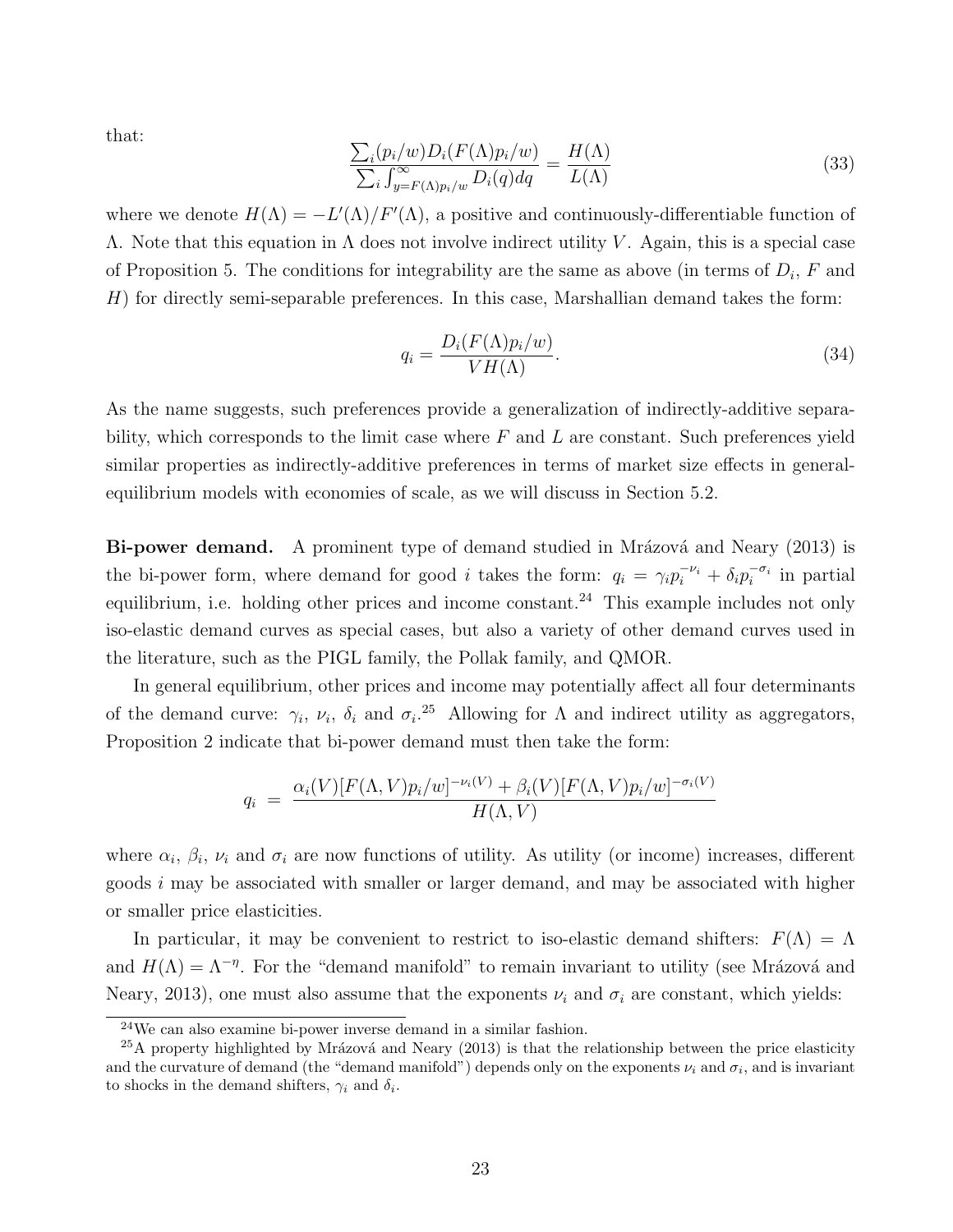$$
q_i = \alpha_i(V)\Lambda^{\eta}[\Lambda p_i/w]^{-\nu_i} + \beta_i(V)\Lambda^{\eta}[\Lambda p_i/w]^{-\sigma_i}.
$$
\n(35)

Applying Proposition 5, such demand system can be rationalized if either  $\min\{\nu_i, \sigma_i\} > \eta$  or  $\max\{\nu_i, \sigma_i\} < \eta$ , and if the expression above is strictly decreasing in  $V^{26}$ .

A non-homothetic generalization of QMOR. An interesting special case of (35) is when the coefficient  $\eta$  is equal to one of the two exponents for prices. This happens to provide a generalization of symmetric QMOR studied in Section (4.2). A convenient feature is that we can solve explicitly for the aggregator  $\Lambda$  as a function of indirect utility. Borrowing a similar functional form as homothetic QMOR, we can obtain a more general specification where price effects are very similar to QMOR, yet allow for more flexible Engel curves. Such generalization remains a special case of the two-aggregator demand systems described in Proposition 5.

Suppose that  $\nu_i = \nu > 1$  and  $\sigma_i = \sigma > 1$  are identical across all goods and that  $\sigma < \nu$ , and suppose that  $\eta = \nu$ , we can obtain an explicit solution for the aggregator  $\Lambda$  as a function of prices, utility and income:

$$
\Lambda^{\sigma-1} = \sum_{i} \beta_i(V) \left(\frac{p_i}{w}\right)^{1-\sigma}.
$$

Indirect utility can then be seen as an implicit solution of an equation that no longer involves Λ:

$$
\sum_{i} \alpha_i(V) \left(\frac{p_i}{w}\right)^{1-\nu} + \left(\sum_{i} \beta_i(V) \left(\frac{p_i}{w}\right)^{1-\sigma}\right)^{\frac{1-\nu}{1-\sigma}} = 1.
$$

If  $\alpha_i(V)$  and  $\beta_i(V)$  are positive, assuming that they strictly decrease with V provides a sufficient condition for this indirect utility function to coincide with rational consumer preferences.

Such demand system then yields a demand that features substitution and price effects that are very similar to homothetic QMOR:

$$
q_i = \alpha_i(V) \left(\frac{p_i}{w}\right)^{-\nu} + \beta_i(V) \left(\frac{p_i}{w}\right)^{-\sigma} \left(\sum_j \beta_j(V) \left(\frac{p_j}{w}\right)^{1-\sigma}\right)^{\frac{\sigma-\nu}{1-\sigma}}
$$

and now allows for richer income effects through the functions  $\alpha_i$  and  $\beta_i$  which can both flexibly demand on indirect utility. This demand system also provides a generalization of nonhomothetic CES preferences described in Proposition 4 in the limit case where  $\nu = \sigma$ . As noted previously, we could even allow  $\nu$  and  $\sigma$  to be functions of indirect utility V, but the combination of  $\alpha_i(V)$  and  $\beta_i(V)$  already provide a way to parameterize how income affects the curvature of indifference curves.

<sup>&</sup>lt;sup>26</sup>If  $\alpha_i(V)$  and  $\beta_i(V)$  are positive, a sufficient condition is that they both decrease with V. We can also allow  $\beta_i(V)$  to be negative, which leads to choke prices as discussed in Section 4.4.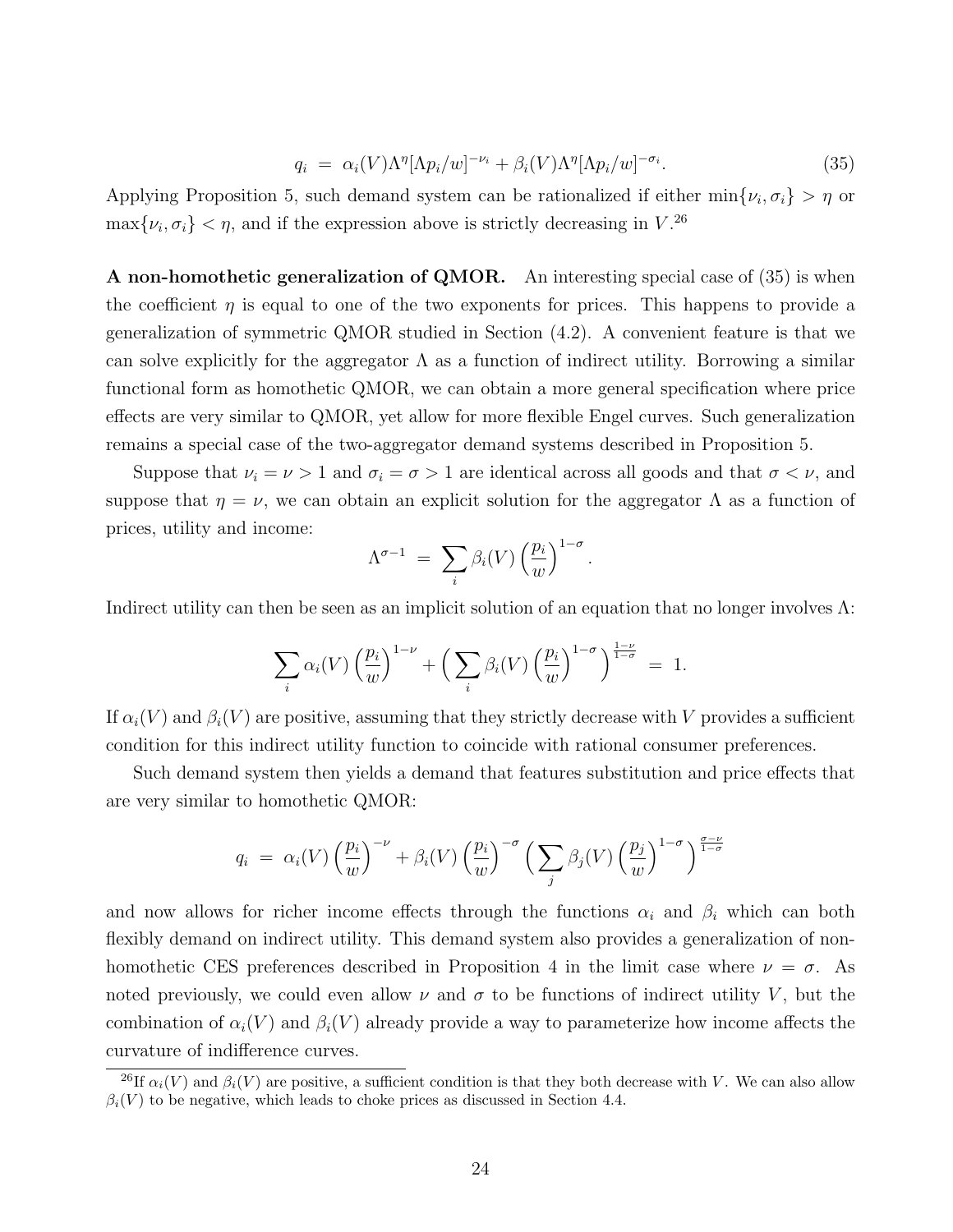**Modeling richer income effects.** More generally, suppose that demand  $q_i$  for product i is provided by a demand curve  $\tilde{D}_i(p_i)$  in partial equilibrium, holding utility and other aggregates constant. Mrázová and Neary (2013) indicate that any of such demand curve can be obtained from a directly-additive utility function, in which case demand can be specified as  $q_i = \tilde{D}_i(\Lambda p_i)$ where  $\Lambda$  captures the response to all other changes in prices and income. However, our results indicate many other ways to rationalize such demand curves with more flexible Engel curves and richer income effects. First, using Proposition 3, we can derive such demand curve from a Gorman-Pollak demand system  $q_i = \tilde{D}_i(F(\Lambda)p_i)/H(\Lambda)$  where changes in other prices and income influence both the price shifter  $F$  and the quantity shifter  $H$ . Going one step further, Proposition 5 shows that we can make such demand system even more flexible by specifying  $q_i = D_i(F(\Lambda, V)p_i, V)/H(\Lambda, V)$ . The non-homothetic versions of QMOR and bi-power demand (above) provide two examples. Additional examples are described in the Appendix, e.g. based on linear demand.

## 4.2 Homotheticity

There are many reasons for which one may want to impose homotheticity, e.g. to allow for simple aggregation properties across consumers with heterogeneous income levels, to provide a straightforward interpretation of price indices, or to model balanced growth paths with multiple sectors. The homothetic double-aggregator specification described in this section offers a parsimonious yet flexible framework that encompasses various examples of homothetic preferences that have been used in the literature.

In the double-aggregator homothetic case, the demand shifters  $F$  and  $H$  can be expressed as a function of the aggregator  $\Lambda$  only, while demand depend on both  $\Lambda$  and the ideal price index P:

$$
q_i = \frac{w}{H(\Lambda)P} D_i \left( \frac{F(\Lambda)p_i}{P} \right) \tag{36}
$$

where aggregator  $\Lambda$  can be implicitly defined by the budget constraint as in equation (24).

The ideal price index  $P$  is then implicitly defined by the following equation:

$$
\sum_{i} \int_{y=y_{i0}}^{\frac{p_i F(\Lambda)}{P}} D_i(y) dy - \int_{\lambda=\Lambda_0}^{\Lambda} F'(\lambda) H(\lambda) d\lambda = c_0.
$$
 (37)

Similarly, utility  $U$  can be implicitly defined as the solution of:

$$
\sum_{i} \int_{q=q_{i0}}^{\frac{q_i H(\Lambda)}{U}} D_i^{-1}(q) dq - \int_{\lambda=\Lambda_0}^{\Lambda} H'(\lambda) F(\lambda) d\lambda = c_1
$$
 (38)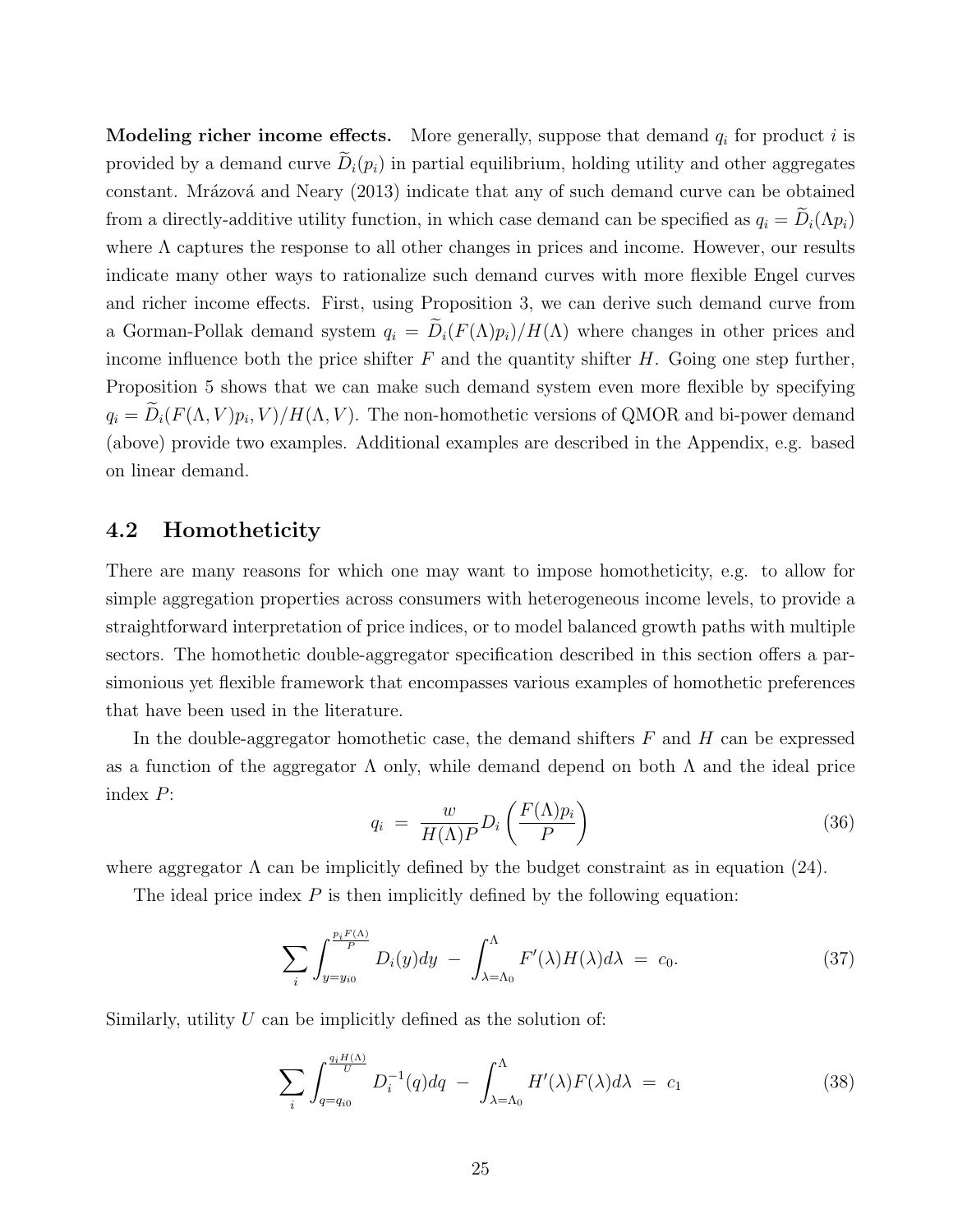where  $c_0$ ,  $c_1$  and  $\Lambda_0$  are constant terms. Note that  $\Lambda$  is such that the partial derivative of the left-hand side w.r.t  $\Lambda$  is null for both (37) and (38). It is also straightforward to check that the implicit solution for utility in  $(38)$  is homogeneous of degree one in quantities q.

In spite of imposing homotheticity, this specification offers rich price effects, especially if we compare them to CES preferences: it allows for a flexible specification of each demand curve thanks to  $D_i$ , and allows for competition (through the aggregator  $\Lambda$ ) to shift demand curves vertically (through the price shifter  $F$ ) or horizontally (through the quantity shifter  $H$ ).

Below we review several special cases of the homothetic demand described in (36), including the three cases presented in Matsuyama and Ushchev (2017) and Feenstra (2018)'s QMOR:

Homothetic Single Aggregator. This Gorman-Pollak demand system is homothetic if and only if  $H(\Lambda)F(\Lambda)$  is constant or if it is CES. In the former case, without loss of generality we assume that  $F(\Lambda) = 1/H(\Lambda) = \Lambda$ . A homogeneous utility representation is then given by:

$$
\log U(q) = \log(\Lambda) + \sum_{i} \int_{x=x_{i0}}^{q_i/\Lambda} D_i^{-1}(x) dx
$$

where  $\Lambda$  is such that  $\sum_i (q_i/\Lambda)D_i^{-1}$  $i_l^{-1}(q_i/\Lambda) = 1$ , and  $x_{i0}$  are constant terms. In this case, the single aggregator  $\Lambda$  is homogeneous of degree one in quantities  $q_i$  in the primal version. We can also express  $\Lambda$  as a function of prices  $p_i$ , and write expenditure shares as:

$$
p_i q_i/w = \Lambda p_i D_i (\Lambda p_i). \qquad (39)
$$

This specification is particularly attractive for empirical purposes, as it allows for flexible demand curves  $D_i$  and yet a single aggregator  $\Lambda$  to capture income as well as all other prices.

**Homothetic Direct Implicit Additivity.** When  $H(\Lambda) = 1$  is constant, utility can be defined implicitly with a simple expression that does not involve aggregator Λ. In the homothetic case, this yields:

$$
\sum_{i} \int_{q=q_{i0}}^{\frac{q_i}{U}} D_i^{-1}(q) dq = 1.
$$
\n(40)

This case is described in Matsuyama and Ushchev (2017), and also corresponds to Kimball  $(1995)$  when  $D_i^{-1}$  $i<sup>-1</sup>$  is identical across goods. Demand for good *i* corresponds to:

$$
q_i = (w/P)D_i(\Lambda p_i/P) \tag{41}
$$

where  $\Lambda$  can again be defined implicitly by the budget constraint.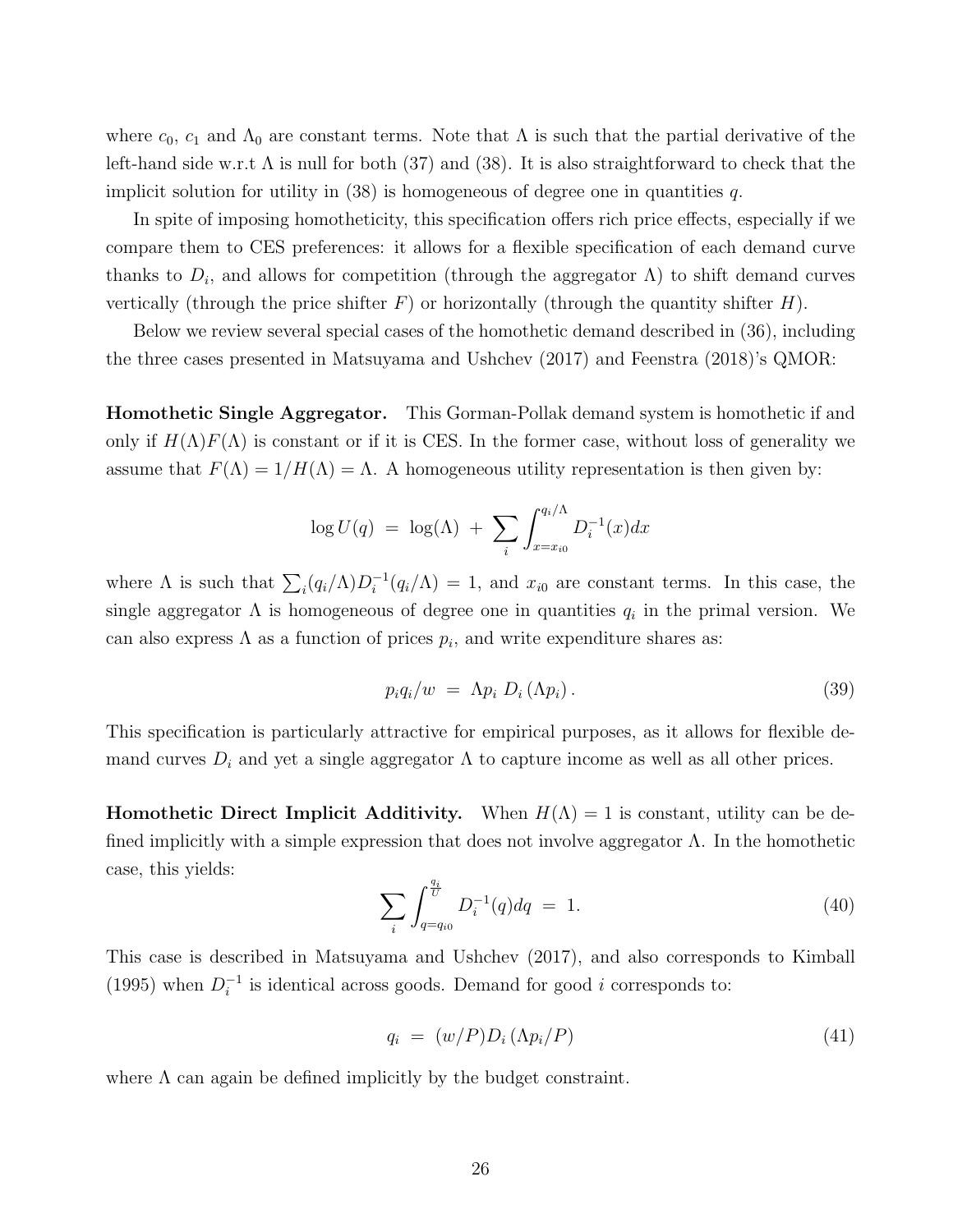**Homothetic Indirect Implicit Additivity.** Symmetrically, when  $F(\Lambda) = 1$ , indirect utility and the price index can be defined implicitly without involving aggregator  $\Lambda$ . For the ideal price index, we obtain:

$$
\sum_{i} \int_{y=y_{i0}}^{\frac{p_i}{P}} D_i(y) dy = 1.
$$
 (42)

In this case, demand corresponds to:

$$
q_i = \frac{wD_i(p_i/P)}{\sum_j p_j D_j(p_j/P)}.\tag{43}
$$

Homothetic semi-separability. In the case of semi-separable preferences, we obtain explicit expressions for both the price index and utility. Suppose that the price index is defined by:

$$
P^{-\eta} = \eta \Lambda^{\eta} \sum_{i} S_{i}(\Lambda p_{i}) = \Lambda^{\eta} \sum_{i} (\Lambda p_{i}) D_{i}(\Lambda p_{i})
$$

with  $D_i = -S'_i$  and  $\eta > 0$ , and with  $\Lambda$  implicitly defined by the second equality. The integrability condition on elasticities imposes that price elasticities  $\varepsilon_{Di}$  are either always greater or always smaller than  $-(\eta + 1)$  across all goods and price levels.<sup>27</sup> Based on this specification, demand for good  $i$  is then:

$$
q_i = w P^{\eta} \Lambda^{\eta+1} D_i(\Lambda p_i).
$$

In this homothetic case, an interesting property is that direct semi-separability is equivalent to indirect semi-separability, and utility can alternatively be defined by:

$$
U^{\frac{\eta}{1+\eta}} = \Lambda^{\frac{\eta}{1+\eta}} \sum_{i} \int_{0}^{q_i/\Lambda} D_i^{-1}(q) dq
$$

where  $\Lambda$  can be defined as a function of q such that the derivative of the expression above is null. Note also that the three special cases of homothetic preferences discussed above (HSA, HDIA and HIIA) are distinct from this type of demand. The invariance properties of such a demand system can be useful for tractability (see Proposition 8 in Section 5.2).

Symmetric QMOR. QMOR preferences have first been studied by Diewert (1976) and more recently studied by Feenstra (2018) imposing some symmetry in the price effects. Take  $D_i(y) = \alpha_i y^{r-1} + \beta_i y^{kr-1}$  and  $F(\Lambda) = \Lambda$  and  $H(\Lambda) = \Lambda^{r-1}$  with  $r < 0$  and  $\kappa \in (0,1)$ . In this

<sup>&</sup>lt;sup>27</sup>In the later case, apply Proposition 5 with a change in variable  $\Lambda' = 1/\Lambda$ .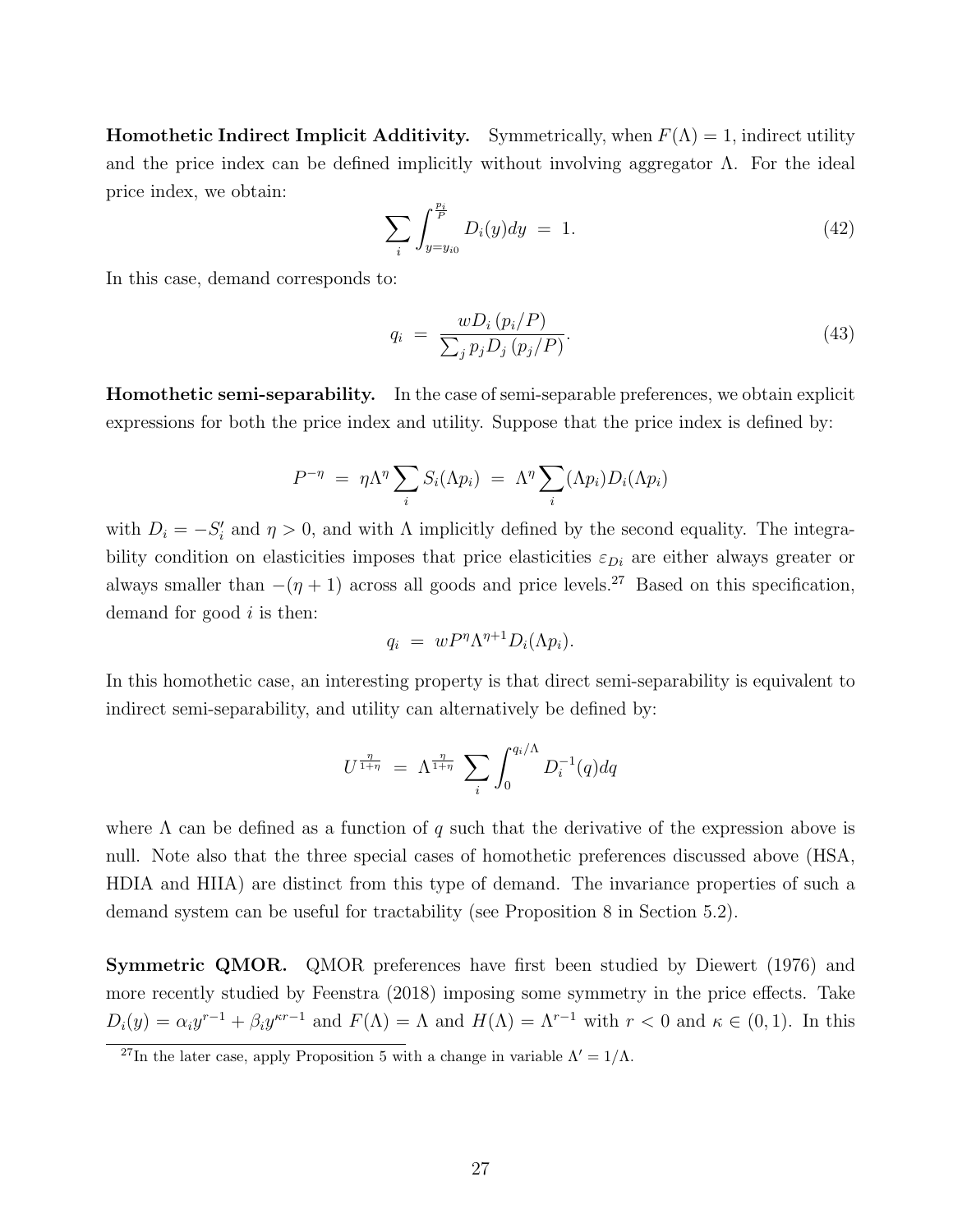case, we can obtain an explicit expression both for the price index and the aggregator  $\Lambda$ :

$$
P^r = \sum_i \alpha_i p_i^r + \left(\sum_i \beta_i p_i^{\kappa r}\right)^{\frac{1}{\kappa}} \quad ; \quad \Lambda^{-\kappa r} = \sum_i \beta_i \left(\frac{p_i}{P}\right)^{\kappa r}.
$$

Demand is then:

$$
q_i = \frac{w}{P} \left(\frac{p_i}{P}\right)^{r-1} \left[\alpha_i + \beta_i \left(\frac{\Lambda p_i}{P}\right)^{-r(1-\kappa)}\right].
$$

Note that this is a special case of the non-homothetic QMOR presented earlier. With  $\kappa = 1/2$ , symmetric  $\alpha_i = \alpha$  and  $\beta_i = \beta$ , we obtain the symmetric QMOR specification as in Feenstra (2018). When  $\alpha > 0$  and  $\beta < 0$ , note that we get a finite reservation price (choke price). We discuss such possibility below in Section 4.4.

Other examples. Yet other examples of homothetic demand with two aggregators are the homothetic translog and linear demand, discussed below in Section 4.4 and in the Appendix.

# 4.3 Double-shifter demand system

Thisse and Ushchev (2016) show that the following demand system can be obtained by aggregating over many consumers who make indivisible consumption choices among horizontallydifferentiated product varieties:

$$
q_i = Q(p/w)D_i(F(p/w)p_i/w) \tag{44}
$$

where Q and F are two aggregators, i.e. two continuously-differentiable mappings from  $\mathbb{R}^N_+$  to  $\mathbb{R}^N_+$ , and  $D_i$  is a continuously-differentiable mappings from  $\mathbb{R}_+$  to  $\mathbb{R}_+$ . Note that the budget constraint implies:  $Q(p/w) = 1/\sum_j (p_j/w)D_j(F(p/w)p_j/w)$ .

For instance, aggregate consumption that mimics indirectly-additive preferences can be obtained by aggregating over consumers with multinomial logit idiosyncratic utility terms. As discussed in Thisse and Ushchev (2016), more general aggregate consumption patterns can be obtained with alternative distributions of random utility terms across consumers.

The demand system specified in equation (44) is easy to manipulate, estimate, and provides a natural extension of directly-additive and indirectly-additive preferences which only include one of the two demand shifters. For instance, this specification of demand is used in Arkolakis et al. (2019) to obtain a so-called "gravity equation" for aggregate trade between countries, in a model with heterogeneous firms and asymmetric countries. Arkolakis et al. (2019) give examples of demand with such structure but do not provide a micro-foundation for the more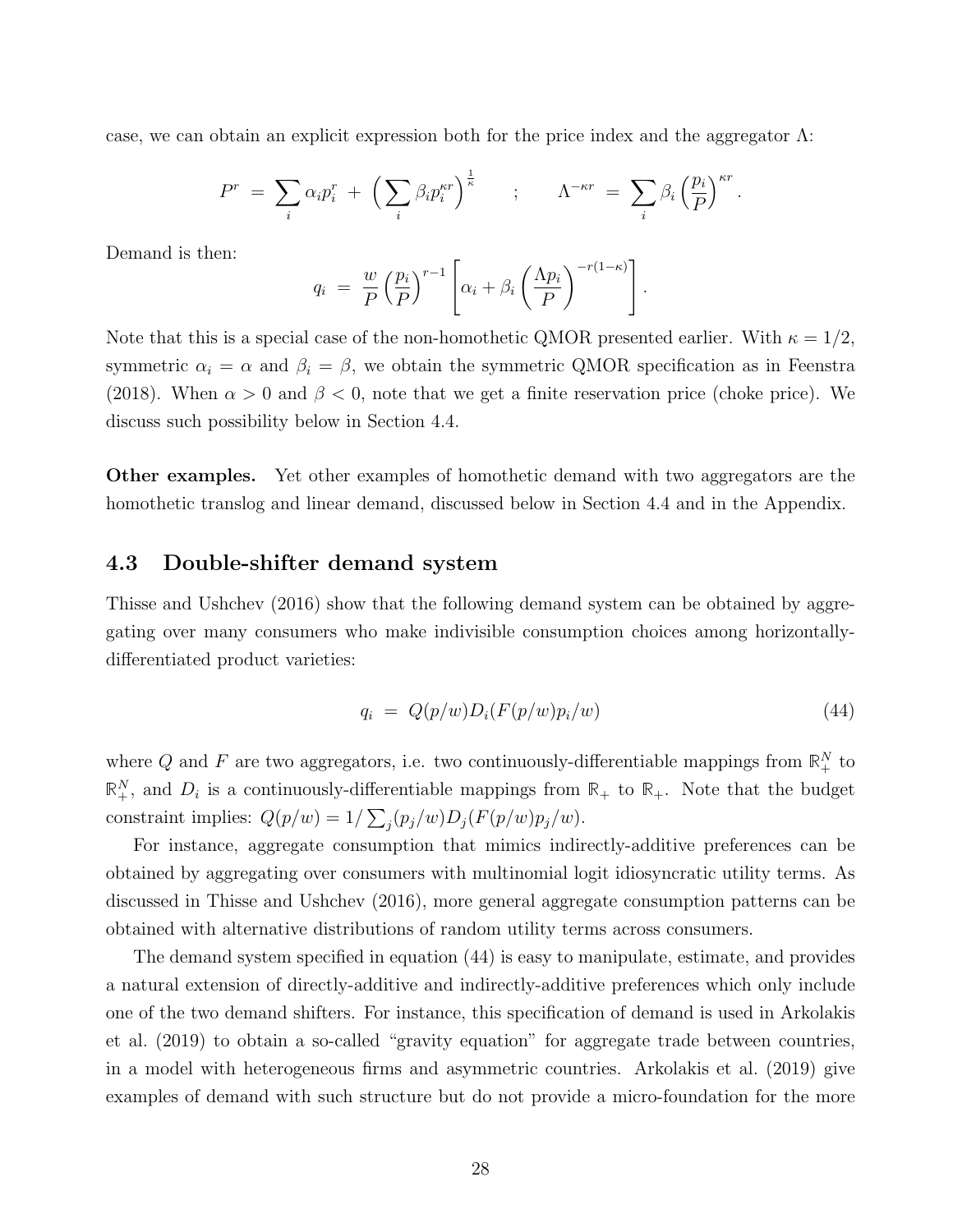general functional form.

At first sight, this does not appear to be a special case of the demand systems used in Proposition 2 and 5, which assume that the indirect utility  $V$  to be one of the two aggregators. However, with symmetry and rank arguments, we can show that the triplet of gradients of  $F, Q$  and  $V$  cannot have a rank higher than two if the demand system is integrable. Hence, such demand can actually be re-expressed using shifters that are functions of just utility V and another aggregator  $\Lambda$ .

**Proposition 6** Suppose that the demand system takes the form given by  $(44)$ , that it is integrable, and that the pair of gradients  $\frac{\partial Q}{\partial \log n}$  $\frac{\partial Q}{\partial \log p}, \frac{\partial F}{\partial \log p}$  $\frac{\partial F}{\partial \log p}$  has rank two for all  $(p, w)$ . Demand can then be written as:

$$
q_i p_i/w = \widetilde{Q}(\Lambda, V) D_i(\widetilde{F}(\Lambda, V) p_i/w) \tag{45}
$$

for some functions  $\widetilde{Q}$  and  $\widetilde{F}$  of indirect utility V and a common aggregator  $\Lambda$ .

Hence, when such demand is integrable (with a representative consumer) it can be seen as a special case of the demand systems examined in Proposition 5.

Such a demand system correspond to Gorman-Pollak demand with a single aggregator when Q and F can be written as a function of a single aggregator  $\Lambda$  instead of two aggregators  $(\Lambda, V)$ , but in this case the gradients of the two aggregators,  $\frac{\partial Q}{\partial \log p}$  and  $\frac{\partial F}{\partial \log p}$ , must be colinear.

## 4.4 Demand with choke prices

In various applications, demand from a consumer may be equal to zero if the price of a good is too high. Such upper bound is called a choke price or reservation price. This is an often desired feature for estimation, as zeros are prevalent in microdata at the finest level, and for applied modeling, e.g. to generate non-trivial extensive margins and explain selection across markets.<sup>28</sup> One would want such choke price to be an equilibrium outcome, and depend on consumer income and the toughness of competition. For instance, there is substantial evidence (see e.g. Hummels and Klenow, 2005) that richer consumers buy a larger variety of products.

The Gorman-Pollak and double-aggregator demand system studied above can be accommodated to yield such choke prices. With a demand structure as in Proposition 5, suppose that  $D_i(y_i, V) = 0$  for all  $y_i \ge a_i(V)$  in the double-aggregator case —this becomes  $D_i(y_i) = 0$  for

 $28$ Choke prices are particularly useful in international trade to explain why less efficient firms are less likely to export to a specific market (without having to rely on export fixed costs) and to obtain gravity equations as shown in Melitz and Ottaviano (2008) and Arkolakis et al. (2019) among others.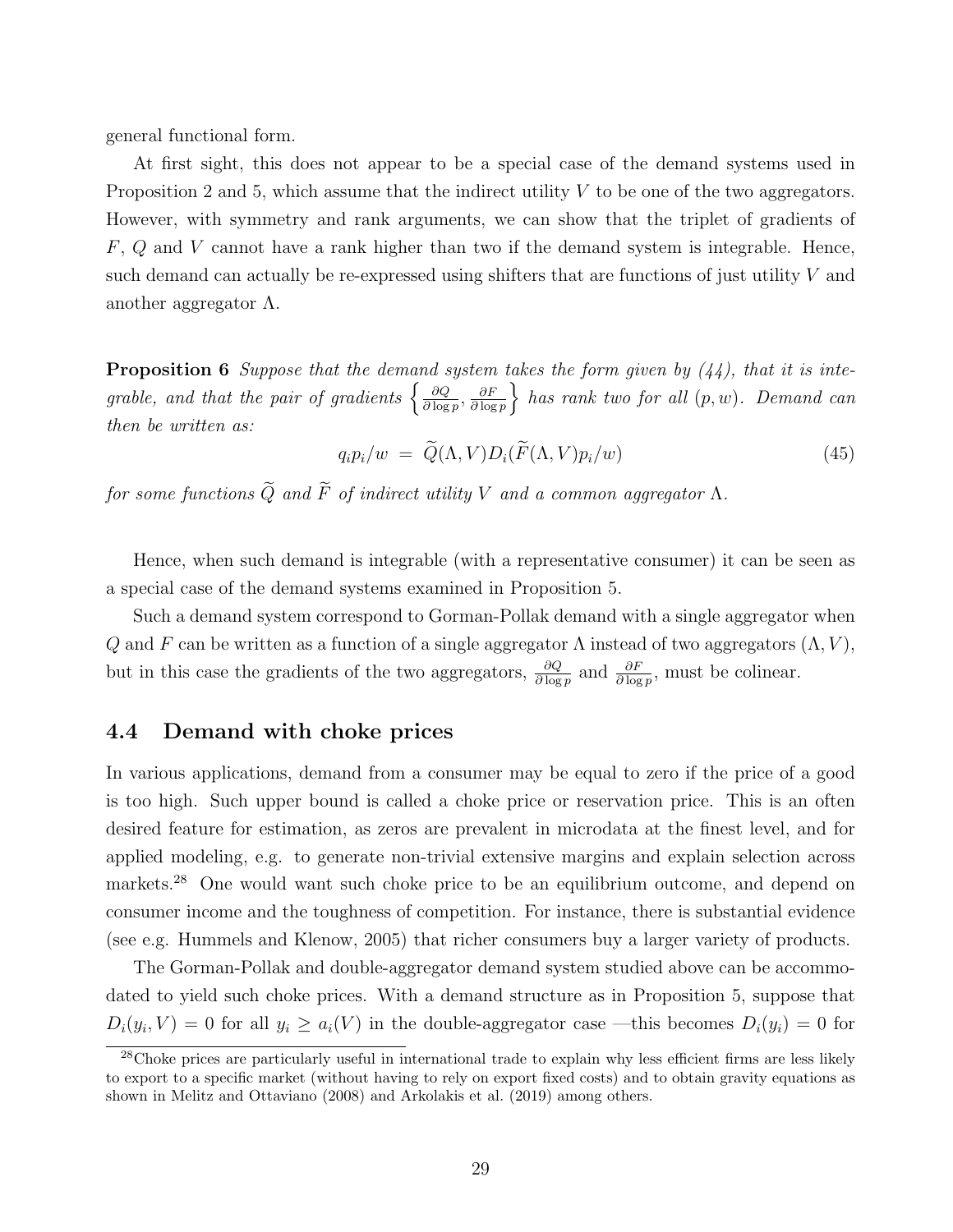all  $y_i \geq a_i$  in the single-aggregator case (Gorman-Pollak demand, Proposition 3). Most of the results shown previously hold if, with a slight abuse of notation, we define  $D_i^{-1}$  $i^{-1}(0, V) = a_i(V).$ 

In this framework, the choke price  $p_i^*$  depends on income, utility and the aggregator  $\Lambda$ . For a consumer with income w, aggregator  $\Lambda$  and utility V, demand for good i is null if and only if:

$$
p_i \ge p_i^* = \frac{a_i(V)w}{F(\Lambda, V)}.
$$

With a single aggregator, the choke price has a more restrictive functional form:  $p_i^* = \frac{a_i w}{F(\Lambda)}$ .

The choke price is proportional to income when preferences are indirectly additive since the terms  $a_i$  and F are constant in this case. Bertoletti et al. (2018) exploit this property to obtain a tractable model of trade and argue that it fits key patterns of how prices vary with income and population across markets. <sup>29</sup> A similar property can be obtained with implicitly indirectly additive preferences (see Section 4.1) as the choke price would then just depend on income and utility.

The most simple case of demand with choke prices is one that is linear in its own price. As shown in the Appendix, there are various ways to generate such demand with one or two aggregators that influence how other prices and income shift demand vertically and horizontally.

Another tractable example used in the macroeconomic and trade literature is the Translog expenditure function (Feenstra, 2003; Novy, 2013). A typical assumption is that the crossprice elasticities are symmetrical. Demand associated with Translog can then be expressed as a function of a single aggregator  $\Lambda$  even when some varieties are not consumed (see Appendix), with expenditure shares taking the form:

$$
p_i q_i/w = \alpha_i - \gamma \log(\Lambda p_i/w)
$$

with a choke price  $p_i^* = \exp(\alpha_i/\gamma_i)w/\Lambda$ .

Yet another example of preferences with two aggregators generating choke prices is QMOR and its non-homothetic extension described earlier, with choke prices arising with  $\beta_i(V) < 0$ .

# 5 An application to monopolistic competition

Summarizing other prices by a one or two aggregators is particularly useful for applications to imperfect competition, because such aggregators synthetise all relevant information on a firm's competitors. Under monopolistic competition, assuming that each firm has a negligible

<sup>&</sup>lt;sup>29</sup>See Fally (2019) for a generalization of Arkolakis et al. (2019) and Bertoletti et al. (2018) on the gains from trade, using demand with a single aggregator and a choke price.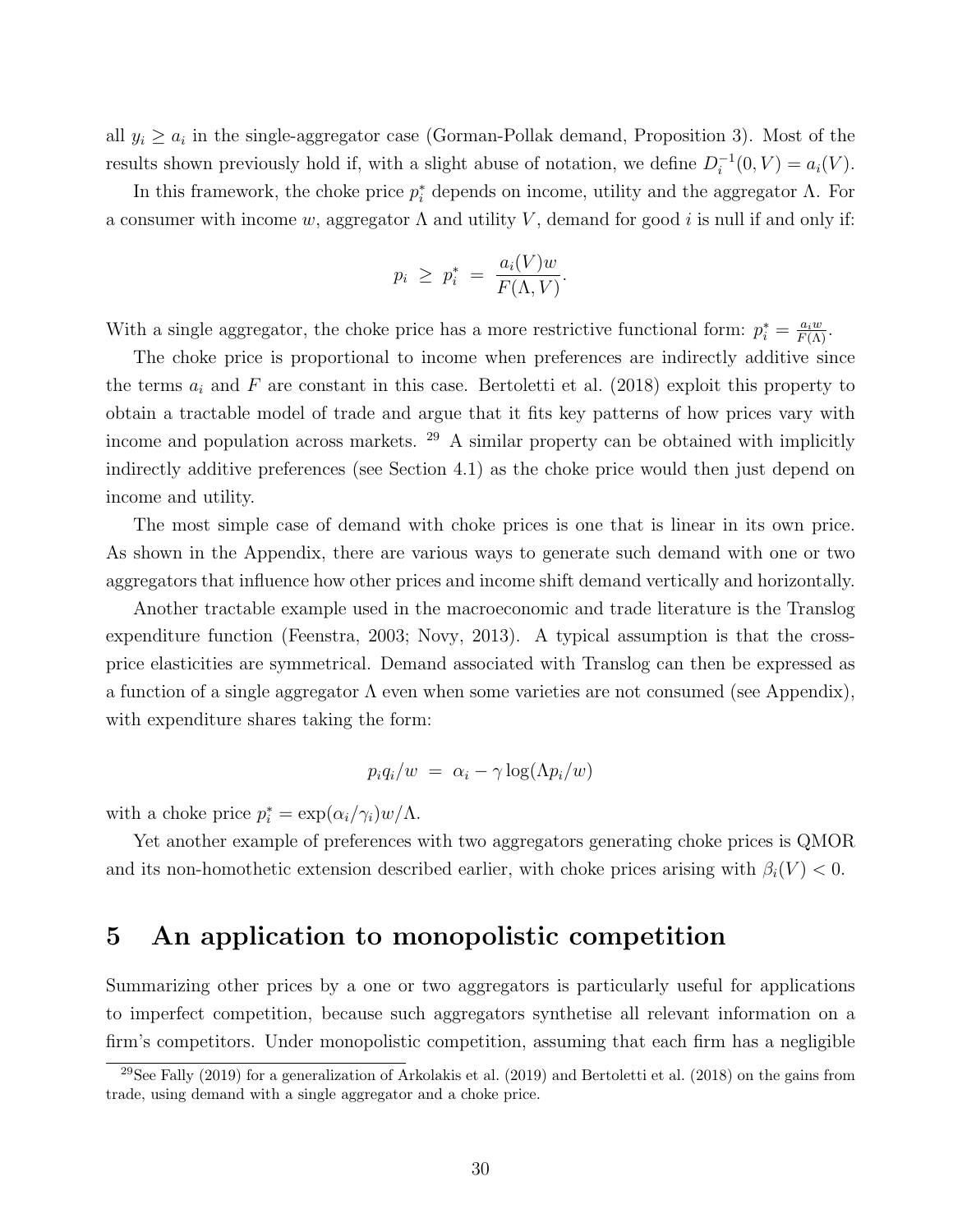market share (as in Dixit and Stiglitz, 1977), this aggregator can be taken as given by a specific firm.<sup>30</sup> This facilitates theoretical analysis of the equilibrium as well as empirical estimation, while allowing for flexible equilibrium outcomes and comparative statics. This section discusses additional restrictions needed for such applications with a continuum of goods, then examines a simple general-equilibrium model with free entry under monopolistic competition to illustrate the role of modeling choices on the demand side.

## 5.1 With a continuum of goods

Models of monopolistic competition typically assume a continuum of product varieties, $31$  where each variety accounts for a measure zero of aggregate expenditures. Here we discuss additional assumptions that should be imposed on the structure of demand such that it is well defined and well behaved on a continuum.

The discussion provided here fits within the framework of Parenti et al. (2017). A first assumption is that the set of potential varieties is compact and is included in  $[0, N]$ ; such assumption is typically not restrictive and this upper bound  $\bar{N}$  not binding in equilibrium if there is a fixed cost of producing a new variety and if  $\overline{N}$  is large enough. A consumption profile q is now defined as a mapping from  $[0, \bar{N}]$  to  $\mathbb{R}_{\geq 0}$  that belongs to  $L^2([0, \bar{N}])$ , i.e. such that its square has a finite integral sum.<sup>32</sup> In this framework, utility and the aggregator  $\Lambda$ are two functionals, i.e. real valued functions defined over  $L^2([0, \bar{N}])$ . They are assumed to be symmetric over  $[0, N]$ , i.e. that consumers are indifferent to switching labels across products i; here, this implies that function  $D_i = D$  is identical across all goods *i*.

While strict quasi-concavity implies that consumers exhibit love for variety, we need to assume that utility does not drop too much when the quantity consumed  $q_i = 0$  is zero for a non-trivial measure of goods. To be more precise, here we assume  $\int_{0^+}^{a} D^{-1}(x) dx < \infty$  (a finite integral sum around zero). This implies that the expenditure share on a range of goods is zero in the limit if the quantity for these goods goes to zero (i.e. no good is essential):  $\lim_{q_i\to 0+} q_i D^{-1}(q_i H(\Lambda, U), U) = 0$ . A sufficient condition for these properties to hold is that

<sup>&</sup>lt;sup>30</sup>The tools developed by Anderson et al. (2018) could be used in this case, using  $\Lambda$  as an aggregate. Under Bertrand competition, a firm with non-negligible market share would account for the effect of its own price on Λ, holding other prices as given. Under Cournot competition, a firm would account for the effect of its own production quantity on Λ, holding other quantities as given, using the inverse demand formulation and specifying  $\Lambda$  as a function of quantities instead of prices.

 $31$ The use of a continuum mostly originated from Industrial Organization (e.g. Vives, 1990), and is popular in macroeconomics and international trade (e.g. Romer (1990), Grossman and Helpman, 1991, Melitz, 2003).

 ${}^{32}L^2([0,\bar{N}])$  is a natural space on which to define consumption profiles as it is a Hilbert space and includes all bounded consumption profiles. Parenti et al. (2017) use this property to prove existence of an equilibrium. A less elegant alternative to obtain completeness would be to assume an uniform upper bound on the consumption profile q within a consumer's budget set if such upper bound is not binding in equilibrium.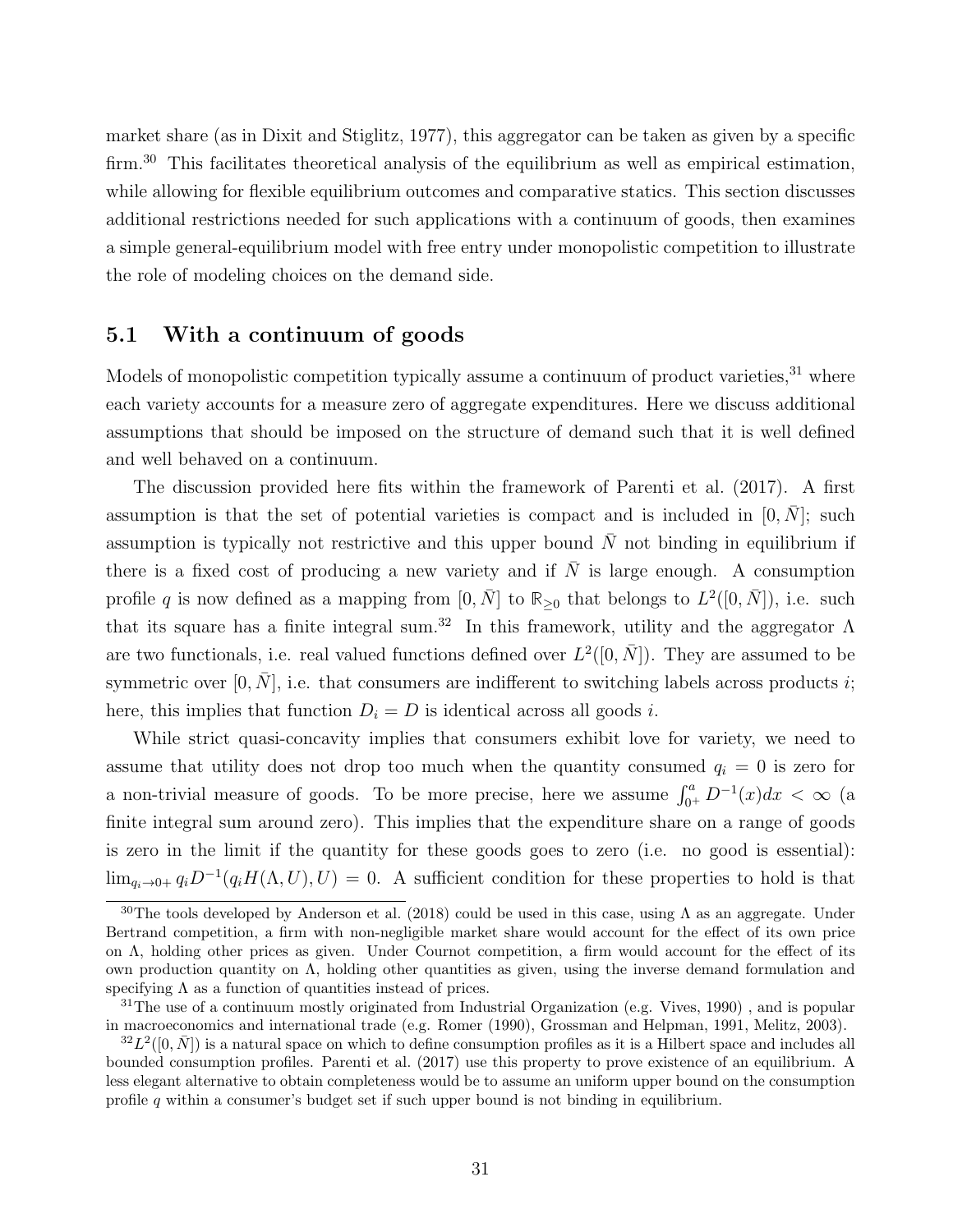the elasticity of  $D$  is strictly larger than unity (or infinite) in the limit where the quantity of a good goes to zero.

Extending Proposition 5 to a continuum, utility  $U(q)$  needs to satisfy:

$$
\int_{i=0}^{\bar{N}} \int_{q=0}^{q_i H(\Lambda, U)} D^{-1}(q, U) dq di - G(\Lambda, U) = 0
$$
\n(46)

where aggregator  $\Lambda$  is itself an implicit solution to:

$$
\int_{i=0}^{\bar{N}} q_i D^{-1}(q_i H(\Lambda, U), U) di = F(\Lambda, U)
$$
\n(47)

and where  $D^{-1}$ , H, F and G are continuously differentiable real functions with  $\frac{\partial G}{\partial \Lambda} = \frac{\partial H}{\partial \Lambda}$  $\frac{\partial H}{\partial \Lambda}F$ .

Uniqueness of  $(\Lambda, U)$  is ensured by assuming that  $\varepsilon_D \varepsilon_F < \varepsilon_H$  and that the left-handside of (46) has a negative partial derivative in U. A sufficient condition for existence of  $\Lambda$ (conditional on U) is that  $\frac{D^{-1}(q_iH(\Lambda,U),U)}{F(\Lambda,U)}$  $\frac{q_i H(\Lambda, U), U}{F(\Lambda, U)}$  takes on values from  $+\infty$  to 0 over the range of  $\Lambda$ . Existence of utility is then guaranteed if we combine the following two conditions: i) we assume that  $\int_{q=0}^{q_i H(\Lambda,U)} D^{-1}(q,U)/G(\Lambda,U) dq$  spans from  $+\infty$  to 0 as utility decreases (holding  $\Lambda$  and  $q_i$ constant); ii) we assume that it goes to zero as  $\Lambda$  tends to zero, for a any given U and  $q_i$ .

Finally, a key assumption imposed by Parenti et al. (2017) is that utility is Frechetdifferentiable in any  $q \in L^2[0, \bar{N}]$ , which provides a rigorous definition of marginal utility in this context with a continuum of goods. Conditions to ensure Frechet-differentiability of U and  $\Lambda$  are discussed in the Appendix.<sup>33</sup>

While we focus here on symmetric demand, we refer to Bertoletti and Etro (2022) for a discussion of the assumptions and approximations required under monopolistic competition when preferences are asymmetric across product varieties.<sup>34</sup>

## 5.2 Market size effects

To illustrate the role of the demand side and in particular how assumptions and modeling choices influence key outcomes, the remainder of this section examines a simple general-equilibrium model with free entry under monopolistic competition with homogeneous firms. In particular, the goal is to examine how changes in market size (either from changes in population or income) affect firm size, prices, and the number of firms, depending on functional form assumptions on the demand side. A more elaborate study with heterogeneous firms, several markets, and richer

<sup>&</sup>lt;sup>33</sup>Here one might be able to relax the requirement of Frechet differentiability given the existence of one or two aggregators summarizing all cross-price effects.

<sup>&</sup>lt;sup>34</sup>Alternatively, one could also examine competition over a discrete number of goods, and take the limit to infinity, as in Vives (1987). Income effects would decline at a rate  $1/\sqrt{N}$ , or faster, with the number of goods.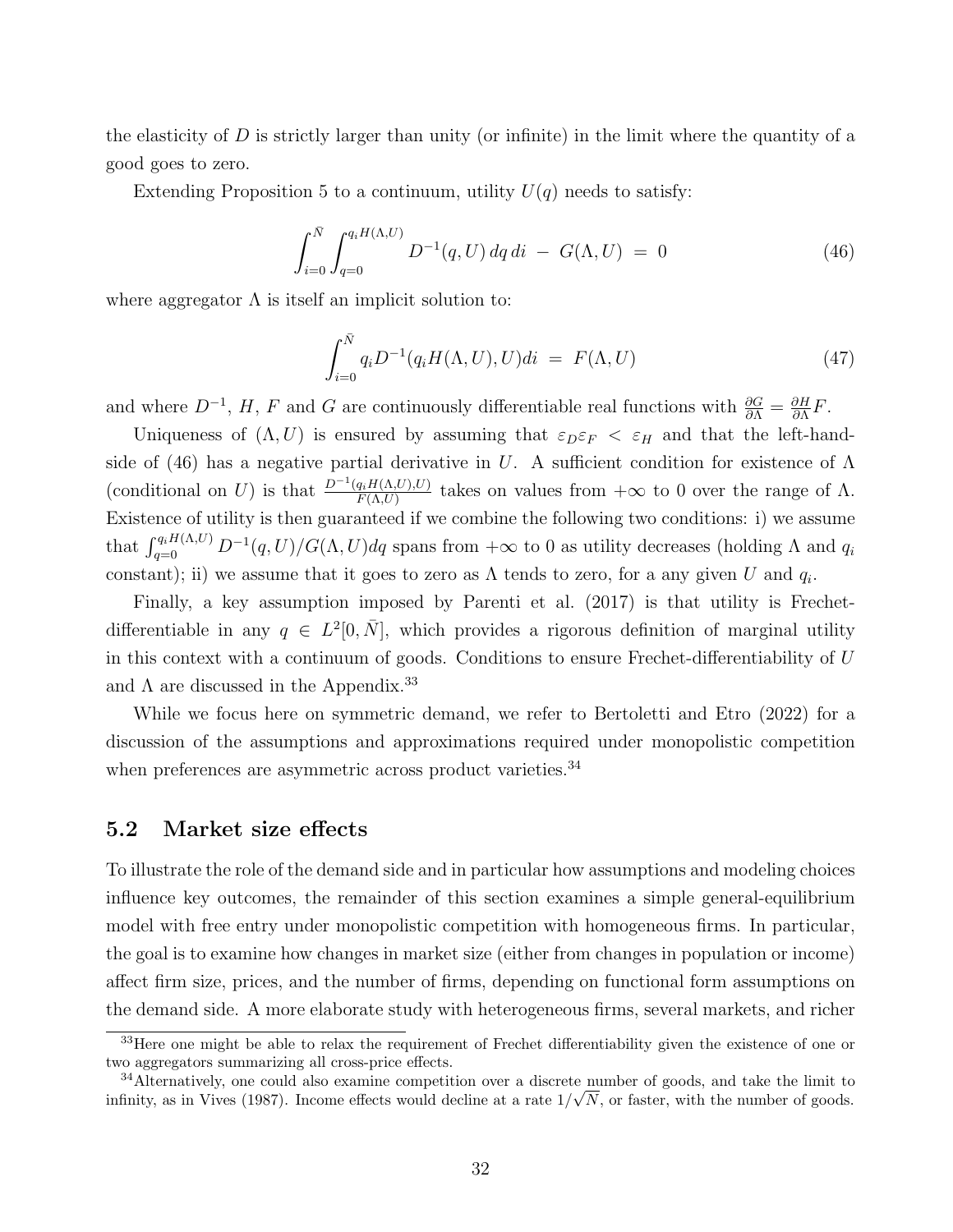interactions, is however beyond the scope of the present paper.

**Model setup.** Consider a single economy with a population  $L$  of identical consumers. There is a continuum of products, each of them produced by a single firm, where  $N$  denotes the measure of active firms. There is free entry of firms, who compete under monopolistic competition. Consumer preferences are described by those in the previous sub-section, with utility U and aggregator  $\Lambda$  satisfying equations (46) and (47).

There is only one factor of production, labor. We assume that  $w$  is the efficiency of each worker, and  $L$  is the number of workers, so that  $Lw$  is the supply of labor in efficiency units. We normalize the return of a unit of labor to unity, so that individual income is  $w$ .

All firms have access to the same technology and cost structure, so firms are homogeneous. Q denotes total production by firm, while  $q = Q/L$  is the quantity consumed by variety and by worker. For each firm, the cost of producing  $Q$  is given by a constant marginal cost  $c$  and a fixed cost f, hence total costs equal  $C(Q) = cQ + f$  in terms of efficiency units of labor. With a continuum of firms under monopolistic competition, each firm takes aggregates as given and unaffected by its decisions, including utility U and the aggregator  $\Lambda$ .

In all cases below, we assume that the price elasticity of demand is strictly larger than unity (in absolute terms), to ensure finite markups, and that the second order condition in profit maximization is satisfied. In terms of inverse demand, this implies that  $QD^{-1}(Q, U)$  is concave and has a negative second derivative in Q.

Equilibrium conditions. Two equilibrium conditions describe the supply side. First, firms maximize profits. Sales for each firm are equal to production  $Q = Lq$  times the price  $p =$  $wD^{-1}(HQ/L, U)/F$  where F and H themselves depend on aggregator  $\Lambda$  and utility U. Profits are thus:  $\pi = \max_{Q} \{Qw \ D^{-1}(HQ/L, U)/F - cQ - f\}$ . Maximizing over Q (taking  $\Lambda$  and U as constant under monopolistic competition) leads to the usual first order condition relating markups and the inverse of the price elasticity of demand:

$$
\frac{p-c}{p} = -\frac{(HQ/L) (D^{-1})'(HQ/L, U)}{D^{-1}(HQ/L, U)} \equiv 1/\sigma \tag{48}
$$

with  $p/w = D^{-1}(HQ/L, U)/F$ . The right-hand side is the inverse of the price elasticity of demand,  $\sigma(HQ/L, U)$ , which can be expressed as a function of utility U as well as consumption quantity  $Q/L$  multiplied by the quantity shifter  $H(\Lambda, U)$ .

Next, free entry implies that firms make zero profits in equilibrium:  $\pi = 0$ . Hence, the price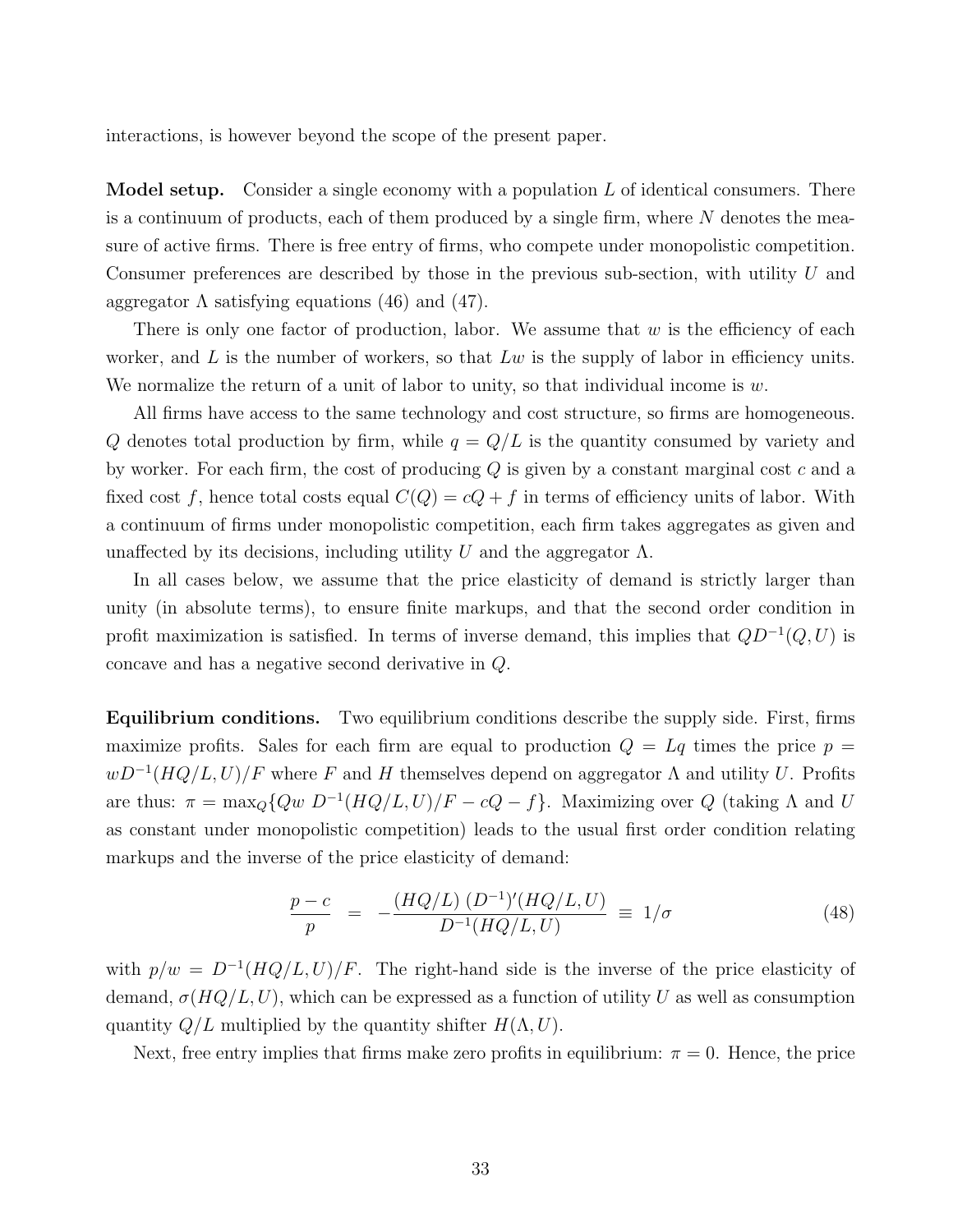p is equal to the average cost for each firm:

$$
p = wD^{-1}(HQ/L, U)/F = (cQ + f)/Q.
$$
\n(49)

Two equilibrium conditions describe the demand side: equations (46) and (47) described above. With symmetry across product varieties, utility  $U$  is such that:

$$
N \int_{q=0}^{H(\Lambda,U)Q/L} D^{-1}(q,U) dq = G(\Lambda,U)
$$
\n(50)

while the budget constraint can be written:

$$
(NQ/L) D^{-1}(H(\Lambda, U) Q/L, U) = F(\Lambda, U).
$$
 (51)

Note that combining the budget constraint (51) and the free entry condition (49) leads to  $N(cQ + f) = Lw$  (regardless of the demand system), which we will refer to as the "resource constraint".

We define an equilibrium as a set  $(Q, N, U, \Lambda)$  satisfying conditions (48), (49), (50) and (51).

Market size effects across preferences specifications. A central question, with implications for various fields in economics, is how prices and firm size depend on market size, where market size itself can be thought of as the product of population and per capita income. As shown in e.g. Parenti et al.  $(2017)$ , in such a model we already know that price p and firm size  $Q$  are independent of income  $w$  when preferences are directly additively separable; independent of population L when preferences are indirectly additively separable; and fully determined by total GDP when preferences are homothetic.

Here, first we show that single-aggregator demand can generate a wide range of comparative statics in terms of key outcomes. Conversely, we can construct various demand systems that maintain independence of firm size and prices with respect to population  $L$  or income  $w$ . Finally, even with the most general form of demand in aggregator  $\Lambda$  and utility  $V$ , we still obtain sharp welfare comparisons to the first-best allocation.

In all these cases, comparative statics depend crucially on whether demand is "superconvex" or "subconvex" (see e.g. Mrázová and Neary, 2013). We say that demand is superconvex if the price elasticity of demand  $\sigma$  increases with sales (i.e. if  $\varepsilon_{\sigma} > 0$ ), and subconvex if  $\sigma$  decreases with sales (if  $\varepsilon_{\sigma}$  < 0). As earlier,  $\varepsilon_F$  and  $\varepsilon_H$  denote the elasticity of F and H in  $\Lambda$ . We start with Gorman-Pollak demand with a single aggregator  $\Lambda$ :

Proposition 7 Suppose that demand is Gorman-Pollak with a single aggregator and that the second-order condition for profits maximization is satisfied: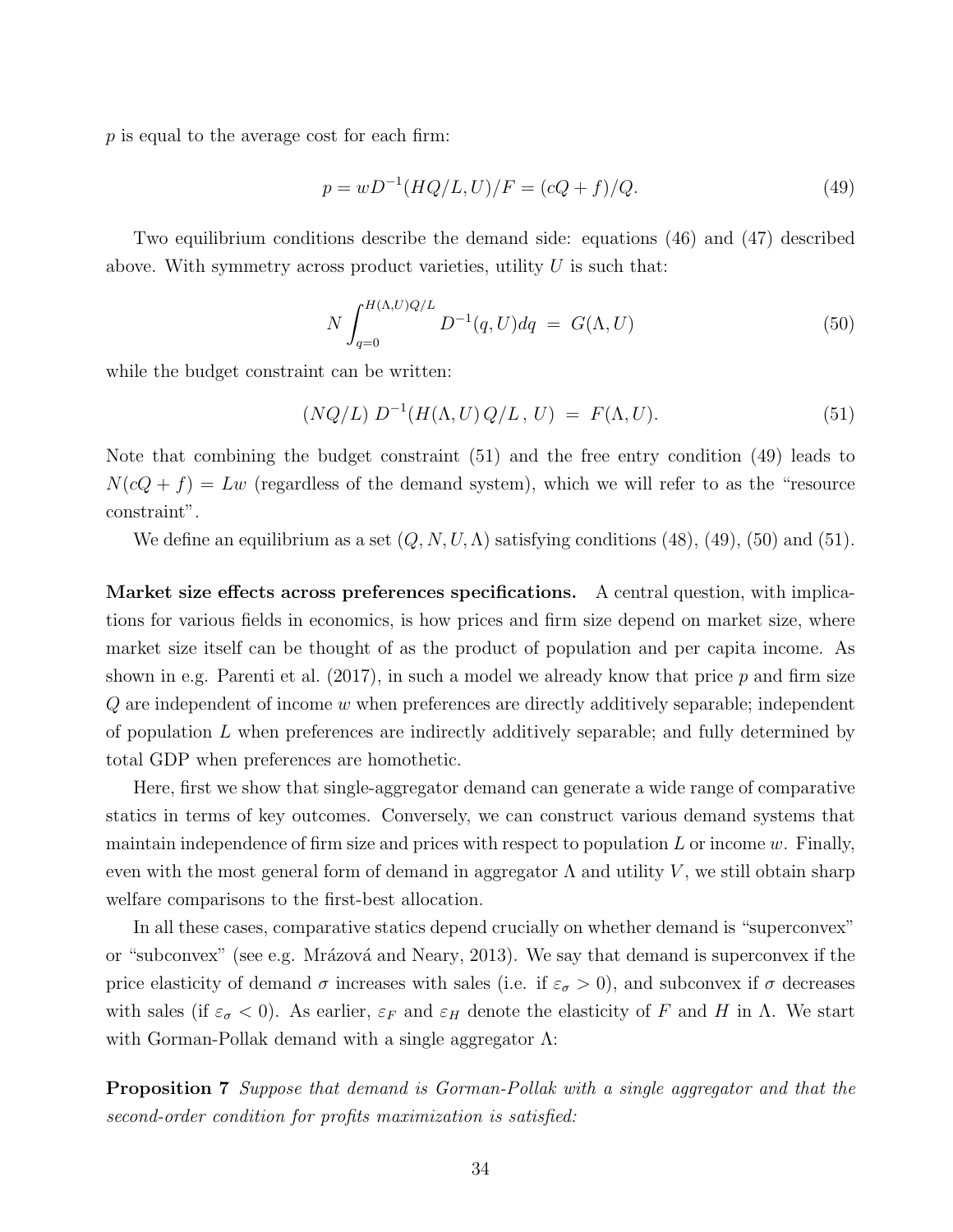- i) For any value of fixed and marginal costs, an equilibrium exists and is unique.
- ii) Comparative statics in firm size Q (with opposite effects on prices p) are described in Table 1, with all possible combinations of signs depending on the sign of  $\varepsilon_{\sigma}$ ,  $\varepsilon_H$  and  $\varepsilon_F$ .

Sign of effect on Q Subconvex case  $(\varepsilon_{\sigma} < 0)$  Superconvex case  $(\varepsilon_{\sigma} > 0)$ Effect of  $L$  Effect of  $w$  | Effect of  $L$  Effect of  $w$  $\varepsilon_H = 0 \& \varepsilon_F > 0 \text{ (DA)}$  (+) (0) (-) (0)<br>  $\varepsilon_H > 0 \& \varepsilon_F = 0 \text{ (IA)}$  (0) (-) (0) (+)  $\varepsilon_H > 0 \& \varepsilon_F = 0 \text{ (IA)}$  (0) (–) (0) (+)  $\varepsilon_H < 0 \& \varepsilon_F < 0$  (–) (+) (+) (–)<br>  $\varepsilon_H < 0 \& \varepsilon_F > 0$  (+) (+) (–) (–)  $\varepsilon_H < 0 \& \varepsilon_F > 0$  (+) (+) (-)  $\varepsilon_H > 0 \& \varepsilon_F < 0$  (–) (–) (+) (+)  $\varepsilon_H > 0 \& \varepsilon_F > 0$  (+) (–) (–) (+)

Table 1: Comparative statics: market size effects on production Q

*Notes*: Sign of the effect of an increase in population  $L$  and income  $w$  on production Q in the single-aggregator case (Gorman-Pollak demand); effects on prices are opposite; effects of increases in L and w on the aggregator  $Λ$  are always positive. DA: directly-additive; IA: indirectly-additive separable preferences

This proposition (see proof in the Appendix) highlights the usefulness of demand with a single aggregator. First, having demand depend on just a single aggregator  $\Lambda$ , aside from the price or quantity, greatly simplifies the analysis of the market equilibrium and automatically implies uniqueness. Thanks to an envelope theorem argument, the free entry condition implies a tight positive relationship between market size proxies  $(L \text{ and } w)$  and the aggregator  $\Lambda$ , which can be used as an indicator for the toughness of competition.

In the meantime, such demand is sufficiently flexible to generate a wide range of comparative statics, thanks to the different effects of the aggregator on the price shifter  $F$  and the demand shifter H. Those respectively determine the signs of the effects of population and income on firm size, with all combinations possible. These signs are switched in subconvex ( $\varepsilon_{\sigma}$  < 0) vs. superconvex cases ( $\varepsilon_{\sigma} > 0$ ). In particular, this offers more flexibility than direct and indirect additive separability (first two rows of Table 1).

With increasing returns to scale, the effects on prices are always opposite to those on firm size. Moreover, given the resource constraint  $cQ + f = Lw/N$ , changes in firm size dictate whether entry increases or decreases relative to total income  $Lw$ . In the case where an increase in market size leads to larger firm size, it is actually possible that the number of firms N decreases (with an increase in either population  $L$  or income  $w$ ).

In a more detailed analysis, Bertoletti and Etro (2021) also study market size effects within a similar model and demand structure, imposing either  $\varepsilon_H = 1$  or  $\varepsilon_F = 1$ , and examine extensions with heterogeneous firms.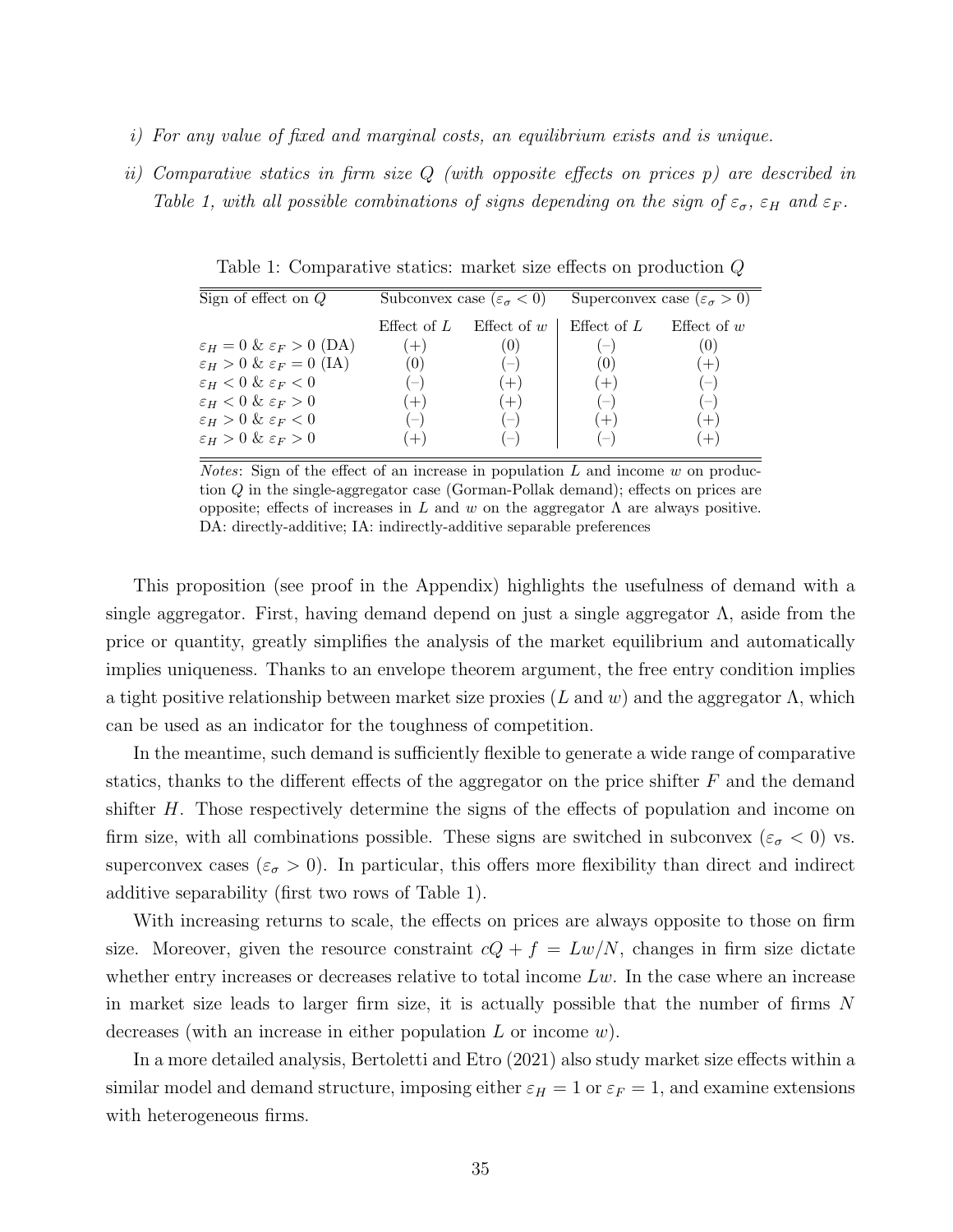Analysis with demand that depends on both aggregator  $\Lambda$  and utility V is more difficult, because both can be influenced by the toughness of competition. In particular, the equilibrium is not always unique with more general demand patterns. We discuss several cases below where simple sufficient conditions for uniqueness can still be obtained.

For instance, a variety of comparative statics can also be achieved with (directly or indirectly) implicitly-additive preferences. Based on the specification of equation (27), the price elasticity of substitution can be a flexible function of both quantities  $Q/L$  and the level of utility U, which itself depends on the number of firms  $N$ . As shown by Parenti et al. (2017), flexibility with respect to these two arguments allows generating a wide gallery of comparative statics (see Appendix). In the empirically-relevant case where the price elasticity is decreasing with firm size (subconvex demand) and decreasing with utility (as estimated in Faber and Fally, 2020 and Auer et al., 2021), the equilibrium is unique, and firm size  $Q$  decreases with income while prices increase with income. Qualitatively, a larger population  $L$  can lead to either larger or smaller firms in equilibrium, depending on the shape of demand and income effects.

Conversely, for tractability, one may ask whether firm size and prices can remain independent of either population or income with preferences that are neither directly nor indirectlyadditive. The following proposition extends these convenient properties to the semi-separable preferences described in Section 4.1:

**Proposition 8** Suppose that preferences are semi-separable, as defined in Section 4.1, and that demand is either subconvex or superconvex (i.e. the sign of  $\varepsilon_{\sigma}$  does not flip):

- i) If preferences are **directly** semi-separable, firm size  $Q$  and price  $p$  do not depend on income w. If  $\varepsilon_H < 0$ , the equilibrium is unique (sufficient condition). If, in addition, demand is subconvex  $(\varepsilon_{\sigma} < 0)$ , firm size increases with population L.
- ii) If preferences are **indirectly** semi-separable, firm size  $Q$  and price p do not depend on population L. If  $\varepsilon_F > 0$ , the equilibrium is unique (sufficient condition). If, in addition, demand is subconvex  $(\varepsilon_{\sigma} < 0)$ , firm size decreases with income w.

With both direct and indirect semi-separability, we can also easily show (see Appendix) that existence of an equilibrium is guaranteed when the demand for a good (conditional on its own normalized price) spans from zero to infinity over the range of the aggregator  $\Lambda$ , as we assume here.

In the case of directly semi-separable preferences (i), uniqueness can be shown by expressing firm size Q as a function of  $\Lambda$  using the markup equation and expressing aggregator  $\Lambda$  as a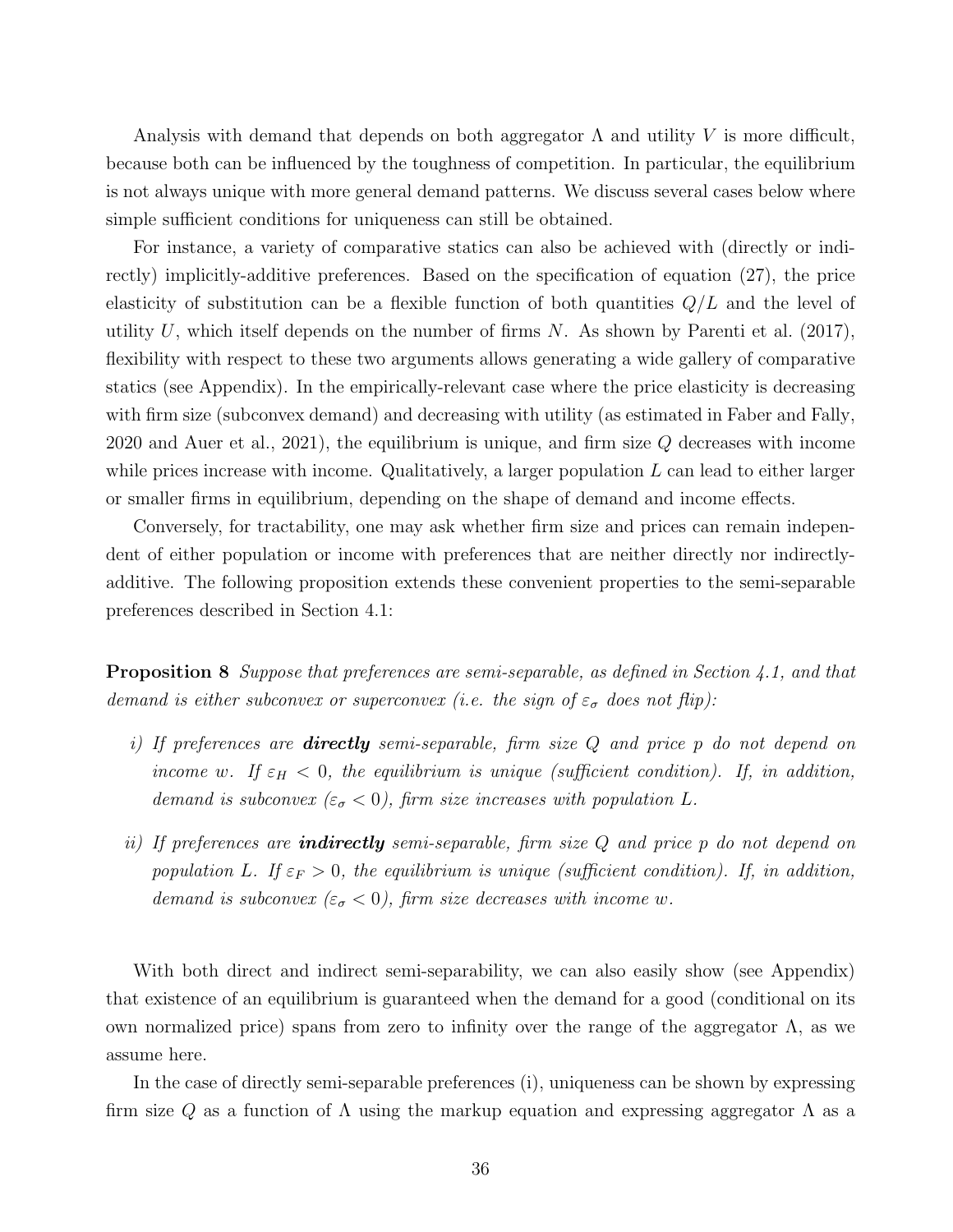function of  $Q$  by combining equations (50) and (51); the latter yields a condition such as equation (30) that is independent of utility and the number of firms  $N$ . As shown in the Appendix, a simple condition such as  $\varepsilon_H < 0$  ensures that these two relationships have a unique fixed point.<sup>35</sup> Moreover, income (or utility) does not appear in these relationships, which implies that equilibrium firm size does not depend on income  $w$ . If firm size does not change as income increases, the number of firms must then increase proportionally with income, given the resource constraint  $N(cQ + f) = Lw$ .

The case of indirectly semi-separable preferences (ii) is similar but relies on the dual. Using the markup equation for prices instead of quantities, one can uniquely express prices as a function of aggregator  $\Lambda$ . In turn, equation (33) characterizes the aggregator as a function of prices and income. Neither equation depends on population  $L$ , and a simple condition such as  $\varepsilon_F > 0$  ensures that these relationships have a unique fixed point. The equilibrium is then unique and firm size does not depend in population  $L$ . Again, the resource constraint implies that the number of firms  $N$  is proportional to population.

Finally, another type of independence is obtained for homothetic preferences. In this case, the results of Parenti et al.  $(2017)$  also apply: production Q, the number of firms N and prices p (relative to the unit cost of labor) depend only on total GDP (i.e.  $Lw$ ) and do not depend on L and w individually, conditional on total GDP.

Proposition 9 Suppose that preferences are homothetic, as defined in Section 4.1, and that the second-order condition for profits maximization is satisfied:

- i) If demand is subconvex  $(\varepsilon_{\sigma} < 0)$  and  $\varepsilon_H < 0$ , the equilibrium is unique and firm size increases with market size.
- ii) If demand is superconvex  $(\varepsilon_{\sigma} > 0)$  and  $\varepsilon_H + \varepsilon_F < 0$ , the equilibrium is unique but an increase in market size does not necessarily lead to an increase in firm size.
- iii) If preferences are homothetic and semi-separable, firm size and prices depend on neither population nor income.

The case of homothetic semi-separable preferences is noteworthy (iii), as it leads to firm size, markups and prices that are independent of market size (both income  $w$  and population L) in equilibrium. This property is the same as with CES demand, except that it allows for more flexible demand curves and variable markups. It can be practical in situations where one would want to shut down such adjustment channels on firm size for simplicity and tractability.

<sup>35</sup>See Appendix for weaker sufficient conditions and additional comparative statics.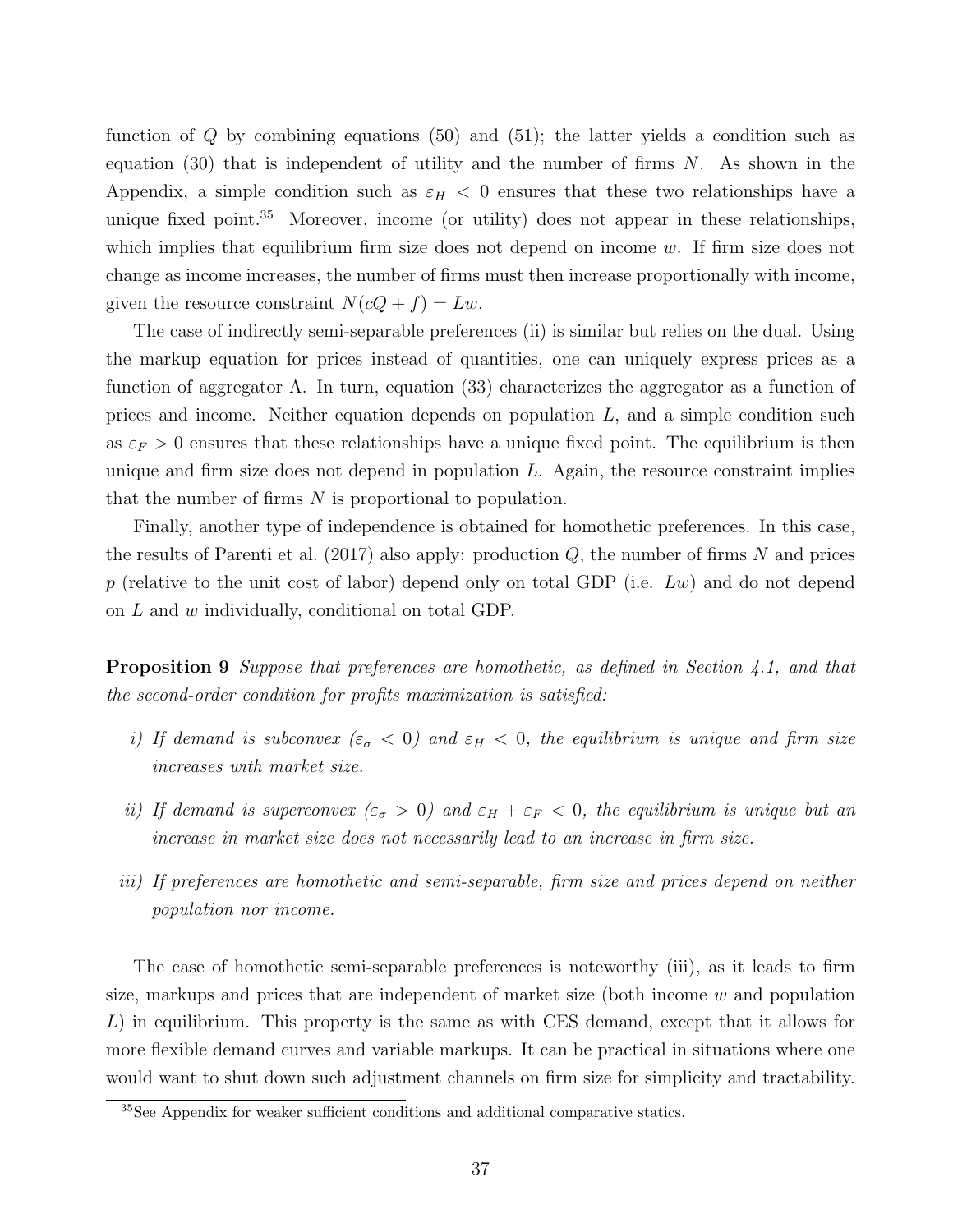Taken together, these examples illustrate how functional form assumptions made on the demand side influence key results on market size effects related to firm size, entry, and prices in general equilibrium models. These results highlight the need for flexible forms (unless we want to purposefully shut down some specific channels) and show how demand with one or two aggregators  $(\Lambda$  and  $U)$  can provide a rich and tractable framework.

Entry relative to the first-best allocation. Last but not least, a central question is whether entry is welfare maximizing, excessive, or insufficient. Following the insights from Matsuyama and Ushchev (2020), one can obtain a clear and simple answer even in the most general case with both aggregators  $\Lambda$  and  $V$  (as in Proposition 5), depending on whether demand is subconvex or superconvex.

Looking first at the demand side, one can see that the relative welfare gains from increased variety  $d \log N$  vs. increased consumption  $d \log Q$  (per variety) are determined by:

$$
\frac{\frac{dU}{d\log N}}{\frac{dU}{d\log Q}} = v\Big(H(\Lambda)Q/L, U\Big)
$$

where  $v(q)$  is the inverse of the elasticity of  $\int_{q'=0}^{q} D^{-1}(q', U) dq'$  w.r.t q. We can interpret  $v(q)$ as capturing the relative gains from product variety. At the first-best allocation, i.e. optimal entry N and production Q given the resource constraint  $cQ + f = Lw/N$  (total costs across all firms equal total GDP), the indifference curve in terms of  $N$  and  $Q$  must be tangent to the manifold in N and  $Q$  implicitly defined by the resource constraint, and thus the relative gains from variety must equal the ratio of average costs to marginal costs:  $36$ 

$$
v\Big(H(\Lambda)Q/L\,,\,U\Big) \;=\; \frac{cQ+f}{cQ}.\tag{52}
$$

The market equilibrium, however, imposes that the ratio of average cost over marginal cost must be equal to the relative markup  $p/c$  (zero profit condition), which itself is determined by the price elasticity of demand:

$$
\frac{cQ+f}{cQ} = \frac{\sigma}{\sigma - 1} \tag{53}
$$

where  $\sigma = \sigma\Big(H(\Lambda)Q/L, U\Big)$  is a function of utility U, production Q and the price aggregator. Hence, entry is excessive (resp. insufficient) when the gains from variety  $v$  is smaller (resp.

larger) than the markup  $\frac{\sigma}{\sigma-1}$ . As discussed for instance in Vives (1999),<sup>37</sup> markups capture the

 $36$ Note that, given the resource constraint, inefficient entry N is equivalent to inefficient firm size Q.

 $37V$ ives (1999) uses Spence (1976) quasi-linear preferences in partial equilibrium but the comparison between markups and gains from variety plays a similar role in such setting.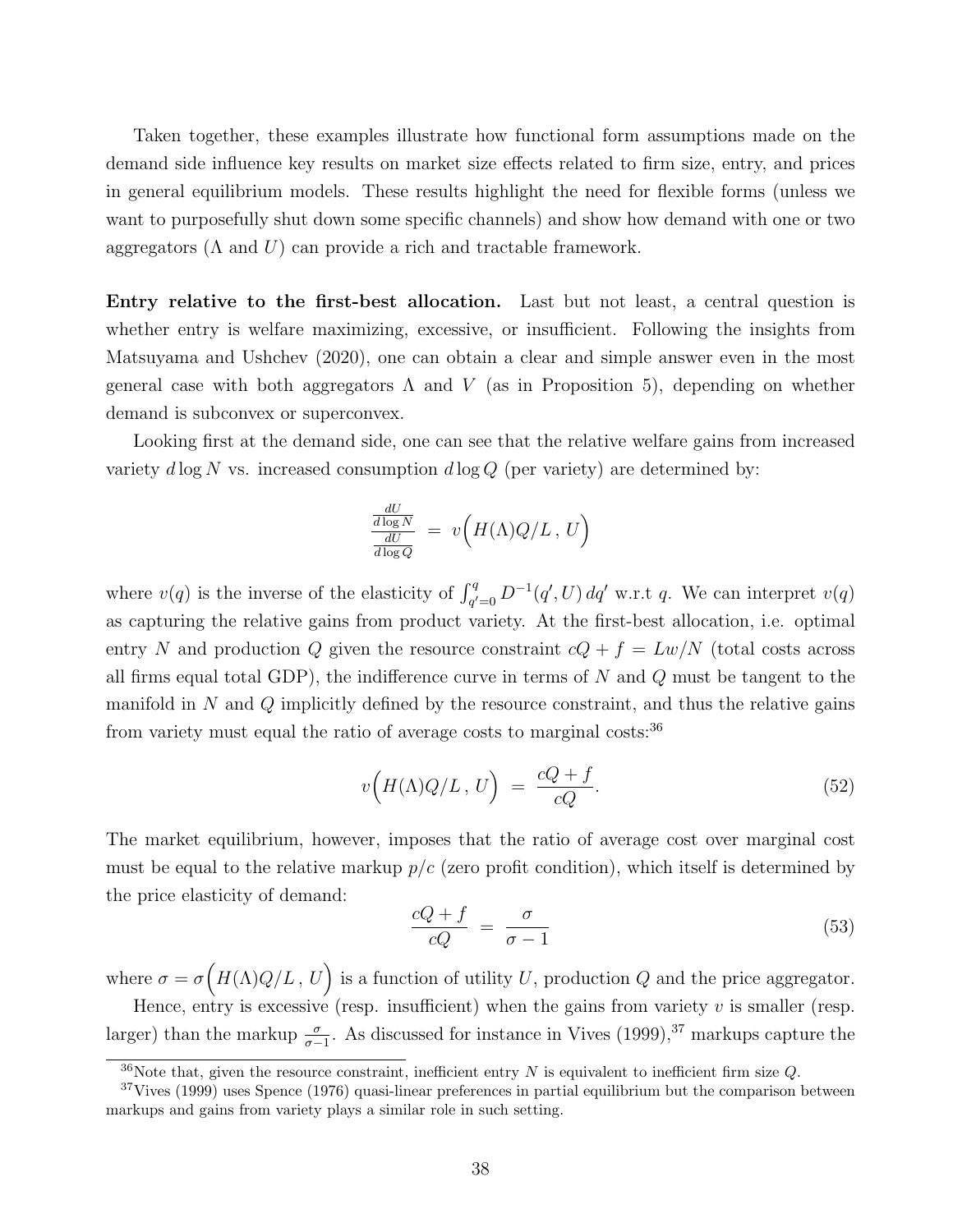gains from variety on the supply side and must equal the gains from variety on the demand side if we are in a welfare-maximizing allocation.

As Matsuyama and Ushchev (2020) pointed out, one cannot rank these two statistics in general without additional structure. In their analysis, they focus on three cases of homothetic preferences (discussed in Section 4.2). Here, we extend their insight by considering the preferences described in Proposition 5 (in U and  $\Lambda$ ), where movements along indifference curves can still be expressed as changes in a single scalar variable  $\Lambda$ . As in Matsuyama and Ushchev (2020), this allows us to rank markups and the gains from variety depending on whether demand is subconvex or superconvex. We obtain the following proposition:

Proposition 10 Suppose that demand is as in Proposition 5. Comparing the market equilibrium to the first-best allocation:

- i) If demand is subconvex  $(\varepsilon_{\sigma} < 0)$ , there is excessive entry  $(v < \frac{\sigma}{\sigma-1})$ .
- ii) If demand is superconvex  $(\varepsilon_{\sigma} > 0)$ , there is insufficient entry  $(v > \frac{\sigma}{\sigma-1})$ .

This result crucially relies on having a synthetic price aggregator (conditional on utility) and would not be obtained if demand depended on two or more aggregators in addition to utility.

# 6 Concluding remarks

Economists have often focused on demand systems where prices are conveniently summarized by a single aggregator, and where demand depends solely on such an aggregator, total expenditures and a good's own price ("generalized separability", following the terminology of Pollak 1972). Here I show that such a demand system can take only one of two forms when price effects are not trivial. This result was already known by Pollak (1972) and Gorman (1972) but has not been formally demonstrated and is not well known today in spite of its usefulness. Furthermore, I show that these two types of demand systems can be rationalized (i.e. can be derived from well-behaved utility functions) under fairly mild regularity restrictions that guarantee a wellbehaved quasi-concave utility.

The first case of demand allows for flexible price effects but more restricted income effects. This case encompasses directly and indirectly additive preferences, and homothetic demand with a single aggregator described in Matsuyama and Ushchev (2017).

The second case of demand allows for flexible income effects (Engel curves) but more restricted price effects; Allen-Uzawa substitution elasticities have to be constant across goods to ensure the symmetry of the Slutsky matrix but they may increase or decrease with utility, and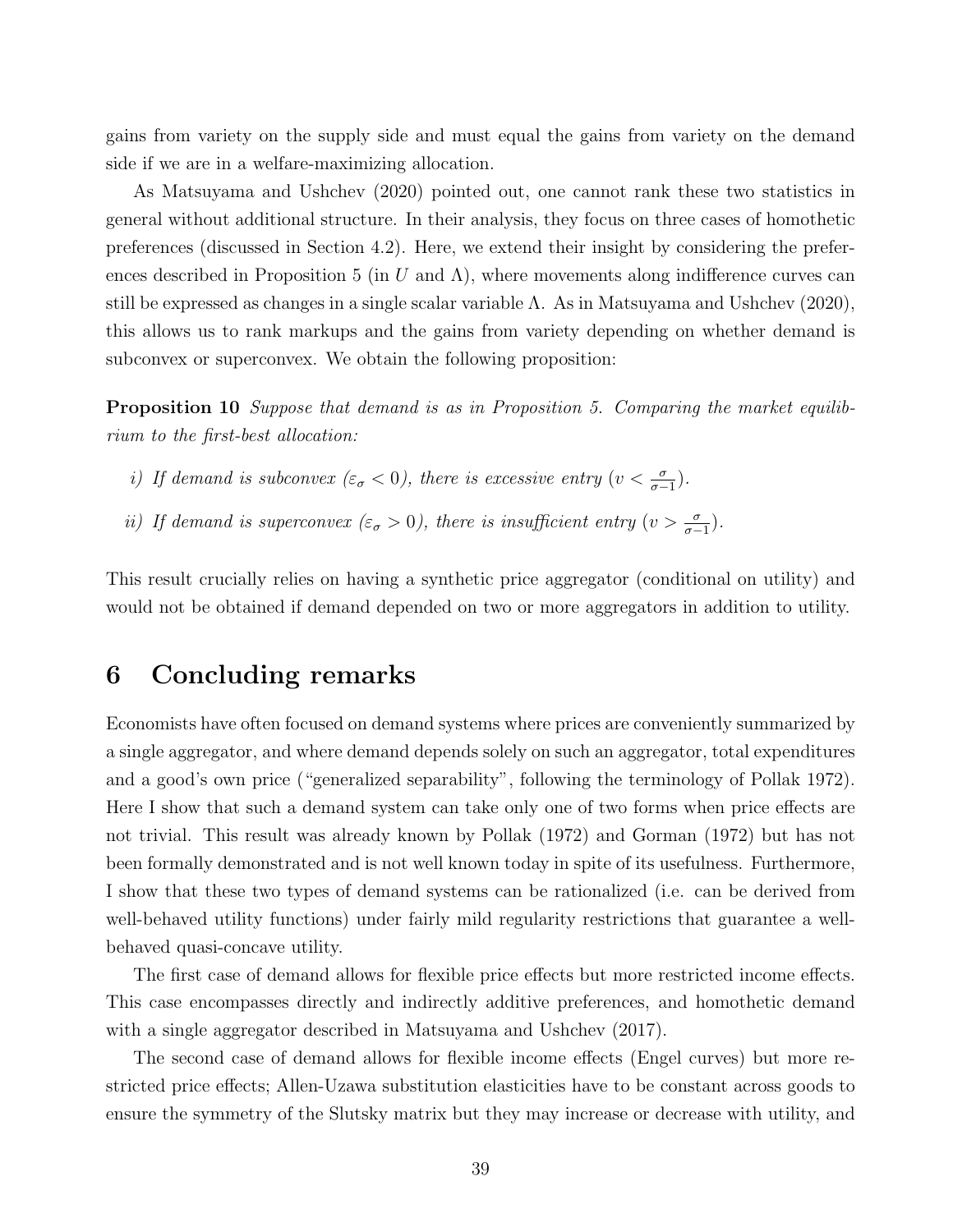thus vary indirectly with income. In that second case, the aggregator actually coincides with indirect utility.

This paper further extends these results to demand systems that allow for a price aggregator as well as indirect utility (which can be interpreted as an additional aggregator), thus allowing for combinations of the two cases of demand mentioned above. We can again characterize the functional form that such demand must take, provide sufficient conditions to ensure that it can be rationalized, and characterize the utility function associated with such demand systems. This allows for greater flexibility and encompasses a wider set of demand systems frequently used in the literature, thus providing a unified general structure. Special cases include implicitly-additive preferences, all three types of homothetic demand described in Matsuyama and Ushchev (2017), QMOR preferences as in Feenstra (2018), and double-aggregator demand as in Thisse and Ushchev (2016) and Arkolakis et al. (2019).

There can be numerous applications and uses of such demand systems with a price aggregator. Recent research in macroeconomics, international trade, industrial organization, and development economics has highlighted in different contexts the crucial role of the demand side and its interactions with income disparities, fostered by an increased availability of precise micro-data on consumption baskets across households, such as scanner data. This paper aims to provide useful tools to model richer price and income effects in a tractable manner, for both theoretical and empirical applications. For instance, we show that having a single-aggregator helps in obtaining uniqueness of equilibrium, providing simple criteria for comparative statics, and drawing sharper conclusions in terms of excessive entry relative to a first-best allocation, in spite of allowing for richer demand patterns.

# References

- Anderson, S. P., N. Erkal, and D. Piccinin (2018). Aggregative games and oligopoly theory: Short-run and long-run analysis. Working paper .
- Antonelli, G. B. (1886). Sulla teoria matematica della economia politica.
- Arkolakis, C., A. Costinot, D. Donaldson, and A. Rodríguez-Clare (2019). The elusive procompetitive effects of trade. The Review of Economic Studies  $86(1)$ , 46–80.
- Atkin, D., B. Faber, T. Fally, and M. Gonzalez-Navarro (2020). Measuring welfare and inequality with incomplete price information. Working paper .
- Auer, R., A. Burstein, S. Lein, and J. Vogel (2021). Unequal expenditure switching: Evidence from switzerland. Working paper .
- Bertoletti, P. and F. Etro (2016). Preferences, entry, and market structure. The RAND Journal of Economics  $47(4)$ , 792–821.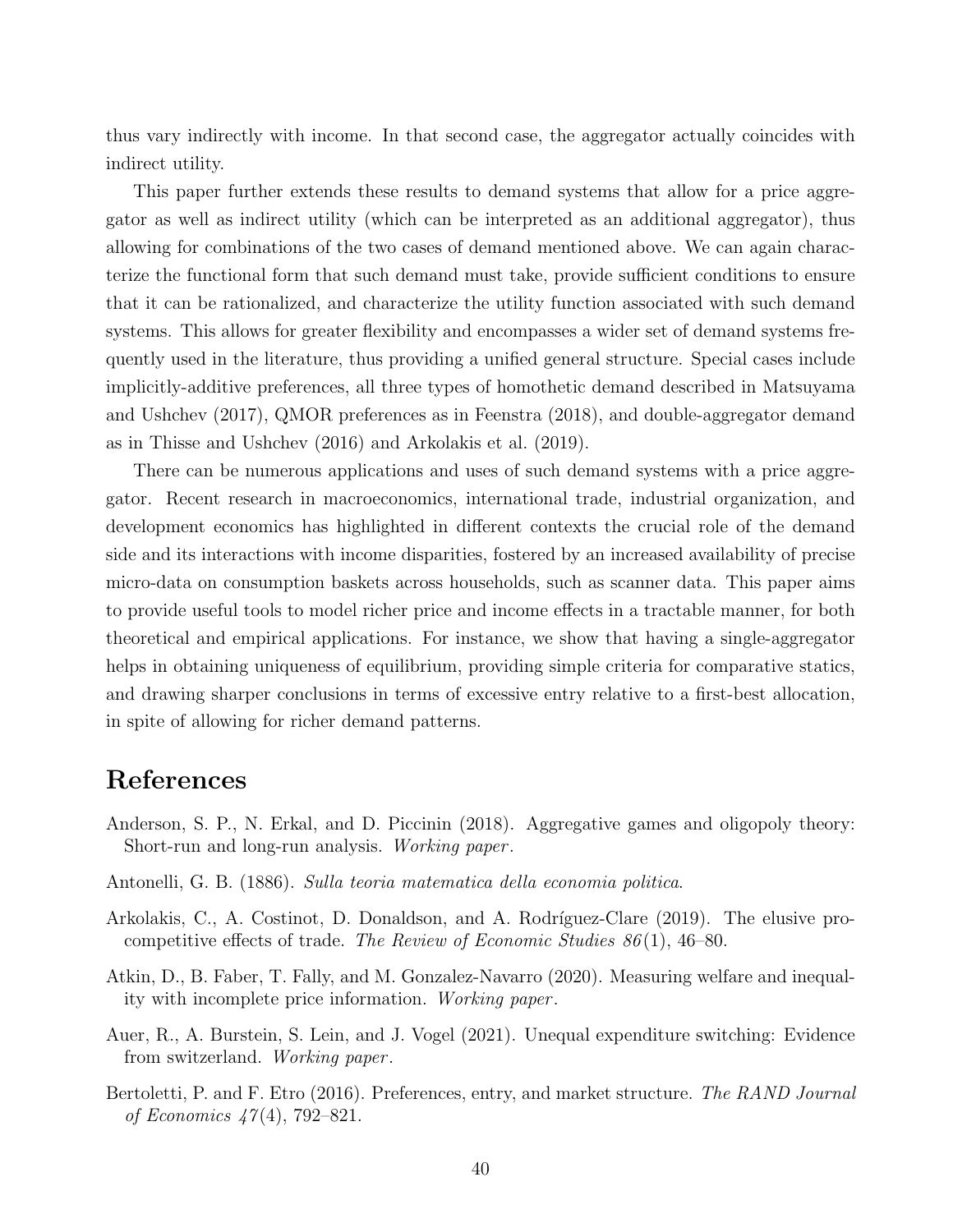- Bertoletti, P. and F. Etro (2017). Monopolistic competition when income matters. The Economic Journal 127(603), 1217–1243.
- Bertoletti, P. and F. Etro (2021). Monopolistic competition with generalized additively separable preferences. Oxford Economic Papers 73 (2), 927–952.
- Bertoletti, P. and F. Etro (2022). Monopolistic competition, as you like it. *Economic In*quiry  $60(1)$ , 293-319.
- Bertoletti, P., F. Etro, and I. Simonovska (2018). International trade with indirect additivity. American Economic Journal: Microeconomics 10(2), 1–57.
- Blackorby, C., R. Davidson, and W. Schworm (1991). Implicit separability: Characterisation and implications for consumer demands. Journal of Economic Theory 55 (2), 364–399.
- Blackorby, C., D. Primont, and R. R. Russell (1978). Duality, separability, and functional structure: Theory and economic applications, Volume 2. Elsevier Science Ltd.
- Comin, D. A., D. Lashkari, and M. Mestieri (2021). Structural change with long-run income and price effects. *Econometrica*  $89(1)$ , 311–374.
- Deaton, A. (1974). A reconsideration of the empirical implications of additive preferences. The Economic Journal 84 (334), 338–348.
- Diewert, W. E. (1976). Exact and superlative index numbers. Journal of econometrics  $\mathcal{L}(2)$ , 115–145.
- Dixit, A. K. and J. E. Stiglitz (1977). Monopolistic competition and optimum product diversity. The American economic review  $67(3)$ , 297–308.
- Faber, B. and T. Fally (2020). Firm heterogeneity in consumption baskets: Evidence from home and store scanner data. Review of Economic Studies, Forthcoming.
- Fabinger, M. and E. G. Weyl (2016). Functional forms for tractable economic models and the cost structure of international trade. Working paper .
- Fally, T. (2019). Generalized separability and the gains from trade. *Economics Letters 178*.
- Feenstra, R. C. (2003). A homothetic utility function for monopolistic competition models, without constant price elasticity. *Economics Letters*  $78(1)$ , 79–86.
- Feenstra, R. C. (2018). Restoring the product variety and pro-competitive gains from trade with heterogeneous firms and bounded productivity. Journal of International Economics 110.
- Gorman, W. M. (1972). Conditions for generalized additive separability. Unpublished transcript, now printed in Gorman (1995).
- Gorman, W. M. (1981). Some Engel curves. Essays in the theory and measurement of consumer behaviour in honor of sir Richard Stone.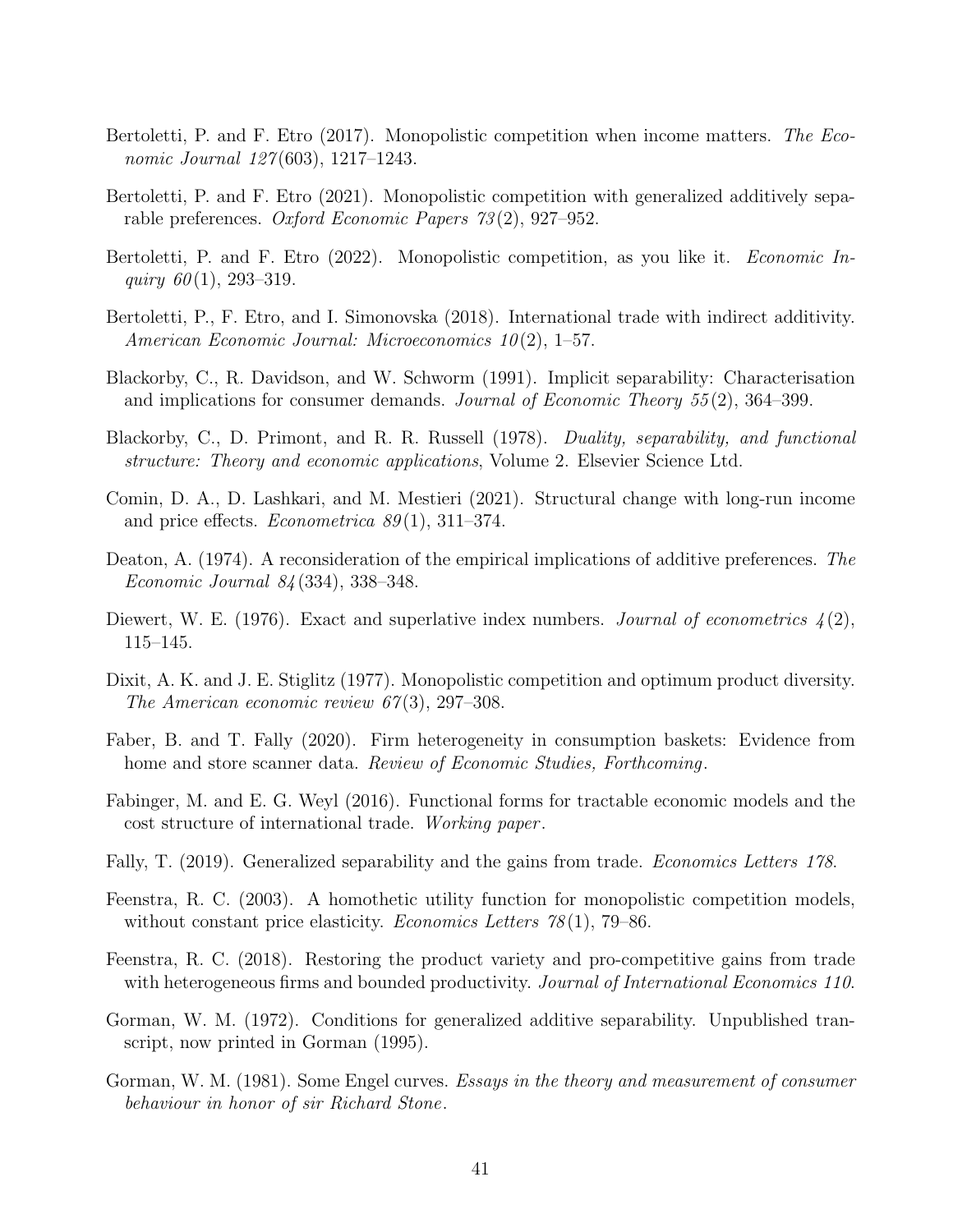- Gorman, W. M. (1987). Separability. *The New Palgrave: A Dictionary of Economics*, London: Macmillan Press, 4, 305–11.
- Gorman, W. M. (1995). Collected Works of WM Gorman: Separability and Aggregation, Volume 1. Oxford University Press.
- Grossman, G. M. and E. Helpman (1991). Quality ladders in the theory of growth. The review of economic studies  $58(1)$ , 43–61.
- Handbury, J. (2021). Are poor cities cheap for everyone? Non-homotheticity and the cost of living across US cities. *Econometrica 89*(6), 2679–2715.
- Houthakker, H. S. (1965). A note on self-dual preferences. Econometrica, 797–801.
- Hummels, D. and P. J. Klenow (2005). The variety and quality of a nation's exports. American Economic Review 95 (3), 704–723.
- Hurwicz, L. and H. Uzawa (1971). On the integrability of demand functions. *Preferences*, utility, and demand, 114–148.
- Kimball, M. (1995). The quantitative analytics of the basic neomonetarist model. *Journal of* Money, Credit and Banking  $27(4)$ , 1241–77.
- Krugman, P. R. (1979). Increasing returns, monopolistic competition, and international trade. Journal of International Economics  $9(4)$ , 469–479.
- LaFrance, J. T. and R. D. Pope (2006). Full rank rational demand systems. CUDARE WP.
- Lewbel, A. (1991). The rank of demand systems: theory and nonparametric estimation. *Econo*metrica: Journal of the Econometric Society, 711–730.
- Lewbel, A. and K. Pendakur (2009). Tricks with Hicks: The EASI demand system. The American Economic Review 99 (3), 827–863.
- Ligon, E. (2016). All  $\lambda$ -separable demands and rationalizing utility functions. *Economics* Letters 147, 16–18.
- Matsuyama, K. (2019). Engel's law in the global economy: Demand-induced patterns of structural change, innovation, and trade. *Econometrica*  $87(2)$ , 497–528.
- Matsuyama, K. and P. Ushchev (2017). Beyond CES: Three alternative classes of flexible homothetic demand systems. Working paper.
- Matsuyama, K. and P. Ushchev (2020). When does procompetitive entry imply excessive entry?
- Melitz, M. J. (2003). The impact of trade on intra-industry reallocations and aggregate industry productivity. *econometrica*  $71(6)$ , 1695–1725.
- Melitz, M. J. and G. I. Ottaviano (2008). Market size, trade, and productivity. The Review of *Economic Studies*  $75(1)$ , 295–316.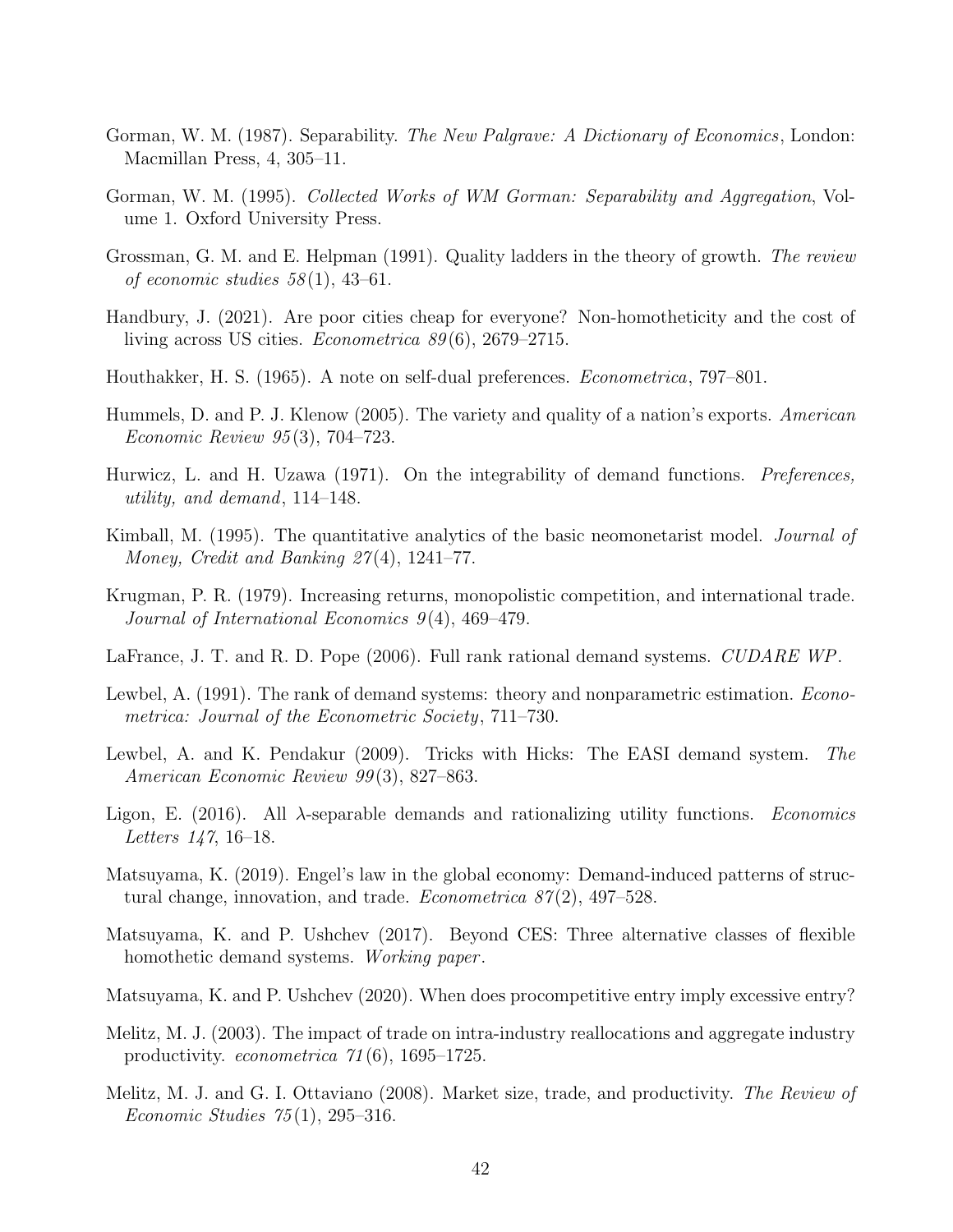- Mrázová, M. and J. P. Neary (2013). Not so demanding: Preference structure, firm behavior, and welfare. The American Economic Review.
- Nocke, V. and N. Schutz (2017). Quasi-linear integrability. Journal of Economic Theory 169, 603–628.
- Novy, D. (2013). International trade without ces: Estimating translog gravity. Journal of International Economics 89(2), 271–282.
- Parenti, M., P. Ushchev, and J.-F. Thisse (2017). Toward a theory of monopolistic competition. Journal of Economic Theory 167, 86–115.
- Pollak, R. A. (1972). Generalized separability. Econometrica: Journal of the Econometric Society, 431–453.
- Romer, P. M. (1990). Endogenous technological change. Journal of political Economy 98(5).
- Samuelson, P. A. (1950). The problem of integrability in utility theory. *Economica 17*(68), 355–385.
- Spence, M. (1976). Product selection, fixed costs, and monopolistic competition. The Review of economic studies  $43(2)$ ,  $217-235$ .
- Thisse, J.-F. and P. Ushchev (2016). When can a demand system be described by a multinomial logit with income effect? *Higher School of Economics Research Paper No. WP BRP 139.*
- Vives, X. (1987). Small income effects: A Marshallian theory of consumer surplus and downward sloping demand. The Review of Economic Studies  $54(1)$ , 87–103.
- Vives, X. (1990). Trade association disclosure rules, incentives to share information, and welfare. the RAND Journal of Economics, 409–430.
- Vives, X. (1999). Oligopoly pricing: old ideas and new tools. MIT press.
- Weyl, E. G. and M. Fabinger (2013). Pass-through as an economic tool: Principles of incidence under imperfect competition. Journal of Political Economy  $121(3)$ , 528–583.
- Zhelobodko, E., S. Kokovin, M. Parenti, and J.-F. Thisse (2012). Monopolistic competition: Beyond the constant elasticity of substitution. *Econometrica*  $80(6)$ , 2765–2784.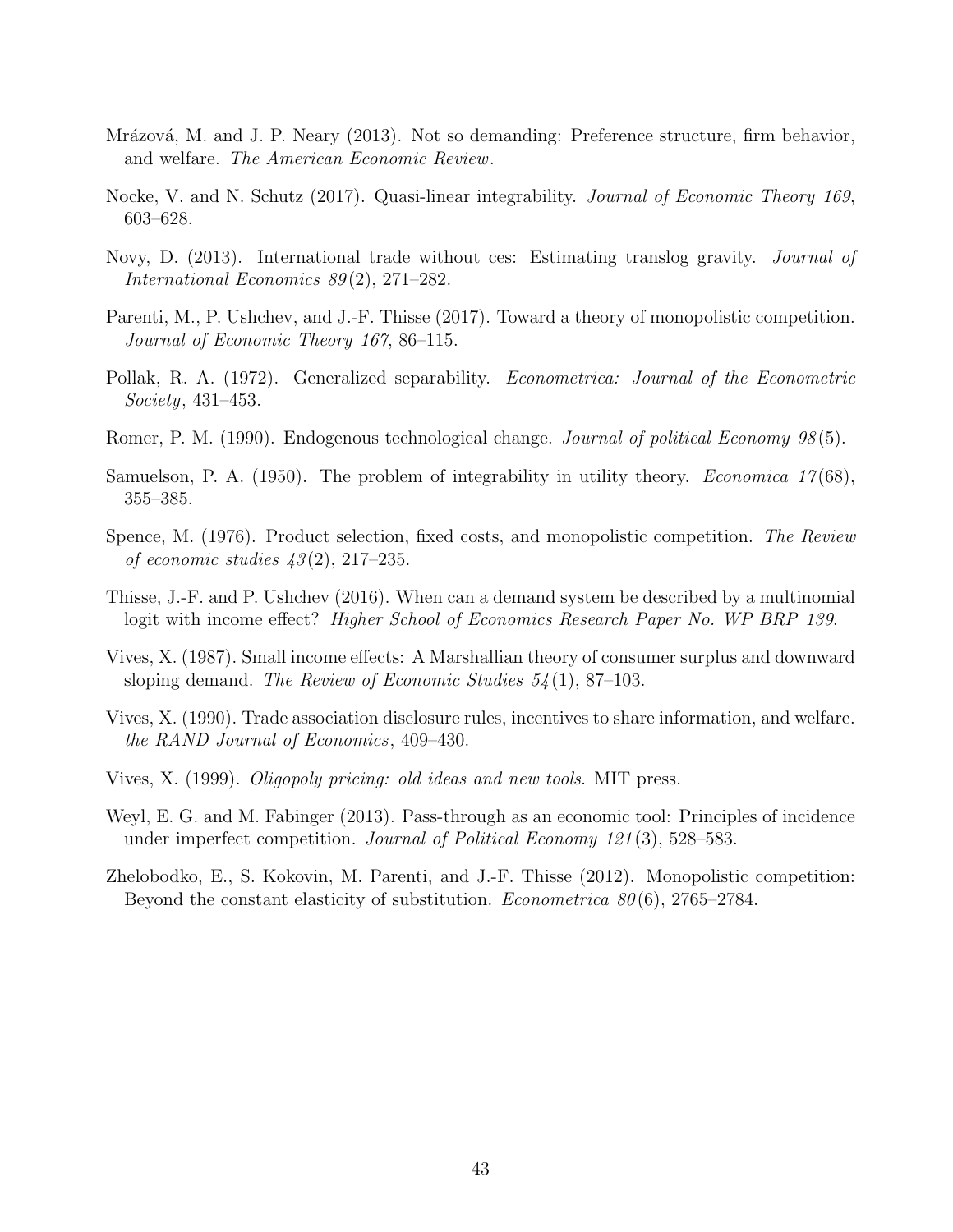# Appendix: Proofs and additional derivations

## Proposition 1

Preliminaries: Inverse demand Consider the demand system:

$$
q_i = \widetilde{q}_i(p_i/w, \Lambda(p/w)).
$$

Following condition [A1]-iv), for the sake of exposition we assume for the most part that for any  $q \in \mathbb{R}^N_+$ , there exists a vector of normalized prices  $p/w \in \mathbb{R}^N_+$  that generates demand q, i.e. such that  $q_i = \widetilde{q}_i (p_i/w, \Lambda(p/w)).^{38}$ 

First, note that  $\Lambda$  can be seen an implicit function of normalized prices  $p_i/w$  such that the budget constraint holds, i.e. such that:

$$
\sum_i (p_i/w) \,\widetilde{q}_i(p_i/w,\Lambda) = 1.
$$

If we assume that each  $q_i(p_i/w,\Lambda)$  is strictly decreasing in  $\Lambda$  (here we assume a strictly negative derivative), the solution in  $\Lambda$  is unique and continuously differentiable.

Since we assume that expenditure shares  $(p_i/w) q_i(p_i/w,\Lambda)$  monotonically decreases or increases with prices (holding  $\Lambda$  constant), demand can be inverted such that expenditure shares can be obtained as a function of  $q_i$  and the aggregator  $\Lambda$ :

$$
q_ip_i/w=W_i(q_i,\Lambda)
$$

i.e. such that  $(p_i/w)\widetilde{q}_i(p_i/w,\Lambda) = W_i(\widetilde{q}_i(p_i/w,\Lambda),\Lambda)$  for any  $\Lambda = \Lambda(p/w)$  and  $p/w \in \mathbb{R}^N_+$ . As demand  $\tilde{q}_i(p_i/w,\Lambda)$  has a strictly negative derivative in  $\Lambda$  (by assumption), by the implicit theorem we can also conclude that  $W_i$  has a strictly negative derivative in  $\Lambda$ . Then we can also redefine  $\Lambda$  as an implicit differentiable function  $\Lambda(q)$  of the vector of quantities such that the budget constraint holds, i.e. such that:  $\sum_i W_i(q_i, \Lambda) = 1$ . As an abuse of notation,  $\Lambda$  denotes the aggregator both as a function of normalized prices and as a function of quantities  $q$  given that they coincide when  $q$  is the demand associated with normalizes prices  $p/w<sup>.39</sup>$ 

In the remainder of the proof, since we focus on inverse demand, Λ primarily refers to such a function of quantities q rather than normalized prices  $p/w$ .

#### Proof of Proposition 1

As described just above, the proof of Proposition 1 relies on the inverse demand function (using expenditures shares  $W_i(q, \Lambda)$  as functions of quantities and the aggregator  $\Lambda$ ) rather than direct demand, and  $\Lambda$  is defined as a function of quantities q), where  $W_i(q_i,\Lambda)$  is twice differentiable with a negative derivative in  $\Lambda$  and non-zero derivative in  $q_i$ 

Differentiating the budget constraint  $\sum_i W_i(q_i, \Lambda) = 1$  w.r.t.  $q_i$  implies:

$$
\varepsilon_j(q_j, \Lambda) = \frac{S(q)}{W_j} \frac{\partial \Lambda}{\partial \log q_j} \tag{54}
$$

<sup>38</sup>Alternatively, Proposition 1 applies to the image  $\mathcal{Q} = \{q : q_i = \tilde{q}_i(p_i/w, \Lambda(p/w)) > 0, p/w \in \mathbb{R}^N_+\} \subset \mathbb{R}^N_+$ .

 $39\text{As}$  a side note, we can also show that iso- $\Lambda$  curves are connected, which implies that if any differentiable function of q that have a gradient that is proportional to the gradient of  $\Lambda$  (w.r.t. q) can be expressed as a function of Λ.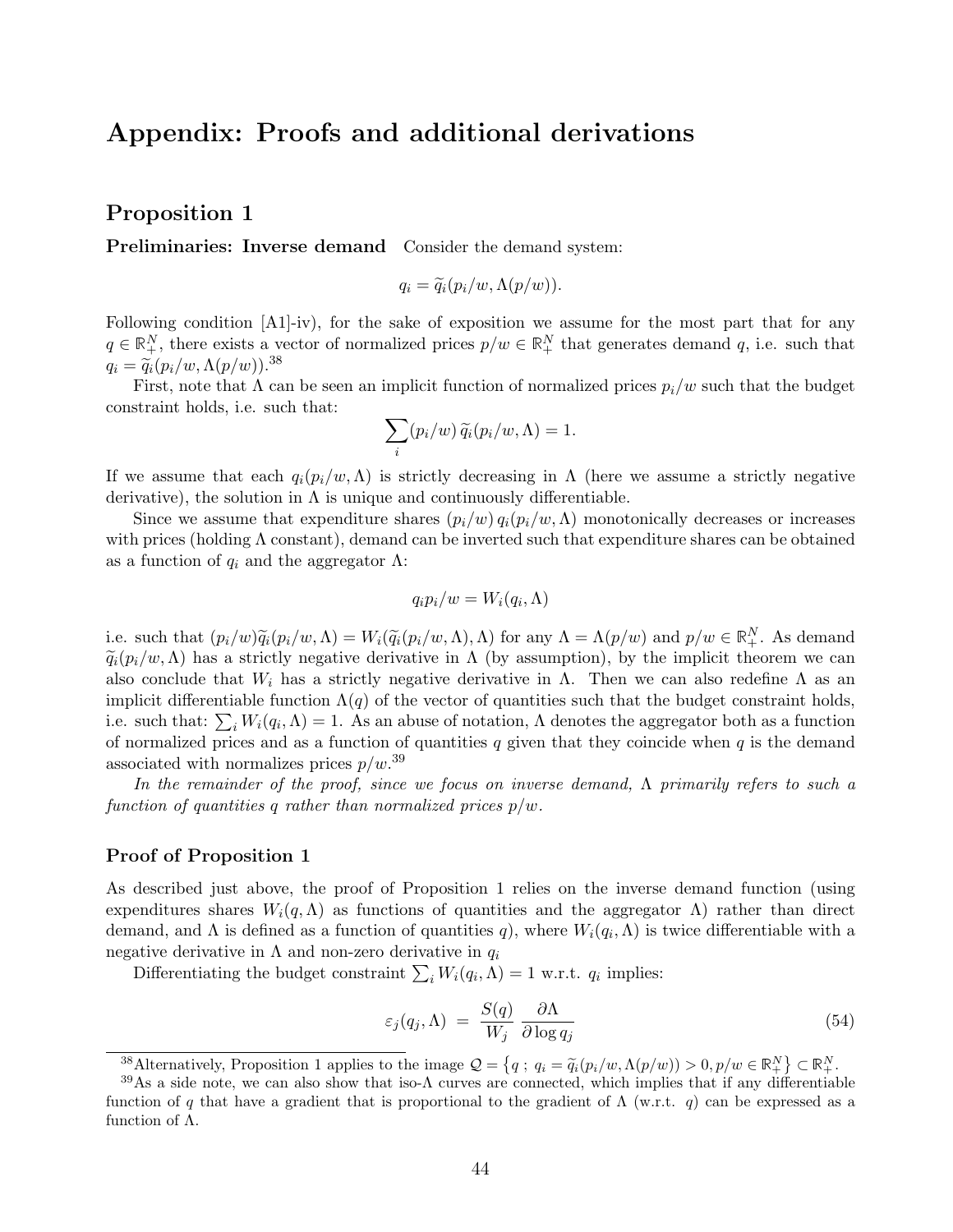where  $\varepsilon_j(q_j,\Lambda) \equiv \frac{\partial \log W_j}{\partial \log q_j}$  $\partial \log q_j$  $\bigg|_{\Lambda}$  denotes the elasticity w.r.t. own quantity  $q_j$ , holding aggregators constant, and where  $S(q) \equiv \sum_i \frac{\partial W_i}{\partial \Lambda}(q, \Lambda(q))$  is strictly negative.

For such a demand system to be integrable and satisfy Slutsky symmetry, there must exist a utility function  $U(q)$  and another real function  $\lambda$  such that  $\lambda(q) > 0$  and:

$$
\frac{\partial U}{\partial \log q_i} = \lambda(q) W_i(q_i, \Lambda(q))
$$

for any q. As mentioned in the text, we further assume that  $U$  is twice continuously differentiable. Differentiating again, we obtain:

$$
\frac{\partial U}{\partial \log q_i \partial \log q_j} = \frac{\partial \lambda}{\partial \log q_j} W_i + \lambda \frac{\partial W_i}{\partial \Lambda} \frac{\partial \Lambda}{\partial \log q_j}.
$$

The existence and continuity of the derivatives imply that the cross derivative is symmetric, hence:

$$
\left(\frac{1}{W_j}\frac{\partial \log \lambda}{\partial \log q_j}\right) + \frac{\partial \log W_i}{\partial \Lambda} \left(\frac{1}{W_j}\frac{\partial \Lambda}{\partial \log q_j}\right) = \left(\frac{1}{W_i}\frac{\partial \log \lambda}{\partial \log q_i}\right) + \frac{\partial \log W_j}{\partial \Lambda} \left(\frac{1}{W_i}\frac{\partial \Lambda}{\partial \log q_i}\right)
$$

Incorporating the expression from 54, this is equivalent to:

$$
\left(\frac{S}{W_j}\frac{\partial \log \lambda}{\partial \log q_j}\right) + \frac{\partial \log W_i}{\partial \Lambda}\varepsilon_j = \left(\frac{S}{W_i}\frac{\partial \log \lambda}{\partial \log q_i}\right) + \frac{\partial \log W_j}{\partial \Lambda}\varepsilon_i.
$$

holds for any  $i \neq j$ . Define  $A_i(q) = \frac{S(q)}{W_j}$  $\partial \log \lambda$  $\frac{\partial \log \lambda}{\partial \log q_j}(q)$ , we obtain a key symmetry requirement that we will exploit below:

$$
A_j(q) + \frac{\partial \log W_i}{\partial \Lambda}(q_i, \Lambda) \varepsilon_j(q_j, \Lambda) = A_i(q) + \frac{\partial \log W_j}{\partial \Lambda}(q_j, \Lambda) \varepsilon_i(q_i, \Lambda).
$$
 (55)

Next, we we can see that we will be in either of these three cases (almost everywhere) in a neighborhood of any q:

- $\mathcal{Q}_1$  is the set of vectors of quantities q such that  $\varepsilon_i(q_i,\Lambda)$  takes at least two different values across goods i even if we exclude any one good.
- $\mathcal{Q}_2$  is the set of vectors of quantities q such that  $\varepsilon_i(q_i,\Lambda)$  are identical across goods i.
- $\mathcal{Q}_3$  is the set of vectors of quantities q such that all  $\varepsilon_i(q_i,\Lambda)$  are identical for all but one good.

For a neighborhood around q, suppose that  $\frac{\partial \varepsilon_i}{\partial q_i}(q_i,\Lambda)\Big|_{\Lambda} \neq 0$  and  $\frac{\partial \varepsilon_i}{\partial q_j}(q_j,\Lambda)\Big|_{\Lambda} \neq 0$  for at least two goods i and j. In that case, we can see that  $\varepsilon_i$ ,  $\varepsilon_j$  and  $\varepsilon_k$  will differ almost everywhere in a neighborhood of q for i, j and any third good k; hence we are in  $\mathcal{Q}_1$  almost everywhere around q. This is the first case considered below.

Next, suppose that  $\frac{\partial \varepsilon_{i0}}{\partial q_{i0}}(q_{i0},\Lambda)\Big|_{\Lambda} \neq 0$  for just one good *i*0, i.e.  $\varepsilon_j(q_j,\Lambda)$  does not depend on  $q_j$  for goods other than i0 in the neighborhood of q. If  $\varepsilon_j(q_j,\Lambda)$  takes two different values across goods j, we are in case 1. If  $\varepsilon_j(q_j,\Lambda)$  is identical across all goods  $j \neq i0$ , we are in case 3 below.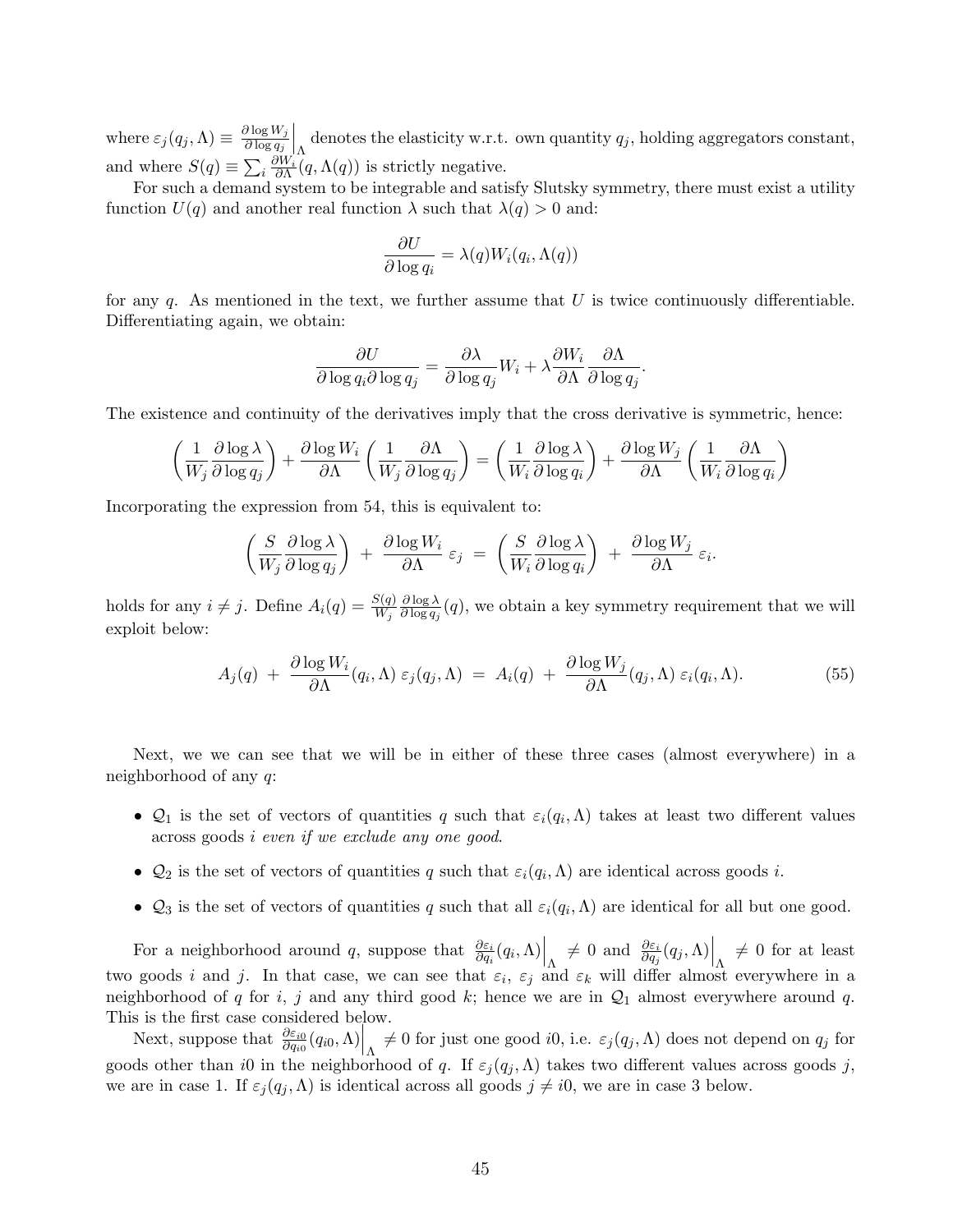Finally, if  $\frac{\partial \varepsilon_{i0}}{\partial q_{i0}}(q_{i0},\Lambda)\Big|_{\Lambda} = 0$  in a neighborhood of q, we are either in case 1 below (if  $\varepsilon_i$  takes on at least two values even if we exclude a single good), in case 2 (if  $\varepsilon_i$  is identical across all goods), or in case 3 (if  $\varepsilon_i$  is identical across all but one good).

**Case 1** In an open set of q, suppose that  $\varepsilon_i(q_i,\Lambda)$  takes at least two different values across goods i, even if we exclude any one good.

In this case, even if we exclude a single good j, there exists a vector  $x_i(q)$  such that  $\sum_i x_i = 0$  and  $\sum_i \varepsilon_i x_i \neq 0$ . Multiplying Equation (55) by  $x_i(q)$  and summing up across goods i (for a given j), we obtain:

$$
\left(\sum_i x_i \frac{\partial \log W_i}{\partial \Lambda}\right) \varepsilon_j \ = \ \left(\sum_i x_i A_i\right) \ + \ \left(\sum_i x_i \varepsilon_i\right) \ \frac{\partial \log W_j}{\partial \Lambda}.
$$

As  $\sum_i \varepsilon_i x_i \neq 0$ , we obtain that there exists two functions  $h(q)$  and  $m(q)$  such that:

$$
\frac{\partial \log W_j}{\partial \Lambda} \ = \ h(q) \ \varepsilon_j(q_j, \Lambda) \ + \ m(q).
$$

In particular, this holds also for any pair of goods i and j. Taking the difference, we get:

$$
\frac{\partial \log W_j}{\partial \Lambda} - \frac{\partial \log W_i}{\partial \Lambda} = h(q) \left( \varepsilon_j(q_j, \Lambda) - \varepsilon_i(q_i, \Lambda) \right).
$$

In particular, take two goods for which  $\varepsilon_i \neq \varepsilon_j$ . Note that the left-hand side only depends on  $q_j$ ,  $q_i$ and Λ. This implies that  $h(q)$  can be written as a function of  $q_j$ ,  $q_i$  and Λ only.

If we're not in case 3, we can also find a third good i' such that  $\varepsilon_{i'} \neq \varepsilon_i$  and  $\varepsilon_{i'} \neq \varepsilon_j$ . Applying the same argument, it must be that h can be written as just a function of  $\Lambda$ , so we now denote h as:  $h = h(\Lambda).$ 

Taking again a derivative in  $\log q_j$ , holding  $\Lambda$  constant, and noticing that the cross derivative is symmetric,  $\frac{\partial \varepsilon_j}{\partial \Lambda} = \frac{\partial \log W_j}{\partial \log q_j \partial \Lambda} = \frac{\partial \log W_j}{\partial \Lambda \partial \log q_j}$  $\frac{\partial \log w_j}{\partial \Lambda \partial \log q_j}$ , we obtain:

$$
\frac{\partial \varepsilon_j}{\partial \Lambda} = h(\Lambda) \frac{\partial \varepsilon_j}{\partial \log q_j} = \frac{\partial \log H}{\partial \Lambda} \frac{\partial \varepsilon_j}{\partial \log q_j} \tag{56}
$$

where we define  $\log H$  as the integral of h:

$$
H(\Lambda) = \exp\left(\int_{\Lambda^*}^{\Lambda} h(t)dt\right)
$$

taking any fixed reference point  $\Lambda^*$ . We would have then  $H(\Lambda^*) = 1$  by definition (it's also important to notice that H does not depend on j and  $q_i$ ).

Using this, let's show that differential equation (66) implies:

$$
\varepsilon_j(q_j, \Lambda) = \varepsilon_j(q_j H(\Lambda), \Lambda^*)
$$
\n(57)

To show this result, consider the function

$$
e_j(x) = \varepsilon_j(q_j H(\Lambda)/H(x), x).
$$

Taking all other variables  $\Lambda$  and  $q_j$  as fixed, only varying x between  $\Lambda^*$  and  $\Lambda$ . We find that the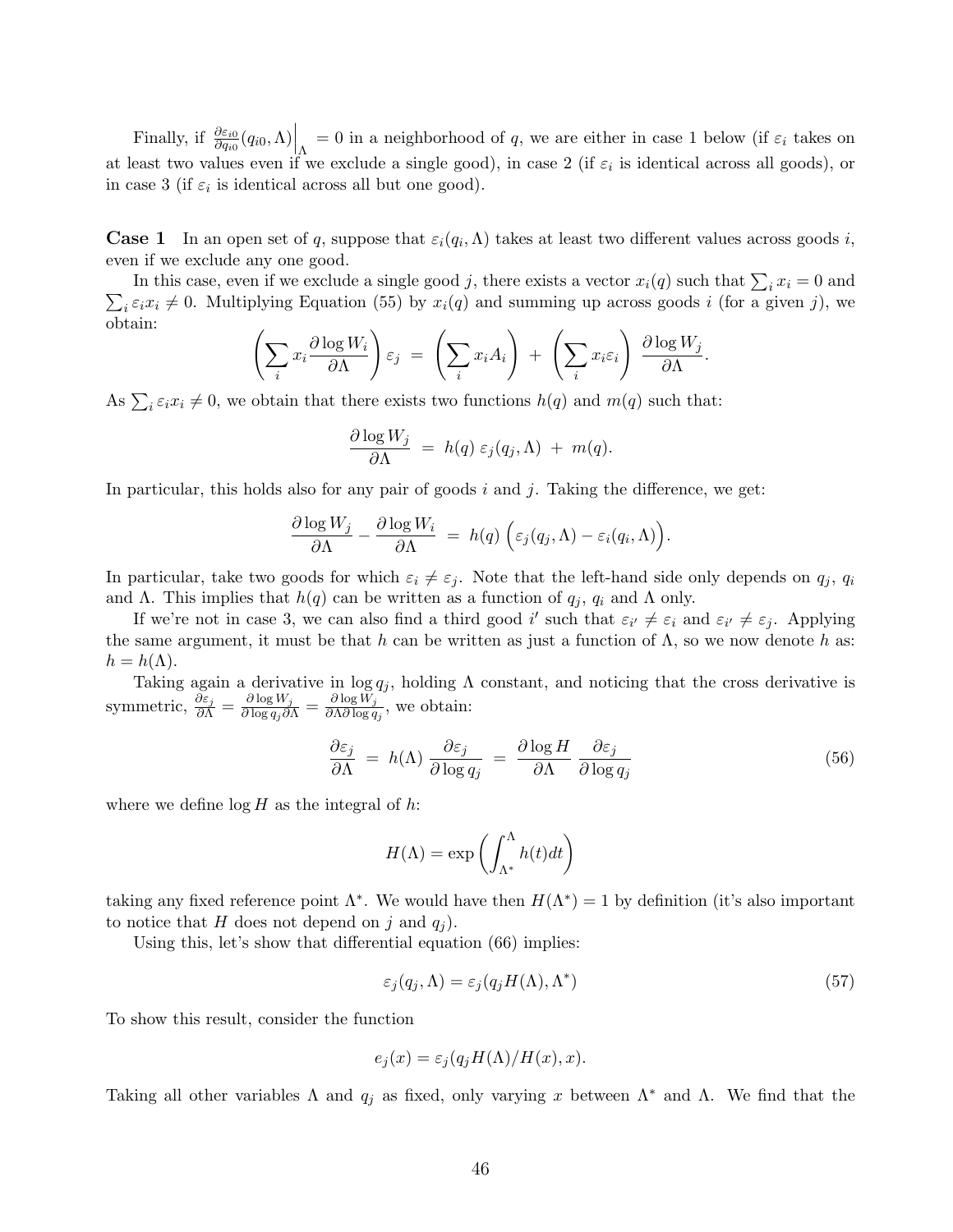derivative of  $e_i(x)$  w.r.t. x is zero:

$$
e'_{j}(x) = \frac{\partial \varepsilon_{j}}{\partial \Lambda} (q_{j}H(\Lambda)/H(x), x) - \frac{\partial \log H}{\partial \Lambda}(x) \frac{\partial \varepsilon_{j}}{\partial \log q_{j}} (q_{j}H(\Lambda)/H(x), x) = 0.
$$

Hence  $e_j$  does not depend on x. Moreover,  $e_j(\Lambda)$  corresponds to:  $e_j(\Lambda) = \varepsilon_j(q_j, \Lambda)$ , while  $e_j(\Lambda^*)$  is such that:

$$
e_j(\Lambda^*)\ =\ \varepsilon_j(q_jH(\Lambda)/H(\Lambda^*),\Lambda^*)\ =\ \varepsilon_j(q_jH(\Lambda),\Lambda^*)
$$

given that  $H(\Lambda^*) = 1$  by definition of H. Hence we get the equality between the last two expressions:  $\varepsilon_j(q_j,\Lambda) = \varepsilon_j(q_j H(\Lambda),\Lambda^*)$ , which holds for any  $q_j$ . Hence we have proven equation (57).

Integrating over  $q_j$  from a reference point  $q_j^*$  in the region where equality (57) holds, we obtain that demand can be written as:

$$
\frac{W_j(q_j, \Lambda)}{W_j(q_j^*, \Lambda)} = \exp\left[\int_{q_j^*}^{q_j} \varepsilon_j(q, \Lambda) \frac{dq}{q}\right]
$$
  
\n
$$
= \exp\left[\int_{q_j^*}^{q_j} \varepsilon_j(qH(\Lambda), \Lambda^*) \frac{dq}{q}\right]
$$
  
\n
$$
= \exp\left[\int_{q_j^*H(\Lambda)}^{q_jH(\Lambda)} \varepsilon_j(q, \Lambda^*) \frac{dq}{q}\right]
$$
  
\n
$$
= \frac{W_j(q_jH(\Lambda), \Lambda^*)}{W_j(q_j^*H(\Lambda), \Lambda^*)}.
$$

It shows that the effect of  $q_j$  on  $W_j$  is independent of  $\Lambda$ , provided that we adjust for the shifter  $H(\Lambda)$ .

Next, take a fixed reference  $q_j^*$  as given and define  $F_j$  as:

$$
F_j(\Lambda) \equiv \frac{W_j(q_j^* H(\Lambda), \Lambda^*)}{W_j(q_j^*, \Lambda)}.
$$

Taking any two goods  $i$  and  $j$ , we obtain:

$$
\frac{\log(F_j/F_i)}{\partial \Lambda} = h(\Lambda) \left( \varepsilon_j(q_j^*H(\Lambda), \Lambda^*) - \varepsilon_i(q_i^*H(\Lambda), \Lambda^*) \right) - \frac{\partial \log W_j}{\partial \Lambda}(q_j^*, \Lambda) + \frac{\partial \log W_i}{\partial \Lambda}(q_i^*, \Lambda)
$$
  
\n
$$
= h(\Lambda) \left( \varepsilon_j(q_j^*, \Lambda) - \varepsilon_i(q_i^*, \Lambda) \right) - \frac{\partial \log W_j}{\partial \Lambda}(q_j^*, \Lambda) + \frac{\partial \log W_i}{\partial \Lambda}(q_i^*, \Lambda)
$$
  
\n
$$
= 0.
$$

Since  $F_j(\Lambda^*) = 1$  for all goods j, this implies that these functions  $F_j = F_i = F(\Lambda)$  is identical across all goods.

Starting with Equation  $(68)$  and combining with the properties of F above, we finally obtain:

$$
W_j(q_j, \Lambda) = \frac{W_j(q_j^*, \Lambda)}{W_j(q_j^*H(\Lambda), \Lambda^*)} W_j(q_jH(\Lambda), \Lambda^*)
$$
  
= 
$$
\frac{1}{F(\Lambda)} W_j(q_jH(\Lambda), \Lambda^*)
$$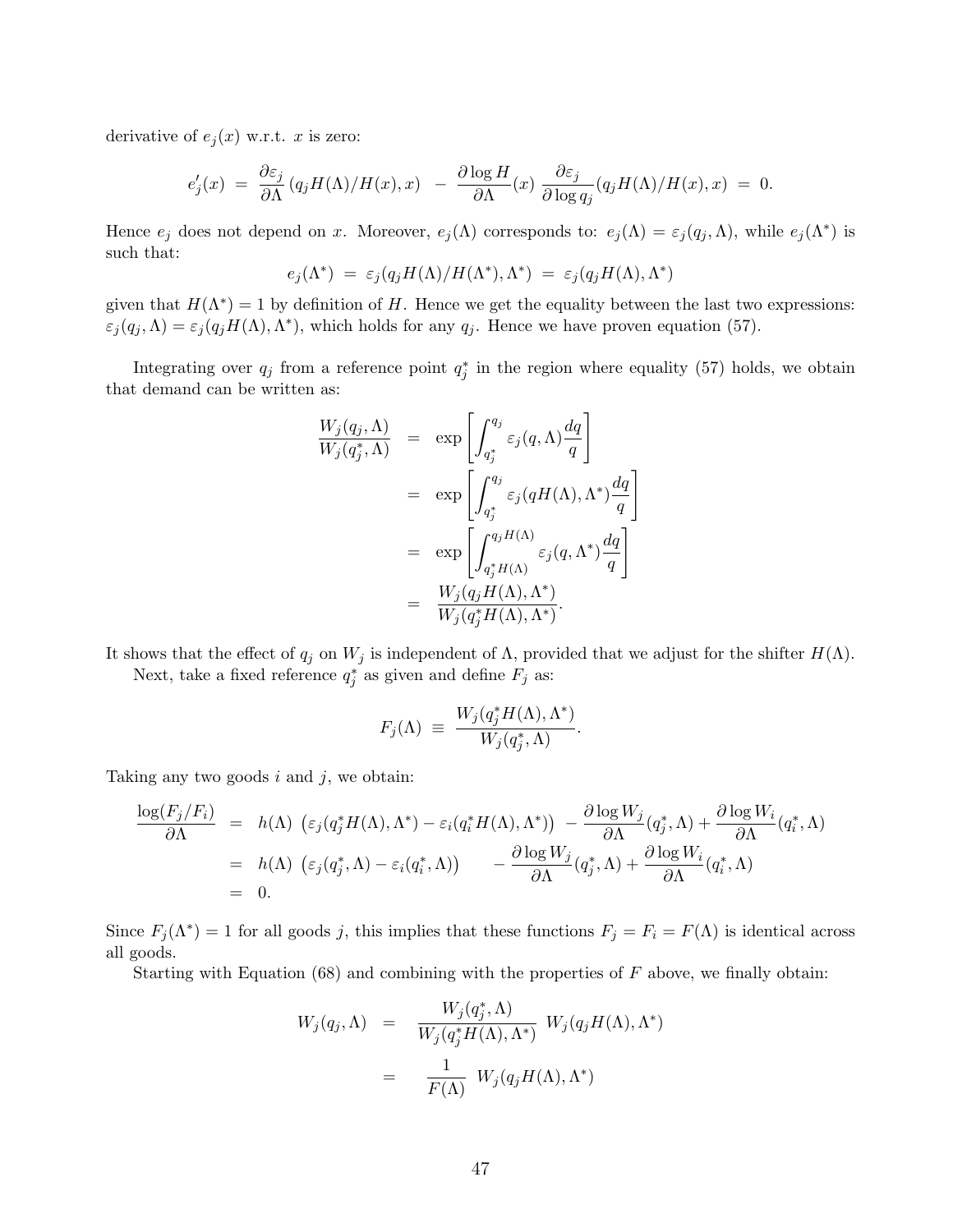Dividing by  $q_i$ , this implies that normalized price must equal:

$$
\frac{p_i}{w} = \frac{1}{q_i F(\Lambda)} W_j(q_j H(\Lambda), \Lambda^*).
$$

As we assume that demand is strictly monotonic in prices, holding  $\Lambda$  constant, it can be inverted such that we can express  $q_i$  as a function of  $p_i/w$  and  $\Lambda$ . Denoting  $D_i$  the inverse of  $\frac{1}{q_i} W_j(q_j, \Lambda^*)$  (holding  $\Lambda^*$  fixed), we obtain:

$$
q_i = \frac{1}{H(\Lambda)} D_j(F(\Lambda)p_j/w).
$$
\n(58)

**Case 2** is the simplest. Suppose that  $\varepsilon_i$  is the same across i's. Since each  $\varepsilon_i(q_i,\Lambda)$  depends only on  $q_i$  and  $\Lambda$ , it must be that these elasticities only depend on  $\Lambda$ , i.e.:

$$
\varepsilon_j(q_j,\Lambda) = 1 - 1/\sigma(\Lambda)
$$

for some function  $\sigma(\Lambda) \neq 1$ .

Integrating, this implies that demand can be written as:

$$
W_j(q_j, \Lambda) = A_j(\Lambda)^{-\frac{1}{\sigma(\Lambda)}} q_j^{1-\frac{1}{\sigma(\Lambda)}} \tag{59}
$$

for some good-specific functions  $A_j(\Lambda)$ . This leads the demand function in the text:

$$
\widetilde{q}_i(p_i/w,\Lambda) = A_i(\Lambda)(p_i/w)^{-\sigma(\Lambda)}.
$$

**Case 3** Suppose that  $\varepsilon_i$  is the same across i's except for a single good i0. Again, since each  $\varepsilon_i(q_i,\Lambda)$ depends only on  $q_i$  and  $\Lambda$  (except good *i*0), it must be that these elasticities only depend on  $\Lambda$ , i.e.:

$$
\varepsilon_i(q_i,\Lambda) \;=\; \bar{\varepsilon}(\Lambda)
$$

for each good  $i \neq i0$ , for some function  $\bar{\varepsilon}(\Lambda) \neq 0$ . In that case, Equation (55) can be rewritten:

$$
A_j + \frac{\partial \log W_{i0}}{\partial \Lambda} \,\bar{\varepsilon}(\Lambda) \,=\, A_{i0} \,+\, \frac{\partial \log W_j}{\partial \Lambda} \,\varepsilon_{i0}
$$

for any good  $j \neq i0$ . For  $i \neq j$  and  $i \neq i0$ , we have:

$$
A_j + \frac{\partial \log W_i}{\partial \Lambda} \,\bar{\varepsilon}(\Lambda) \,=\, A_i \,+\, \frac{\partial \log W_j}{\partial \Lambda} \,\bar{\varepsilon}(\Lambda).
$$

Taking the difference, we obtain for any two goods  $j, i \neq i0$ :

$$
\left(\frac{\partial \log W_{i0}}{\partial \Lambda} - \frac{\partial \log W_i}{\partial \Lambda}\right) \bar{\varepsilon}(\Lambda) = (A_{i0} - A_i) + \frac{\partial \log W_j}{\partial \Lambda} (\varepsilon_{i0} - \bar{\varepsilon}(\Lambda)).
$$

Taking again the difference with the same expression with a fourth good  $k$  instead of  $j$ , we obtain:

$$
0 = \left(\frac{\partial \log W_j}{\partial \Lambda}(q_j,\Lambda) - \frac{\partial \log W_k}{\partial \Lambda}(q_k,\Lambda)\right) (\varepsilon_{i0}(q_{i0},\Lambda) - \bar{\varepsilon}(\Lambda)).
$$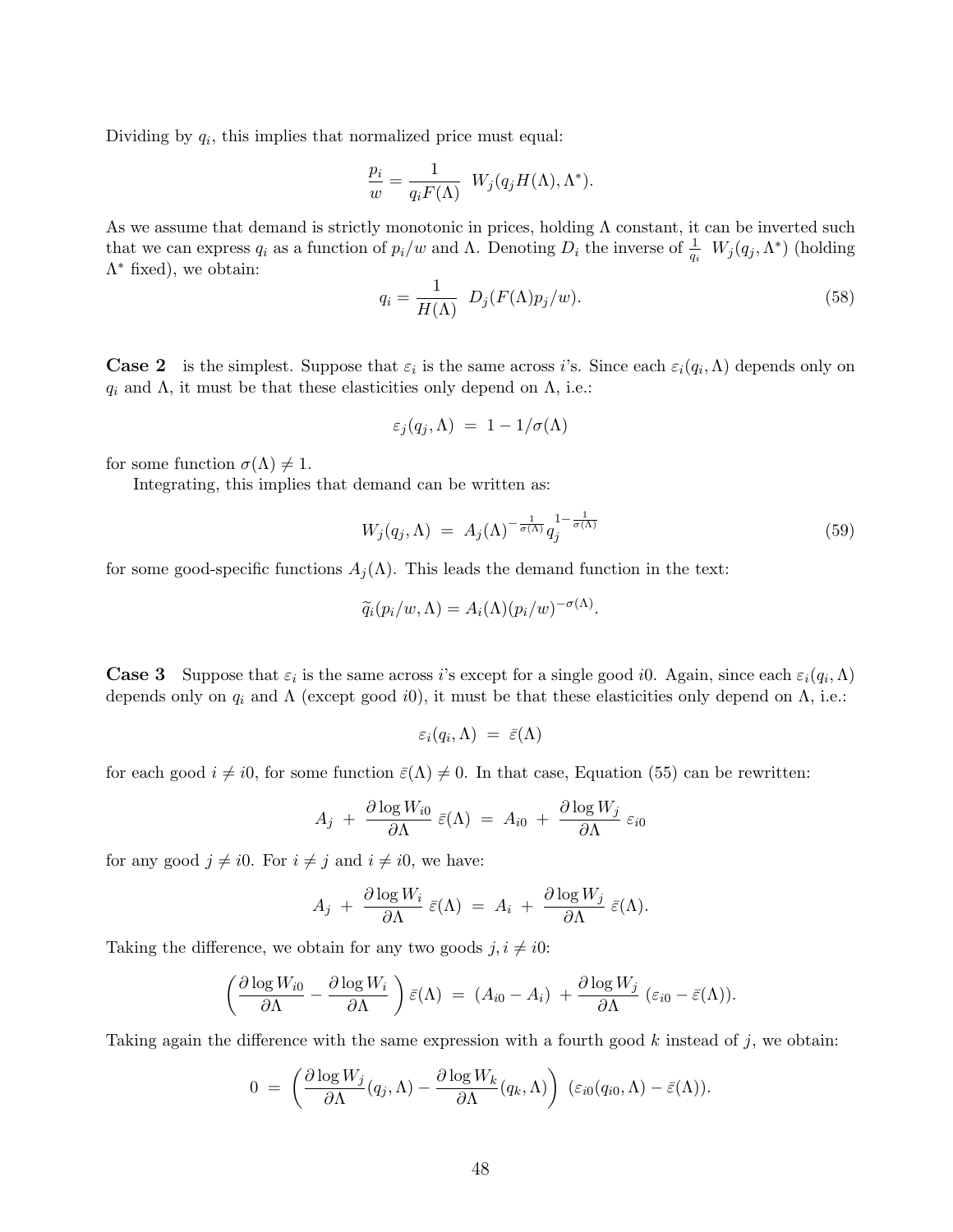Since  $\varepsilon_{i0}(q_{i0},\Lambda) \neq \bar{\varepsilon}(\Lambda)$ , it implies that  $\frac{\partial \log W_j}{\partial \Lambda}(q_j,\Lambda) = \frac{\partial \log W_k}{\partial \Lambda}(q_k,\Lambda)$ , which must hold for any pair of good k and j except i0. This implies that there exist some functions  $A(\Lambda)$  and  $\widetilde{W}_j(q_j)$  such that  $W_j(q_j, \Lambda) = \widetilde{W}_j(q_j)A(\Lambda)$  for all  $j \neq i0$ . Since  $\frac{\partial \log W_j}{\partial \log q_j} = -\bar{\varepsilon}(\Lambda)$ , we can also conclude that  $\bar{\varepsilon}(\Lambda)$  is constant and does not depend on Λ. Thus, denoting  $\bar{\varepsilon} = 1 - 1/\sigma$ , we obtain:

$$
W_j(q_j, \Lambda) = w_j q_i^{1 - \frac{1}{\sigma}} A(\Lambda). \tag{60}
$$

for some constant terms  $w_j$  for each  $j \neq i0$ . We obtain the functional form in the text by inverting and expressing  $q_i$  as a function of  $\Lambda$  and  $p_i/w$ .

Combinations of cases: Locally, for a given  $\Lambda$  and around it, one must be in one of these three cases. A remaining question is whether demand can be a mixture of these three cases as  $\Lambda$  varies. To finish the proof of Proposition 1, we show that we cannot combine case 1 with cases 2 and 3, hence the functional form of case 1 needs to hold globally across all  $\Lambda$ 's.

**Combination of cases**  $1+2$  Here we show that we cannot have a combination of cases 1 and 2 globally. First, note that for a given  $\Lambda$ , case 1 and 2 are mutually exclusive by definition. Hence, if we have a mixture of cases 1 and 2, it must occur along different  $\Lambda$ 's. By contradiction, suppose that there exists  $\Lambda^*$  such that, at least locally,

$$
W_i(q_i, \Lambda) = W_j(q_j H(\Lambda), \Lambda^*) / F(\Lambda) \quad \text{if } \Lambda < \Lambda^*
$$
\n
$$
W_i(q_i, \Lambda) = A_i(\Lambda)^{-\frac{1}{\sigma(\Lambda)}} q_i^{1 - \frac{1}{\sigma(\Lambda)}} \quad \text{if } \Lambda > \Lambda^*
$$

By continuity, at the limit where  $\Lambda = \Lambda^*$ , we must have:

$$
\frac{\partial \log W_i}{\partial \log y} = 1 - \sigma(\Lambda^*).
$$

Since it must hold for any i and any y, it implies that  $\frac{\partial \log W_i}{\partial \log y} = 0$ , which contradicts our assumption that  $W_i(y_i, \Lambda)$  is not locally constant across  $y_i$  for any given  $\Lambda$ .

Combinations of cases 1+3 Here we show that we cannot have a combination of cases 1 and 3 globally, using the same arguments as above. Note again that for a given  $\Lambda$ , case 1 and 3 are mutually exclusive by definition. Hence, if we have a mixture of cases 1 and 3, it must occur along different  $\Lambda$ 's.

By contradiction, suppose that there exists  $\Lambda^*$  such that, at least locally, such that for all but one good we have:

$$
W_i(q_i, \Lambda) = W_j(q_j H(\Lambda), \Lambda^*) / F(\Lambda) \quad \text{if } \Lambda < \Lambda^* \\
W_i(q_i, \Lambda) = w_j H(\Lambda) q_i^{1 - \frac{1}{\sigma}} \quad \text{if } \Lambda > \Lambda^*.
$$

Again, by continuity, at the limit where  $\Lambda = \Lambda^*$ , we must have:

$$
\frac{\partial \log D_i(F(\Lambda^*)y)}{\partial \log y} = 1 - \sigma.
$$

Again, since it must hold for any i and any y, it implies that  $\frac{\partial \log W_i}{\partial \log y} = 0$ , which contradicts our assumption that  $W_i(y_i, \Lambda)$  is not locally constant across  $y_i$  for any given  $\Lambda$ .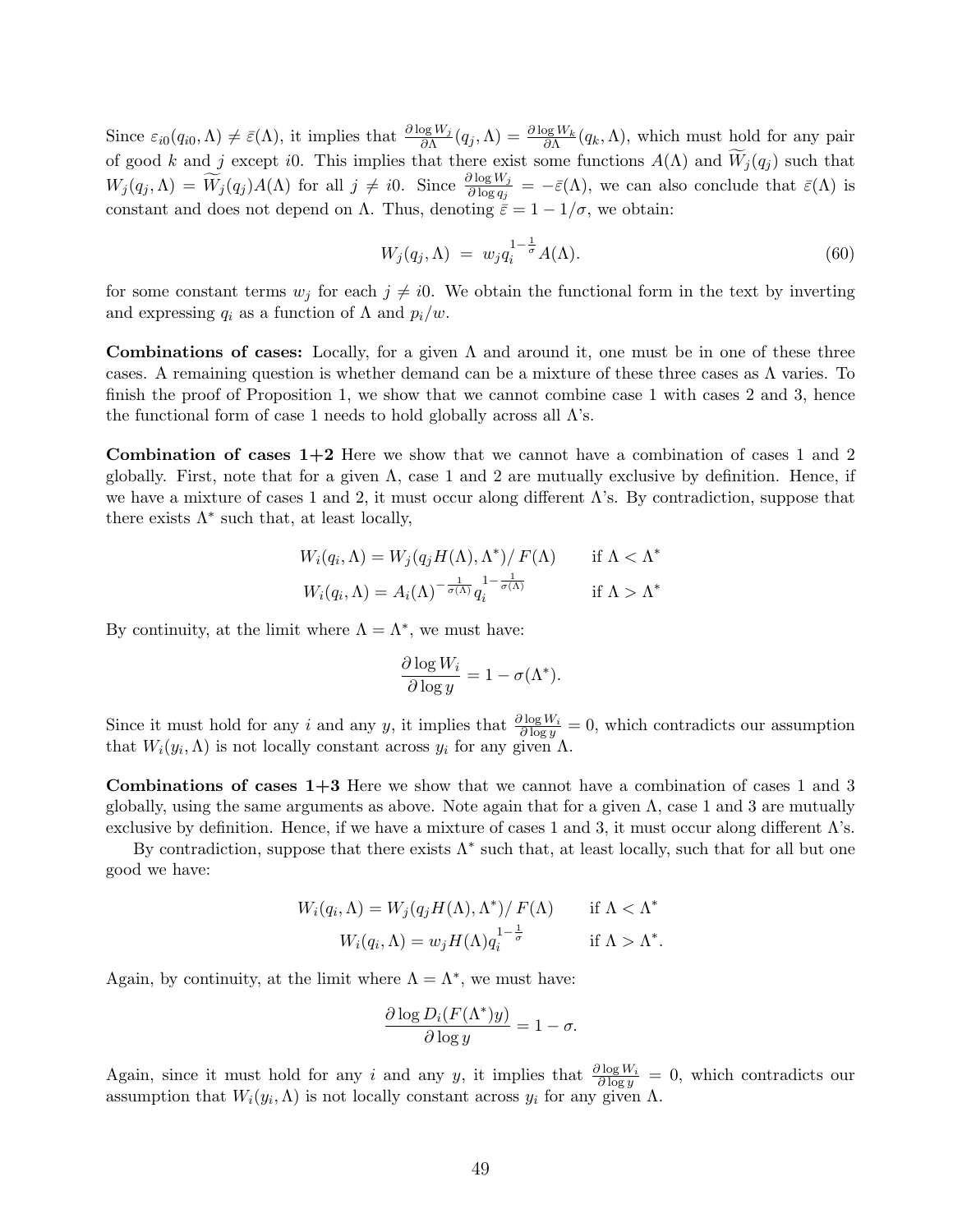## Proposition 2

**Preliminaries.** As for Proposition 1, it is easier to prove Proposition 2 by examining the inverse demand, i.e. normalized prices as a function of quantities q (here with two aggregators  $\Lambda$  and U).

Consider the demand system:

$$
q_i = \widetilde{q}_i(p_i/w, \Lambda, V)
$$

where  $V = V(p/w)$  is indirect utility and  $\Lambda$  is an implicit function of normalized prices  $p_i/w$  such that the budget constraint holds, i.e. such that:

$$
\sum_{i} (p_i/w) \widetilde{q}_i(p_i/w, \Lambda, V(p/w)) = 1.
$$

If we assume that each  $\tilde{q}_i(p_i/w, \Lambda, V)$  is monotonically decreasing in  $\Lambda$  (here we assume a strictly negative derivative), the solution in  $\Lambda$  is unique.

Since we also assume that expenditure shares  $(p_i/w) \tilde{q}_i(p_i/w, \Lambda, V)$  monotonically decreases or increases with prices (holding  $\Lambda$  and V constant), and since we assume that for each  $q_i$  there exist a vector of normalized prices such that  $\tilde{q}_i(p_i/w, \Lambda(p/w), V(p/w))$ , such demand can be inverted such that there exist functions  $W_i$  such that:

$$
q_i p_i/w = W_i(q_i, \Lambda, U)
$$

i.e. such that  $(p_i/w)\widetilde{q}_i(p_i/w,\Lambda(p/w),V(p/w)) = W_i(\widetilde{q}_i(p_i/w,\Lambda(p/w),V(p/w)),\Lambda(p/w),V(p/w))$  for any  $p/w$ . By definition, note also that direct and indirect utility are equal,  $V(p/w) = U(q)$ , when demand q is evaluated at normalized prices  $p/w$ .

As demand  $\tilde{q}_i(p_i/w, \Lambda, V)$  has a strictly negative derivative in  $\Lambda$  (holding  $q_i$  and V constant), by the implicit theorem we can also conclude that  $W_i$  has a strictly negative derivative in  $\Lambda$ . As in the single-aggregator case (Proposition 1), we can thus redefine  $\Lambda$  as an implicit function of the vector of quantities such that the budget constraint holds, i.e. such that:  $\sum_i W_i(q_i, \Lambda, U(q)) = 1$  when V coincides with utility  $U(q)$ .

Again, in the remainder of the proof of Proposition 2,  $\Lambda$  refers to a function of quantities q rather than normalized prices.

### Proof of Proposition 2

For such a demand system to be integrable (and satisfy Slutsky symmetry), there must exist a utility function  $U(q)$  and another scale function such that:

$$
\frac{\partial U}{\partial \log q_i} = \lambda(q) W_i(q_i, \Lambda(q), U(q)).\tag{61}
$$

We further assume that such utility function is twice continuously differentiable. Differentiating the budget constraint  $\sum_i W_i(q_i, \Lambda(q), U(q)) = 1$  implies:

$$
\left. \frac{\partial \log W_j}{\partial \log q_j} \right|_{\Lambda} = -\sum_i \frac{\partial W_i}{\partial \Lambda} \frac{\partial \Lambda}{\partial \log q_j} - \sum_i \frac{\partial W_i}{\partial U} \frac{\partial U}{\partial \log q_j}.
$$
(62)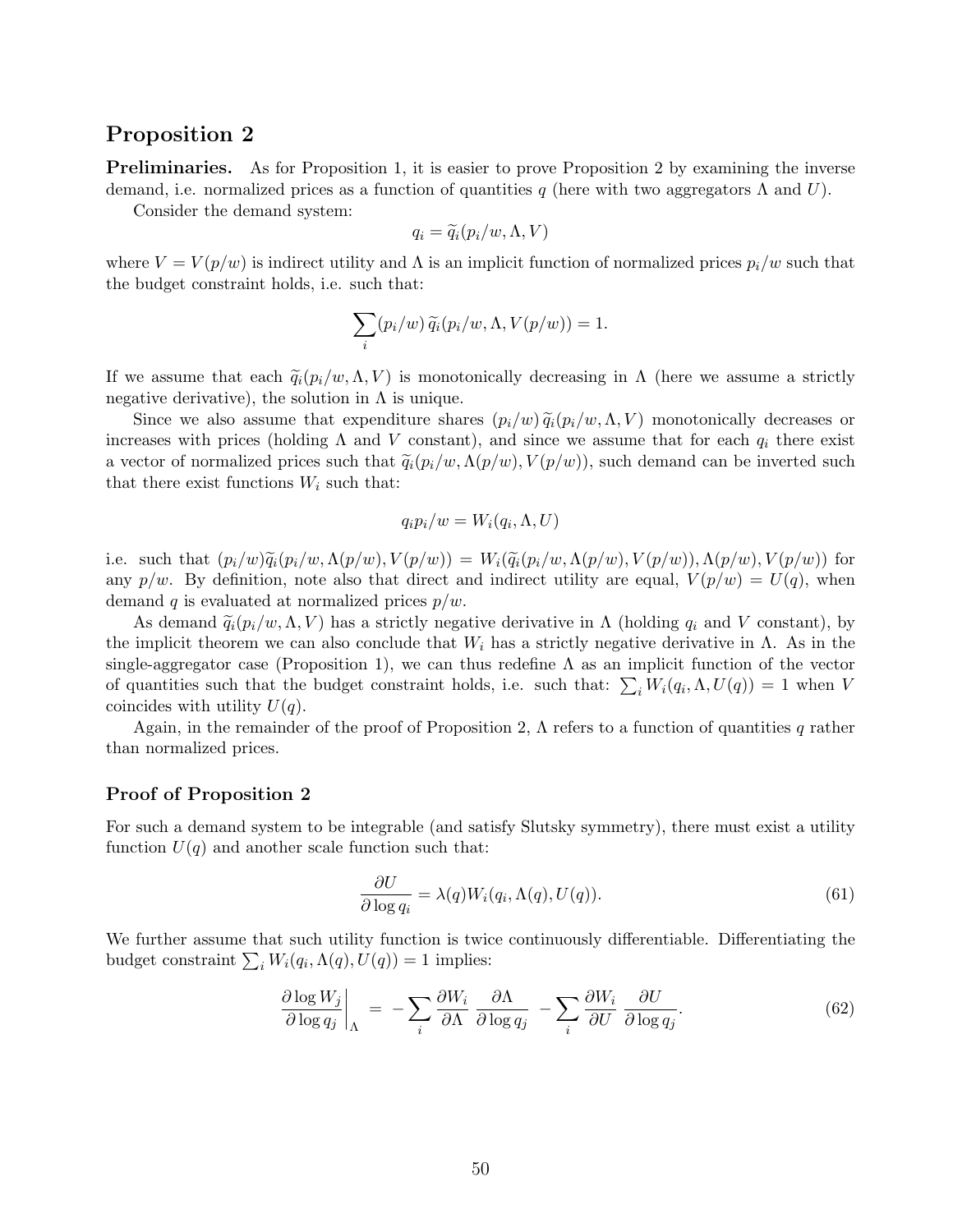Using  $\frac{\partial U}{\partial \log q_j} = \lambda W_j$ , we obtain:

$$
\frac{S_{\Lambda}(q)}{W_j} \frac{\partial \Lambda}{\partial \log q_j} = \varepsilon_j(q_j, \Lambda) - S_U(q) \lambda(q) \tag{63}
$$

where  $\varepsilon_j(q_j,\Lambda) \equiv \frac{\partial \log W_j}{\partial \log q_j}$  $\partial \log q_j$  $\bigg|_{\Lambda}$  denotes the elasticity w.r.t. own quantity  $q_j$ , holding aggregators constant, where  $S_{\Lambda}(q) \equiv -\sum_i \frac{\partial W_i}{\partial \Lambda}$  is different from zero by assumption, and where  $S_U(q) \equiv -\sum_i \frac{\partial W_i}{\partial U}$ .

Next, differentiating equation (61), we obtain:

$$
\frac{\partial U}{\partial \log q_i \partial \log q_j} \ = \ \frac{\partial \lambda}{\partial \log q_j} W_i \ + \ \lambda \frac{\partial W_i}{\partial \Lambda} \frac{\partial \Lambda}{\partial \log q_j} \ + \ \lambda^2 \frac{\partial W_i}{\partial U} W_j.
$$

The cross derivative is symmetric as we assume that  $U$  is twice continuously differentiable. Hence, dividing by  $\lambda W_i W_j$  we obtain:

$$
\left(\frac{1}{W_j} \frac{\partial \log \lambda}{\partial \log q_j}\right) + \frac{\partial \log W_i}{\partial \Lambda} \left(\frac{1}{W_j} \frac{\partial \Lambda}{\partial \log q_j}\right) + \lambda \frac{\partial \log W_i}{\partial U} =
$$

$$
\left(\frac{1}{W_i} \frac{\partial \log \lambda}{\partial \log q_i}\right) + \frac{\partial \log W_j}{\partial \Lambda} \left(\frac{1}{W_i} \frac{\partial \Lambda}{\partial \log q_i}\right) + \lambda \frac{\partial \log W_j}{\partial U}.
$$

Incorporating the expression from (63), this is equivalent to:

$$
\left(\frac{S_{\Lambda}}{W_{j}}\frac{\partial \log \lambda}{\partial \log q_{j}}\right) + \frac{\partial \log W_{i}}{\partial \Lambda}(\varepsilon_{j} - S_{U}\lambda) + \lambda \frac{\partial \log W_{i}}{\partial U} =
$$
\n
$$
\left(\frac{S_{\Lambda}}{W_{i}}\frac{\partial \log \lambda}{\partial \log q_{i}}\right) + \frac{\partial \log W_{j}}{\partial \Lambda}(\varepsilon_{i} - S_{U}\lambda) + \lambda \frac{\partial \log W_{j}}{\partial U}.
$$
\n(64)

Define  $A_i(q) = \frac{S_{\Lambda}}{W_i}$  $\partial \log \lambda$  $\frac{\partial \log \lambda}{\partial \log q_i} + \frac{\partial \log W_i}{\partial \Lambda} - \lambda \frac{\partial \log W_i}{\partial U}$  we get an expression that is very similar to the singleaggregator case:

$$
A_j(q) + \frac{\partial \log W_i}{\partial \Lambda}(q_i, \Lambda, U) \varepsilon_j(q_j, \Lambda, U) = A_i(q) + \frac{\partial \log W_j}{\partial \Lambda}(q_j, \Lambda, U) \varepsilon_i(q_i, \Lambda, U) \tag{65}
$$

and holds for any  $i \neq j$ .

Unlike the previous Proposition, here we directly assume that  $\varepsilon_i(q_i,\Lambda,U)$  takes at least two different values across goods i, almost everywhere, even if we exclude any one good.

In this case, even if we exclude a single good j, there exists a vector  $x_i(q)$  such that  $\sum_i x_i = 0$  and  $\sum_i \varepsilon_i x_i \neq 0$ . Multiplying Equation (65) by  $x_i(q)$  and summing up across goods i (for a given j), we obtain:

$$
\left(\sum_i x_i \frac{\partial \log W_i}{\partial \Lambda}\right) \varepsilon_j \ = \ \left(\sum_i x_i A_i\right) \ + \ \left(\sum_i x_i \varepsilon_i\right) \ \frac{\partial \log W_j}{\partial \Lambda}.
$$

As  $\sum_i \varepsilon_i x_i \neq 0$ , we obtain that there exists two functions  $h(q)$  and  $m(q)$  such that:

$$
\frac{\partial \log W_j}{\partial \Lambda}(q_j, \Lambda, U) = h(q) \varepsilon_j(q_j, \Lambda, U) + m(q).
$$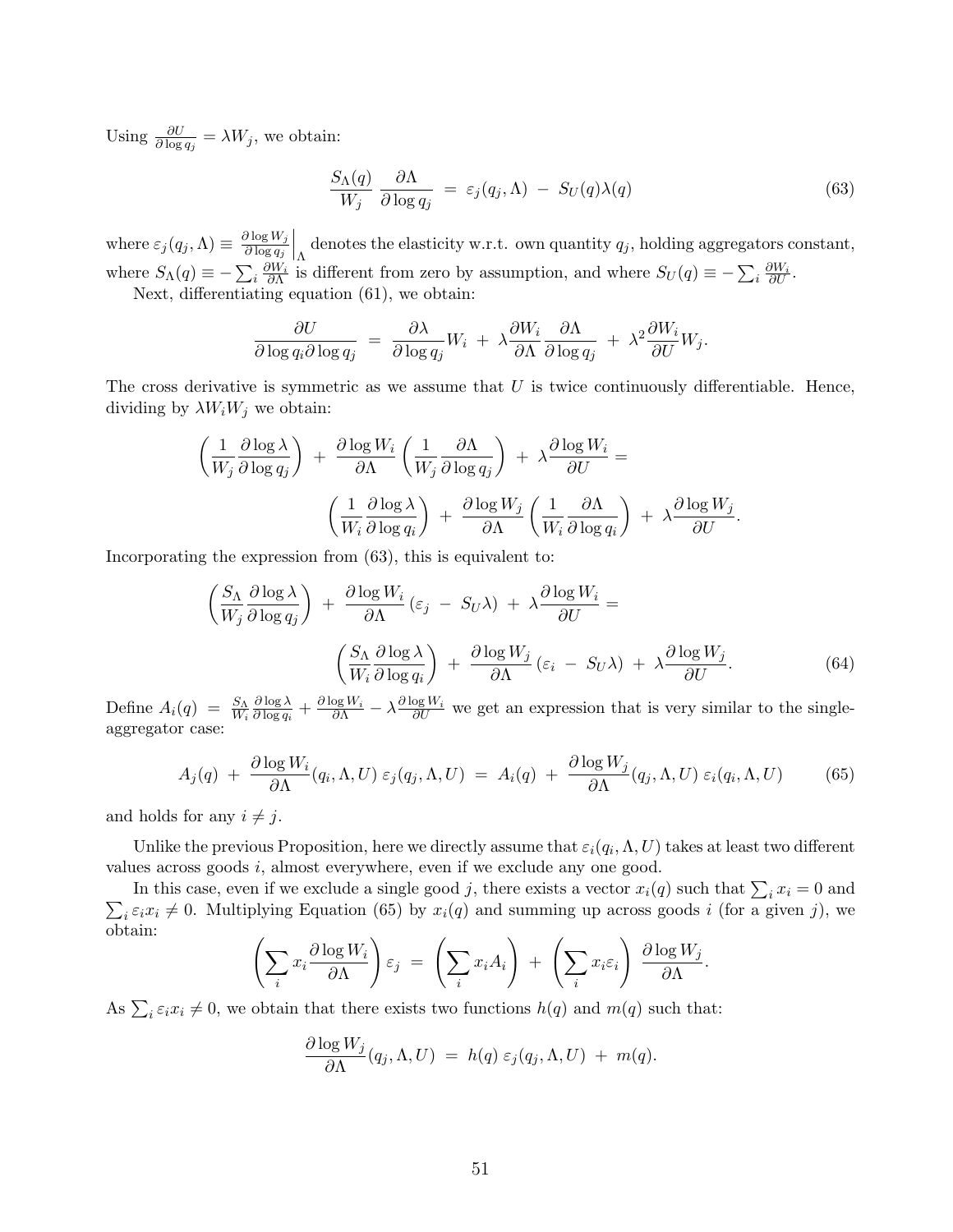In particular, this holds also for any pair of goods  $i$  and  $j$ . Taking the difference, we get:

$$
\frac{\partial \log W_j}{\partial \Lambda}(q_j, \Lambda, U) - \frac{\partial \log W_i}{\partial \Lambda}(q_i, \Lambda, U) = h(q) \left( \varepsilon_j(q_j, \Lambda, U) - \varepsilon_i(q_i, \Lambda, U) \right)
$$

Take two goods for which  $\varepsilon_i \neq \varepsilon_j$ . Note that the left-hand side only depends on  $q_j$ ,  $q_i$  and  $\Lambda$ . This implies that  $h(q)$  can be written as a function of  $q_j, q_i, \Lambda$  and U only.

We can also find a third good i' such that  $\varepsilon_{i'} \neq \varepsilon_i$  and  $\varepsilon_{i'} \neq \varepsilon_j$ . Applying the same argument, it must be that h can be written as just a function of  $\Lambda$  and U, so we now denote h as:  $h = h(\Lambda, U)$ .

Taking again a derivative in  $\log q_i$ , holding  $\Lambda$  and U constant, and noticing that the cross derivative is symmetric,  $\frac{\partial \varepsilon_j}{\partial \Lambda} = \frac{\partial \log W_j}{\partial \log q_j \partial \Lambda} = \frac{\partial \log W_j}{\partial \Lambda \partial \log q_j}$  $\frac{\partial \log w_j}{\partial \Lambda \partial \log q_j}$ , we obtain:

$$
\frac{\partial \varepsilon_j}{\partial \Lambda} = h(\Lambda, U) \frac{\partial \varepsilon_j}{\partial \log q_j} = \frac{\partial \log H}{\partial \Lambda} \frac{\partial \varepsilon_j}{\partial \log q_j} \tag{66}
$$

where we define  $\log H$  as the integral of h, for a given U:

$$
H(\Lambda, U) = \exp\left(\int_{\Lambda^*}^{\Lambda} h(t, U) dt\right)
$$

taking any fixed reference point  $\Lambda^*$ . We would have then  $H(\Lambda^*, U) = 1$  by definition (it's also important to notice that H does not depend on j and  $q_i$ ).

Using this, let's show that differential equation  $(66)$  implies:

$$
\varepsilon_j(q_j, \Lambda, U) = \varepsilon_j(q_j H(\Lambda, U), \Lambda^*, U) \tag{67}
$$

To show this result, consider the function

$$
e_j(x) = \varepsilon_j(q_j H(\Lambda, U)/H(x, U), x, U)
$$

Taking all other variables  $\Lambda$ , U and  $q_j$  as fixed, only varying x between  $\Lambda^*$  and  $\Lambda$ . We find that the derivative of  $e_i(x)$  w.r.t. x is zero:

$$
e'_{j}(x) = \frac{\partial \varepsilon_{j}}{\partial \Lambda}(q_{j}H(\Lambda, U)/H(x, U), x, U) - \frac{\partial \log H}{\partial \Lambda}(x, U) \frac{\partial \varepsilon_{j}}{\partial \log q_{j}}(q_{j}H(\Lambda, U)/H(x, U), x, U) = 0
$$

Hence  $e_j$  does not depend on x. Moreover,  $e_j(\Lambda)$  corresponds to:  $e_j(\Lambda) = \varepsilon_j(q_j, \Lambda, U)$ , while  $e_j(\Lambda^*)$  is such that:

$$
e_j(\Lambda^*) = \varepsilon_j(q_j H(\Lambda, U)/H(\Lambda^*, U), \Lambda^*, U) = \varepsilon_j(q_j H(\Lambda, U), \Lambda^*, U)
$$

given that  $H(\Lambda^*, U) = 1$  by definition of H. Hence we get the equality between the last two expressions:  $\varepsilon_j(q_j, \Lambda, U) = \varepsilon_j(q_j H(\Lambda, U), \Lambda^*, U)$ , which holds for any  $q_j$ . Thus we have proven equation (67).

Integrating over  $q_j$  from a reference point  $q_j^*$  in the region where equality (67) holds, we obtain that demand can be written as:

$$
\frac{W_j(q_j, \Lambda, U)}{W_j(q_j^*, \Lambda, U)} = \exp\left[\int_{q_j^*}^{q_j} \varepsilon_j(q, \Lambda, U) \frac{dq}{q}\right]
$$

$$
= \exp\left[\int_{q_j^*}^{q_j} \varepsilon_j(qH(\Lambda, U), \Lambda^*, U) \frac{dq}{q}\right]
$$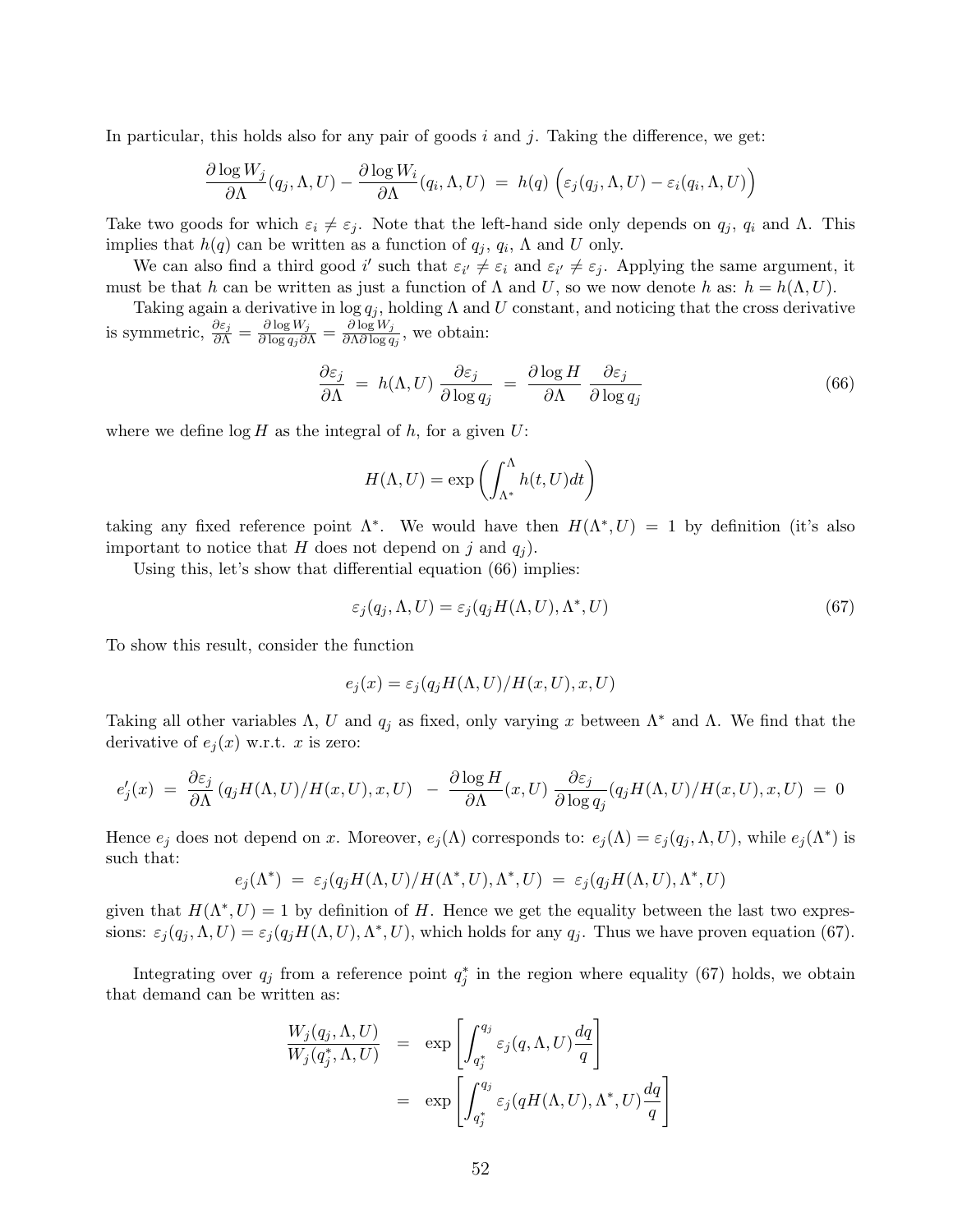$$
= \exp \left[ \int_{q_j^* H(\Lambda, U)}^{q_j H(\Lambda, U)} \varepsilon_j(q, \Lambda^*, U) \frac{dq}{q} \right]
$$
  

$$
= \frac{W_j(q_j H(\Lambda, U), \Lambda^*, U)}{W_j(q_j^* H(\Lambda, U), \Lambda^*, U)}.
$$

It shows that the effect of  $q_j$  on  $W_j$  is independent of  $\Lambda$  and  $U$ , provided that we adjust for the shifter  $H(\Lambda, U)$ .

Next, take a fixed reference  $q_j^*$  as given and define  $F_j$  as:

$$
F_j(\Lambda, U) \equiv \frac{W_j(q_j^* H(\Lambda, U), \Lambda^*, U)}{W_j(q_j^*, \Lambda, U)}
$$

Taking any two goods  $i$  and  $j$ , we obtain:

$$
\frac{\log(F_j/F_i)}{\partial \Lambda}
$$
\n=  $h(\Lambda, U) \left( \varepsilon_j(q_j^*H(\Lambda, U), \Lambda^*, U) - \varepsilon_i(q_i^*H(\Lambda, U), \Lambda^*, U) \right) - \frac{\partial \log W_j}{\partial \Lambda}(q_j^*, \Lambda, U) + \frac{\partial \log W_i}{\partial \Lambda}(q_i^*, \Lambda, U)$   
\n=  $h(\Lambda, U) \left( \varepsilon_j(q_j^*, \Lambda, U) - \varepsilon_i(q_i^*, \Lambda, U) \right) - \frac{\partial \log W_j}{\partial \Lambda}(q_j^*, \Lambda, U) + \frac{\partial \log W_i}{\partial \Lambda}(q_i^*, \Lambda, U)$   
\n= 0.

Since  $F_j(\Lambda^*, U) = 1$  for all goods j, this implies that these functions  $F_j = F_i = F(\Lambda, U)$  are identical across all goods.

Starting with Equation  $(68)$  and combining with the properties of F above, we finally obtain:

$$
W_j(q_j, \Lambda, U) = \frac{W_j(q_j^*, \Lambda, U)}{W_j(q_j^*H(\Lambda, U), \Lambda^*, U)} W_j(q_jH(\Lambda, U), \Lambda^*, U)
$$
  
= 
$$
\frac{1}{F(\Lambda, U)} W_j(q_jH(\Lambda, U), \Lambda^*, U).
$$

Dividing by  $q_i$ , this implies that normalized price must equal:

$$
\frac{p_i}{w} = \frac{1}{q_i F(\Lambda, U)} W_j(q_j H(\Lambda, U), \Lambda^*, U).
$$

As we assume that demand is strictly monotonic in prices, holding  $\Lambda$  and  $U$  constant, it can be inverted such that we can express  $q_i$  as a function of  $p_i/w$  and  $\Lambda$ . Denoting  $D_i$  the inverse of  $\frac{1}{q_i} W_j(q_j, \Lambda^*, U)$ w.r.t.  $q_i$  (holding U constant and holding  $\Lambda^*$  fixed), we obtain the expression in Proposition 2:

$$
q_i = \frac{1}{H(\Lambda, V)} D_j(F(\Lambda, V)p_j/w, V).
$$
\n(68)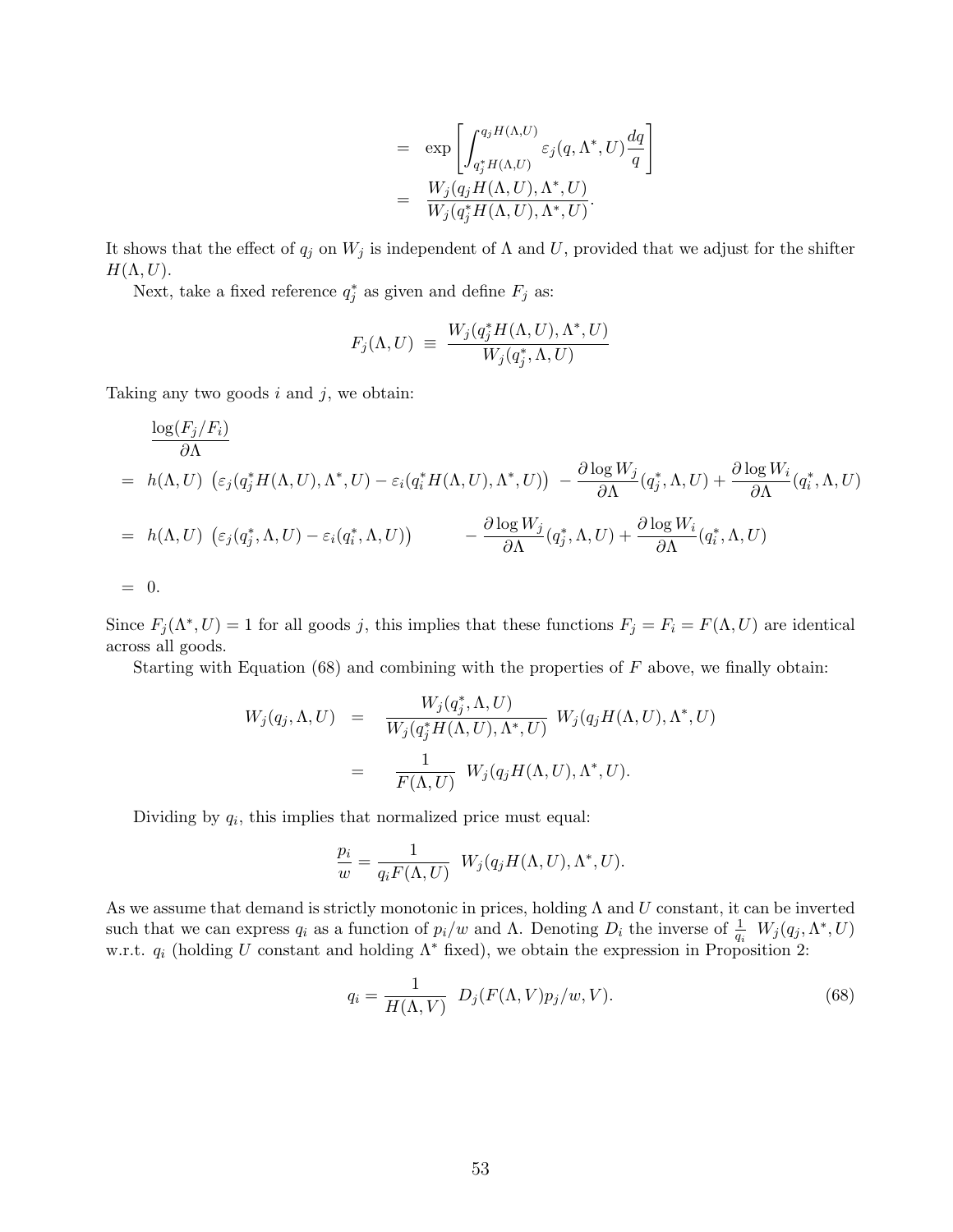## Proof of Proposition 3

Define  $\widetilde{U}(q,\Lambda)$  as:

$$
\widetilde{U}(q,\Lambda) = \sum_{i} u_i(H(\Lambda)q_i) - \int_{\Lambda_0}^{\Lambda} F(\Lambda)H'(\Lambda)d\Lambda
$$

where:  $40$ 

$$
u_i(q_i) = \int_{q=0}^{q_i} D_i^{-1}(x) dx
$$

and  $u'_i = D_i^{-1}$ . Next,  $\Lambda$  can be defined as an implicit function of q such that:

$$
\sum_{i} q_i u_i' (H(\Lambda) q_i) / F(\Lambda) = 1 \tag{69}
$$

As in Propositions 1 and 2, the remainder of the proof refers to  $\Lambda$  as a function of q rather than normalized prices  $p/w$ .

We proceed in three steps. First we show that equation (69) admits a solution  $\Lambda(q)$  for each q and that this solution is unique. Second we show that utility defined as  $U(q) = U(q, \Lambda(q))$  is well-behaved and quasi-concave. Finally, we show that maximizing  $U$  leads to the demand function in the text, and that the single aggregator  $\Lambda$  is also well defined and coincides with  $\Lambda$  for optimal consumption baskets.

**Step 1: Implicit function**  $\Lambda(q)$ . Here we show that for any vector q of consumption, there is a unique  $\Lambda$  such that equation (69) holds.

First, using part ii) of restrictions [A3], we can see that the elasticity of  $D_i(F(\Lambda)y_i)/H(\Lambda)$  w.r.t.  $Λ$  is given by  $\varepsilon_F \varepsilon_{Di} - \varepsilon_H$  which is assumed to be negative, hence it strictly decreases with Λ. Symmetrically, we obtain that  $u'_i(H(\Lambda)q_i)/F(\Lambda)$  also strictly decreases with  $\Lambda$ : its elasticity w.r.t.  $\Lambda$  is  $\varepsilon_H/\varepsilon_{Di} - \varepsilon_F$ , which is also negative given that  $\varepsilon_{Di}$  is negative and  $\varepsilon_H - \varepsilon_{Di}\varepsilon_F$  is positive. Adding up across goods, we obtain that the left-hand side of equation (69) decreases strictly with  $\Lambda$ . This implies that the solution to equation (69) is unique (if it exists).

Existence is then guaranteed using condition [A3]-iii), which we can symmetrically reformulate in terms of quantities. We assume that, for any good i and  $y_i > 0$ , there exists  $\Lambda \in \mathbb{R}$ such that:  $y_i D_i (y_i F(\Lambda)) / H(\Lambda) = 1/N$ . Using  $u'_i = D_i^{-1}$ , note that this equality is equivalent to  $1/N = 1/(Ny_i)u'_i(1/(Ny_i)H(\Lambda))/F(\Lambda)$ . Hence, denoting  $q_i = 1/Ny_i$ , we obtain that for any good i and  $q_i > 0$ , there exists  $\Lambda \in \mathbb{R}$  such that:

$$
q_i u'_i (q_i H(\Lambda)) / F(\Lambda) = 1/N.
$$

For a given vector of quantities q, for each good we obtain a  $\Lambda$  such that the equality above holds. Taking the maximum of the  $\Lambda$ 's obtained across the N goods (and using the monotonicity property in  $\Lambda$  described just above), we obtain a  $\Lambda^{max}$  such that

$$
\sum_{i} q_i u_i' (q_i H(\Lambda^{max})) / F(\Lambda^{max}) \le 1.
$$

<sup>&</sup>lt;sup>40</sup>Recall that  $D_i$  is strictly decreasing unless  $D_i = 0$ . As noted in the text, as an abuse of notation, we define  $D_i^{-1}(0) = a_i$  if  $D_i(y) = 0$  for all  $y \ge a_i$  (which yields a choke price) and  $D_i^{-1}(x) = 0$  for all  $x \ge b_i$  if  $D_i(0) = b_i$ .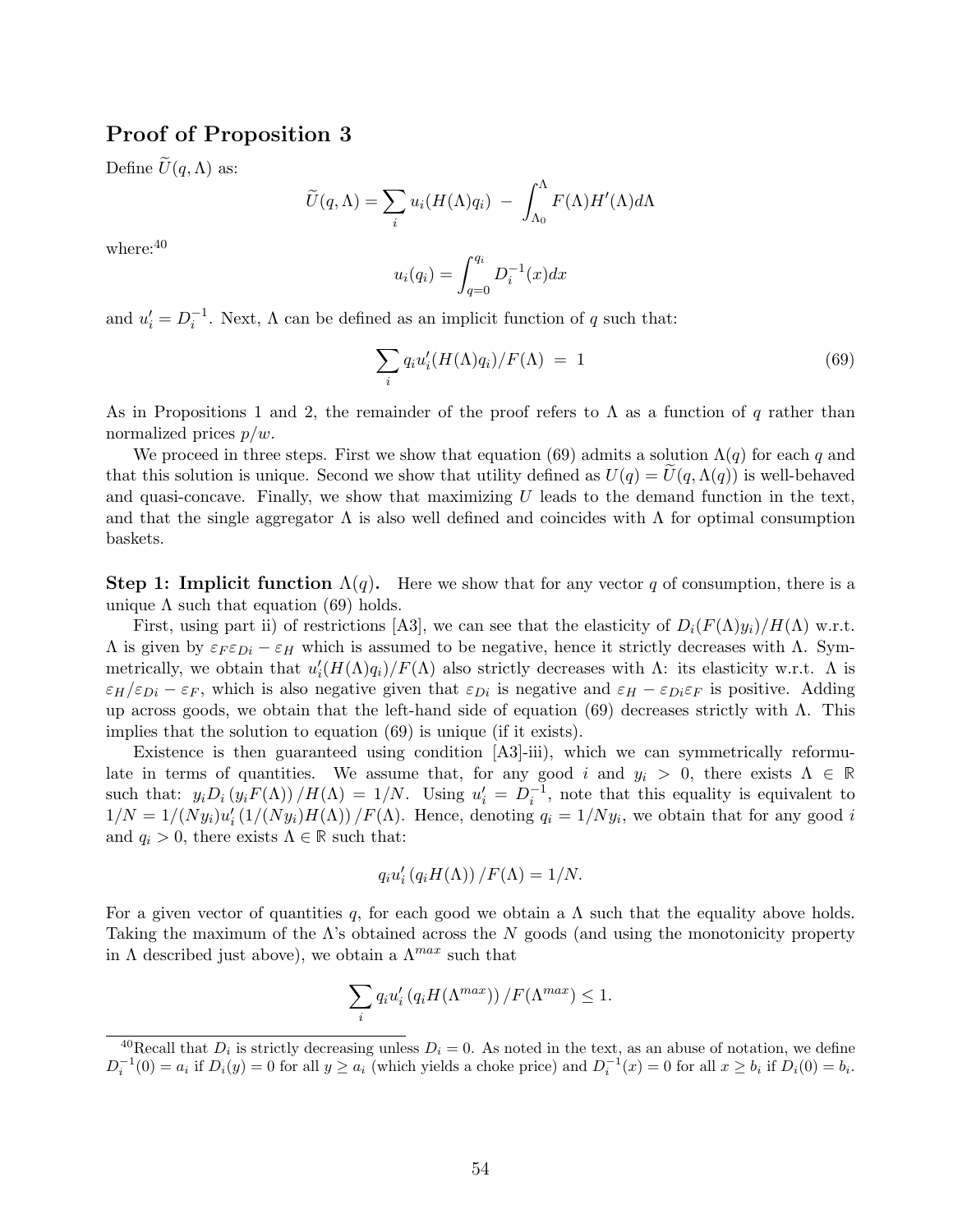For the same vector q, by taking the minimum of such  $\Lambda$ 's across goods, we obtain a  $\Lambda^{min}$  such that

$$
\sum_{i} q_i u_i' \left( q_i H(\Lambda^{min}) \right) / F(\Lambda^{min}) \ge 1.
$$

As the left hand side of this expression is continuous in  $\Lambda$ , the intermediate-value theorem ensures that a solution to equation (69) exists between  $\Lambda^{min}$  and  $\Lambda^{max}$ .

Finally, note that the derivative of the left-hand side of equation (69) is strictly negative. Using the implicit function theorem, we can thus obtain the derivatives of  $\Lambda$  w.r.t. q as described below.

**Step 2: Quasi-concavity.** The second step is to show that utility defined as  $U(q) = U(q, \Lambda(q))$ is quasi-concave. First, we need to compute the first and second derivatives.

Derivatives of the aggregator  $\Lambda$ . Here we consider the properties of  $\Lambda(q)$ , the solution of equation (69). Taking the derivative of equation (69), we get:

$$
\sum_{i} q_i u'_i (H(\Lambda) q_i) / F(\Lambda) = 1
$$

$$
\frac{\partial \Lambda}{\partial q_i} \left[ H' \sum_{j} q_j^2 u''_j - F' \right] + [u'_i + H q_i u''_i] = 0
$$

and thus:

$$
\frac{\partial \Lambda}{\partial q_i} = \frac{u'_i + H q_i u''_i}{\Delta(q)}
$$

with  $\Delta(q) \equiv F' - H' \sum_i q_i^2 u_i''$ .

We can verify that  $\Delta(q)$  is positive. Note that  $\frac{u'_i}{u''_i H q_i} = \varepsilon_{Di}$ , the elasticity of function  $D_i$ . Thus, we obtain:

$$
\Delta(q) = F' - H' \sum_{i} q_i^2 u_i''
$$
  
=  $(F/\Lambda) \left( \varepsilon_F - \varepsilon_H \frac{\sum_i H q_i^2 u_i''}{\sum_i q_i u_i'} \right)$   
=  $(F/\Lambda) \left( \varepsilon_F - \varepsilon_H \frac{\sum_i q_i u_i'(1/\varepsilon_{Di})}{\sum_i q_i u_i'} \right)$ 

.

Recall that  $u'_i > 0$  and that assumption [A3]-ii) imposes:  $\varepsilon_F \varepsilon_{Di} < \varepsilon_H$  for all *i*. Since we also assume downward slopping demand,  $\varepsilon_{Di} < 0$ , this implies  $\varepsilon_F > \varepsilon_H/\varepsilon_{Di}$  for all i and therefore  $\Delta > 0$ . This implies that the derivatives of  $\Lambda$  are always well defined. Also, knowing that  $\Delta$  is positive will be useful again below.

Derivatives of utility U. The first derivatives are:

$$
\frac{\partial U}{\partial q_i} = H u_i'(Hq_i) + \frac{\partial \Lambda}{\partial q_i} \left[ H' \sum_i q_i u_i'(Hq_i) - H'F \right] = H u_i'(Hq_i)
$$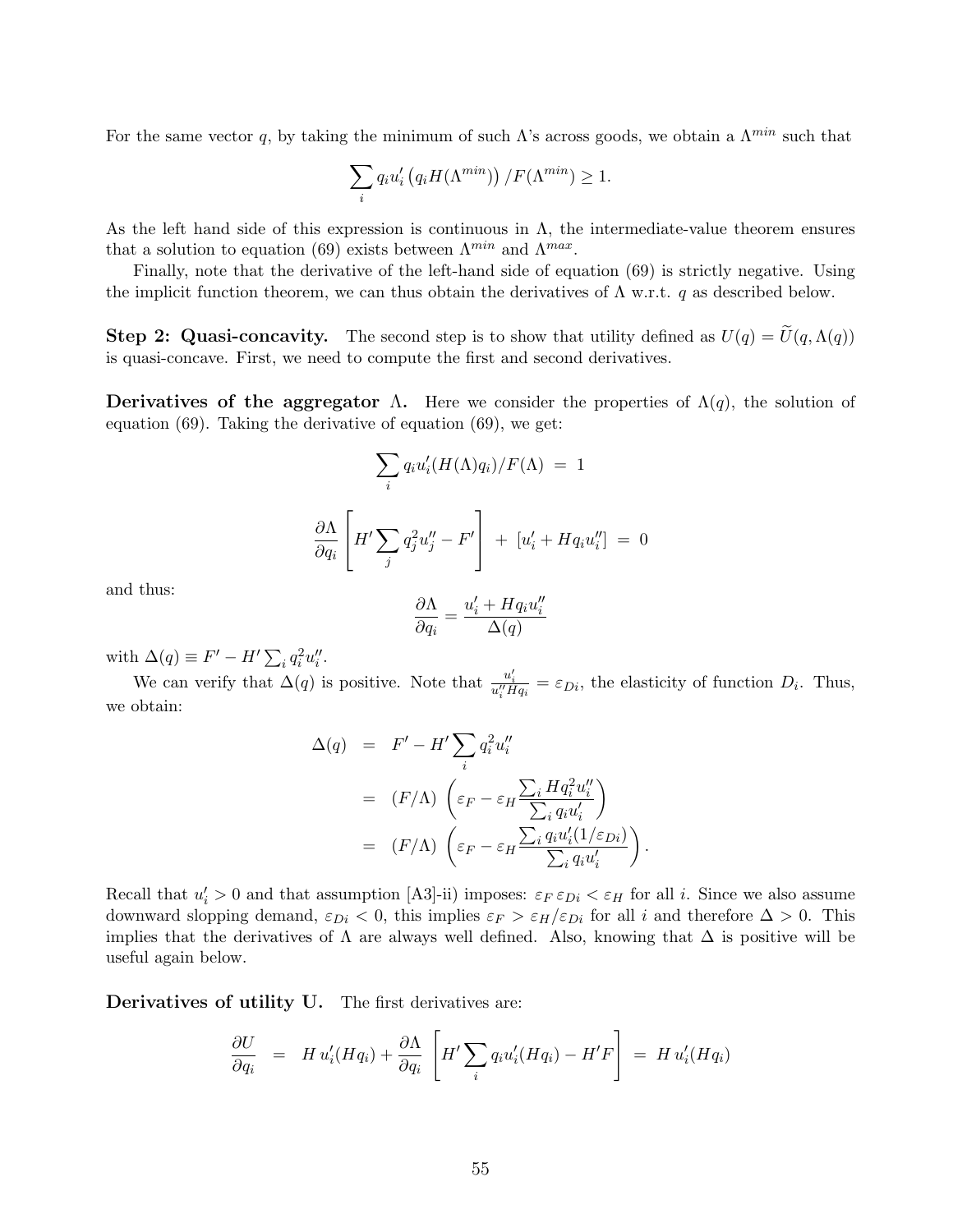where the term in brackets is null for any  $q$ , thanks to condition (69). Second derivatives are then:

$$
\frac{\partial^2 U}{\partial q_i^2} = \frac{\partial \Lambda}{\partial q_i} (u'_i + H q_i u''_i) H' + H^2 u''_i
$$
  

$$
\frac{\partial^2 U}{\partial q_i \partial q_j} = \frac{\partial \Lambda}{\partial q_j} (u'_i + H q_i u''_i) H'
$$

and thus, incorporating the derivatives in  $\Lambda$ , we obtain:

$$
\frac{\partial^2 U}{\partial q_i^2} = (u'_i + Hq_i u''_i)^2 H'/\Delta + H^2 u''_i
$$
  

$$
\frac{\partial^2 U}{\partial q_i \partial q_j} = (u'_i + Hq_i u''_i) (u'_j + Hq_j u''_j) H'/\Delta.
$$

Negative semi-definiteness. To show that utility is quasi-concave, we need to show that the bordered Hessian is semi-definite negative, i.e we need to show:

$$
\sum_{i,j} t_i t_j \frac{\partial^2 U}{\partial q_i \partial q_j} \ = \ \left( \sum_i t_i \left( u_i' + H q_i u_i'' \right) \right)^2 H' / \Delta \ + \ \sum_i t_i^2 H^2 u_i'' \ < \ 0
$$

for any vector  $t \in \mathbb{R}^N$  such that:

$$
\sum_i t_i \frac{\partial U}{\partial q_i} = \sum_i t_i H u'_i = 0.
$$

The objective function above is homogeneous of degree 2. We can thus normalize the sum  $\sum_i t_i(u'_i +$  $Hq_iu_i''$  up to any constant without loss of generality.

The first step is to find the optimal vector of  $t_i$ 's that maximizes the left-hand side of the inequality above. It is equivalent to consider the maximization:

$$
\max\left\{\sum_i t_i^2 u_i''\right\}
$$

under the constraint:  $\sum_i t_i(u'_i + Hq_iu''_i) = constant$  and  $\sum_i t_iu'_i = 0$ . The first-order condition is:  $2u''_it_i = \mu_1 u'_i + \mu_2 (u'_i + H q_i u''_i)$  where  $\mu_1$  and  $\mu_2$  are the Lagrange multipliers for the two constraints. This leads to  $t_i$  being proportional to:

$$
t_i \; \sim \; \frac{u'_i}{H u''_i} + \mu q_i
$$

for some  $\mu$  (note that the second-order conditions are satisfied as the objective function is concave:  $u''_i < 0$  for all goods *i*). Given that we must have  $0 = \sum_i t_i u'_i = \sum_i$  $\frac{u_i'^2}{Hu_i''} + \mu \sum_i q_i u_i', \mu$  must correspond to:

$$
\mu = -\frac{\sum_{i} \frac{u_i'^2}{Hu_i''}}{\sum_{i} q_i u_i'}
$$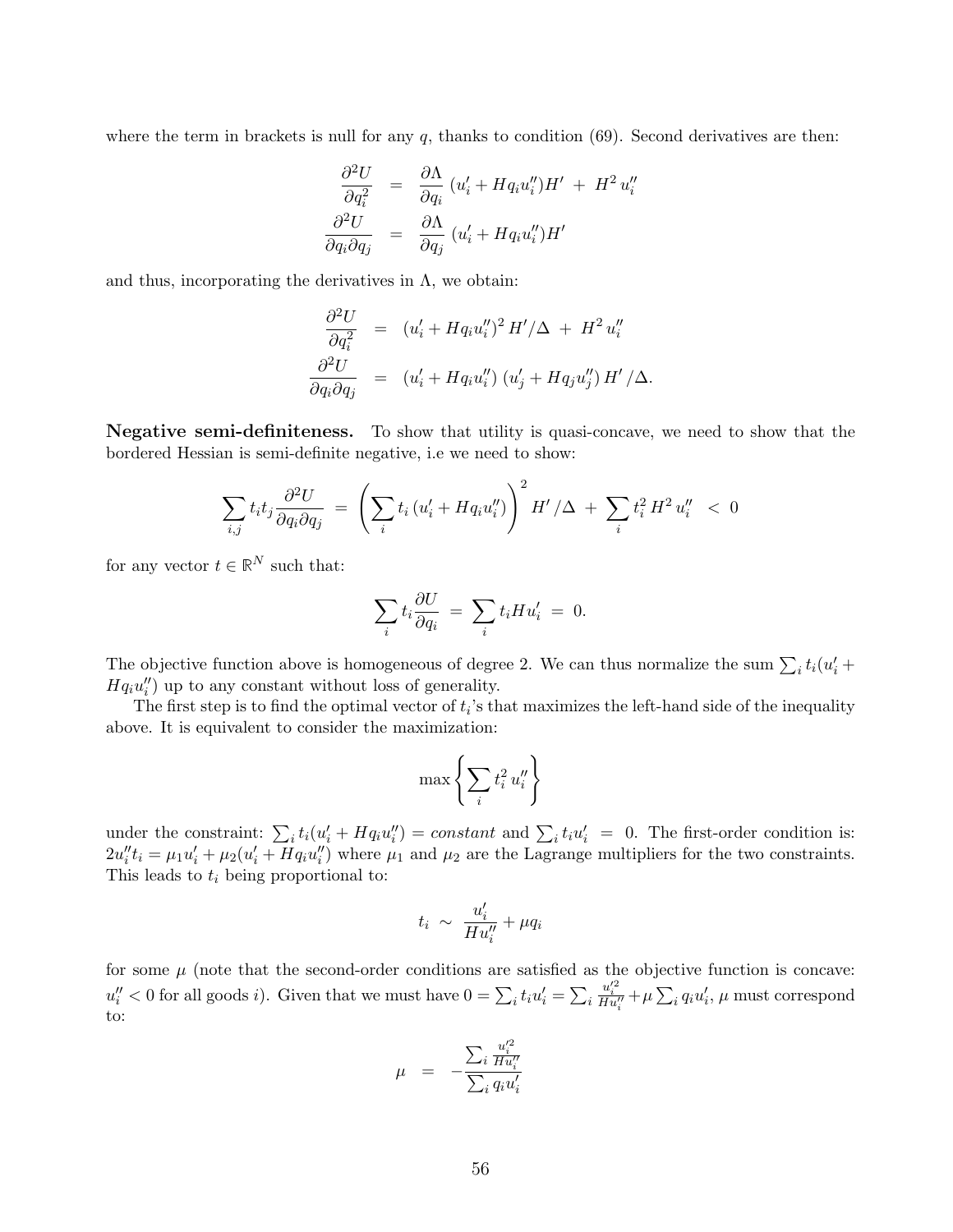$$
= -\frac{\sum_{i} q_i u'_i \frac{u'_i}{q_i H u''_i}}{\sum_{i} q_i u'_i}
$$

$$
= -\frac{\sum_{i} q_i u'_i \varepsilon_{Di}}{\sum_{i} q_i u'_i}
$$

$$
= -\overline{\varepsilon}_{D}
$$

where  $\varepsilon_{Di} = \frac{u'_i}{q_i H u''_i}$  and  $\bar{\varepsilon}_{D}$  is its weighted average (weighted by  $q_i u'_i$ ).

Next, using the optimal  $t_i = \frac{u'_i}{Hu''_i} - \bar{\varepsilon}_D q_i = q_i \varepsilon_{Di} - q_i \bar{\varepsilon}_D$ , a sufficient and necessary condition for negative semi-definiteness is:

$$
\left(\sum_{i} (q_i \varepsilon_{Di} - q_i \bar{\varepsilon}_D)(u'_i + q_i Hu''_i)\right)^2 H' / \Delta + H^2 \sum_{i} (q_i \varepsilon_{Di} - q_i \bar{\varepsilon}_D)^2 u''_i < 0.
$$

Since  $\Delta > 0$ , this condition can be rewritten:

$$
\left(\sum_{i}(q_{i}\varepsilon_{Di}-q_{i}\varepsilon_{D})(u'_{i}+q_{i}Hu''_{i})\right)^{2}H' < -H^{2}\Delta\sum_{i}(q_{i}\varepsilon_{Di}-q_{i}\varepsilon_{D})^{2}u''_{i}
$$
\n
$$
\Leftrightarrow \left(\sum_{i}(q_{i}\varepsilon_{Di}-q_{i}\varepsilon_{D})q_{i}Hu''_{i}\right)^{2}H' < -H^{2}\Delta\sum_{i}(q_{i}\varepsilon_{Di}-q_{i}\varepsilon_{D})^{2}u''_{i}
$$
\n
$$
\Leftrightarrow \left(\sum_{i}q_{i}u'_{i}-\varepsilon_{D}H\sum_{i}q_{i}^{2}u''_{i}\right)^{2}H' < -H^{2}\Delta\sum_{i}(q_{i}\varepsilon_{Di}-q_{i}\varepsilon_{D})^{2}u''_{i}
$$
\n
$$
\Leftrightarrow \left(\sum_{i}q_{i}u'_{i}-\varepsilon_{D}H\sum_{i}q_{i}^{2}u''_{i}\right)^{2}H' < -H^{2}\Delta\left(\sum_{i}q_{i}^{2}\varepsilon_{Di}^{2}u''_{i}-2\varepsilon_{D}\sum_{i}q_{i}^{2}\varepsilon_{Di}u''_{i}+\varepsilon_{D}^{2}\sum_{i}q_{i}^{2}u''_{i}\right)
$$
\n
$$
\Leftrightarrow \left(\sum_{i}q_{i}u'_{i}-\varepsilon_{D}H\sum_{i}q_{i}^{2}u''_{i}\right)^{2}H' < -H\Delta\left(\sum_{i}q_{i}\varepsilon_{Di}u'_{i}-2\varepsilon_{D}\sum_{i}q_{i}u'_{i}+\varepsilon_{D}^{2}H\sum_{i}q_{i}^{2}u''_{i}\right)
$$
\n
$$
\Leftrightarrow \left(\sum_{i}q_{i}u'_{i}-\varepsilon_{D}H\sum_{i}q_{i}^{2}u''_{i}\right)^{2}H' < -H\Delta\left(-\varepsilon_{D}\sum_{i}q_{i}u'_{i}+\varepsilon_{D}^{2}H\sum_{i}q_{i}^{2}u''_{i}\right)
$$
\n
$$
\Leftrightarrow \left(\sum_{i}q_{i}u'_{i}-\varepsilon_{D}H\sum_{i}q_{i}^{2}u''
$$

The term in parentheses is the same on the left and on the right. This term is negative iff:

$$
\sum_{i} q_i u'_i - \bar{\varepsilon}_D H \sum_{i} q_i^2 u''_i < 0 \iff \sum_{i} q_i u'_i < \left(\frac{\sum_{i} q_i u'_i \varepsilon_{Di}}{\sum_{i} q_i u'_i}\right) \left(\sum_{i} q_i u'_i / \varepsilon_{Di}\right)
$$
\n
$$
\iff \frac{\sum_{i} q_i u'_i}{\sum_{i} q_i u'_i \frac{1}{(-\varepsilon_{Di})}} < \frac{\sum_{i} q_i u'_i (-\varepsilon_{Di})}{\sum_{i} q_i u'_i}
$$

This last inequality is satisfied as long as price elasticity are not equal across all goods: the left hand side corresponds to a harmonic average while the right-hand-side corresponds to an arithmetic average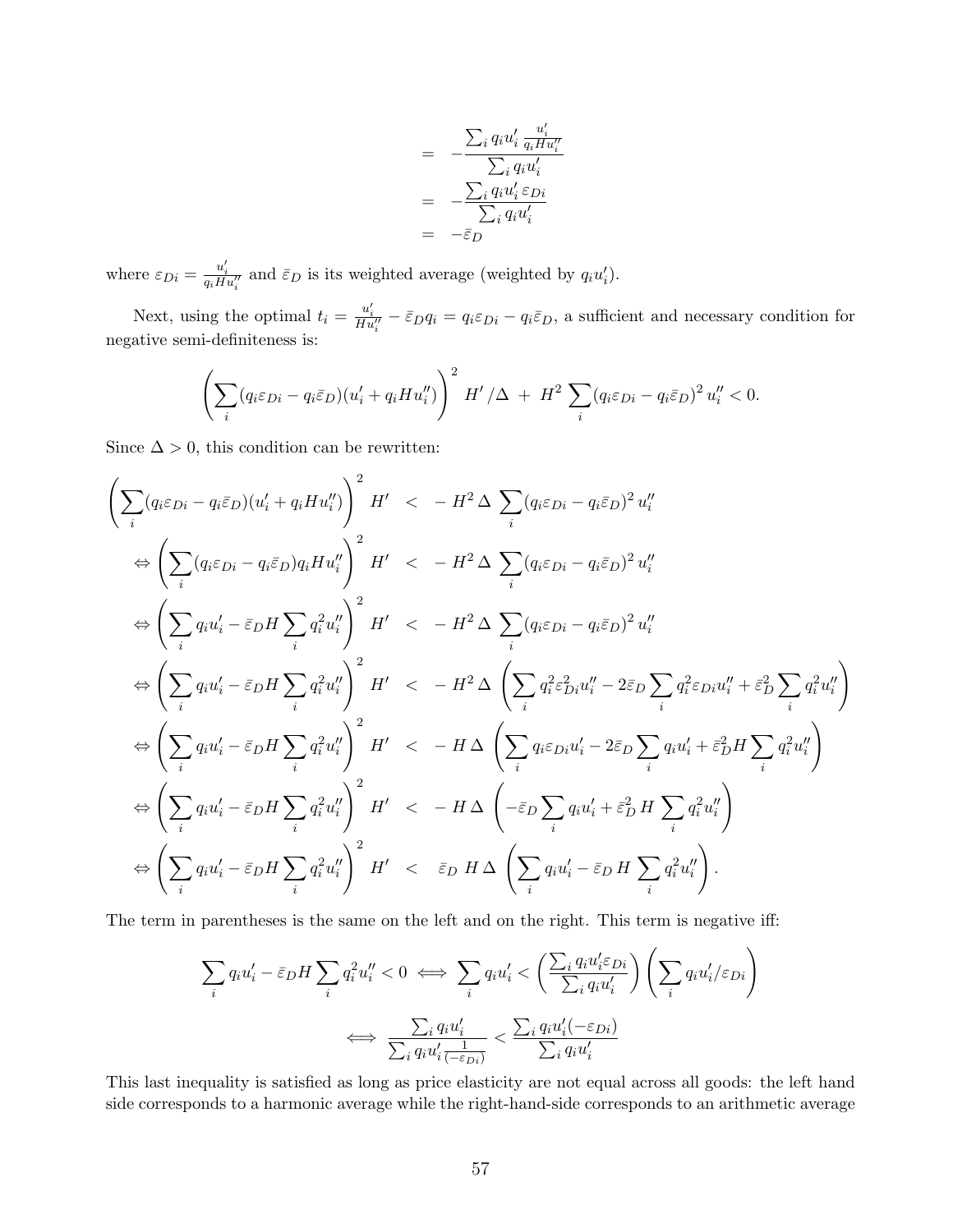of a positive variable  $-\varepsilon_{Di} > 0$ .

Hence, using  $\sum_i q_i u'_i - \bar{\varepsilon}_D H \sum_i q_i^2 u''_i < 0$  and also that  $\Delta \equiv F' - H' \sum_i q_i^2 u''_i$  the previous inequality is equivalent to:

$$
\Leftrightarrow H' \left( \sum_{i} q_{i} u'_{i} - \bar{\varepsilon}_{D} H \sum_{i} q_{i}^{2} u''_{i} \right) > \bar{\varepsilon}_{D} H \Delta
$$
  
\n
$$
\Leftrightarrow H' \left( \sum_{i} q_{i} u'_{i} - \bar{\varepsilon}_{D} H \sum_{i} q_{i}^{2} u''_{i} \right) > \bar{\varepsilon}_{D} H \left( F' - H' \sum_{i} q_{i}^{2} u''_{i} \right)
$$
  
\n
$$
\Leftrightarrow H' \sum_{i} q_{i} u'_{i} > \bar{\varepsilon}_{D} H F'.
$$

Given that  $F = \sum_i q_i u'_i$ , this inequality is equivalent to:

$$
\Leftrightarrow H'F > \bar{\varepsilon}_D HF'
$$
  

$$
\Leftrightarrow \varepsilon_H > \bar{\varepsilon}_D \varepsilon_F.
$$

This holds, given that  $\bar{\varepsilon}_D$  is a weighted average of  $\varepsilon_{Di}$ , and  $\varepsilon_{Di}\varepsilon_F < \varepsilon_H$  is assumed in part ii) of restrictions  $[A3]$  for each good *i*.

Step 3: Marshallian demand and price aggregator. Maximizing  $U(q)$  under the budget constraint  $\sum_i p_i q_i = w$  leads to:

$$
\frac{\partial U}{\partial q_i} = H(\Lambda) u_i'(H(\Lambda)q_i) = \mu p_i
$$

where  $\mu$  henceforth denotes the Lagrange multiplier associated with the budget constraint. Summing across goods, we can see that  $\mu$  is such that:

$$
\mu = \frac{1}{w} \sum_i \mu p_i q_i = \frac{1}{w} \sum_i H q_i u'_i(H q_i) = \frac{H(\Lambda)F(\Lambda)}{w}.
$$

Using  $H(\Lambda) u'_i(H(\Lambda)q_i) = \mu p_i$ , we obtain:

$$
u'_{i}(H(\Lambda)q_{i}) = \frac{\mu p_{i}}{H(\Lambda)} = \frac{F(\Lambda)p_{i}}{w}
$$

and thus, given the definition of  $u_i'$ :

$$
H(\Lambda)q_i = D_i(\mu p_i/H(\Lambda)) = D_i(F(\Lambda)p_i/w)
$$

and:

$$
q_i = D_i(F(\Lambda)p_i/w)/H(\Lambda)
$$

The final step is to show that  $\Lambda$  can be implicitly defined as a function of all normalized prices  $p_i/w$ . To see this, notice that  $q_i$  must satisfy the budget constraint:

$$
w = \sum_{i} q_i p_i = \sum_{i} p_i D_i (F(\Lambda) p_i/w) / H(\Lambda)
$$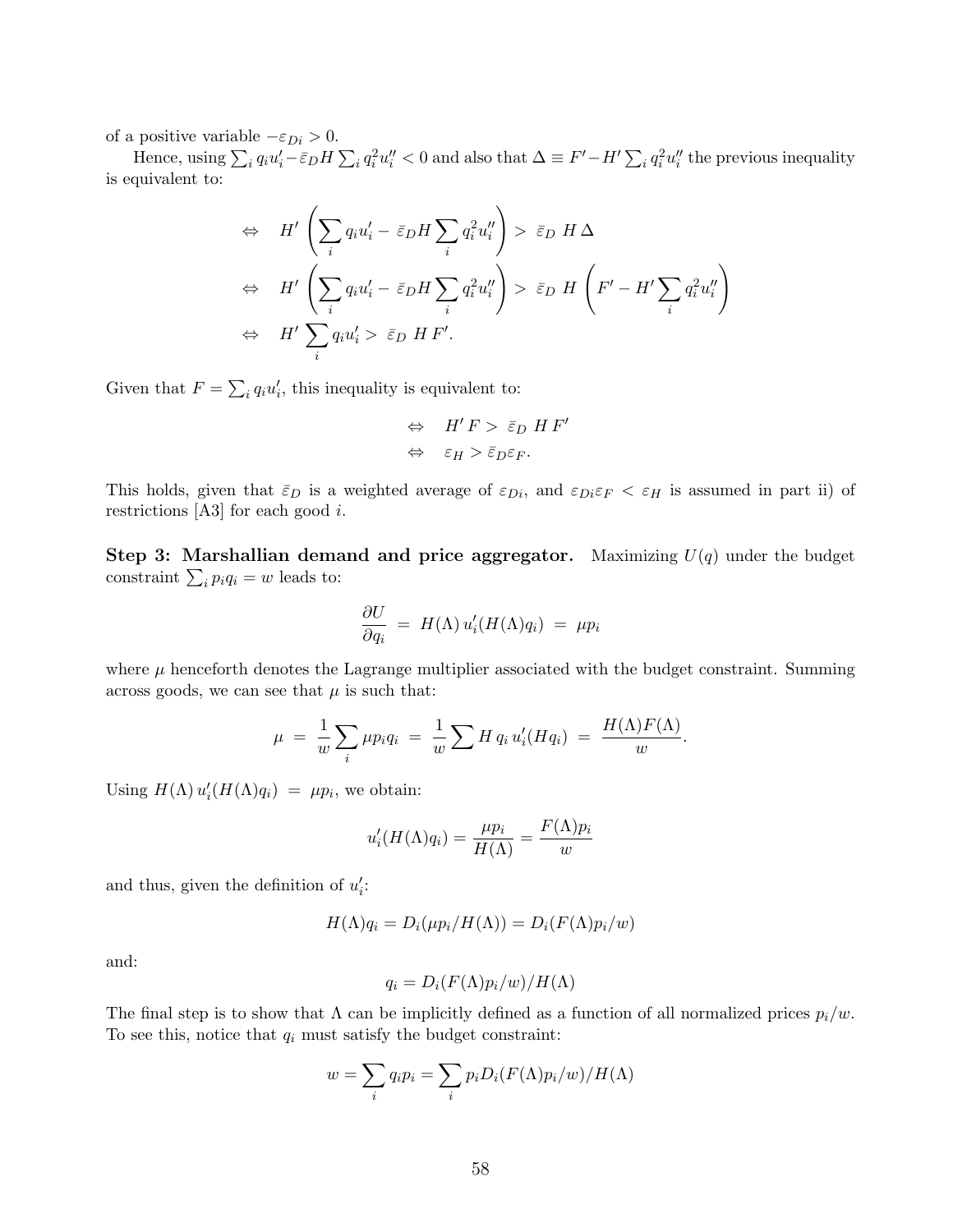which can be rewritten:

$$
\sum_{i} (p_i/w)D_i(F(\Lambda)p_i/w)/H(\Lambda) = 1.
$$

The solution of this equation in  $\Lambda$  is unique, which shows that we can alternatively define  $\Lambda$  as a function of normalized prices  $p/w$ . To prove that there is a unique solution, we can follow the same approach and assumptions as in Step 1 above: condition [A3]-ii) ensures uniqueness while condition [A3]-iii) provides existence.

Alternative proof of Proposition 3 using the Slutsky Matrix Alternatively, it is possible to prove Proposition 3 by showing that the Slutsky matrix is symmetric and negative semi-definite, and then apply Hurwicz and Uzawa (1971) theorem. This is the approach taken by Matsuyama and Ushchev (2017) for the homothetic case. A similar approach can be extended here to the nonhomothetic case (see a previous working paper version, Fally 2018).

**From direct to indirect utility** We start from the following geometric equality that applies to any strictly monotonic mapping T:

$$
\int_{q_0}^{q_1} T^{-1}(q) dq + T^{-1}(q_0) q_0 = - \int_{y_0}^{y_1} T(y) dy + T(y_1) y_1
$$

with  $q_0 = T(y_0)$  and  $q_1 = T(y_1)$ . Applying this formula to  $T = D_i$ ,  $q_1 = H(\Lambda)q_i$  and  $y_1 = F(\Lambda)p_i/w$ , we obtain:

$$
\int_{q_{0i}}^{H(\Lambda)q_i} D_i^{-1}(q) dq = - \int_{y_{0i}}^{F(\Lambda)p_i/w} D_i(y) dy + D_i(F(\Lambda)p_i/w)F(\Lambda)p_i/w - y_{0i}q_{0i}
$$

with  $y_{0i} = D_i(q_{0i})$  for each i. Moreover, note that we have:

$$
\sum_i (p_i/w)D_i(F(\Lambda)p_i/w) = H(\Lambda).
$$

Applying these equalities to the expression for direct utility provided in the text, we obtain (indirect) utility as a function of normalized prices:

$$
U = \sum_{i} u_i(H(\Lambda)q_i) - \int_{\Lambda_0}^{\Lambda} F(\Lambda)H'(\Lambda)d\Lambda
$$
  
\n
$$
= \sum_{i} \int_{q=0}^{H(\Lambda)q_i} D_i^{-1}(x)dx - \int_{\Lambda_0}^{\Lambda} F(\Lambda)H'(\Lambda)d\Lambda
$$
  
\n
$$
= -\sum_{i} \int_{y_{0i}}^{F(\Lambda)p_i/w} D_i(y)dy + \sum_{i} D_i(F(\Lambda)p_i/w)F(\Lambda)p_i/w - \int_{\Lambda_0}^{\Lambda} F(\Lambda)H'(\Lambda)d\Lambda - \sum_{i} y_{0i}q_{0i}
$$
  
\n
$$
= -\sum_{i} \int_{y_{0i}}^{F(\Lambda)p_i/w} D_i(y)dy + F(\Lambda)H(\Lambda) - \int_{\Lambda_0}^{\Lambda} F(\Lambda)H'(\Lambda)d\Lambda - \sum_{i} y_{0i}q_{0i}
$$
  
\n
$$
= -\sum_{i} \int_{y_{0i}}^{F(\Lambda)p_i/w} D_i(y)dy + \int_{\Lambda_0}^{\Lambda} F'(\Lambda)H(\Lambda)d\Lambda + F(\Lambda_0)H(\Lambda_0) - \sum_{i} y_{0i}q_{0i}
$$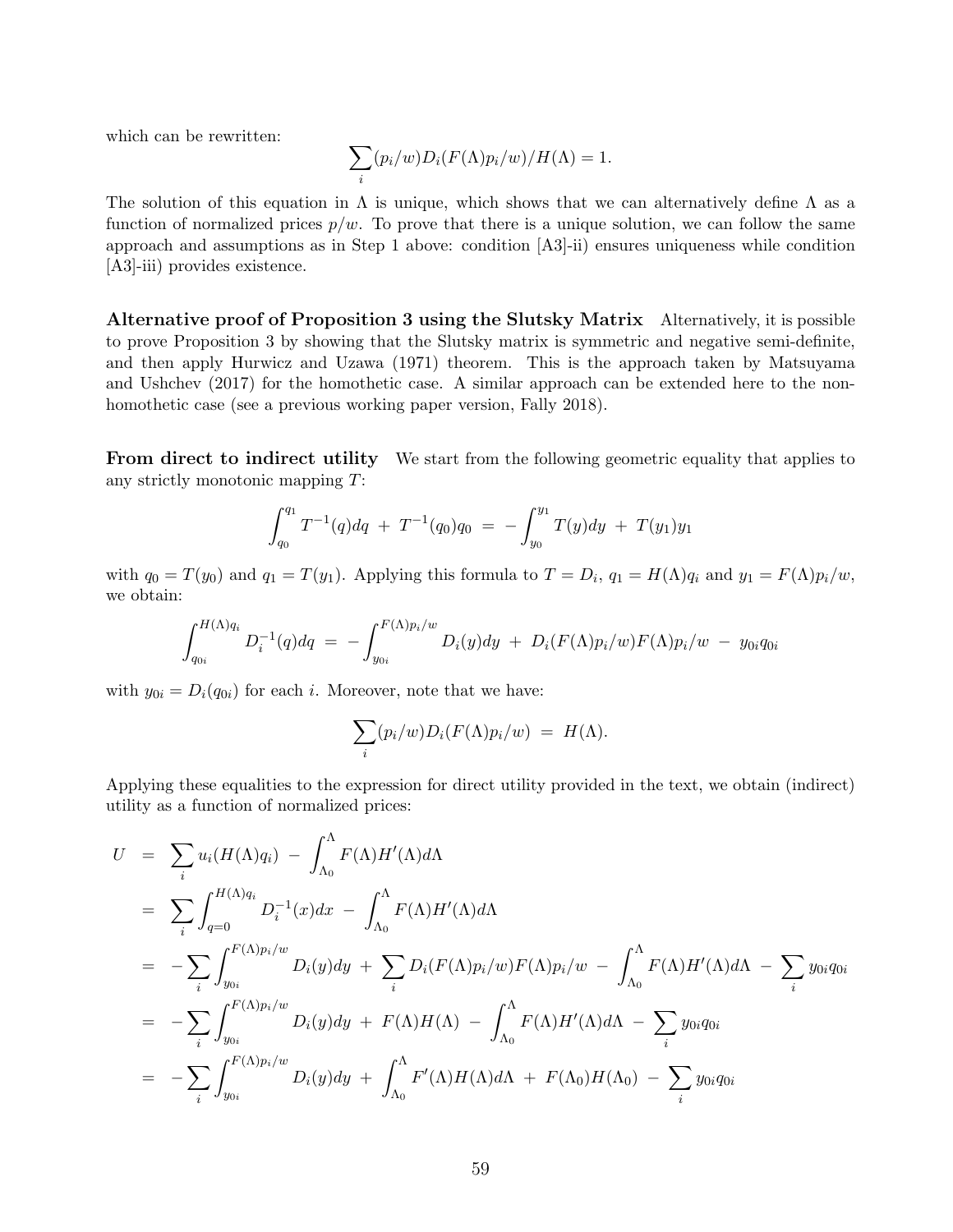$$
= - \sum_{i} \int_{y_{0i}}^{F(\Lambda)p_i/w} D_i(y) dy + \int_{\Lambda_0}^{\Lambda} F'(\Lambda) H(\Lambda) d\Lambda + g_0
$$

where  $g_0 = F(\Lambda_0)H(\Lambda_0) - \sum_i y_{0i} q_{0i}$  is a constant term.

#### A counter-example when condition [A3]-ii) fails.

Here I show that we can find a case where conditions ii) fails and where the Slutsky substitution matrix is not semi-definite negative, thus proving that condition ii) cannot be entirely waived.

Suppose that  $F(\Lambda) = \Lambda$  (no problem arises when F is locally constant) and that we have two goods 1 and 2, where  $\varepsilon_{D1} < \varepsilon_H$  while  $\varepsilon_{D2} > \varepsilon_H$  for the other good, i.e.  $\varepsilon_H \in (\varepsilon_{D1}, \varepsilon_{D2})$ . In particular, to fix ideas, supposed that all elasticities are constant, with  $\varepsilon_H = \frac{\varepsilon_{D2} + \varepsilon_{D1}}{2} \equiv -\kappa < 0$  and denote  $\delta \equiv \varepsilon_{D2} - \varepsilon_H = \varepsilon_H - \varepsilon_{D1} > 0$ . Denote by the expenditure share of product 1 as  $\frac{1-\epsilon}{2}$  and the expenditure share of good 2 as  $\frac{1+\epsilon}{2}$  such that  $\bar{\varepsilon}_D - \varepsilon_H = \epsilon \delta$ . While elasticities are constant, we can still adjust the demand shifter for each good to obtain the desired market shares (hence  $\epsilon$  can be chosen independently from the elasticities).

The off-diagonal coefficients of the Slutsky substitution matrix are then:

$$
s_{12}p_1p_2/w = -\frac{a_1a_2(\varepsilon_{D1} - \varepsilon_H)(\varepsilon_{D2} - \varepsilon_H)}{\bar{\varepsilon}_D - \varepsilon_H} + a_1a_2\varepsilon_H = -\frac{(1 - \epsilon^2)\delta^2}{4\epsilon\delta} - \frac{(1 - \epsilon^2)\kappa}{4}
$$

where  $a_i$  denotes the expenditure share of good i. The diagonal coefficients are:

$$
s_{11}p_1^2/w = a_1\varepsilon_{D1} - \frac{a_1^2(\varepsilon_{D1} - \varepsilon_H)^2}{\bar{\varepsilon}_{D} - \varepsilon_H} + a_1^2\varepsilon_H = -\frac{(1 - \epsilon)(\kappa + \delta)}{2} + \frac{(1 - \epsilon)^2\delta^2}{4\epsilon\delta} - \frac{(1 - \epsilon)^2\kappa}{4}
$$

$$
s_{22}p_2^2/w = a_2\varepsilon_{D2} - \frac{a_2^2(\varepsilon_{D2} - \varepsilon_H)^2}{\bar{\varepsilon}_{D} - \varepsilon_H} + a_2^2\varepsilon_H = -\frac{(1 + \epsilon)(\kappa - \delta)}{2} + \frac{(1 + \epsilon)^2\delta^2}{4\epsilon\delta} - \frac{(1 + \epsilon)^2\kappa}{4}.
$$

One can see that the substitution coefficients become very large as  $\epsilon$  approach zero (because some of the terms have  $\epsilon$  in the denominator). Moreover, if we denote by  $\Sigma$  the matrix with coefficients  $s_{ij}p_ip_j/w$ , we obtain:

$$
\lim_{\epsilon \to 0+} 4\epsilon \Sigma = \begin{pmatrix} +\delta & -\delta \\ -\delta & +\delta \end{pmatrix}.
$$

This matrix is semi-definite positive:  $x^T 4 \epsilon \Sigma x = \delta^2 (x_1 - x_2)^2 \geq 0$ . By continuity, when  $\epsilon$  is small enough, the substitution matrix with coefficient  $s_{ij}$  is semi-definite positive, which is not consistent with a rational demand system.

## Proof of Proposition 4

Suppose that demand can be written:

$$
q_i = G_i(\Lambda)^{1 - \sigma(\Lambda)} (p_i/w)^{-\sigma(\Lambda)}
$$

with  $\Lambda$  implicitly defined by  $\sum_i [G_i(\Lambda)p_i/w]^{1-\sigma(\Lambda)} = 1$ .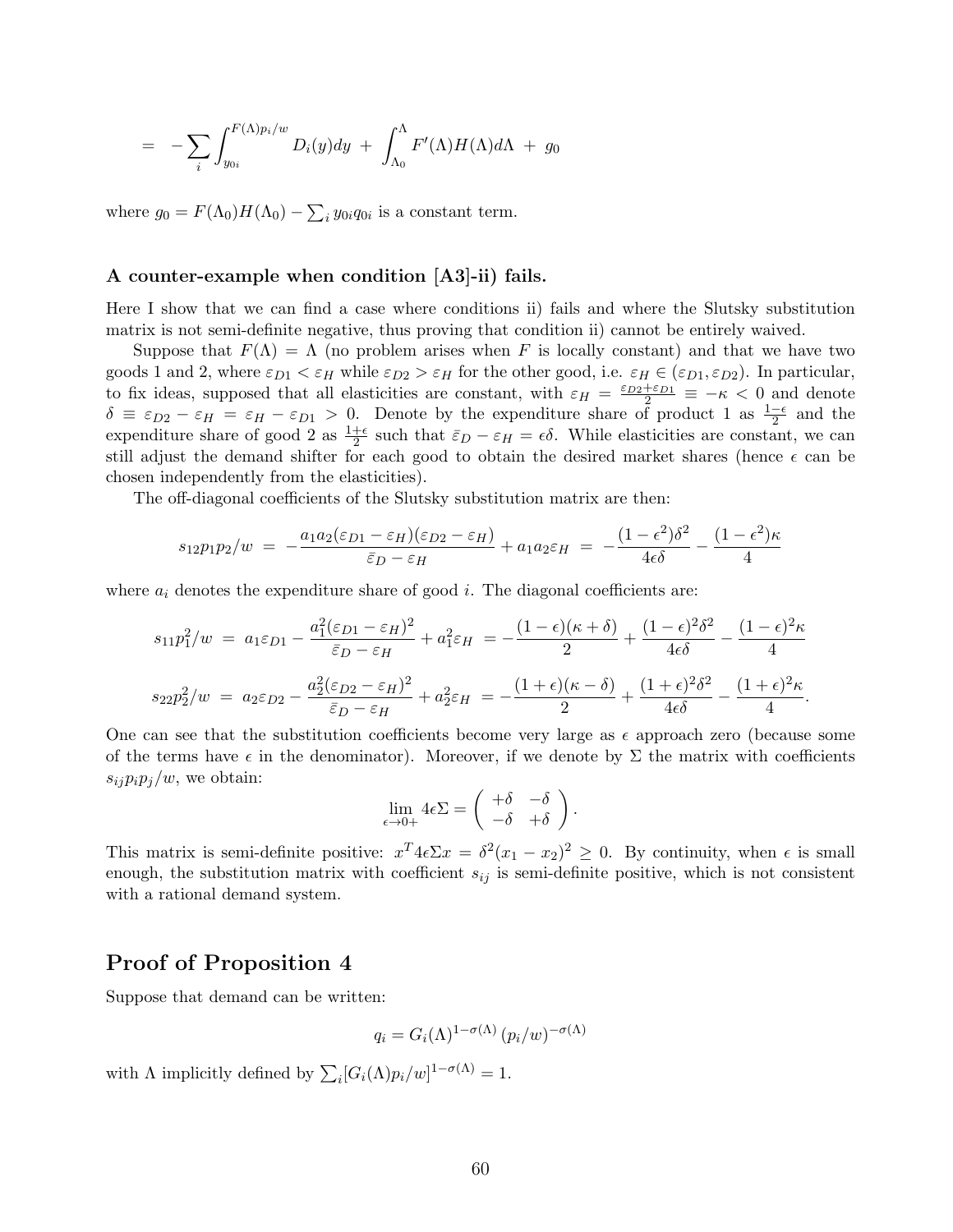The goal is to to show that these equations:

$$
\left[\sum_{i} (G_i(\Lambda) p_i/w)^{1-\sigma(\Lambda)}\right]^{\frac{1}{1-\sigma(\Lambda)}} = 1 \tag{70}
$$

$$
\left[\sum_{i} (G_i(U)/q_i)^{\frac{1-\sigma(U)}{\sigma(U)}}\right]^{\frac{\sigma(U)}{1-\sigma(U)}} = 1 \tag{71}
$$

have a unique solution in  $\Lambda$  and U respectively. To do so, we show that the left-hand side of each of these equations strictly increase in  $\Lambda$  and U around the solution, showing that the left-hand side can be equal to unity only once.

We distinguish two cases, depending on whether elasticity  $\sigma(\Lambda)$  increases with  $\Lambda$ . If the first case we assume that  $G_i(\Lambda)$  strictly increases with  $\Lambda$ . In the second case, we impose condition ii).

1) In the first case, suppose that  $\sigma(\Lambda)$  increases with  $\Lambda$  and that  $G_i(\Lambda)$  strictly increases with  $\Lambda$ . The equation above in  $\Lambda$  is equivalent to:

$$
\sum_i (G_i(\Lambda) p_i/w)^{1-\sigma(\Lambda)} = 1.
$$

If  $\sigma(\Lambda) \in (0,1)$ , each term  $G_i(\Lambda) p_i/w$  in the summation increases in  $\Lambda$  and has to be smaller than unity. Hence, if  $1 - \sigma(\Lambda)$  decreases with  $\Lambda$ , the left-hand side of this expression is strictly increasing with  $\Lambda$ . The same holds if we raise the whole expression on the left-hand side to the power  $\frac{1}{1-\sigma(\Lambda)}$ .

If  $\sigma(\Lambda) > 1$ , each term  $G_i(\Lambda) p_i/w$  in the summation increases in  $\Lambda$  and has to be larger than unity. Hence, if  $1 - \sigma(\Lambda)$  decreases with  $\Lambda$  (i.e. becomes more positive), the left-hand side of this expression is strictly decreasing in Λ. The inverse holds if we raise the whole expression on the left-hand side to the power  $\frac{1}{1-\sigma(\Lambda)} < 0$ .

Now consider the equation:

$$
\sum_{i} \left( G_i(U)/q_i \right)^{\frac{1-\sigma(U)}{\sigma(U)}} = 1.
$$

If  $\sigma(\Lambda) \in (0,1)$ , the exponent  $\frac{1-\sigma(U)}{\sigma(U)}$  is positive and decreases with U. The term within parenthesis increases in  $U$ . Moreover, each summation term has to be smaller than unity. Hence, as  $U$  increases, each summation term increases (strictly) with  $U$ . The same holds if we raise the whole expression on the left-hand side to the power  $\frac{\sigma(U)}{1-\sigma(U)}$ .

If  $\sigma(\Lambda) > 1$ , the exponent  $\frac{1-\sigma(U)}{\sigma(U)}$  is negative and decreases with U. The term within parenthesis increases in  $U$ . Moreover, each summation term has to be larger than unity. Hence, as  $U$  increases, each summation term decreases (strictly) with  $U$ . If we raise the whole expression on the left-hand side to the power  $\frac{\sigma(U)}{1-\sigma(U)}$ , we obtain a strictly increasing function of U.

2) In the second case, we assume that  $\sigma(\Lambda)$  decreases with  $\Lambda$  and that, around each solution  $\Lambda_0$  of equation (70), there exists a set of  $\alpha_i$  such that  $\sum_i \alpha_i = 1$  and such that  $G_i(\Lambda) \alpha_i^{-\frac{1}{1-\sigma(\Lambda)}}$  increases in Λ.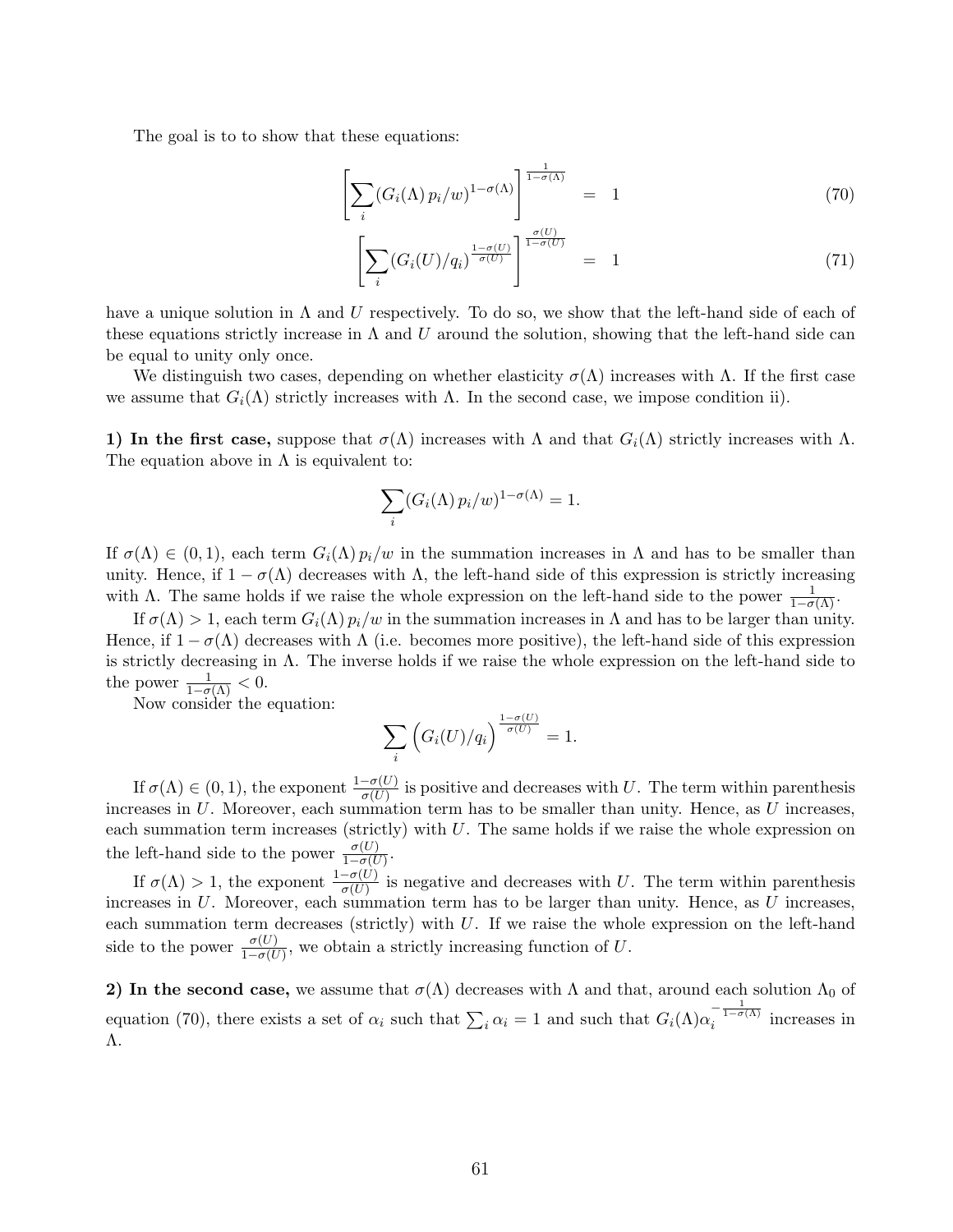Define  $K_i(\Lambda) = G_i(\Lambda) \alpha_i^{-\frac{1}{1-\sigma(\Lambda)}}$  The left-hand side of equation (70) can then be rewritten:

$$
\left[\sum_i \alpha_i (K_i(\Lambda) p_i/w)^{1-\sigma(\Lambda)}\right]^{\frac{1}{1-\sigma(\Lambda)}}.
$$

To show that it strictly increases in Λ, we use Lemma 1 discussed in the next appendix section. We obtain that the left-hand side of the above equation decreases with  $\sigma$ , which itself decreases with  $\Lambda$ . Moreover, the term  $K_i(\Lambda)$  strictly increases in  $\Lambda$ , by assumption, hence the whole left term strictly increases with Λ.

We can again use the same approach to show that the left-hand side of (76) increases strictly with U. This is equivalent to showing that the following expression strictly increases in  $U$ :

$$
\left[\sum_i \alpha_i \Big(K_i(U)/q_i\Big)^{\frac{1-\sigma(U)}{\sigma(U)}}\right]^{\frac{\sigma(U)}{1-\sigma(U)}}.
$$

Each exponent  $\frac{1-\sigma(U)}{\sigma(U)}$  increases in U and each term  $K_i(U)$  strictly increases with U. With Lemma 1 again, we obtain that the whole term strictly increases with  $U$ .

Hence, in both cases,  $\Lambda$  and U are well defined by equations (70) and (76) which admit no more than one solution. This implicitly defines utility  $U$  as a function of  $q_i$ . It is straightforward to see that such utility function is quasi-concave in  $q$ : indifference curves have the same shape as CES indifference curves, holding  $\sigma = \sigma(U)$  constant.

Consumption quantities  $q$  chosen to maximize U would satisfy the following first-order conditions:

$$
\frac{(\sigma(U) - 1)}{q_i \sigma(U)} \left(\frac{q_i}{G_i(U)}\right)^{\frac{\sigma(U) - 1}{\sigma(U)}} = \mu p_i
$$

where  $\mu$  is a constant term (combination of the Lagrange multiplier associated with the equation in U and the budget constraint multiplier). To satisfy the budget constraint,  $\frac{(\sigma(U)-1)\mu}{\sigma(U)}$  has to equal  $1/w$ . In other words,  $\left(\frac{q_i}{G}\right)$  $G_i(U)$  $\int_{-\sigma(U)-1}^{\sigma(U)-1}$  corresponds to the budget share of good *i* in consumption baskets:

$$
\left(\frac{q_i}{G_i(U)}\right)^{\frac{\sigma(U)-1}{\sigma(U)}} = \frac{(\sigma(U)-1)\mu}{\sigma(U)} p_i q_i = \frac{p_i q_i}{w}.
$$

This leads to the demand  $q_i$ :

$$
q_i = G_i(U)^{1-\sigma(U)} (p_i/w)^{-\sigma(U)}
$$

which is the same expression as above, with  $\Lambda$  corresponding to utility. Moreover, we can see that utility U is such that  $\sum_i \left( \frac{q_i}{G_i(i)} \right)$  $G_i(U)$  $\int_{-\frac{\sigma(U)-1}{\sigma(U)}}^{\frac{\sigma(U)-1}{\sigma(U)}}$  = 1 which, using the demand for  $q_i$  just above, can be written as:

$$
\sum_{i} [G_i(U) p_i/w]^{1-\sigma(U)} = 1
$$

which is the same equation as the one determining  $\Lambda$ , which proves that  $\Lambda = U$ .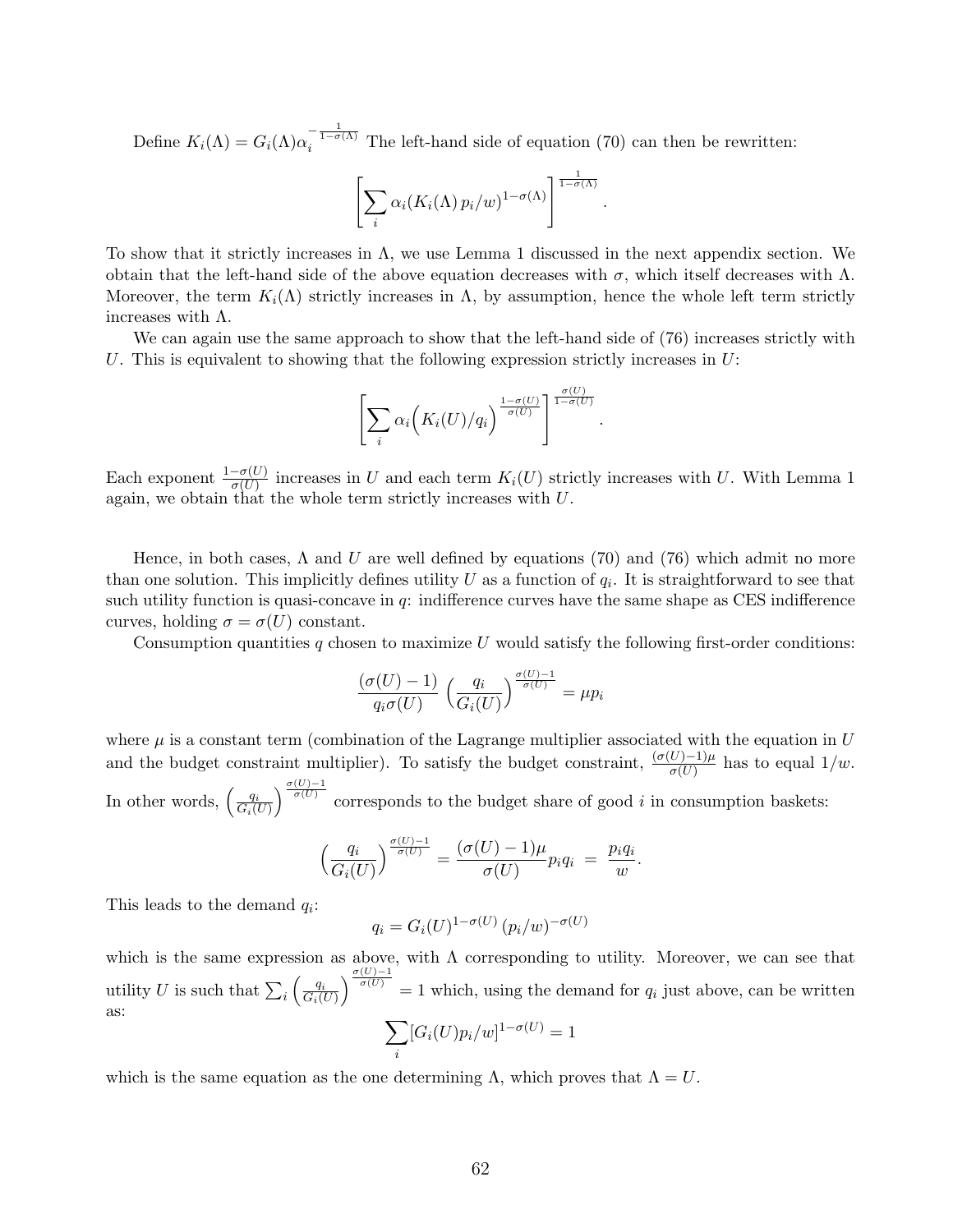Proof of equivalence between condition ii) and inequality (21) We mention in the text that condition ii) of Proposition 4 is equivalent to inequality (21) in the main text when both  $\sigma$  and  $G_i$  are differentiable.

Taking the derivative of the log of  $G_i(\Lambda)\alpha_i^{-\frac{1}{1-\sigma(\Lambda)}}$  with respect to  $\Lambda$ , we find that it is positive if and only if:

$$
\frac{G_i'(\Lambda)}{G_i(\Lambda)} - (\log \alpha_i) \cdot \frac{\partial}{\partial \Lambda} \left( \frac{1}{1 - \sigma(\Lambda)} \right) > 0.
$$

Hence, for each good i, the minimum  $\alpha_i$  such that it is positive is:

$$
\alpha_i^* = \exp\left(\frac{(\sigma(\Lambda) - 1)^2 G_i'(\Lambda)}{\sigma'(\Lambda) G_i(\Lambda)}\right).
$$

One can see that inequality  $\sum_i \alpha_i^* < 1$  corresponds to inequality (21) in the main text.

Note: one can also verify that this condition is equivalent to imposing that  $G_i(\Lambda)$  and  $\sigma(\Lambda)$  are such that:

$$
\left[\sum_i (G_i(\Lambda) p_i/w)^{1-\sigma(\Lambda)}\right]^{\frac{1}{1-\sigma(\Lambda)}}
$$

increases for any set of  $p_i/w$ .

**Lemma 1:** "Generalized Mean" inequality: For any given set of  $x_i \geq 0$  and  $\alpha_i \geq 0$  such that  $\sum_i \alpha_i = 1$ , the following expression is monotonically increasing in  $\rho \in (-\infty, +\infty)$ :

$$
\Big[\sum_i \alpha_i x_i^{\rho}\Big]^{\frac{1}{\rho}}
$$

**Proof of Lemma 1:** A complete proof is provided in Hardy, Littlewood and Polya (*Inequali*ties, Cambridge University Press, 1934), see equation (2.9.1) on p.26, and is also referred to as the "Generalized Mean" inequality (e.g. on Wikipedia).

For convenience, here I report the proof for the case where both  $\rho$  and  $\rho'$  are positive. The same approach works for the case where they are negative. Consider two values  $0 < \rho < \rho'$  and consider the mapping  $m(x) = x^{\frac{\rho'}{\rho}}$ , which is convex in x. Jensen's inequality implies that:

$$
m\Big(\sum_i \alpha_i y_i\Big) \le \sum_i \alpha_i m(y_i)
$$

and thus:

$$
\left(\sum_{i} \alpha_i y_i\right)^{\frac{1}{\rho}} \leq \left(\sum_{i} \alpha_i y_i^{\frac{\rho'}{\rho}}\right)^{\frac{1}{\rho'}}.
$$

Choosing  $y_i = [x_i]^\rho$ , we obtain:

$$
\left[\sum_i \alpha_i x_i^{\rho}\right]^{\frac{1}{\rho}} \le \left[\sum_i \alpha_i x_i^{\rho'}\right]^{\frac{1}{\rho'}}.
$$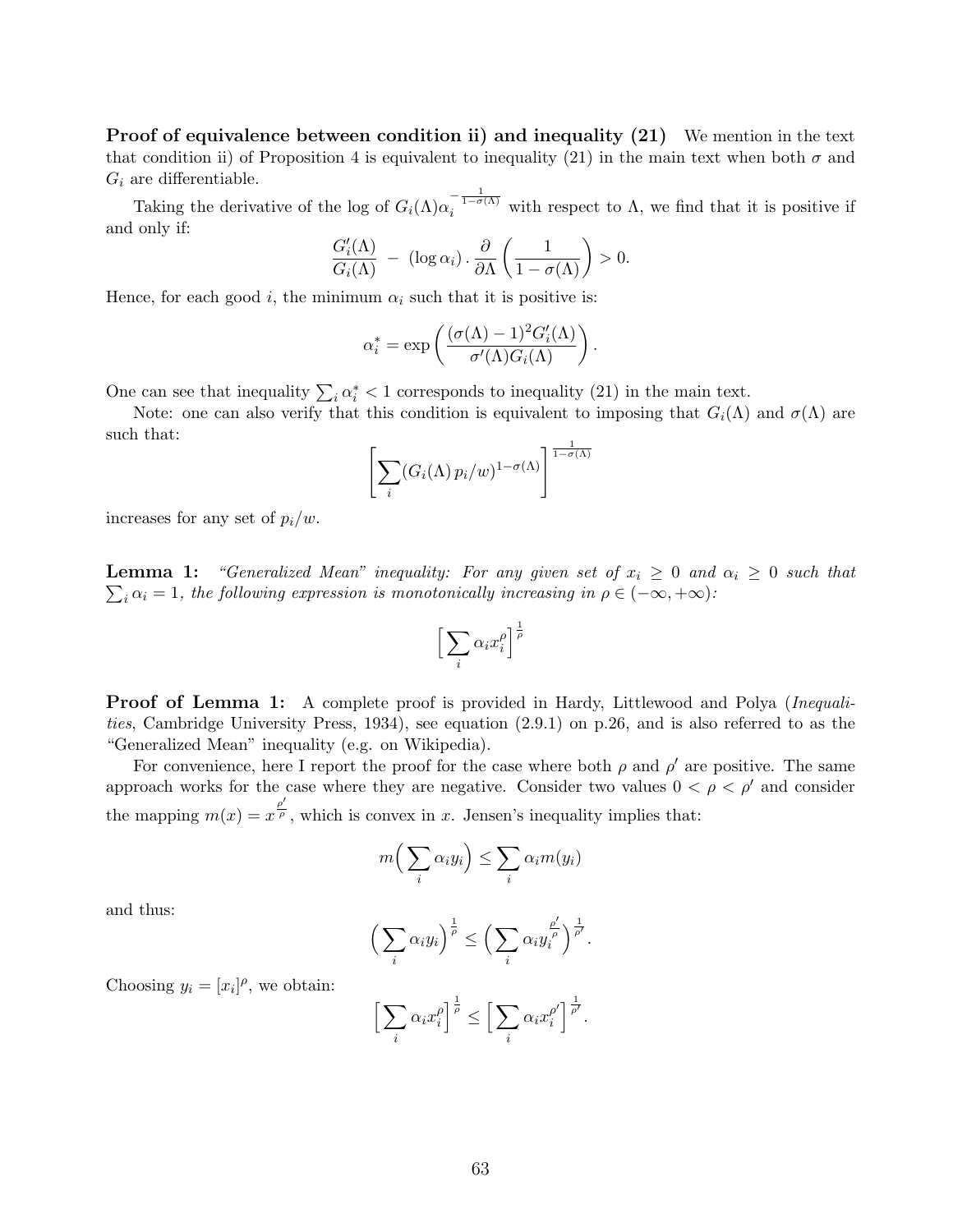Note that these terms are well defined when  $\rho$  converges to zero (on both sides):

$$
\lim_{\rho \to 0} \Big[ \sum_i \alpha_i x_i^{\rho} \Big]^{\frac{1}{\rho}} = \prod_i x_i^{\alpha_i}
$$

hence the findings above also apply to  $\rho = 0$ .

#### Counter-examples when condition [A4] fails.

Here I provide counter-examples to show that  $\Lambda$  or U are not well defined if the assumptions of Proposition 4 are not satisfied.

• First, suppose that  $\sigma(\Lambda)$  increases in  $\Lambda$ . In this case, the elasticity of substitution increases with income and issues are more likely to arise when consumption is concentrated in one or few goods.

When  $G_i(\Lambda)$  is not monotonic in  $\Lambda$  for a good i, the budget constraint can be written:

$$
G_i(\Lambda)p_i/w=1
$$

when the consumption of all other goods become negligible, i.e. when  $(p_j/w)^{1-\sigma(\Lambda)} = 0$ . If there exists  $\Lambda_1 \neq \Lambda_2$  such that  $G_i(\Lambda_1) = G_i(\Lambda_2)$ , one can see that the equation above has at least two solutions when  $p_i/w = 1/G_i(\Lambda_1)$ .

Conversely, utility is not well defined by the implicit equation provided in Proposition 4 when  $G_i$  is not monotonic for a good. Suppose that  $q$  $\frac{\sigma(U)-1}{\sigma(U)}$  is zero (or close to zero) for other goods j. In that case, we can see that  $\left(\frac{q_i}{G}\right)$  $G_i(U)$  $\int_{-\sigma(U)-1}^{\sigma(U)-1} 1 \Leftrightarrow G_i(U) = q_i$  has several solutions in U for some  $q_i$  if  $G_i$  is not monotonic, potentially violating the monotonicity of U w.r.t. quantities.

We also need  $G_i'$  to have the same sign for all goods. If it is not the case, we can obtain situations where  $\Lambda$  and U are not well defined, or where U would decrease with quantities  $q_i$  for some goods.

• Counter-examples for the second case are more difficult to construct. Here we will assume here that  $\sigma(\Lambda)$  and  $G_i(\Lambda)$  are differentiable. Let us examine what happens when inequality (21) is not satisfied, i.e. when:

$$
\sum_{i} \exp\left(\frac{(\sigma(\Lambda) - 1)^2 G_i'(\Lambda)}{\sigma'(\Lambda) G_i(\Lambda)}\right) > 1
$$

for a given  $\Lambda = U_0$ . In that case, we can show that it is possible to find a set of quantities  $q_i$ such that  $U_0$  is the solution of this equation (equation 22 in the main text):

$$
\sum_{i} \left( q_i / G_i(U) \right)^{\frac{\sigma(U) - 1}{\sigma(U)}} = 1 \tag{72}
$$

but where implicit utility would depend negatively on some of the quantities. This amounts to showing that the following expression:

$$
\bigg[\sum_{i}\Big(G_{i}(U)/q_{i}\Big)^{\frac{1-\sigma(U)}{\sigma(U)}}\bigg]^{\frac{\sigma(U)}{1-\sigma(U)}}
$$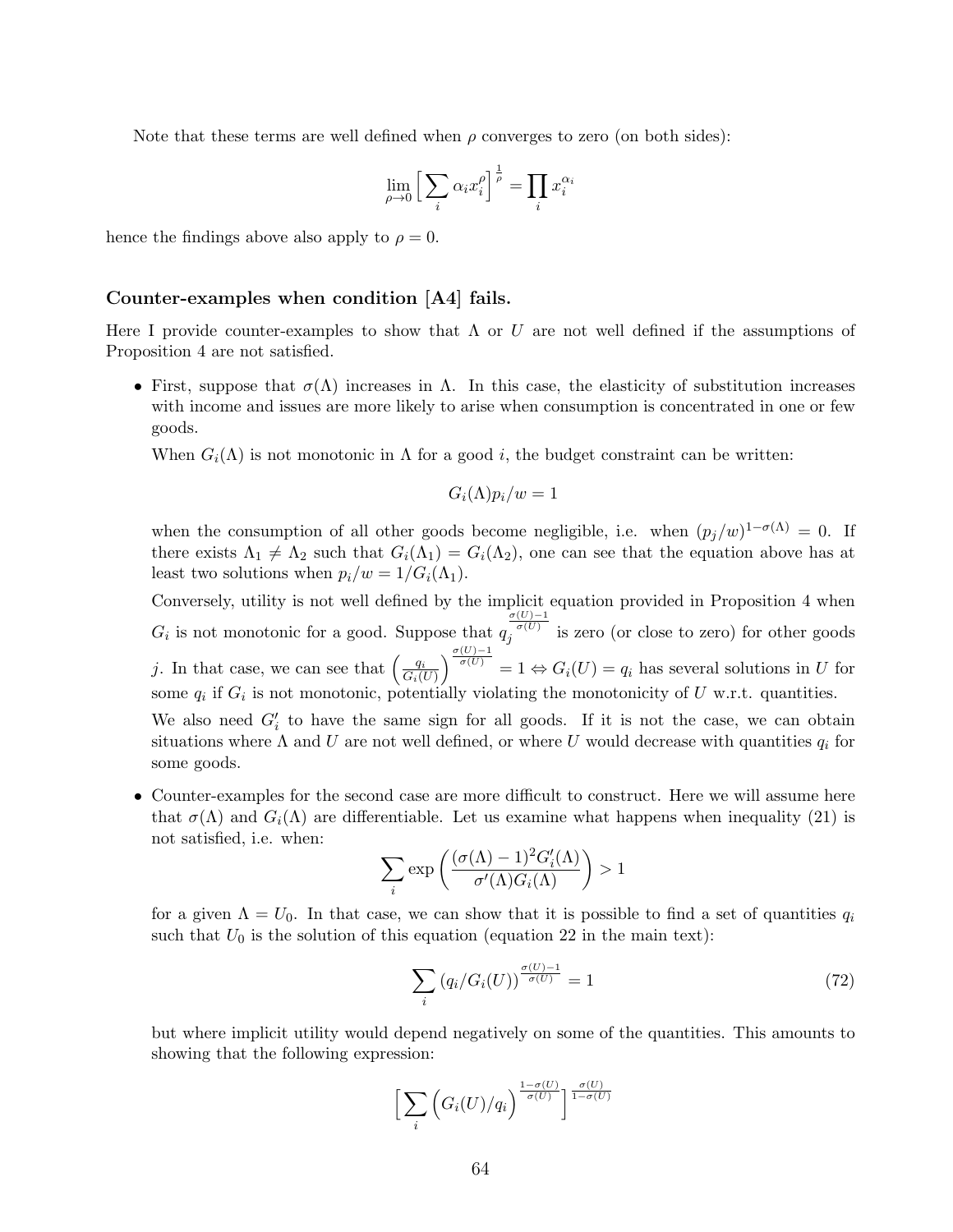decreases with U and for at least some of the  $q_i$ 's.

Suppose that  $U_0$  is the solution of equation (72) for a given set of  $q_i$ . We can always rearrange the  $q_i$  to match a given set of consumption shares while still having  $U_0$  as the solution of equation (72). In particular, choose  $q_i^*$  such that  $U_0$  is still the solution of (72) and such that:

$$
\left(G_i(U_0)/q_i^*\right)^{\frac{1-\sigma(U_0)}{\sigma(U_0)}} = \frac{1}{A} \exp\left(\frac{(\sigma(U_0)-1)^2 G_i'(U_0)}{\sigma'(U_0) G_i(U_0)}\right)
$$

where  $A \equiv \sum_i \exp \left( \frac{(\sigma(U_0)-1)^2 G'_i(U_0)}{\sigma'(U_0) G_i(U_0)} \right)$  $\overline{\sigma'(U_0)G_i(U_0)}$  $\big)$  > 1, strictly larger than unity if condition ii) is not satisfied. Consider the function:

$$
f(U,q) = \left[\sum_{i} \left(G_i(U)/q_i\right)^{\frac{1-\sigma(U)}{\sigma(U)}}\right]^{\frac{\sigma(U)}{1-\sigma(U)}}
$$

which corresponds to the left-hand side of equation  $(72)$ . One can see that the derivative in U at  $U = U_0$  and  $q = q^*$  is negative:

$$
f_U(U_0, q^*) = \sum_i \frac{G_i'(U_0)}{G_i(U_0)} \left(\frac{G_i(U_0)}{q_i^*}\right)^{\frac{1-\sigma(U_0)}{\sigma(U_0)}} + \frac{\sigma'(U_0)}{(1-\sigma(U_0))^2} \sum_i \left(\frac{G_i(U_0)}{q_i^*}\right)^{\frac{1-\sigma(U_0)}{\sigma(U_0)}} \log\left(\frac{G_i(U_0)}{q_i^*}\right)^{\frac{1-\sigma(U_0)}{\sigma(U_0)}}
$$
  
= 
$$
\frac{\sigma'(U_0)}{(1-\sigma(U_0))^2} \log A < 0
$$

while the derivative  $f_{q_i}(U_0, q^*)$  in each  $q_i$  is also negative. This leads to an implicit utility function  $U$  of  $q$  that decreases with quantities.

## Proof of Proposition 5

**About**  $\Lambda$ . Before we prove parts i) and ii) of Proposition 5, note that conditions [A5] ensure that  $\Lambda$  can be implicitly defined by the budget constraint as either a function of quantities q or normalized prices  $p/w$ . Focusing on characterizing  $\Lambda$  as a function of quantities, we can follow the same approach as in Step 1 of the proof of Proposition 3.

First, using part ii) of restrictions [A5], we can see that the elasticity of  $D_i(F(\Lambda, U)y_i)/H(\Lambda, U)$ w.r.t.  $\Lambda$  is given by  $\varepsilon_F \varepsilon_{Di} - \varepsilon_H$  which is assumed to be negative, hence it strictly decreases with  $\Lambda$ . Symmetrically, we obtain that  $D_i^{-1}(H(\Lambda, U)q_i, U)/F(\Lambda, U)$  also strictly decreases with  $\Lambda$ : its elasticity w.r.t.  $\Lambda$  is  $\varepsilon_H/\varepsilon_{Di} - \varepsilon_F$ , which is also negative given that  $\varepsilon_{Di}$  is negative and  $\varepsilon_H - \varepsilon_{Di}\varepsilon_F$  is positive. Note that the budget constraint can be written as:

$$
\sum_{i} q_i D_i^{-1}(q_i H(\Lambda, U), U) / F(\Lambda, U) = 1.
$$
\n
$$
(73)
$$

Adding up across goods, we obtain that the left-hand side of equation (73) decreases strictly with  $\Lambda$ . This implies that the solution in  $\Lambda$  to equation (73) is unique (if it exists).

Existence is then guaranteed using condition [A5]-iii), which we can symmetrically reformulate in terms of quantities. We assume that, for any good i,  $y_i > 0$  and V, there exists  $\Lambda \in \mathbb{R}$  such that:  $y_i D_i (y_i F(\Lambda, V), V) / H(\Lambda, V) = 1/N$ . Denote by  $D_i^{-1}$  the inverse with respect to the first argument of  $D_i$ ). Note that this equality is equivalent to  $1/N = 1/(Ny_i)D_i^{-1}(1/(Ny_i)H(\Lambda, V), V)/F(\Lambda, V)$ .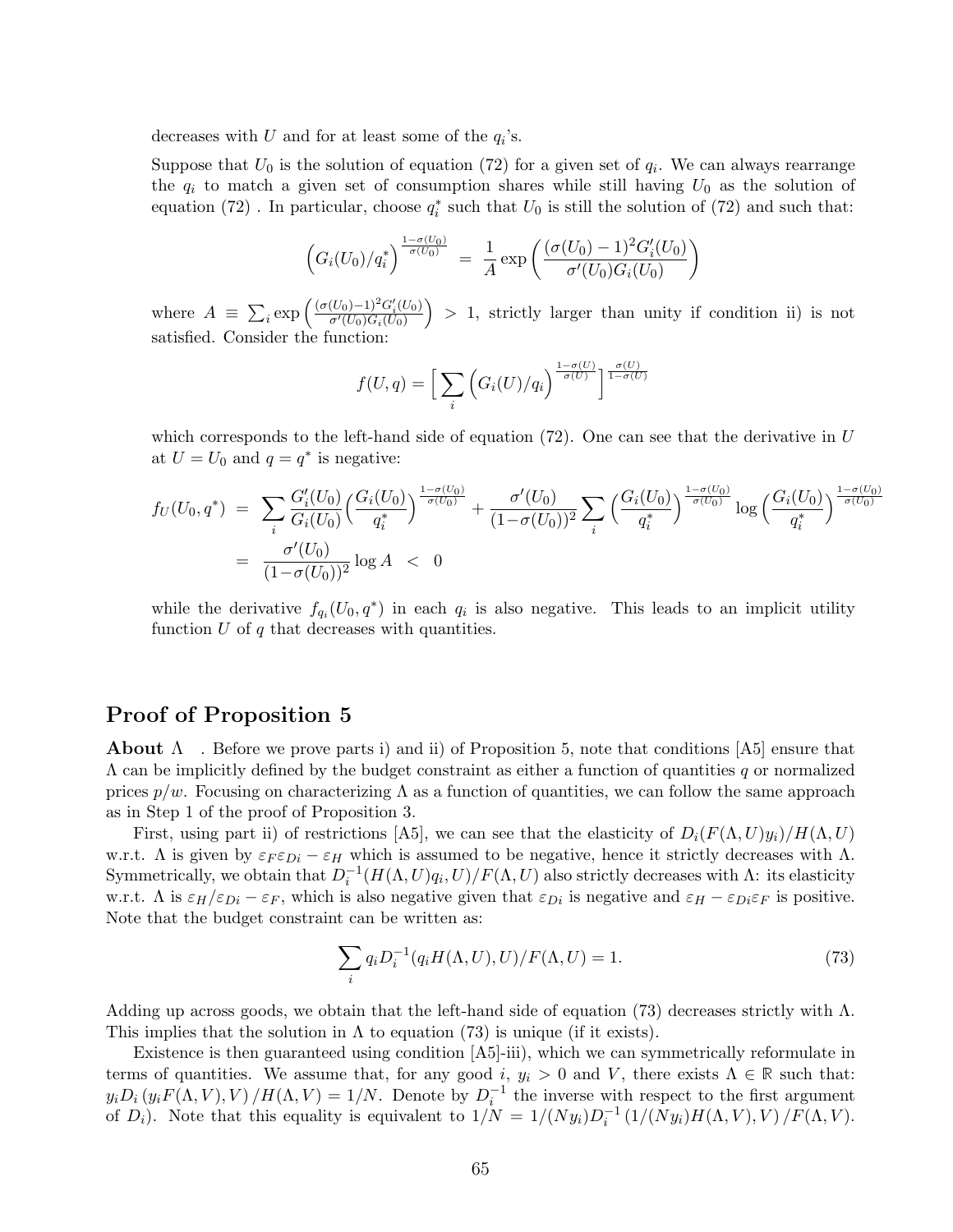Hence, denoting  $q_i = 1/Ny_i$ , we obtain that for any good i,  $q_i > 0$  and U, there exists  $\Lambda \in \mathbb{R}$  such that:

$$
q_iD_i^{-1}\left(q_iH(\Lambda,U),U\right)/F(\Lambda,U)=1/N.
$$

For a given vector of quantities q, for each good we obtain a  $\Lambda$  such that the equality above holds. Taking the maximum of the  $\Lambda$ 's obtained across the N goods (and using the monotonicity property in  $\Lambda$  described just above), we obtain a  $\Lambda^{max}$  such that

$$
\sum_{i} q_{i} D_{i}^{-1} (q_{i} H(\Lambda^{max}, U), U) / F(\Lambda^{max}, U) \le 1
$$

For the same vector q, by taking the minimum of such  $\Lambda$ 's across goods, we obtain a  $\Lambda^{min}$  such that

$$
\sum_{i} q_{i} D_{i}^{-1} (q_{i} H(\Lambda^{min}, U), U) / F(\Lambda^{min}, U) \ge 1.
$$

As the left hand side of this expression is continuous in  $\Lambda$ , the intermediate-value theorem ensures that a solution to equation (73) exists between  $\Lambda^{min}$  and  $\Lambda^{max}$ .

Hence the budget constraint, i.e. equation (73), can be used to uniquely define  $\Lambda$  as a function of q and U, or just as a function of q when we evaluate U at  $U(q)$ . Moreover, as in Proposition 3, since the left-hand side of equation (73) has a strictly non-zero (negative) derivative in  $\Lambda$ , we can use the Implicit Function Theorem to compute the derivatives of  $\Lambda$ . Here, we now have an equation that also depend on  $U$ , but we can still use the results as before (see Proposition 3) to compute the derivative ∂Λ  $\partial q_i$  $\bigg|_U$  w.r.t.  $q_i$  for each goods i along an indifference curve, i.e. holding U constant. This partial derivative will be useful for the proof of quasi-concavity of  $U$ , as discussed in part ii) further below.

#### i) Characterizing utility

The first part of Proposition 5 provides an equation that must be satisfied if demand can be rationalized and takes the form:

$$
q_i(p_i/w, \Lambda, V) = \frac{1}{H(\Lambda, V)} D_i \left( \frac{p_i F(\Lambda, V)}{w}, V \right)
$$

or in terms of inverse demand:

$$
\frac{p_i}{w} = \frac{D_i^{-1}(H(\Lambda, U)q_i, U)}{F(\Lambda, U)}
$$

satisfying equation (73). If demand can be rationalized with a differentiable utility function  $U(q)$ , there exists a function  $\lambda(q)$  (real mapping from  $\mathbb{R}^N_+$  to  $\mathbb{R}_+$ , such that

$$
\frac{\partial U}{\partial q_i} = \lambda(q) \frac{1}{H(\Lambda, U)} D_i \left( \frac{p_i F(\Lambda, U)}{w}, U \right).
$$

Define a function  $M(q, \Lambda, U)$  as:

$$
M(q,\Lambda,U) = \sum_{i} \int_{q=q_{i0}}^{q_i H(\Lambda,U)} D_i^{-1}(q,U) dq - \int_{\Lambda'=\Lambda_0}^{\Lambda} \frac{\partial H}{\partial \Lambda}(\Lambda',U) F(\Lambda',U) d\Lambda'
$$
(74)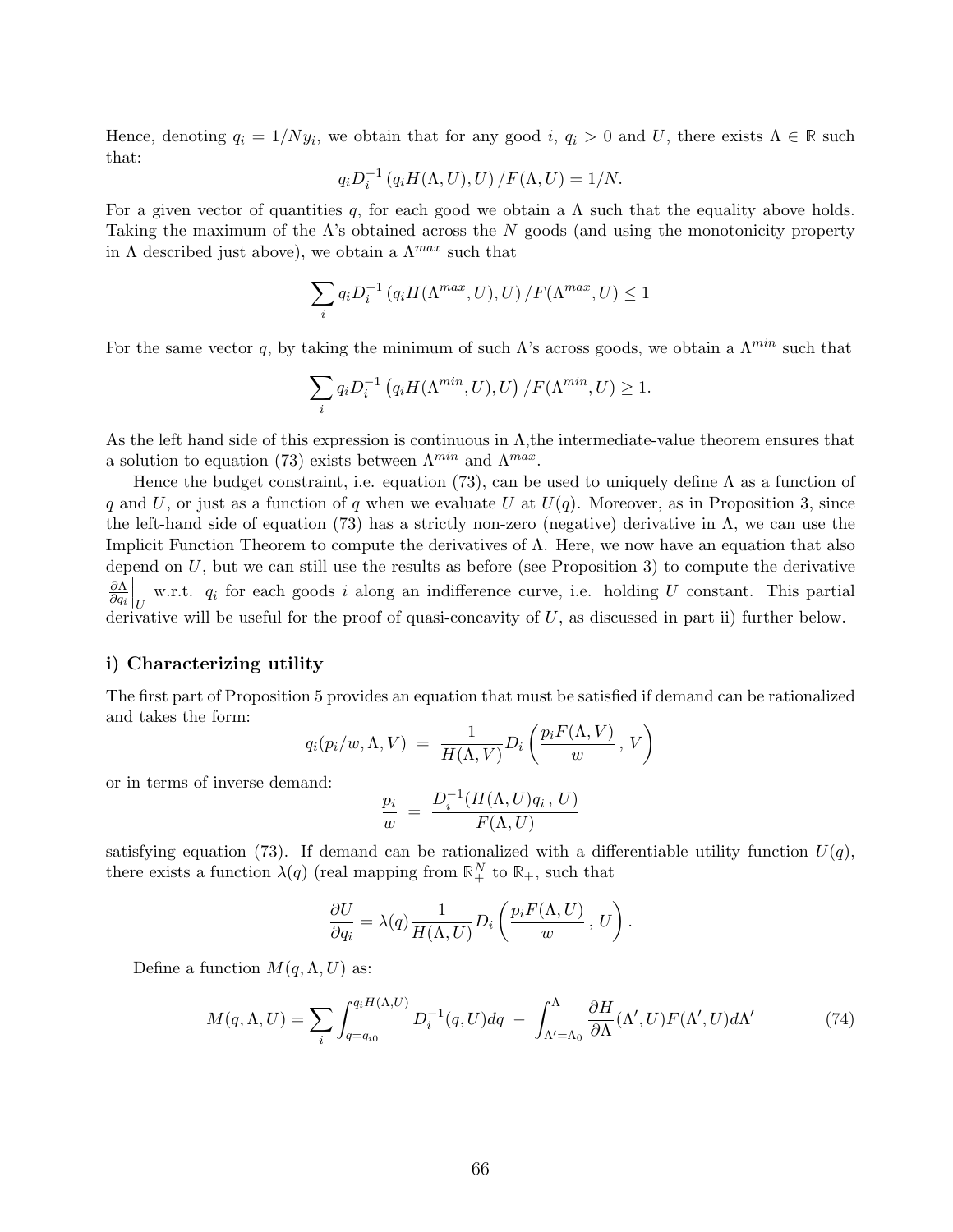The partial derivative of  $M$  w.r.t.  $q$  is:

$$
\frac{\partial M}{\partial q_j} = H(\Lambda, U) D_j^{-1}(q_j H(\Lambda, U), U)
$$

The partial derivative of  $M$  w.r.t.  $\Lambda$  is:

$$
\frac{\partial M}{\partial \Lambda} = \frac{\partial H}{\partial \Lambda}(\Lambda, U) \sum_{i} q_i D_i^{-1}(q_i H(\Lambda, U), U) dq - \frac{\partial H}{\partial \Lambda}(\Lambda, U) F(\Lambda, U)
$$
  

$$
= \frac{\partial H}{\partial \Lambda}(\Lambda, U) \left[ \sum_{i} q_i D_i^{-1}(q_i H(\Lambda, U), U) dq - F(\Lambda, U) \right].
$$

Note that this partial derivative null at  $\Lambda = \Lambda(q)$  and  $U = U(q)$  if the budget constraint is satisfied (condition 73).

Now, define  $\widetilde{M}(q) = M(q, \Lambda(q), U(q))$ , i.e. equal to M where U and  $\Lambda$  are evaluated at  $U(q)$  and  $\Lambda(q)$  respectively rather than treated as arguments. Note that, if demand is rational, marginal utility must be itself proportional to inverse demand and thus:

$$
H(\Lambda, U)D_j^{-1}(q_j H(\Lambda, U), U) = H(\Lambda, U)D_j^{-1}(q_j H(\Lambda, U), U) = \frac{H(\Lambda, U)F(\Lambda, U)}{\lambda(q)}\frac{\partial U}{\partial q_j}
$$

where  $\lambda$  is the Lagrange multiplier associated with the budget constraint, and where U and  $\Lambda$  are evaluated at  $U(q)$  and  $\Lambda(q)$ . We obtain that the gradient of  $\widetilde{M}$  is proportional to the gradient of utility:

$$
\frac{\partial M}{\partial q_j} = \frac{\partial M}{\partial q_j} + \frac{\partial M}{\partial \Lambda} \frac{\partial \Lambda}{\partial q_j} + \frac{\partial M}{\partial U} \frac{\partial U}{\partial q_j}
$$
  
=  $H(\Lambda, U) D_j^{-1}(q_j H(\Lambda, U), U) + 0 + \frac{\partial M}{\partial U} \frac{\partial U}{\partial q_j}$   
=  $\left[ \frac{H(\Lambda, U) F(\Lambda, U)}{\lambda} + \frac{\partial M}{\partial U} \right] \frac{\partial U}{\partial q_j}.$ 

Given that indifference curves are connected, this implies that there exist a function  $M(U)$  of utility such that:  $M(q) = M(U(q))$  for all q (see e.g. Lemma 1 of Goldman and Uzawa, 1954, for a proof of this statement). Hence, combining with equation (74), we obtain that  $U(q)$  satisfies:

$$
\widetilde{\widetilde{M}}(U(q)) = \sum_{i} \int_{q=q_{i0}}^{q_i H(\Lambda(q), U(q))} D_i^{-1}(q, U(q)) dq - \int_{\Lambda'=\Lambda_0}^{\Lambda(q)} \frac{\partial H}{\partial \Lambda}(\Lambda', U(q)) F(\Lambda', U(q)) d\Lambda'. \tag{75}
$$

Defining  $G(\Lambda, U)$  as:

$$
G(\Lambda, U) = \widetilde{\widetilde{M}}(U) + \int_{\Lambda'=\Lambda_0}^{\Lambda(q)} \frac{\partial H}{\partial \Lambda}(\Lambda', U(q)) F(\Lambda', U(q)) d\Lambda'.
$$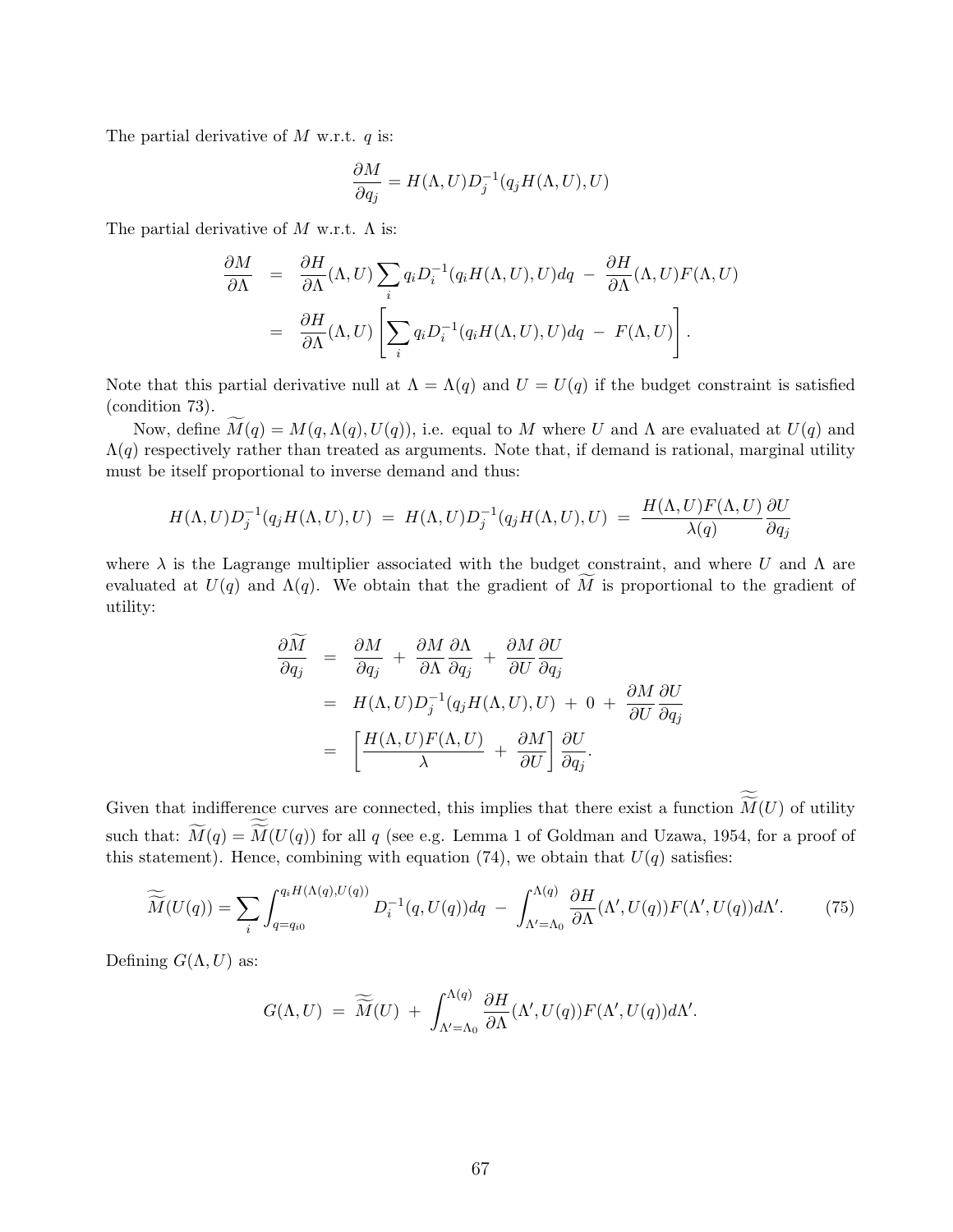As described in Proposition 5, we obtain that  $U(q)$  must satisfy:

$$
\sum_{i} \int_{q=q_{i0}}^{q_i H(\Lambda(q), U(q))} D_i^{-1}(q, U(q)) dq - G(\Lambda(q), U(q)) = 0.
$$
 (76)

### ii) Properties of the utility function

We now examine the converse of part i): assuming that such equation admits a solution in  $U$ , does it yield a well-behaved utility function that is monotonic in each  $q_i$ , continuous and quasi-concave?

First, continuity is ensure by the fact that the left-hand side of equation  $(76)$  is continuous in q,  $Λ$  and  $U$ , and is assumed to strictly decrease with  $U$  (and  $Λ$  is itself a differentiable function of q). Hence we can solve for U as a continuous function of q.

Second, note that the left-hand side of equation (76) is strictly increasing in  $q_i$ , with a partial derivative (holding U constant) given by:  $\frac{\partial M}{\partial q_j} = HD_j^{-1}(q_jH, U) > 0$  (with the partial derivative in  $\Lambda$  being null). As we assume that the left-hand side of equation (76) strictly decreases with U, the solution for U must be strictly increasing in  $q_i$  for each good i.

**Quasi-concavity of U.** Third and least obvious, we need to prove that the solution for utility U is quasi-concave in q. To do so, we can however build up on Step 2 of the proof of Proposition 3 provided earlier. In Proposition 3, we have already shown the quasi-concavity of the following function  $B$ , holding  $U$  constant:

$$
B(q, U) = \sum_{i} \int_{q=q_{i0}}^{q_i H(\Lambda^*(q, U), U)} D_i^{-1}(q, U) dq - G(\Lambda^*(q, U), U)
$$

(function B replaces the former utility function U in Proposition 3) with  $\Lambda^*(q, U)$  defined such that the following condition holds:

$$
\sum q_i D_i^{-1}(q_i H(\Lambda(q), U), U) = F(\Lambda, U)
$$

again for a given U, where F is such that  $\frac{\partial G}{\partial \Lambda}(\Lambda, U) = \frac{\partial H}{\partial \Lambda}(\Lambda, U)F(\Lambda, U)$ .

We can then use the quasi-concavity of  $B$  (holding  $U$  constant) to prove the quasi-concavity of U, defined implicitly by  $B(q, U(q) = 0$  (this implicit definition is equivalent to equation 76). The quasi-concavity of B implies that for any q and q' such that  $B(q, U) = B(q', U) = 0$ , we must have:

$$
B(\alpha q + (1 - \alpha)q', U) \ge B(q, U) = 0.
$$

We can check also that the derivative of B in U is negative if  $B(q, U) = 0$ . Hence we obtain that: utility U' evaluated at  $(\alpha q + (1 - \alpha)$  is larger than  $U(q) = U(q')$ :

$$
U' \equiv U(\alpha q + (1 - \alpha)q') \ge U
$$

for any  $\alpha \in (0,1)$ , since B is strictly decreasing in U and since U' must satisfy:

$$
B(\alpha q + (1 - \alpha)q', U') = 0.
$$

The fact that  $U(\alpha q + (1 - \alpha)q') \ge U(q)$  whenever  $U(q) = U(q')$  means that U is quasi-concave. We can also check that  $U$  is strictly quasi-concave if  $B$  is quasi-concave.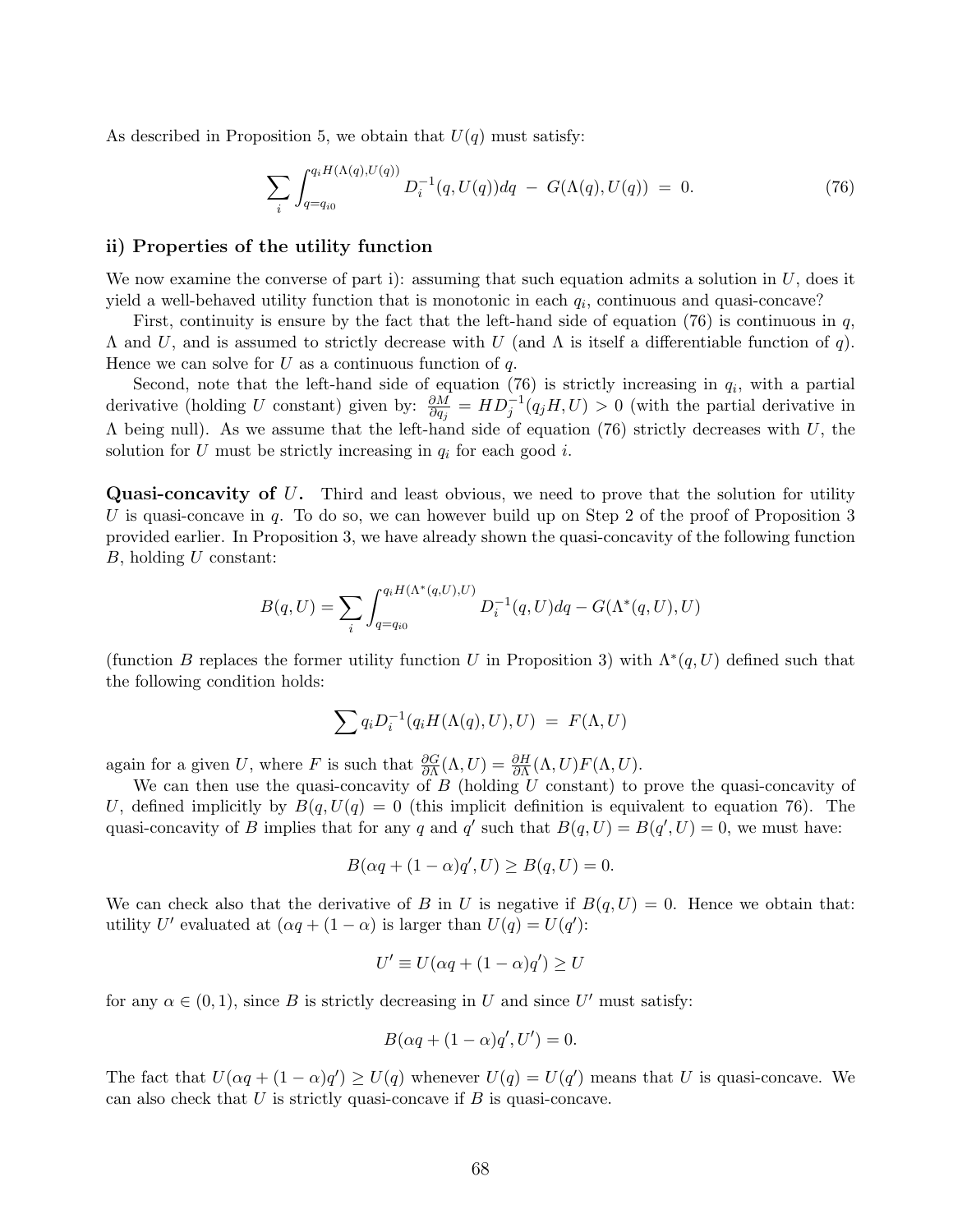### Indirect utility for the two-aggregator case

As for the single-aggregator case, we obtain:

$$
\int_{q_{0i}}^{H(\Lambda,U)q_i} D_i^{-1}(q,U) dq = - \int_{D_i^{-1}(q_{0i},U)}^{F(\Lambda,U)p_i/w} D_i(y,U) dy + D_i(F(\Lambda,U)p_i/w, U) F(\Lambda,U) p_i/w - D_i^{-1}(q_{0i},U) q_{0i}
$$

which holds for a given level of utility  $U$ . Moreover, note that we have:

$$
\sum_i (p_i/w, V) D_i(F(\Lambda, V)p_i/w, V) = H(\Lambda, V).
$$

Hence, summing across goods, we obtain:

$$
\sum_{i} \int_{q_{0i}}^{H(\Lambda,U)q_i} D_i^{-1}(q,U) dq = - \sum_{i} \int_{D_i(q_{0i},U)}^{F(\Lambda,U)p_i/w} D_i(y,U) dy + H(\Lambda,U)F(\Lambda,U) - \sum_{i} D_i(q_{0i},U)q_{0i}.
$$

Applying these equalities to the expression for direct utility provided in the text, we obtain a similar condition characterizing (indirect) utility as a function of normalized prices:

$$
\sum_{i} \int_{q_{0i}}^{H(\Lambda,U)q_i} D_i^{-1}(q,U) dq = G(\Lambda,U)
$$
  
\n
$$
\Leftrightarrow \sum_{i} \int_{D_i^{-1}(q_{0i},U)}^{F(\Lambda,U)p_i/w} D_i(y,U) dy = -G(\Lambda,U) + H(\Lambda,U)F(\Lambda,U) - \sum_{i} D_i^{-1}(q_{0i},U)q_{0i}.
$$

Next, using our definition of  $G$  (using function  $M(U)$  defined above in the proof of Proposition 5) and integrating by parts, note that we have:

$$
G(\Lambda, U) = \widetilde{\widetilde{M}}(U) + \int_{\Lambda'=\Lambda_0}^{\Lambda} \frac{\partial H}{\partial \Lambda}(\Lambda', U) F(\Lambda', U) d\Lambda'
$$
  
=  $\widetilde{\widetilde{M}}(U) + H(\Lambda, U) F(\Lambda, U) - H(\Lambda_0, U) F(\Lambda_0, U) - \int_{\Lambda'=\Lambda_0}^{\Lambda} \frac{\partial F}{\partial \Lambda}(\Lambda', U) H(\Lambda', U) d\Lambda'$ 

and thus the equality above is equivalent to:

$$
\sum_{i} \int_{y_{0i}}^{F(\Lambda,V)p_i/w} D_i(y,V) dy = K(\Lambda,V)
$$

where function  $K$  is defined as:

$$
K(\Lambda, V) \equiv \int_{\Lambda'=\Lambda_0}^{\Lambda} \frac{\partial F}{\partial \Lambda} (\Lambda', V) H(\Lambda', V) d\Lambda'
$$
  
 
$$
- \sum_{i} D_i^{-1}(q_{0i}, V) q_{0i} - \widetilde{M}(V) + H(\Lambda_0, V) F(\Lambda_0, V) + \sum_{i} \int_{y_{0i}}^{D_i^{-1}(q_{0i}, V)} D_i(y, V) dy.
$$

Notice that the second line only depends on V, not  $\Lambda$ , hence:  $\frac{\partial K}{\partial \Lambda}(\Lambda, V) = \frac{\partial F}{\partial \Lambda}(\Lambda, V)H(\Lambda, V)$ .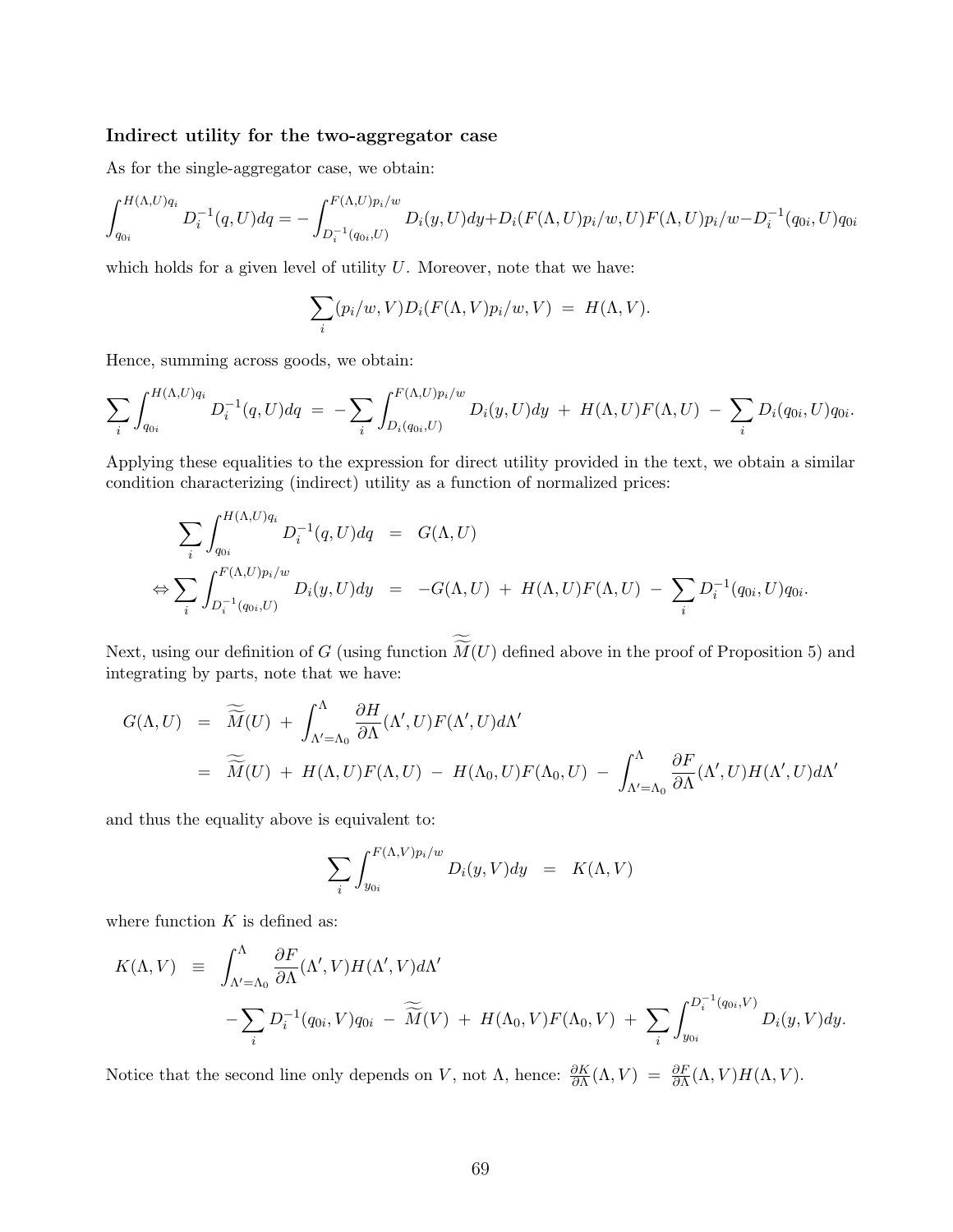## Section 4) Practical cases and applications

#### Different forms of separability as special cases

**Implicit separability** If H does not depend on the aggregator  $\Lambda$ , we have:  $\frac{\partial G}{\partial \Lambda}(\Lambda, U) = 0$ , hence  $G(\Lambda, U) = G(U)$ . Without loss of generality, we can rescale function  $D_i$  by  $1/G$  and impose  $G(U) = 1$ after scaling. Utility  $U$  is then implicitly defined by

$$
\sum_{i} \int_{q=q_{i0}}^{q_i} D_i^{-1}(q, U) \, dq = 1. \tag{77}
$$

In this case, F must be a monotonic function of the aggregator  $\Lambda$ . It is also without loss of generality to assume  $F(\Lambda, U) = \Lambda$ .

Then, if  $D_i^{-1}(q_i, U)$  is strictly decreasing in U, and takes values from the full interval  $(+\infty, 0)$  as U decreases (conditional on  $q_i$ ), the utility function defined implicitly by this equation is uniquely defined, for any  $q$ , and well-behaved.

**Indirect implicit separability** If F does not depend on the aggregator  $\Lambda$ , we can rescale function  $D_i$  such that it is without loss of generality to assume that  $F = 1$ . This also implies that function K obtained in equation (26) (in the main text) only depends on V, since  $\frac{\partial K}{\partial \Lambda}(\Lambda, V) = H(\Lambda, V) \frac{\partial F}{\partial \Lambda}$  $\frac{\partial F}{\partial \Lambda}(\Lambda,V) =$ 0. Hence, indirect utility can then be seen as the implicit solution of

$$
\sum_i \int_{y_{0i}}^{p_i/w} D_i(y, V) / K(V) dy = 1.
$$

Again, by rescaling  $D_i$  by K, it is without loss of generality to assume  $K = 1$ .

If  $D_i(y, V)$  is strictly decreasing in V, and takes values from the full interval  $(+\infty, 0)$  as V decreases (conditional on  $q_i$ ), the indirect utility function defined implicitly by this equation is uniquely defined for all sets of prices  $p/w$  and well-behaved.

Parameterized non-homothetic CES Suppose that demand is in Proposition 4, with the following parameterization:

$$
q_i = \alpha_i U^{\gamma_i} (p_i/w)^{-\sigma(U)} \qquad \text{with} \qquad \sigma(U) = \bar{\sigma} + \sigma_1 \log U
$$

This can be derived from indirect and direct utility implicitly defined by:

$$
\sum_{i} \alpha_i V^{\gamma_i} (p_i/w)^{1-\sigma(V)} = 1 \quad \text{and} \quad \sum_{i} (\alpha_i U^{\gamma_i})^{\frac{1}{\sigma(U)}} q_i^{\frac{\sigma(U)-1}{\sigma(U)}} = 1
$$

In these summations, each term corresponds to the expenditure share on good  $i$ , in the primal or dual. To verify the equivalence, we start with  $q_i = \alpha_i V^{\gamma_i} (p_i/w)^{-\sigma(V)}$  and see that:

$$
\sum_{i} (\alpha_i U^{\gamma_i})^{\frac{1}{\sigma(U)}} q_i^{\frac{\sigma(U)-1}{\sigma(U)}} = \sum_{i} (\alpha_i U^{\gamma_i})^{\frac{1}{\sigma(U)}} \left( \alpha_i U^{\gamma_i} (p_i/w)^{-\sigma(U)} \right)^{\frac{\sigma(U)-1}{\sigma(U)}}
$$

$$
= \sum_{i} (\alpha_i U^{\gamma_i})^{\frac{1}{\sigma(U)}} (\alpha_i U^{\gamma_i})^{\frac{\sigma(U)-1}{\sigma(U)}} (p_i/w)^{1-\sigma(U)} = \sum_{i} \alpha_i U^{\gamma_i} (p_i/w)^{1-\sigma(U)} = 1
$$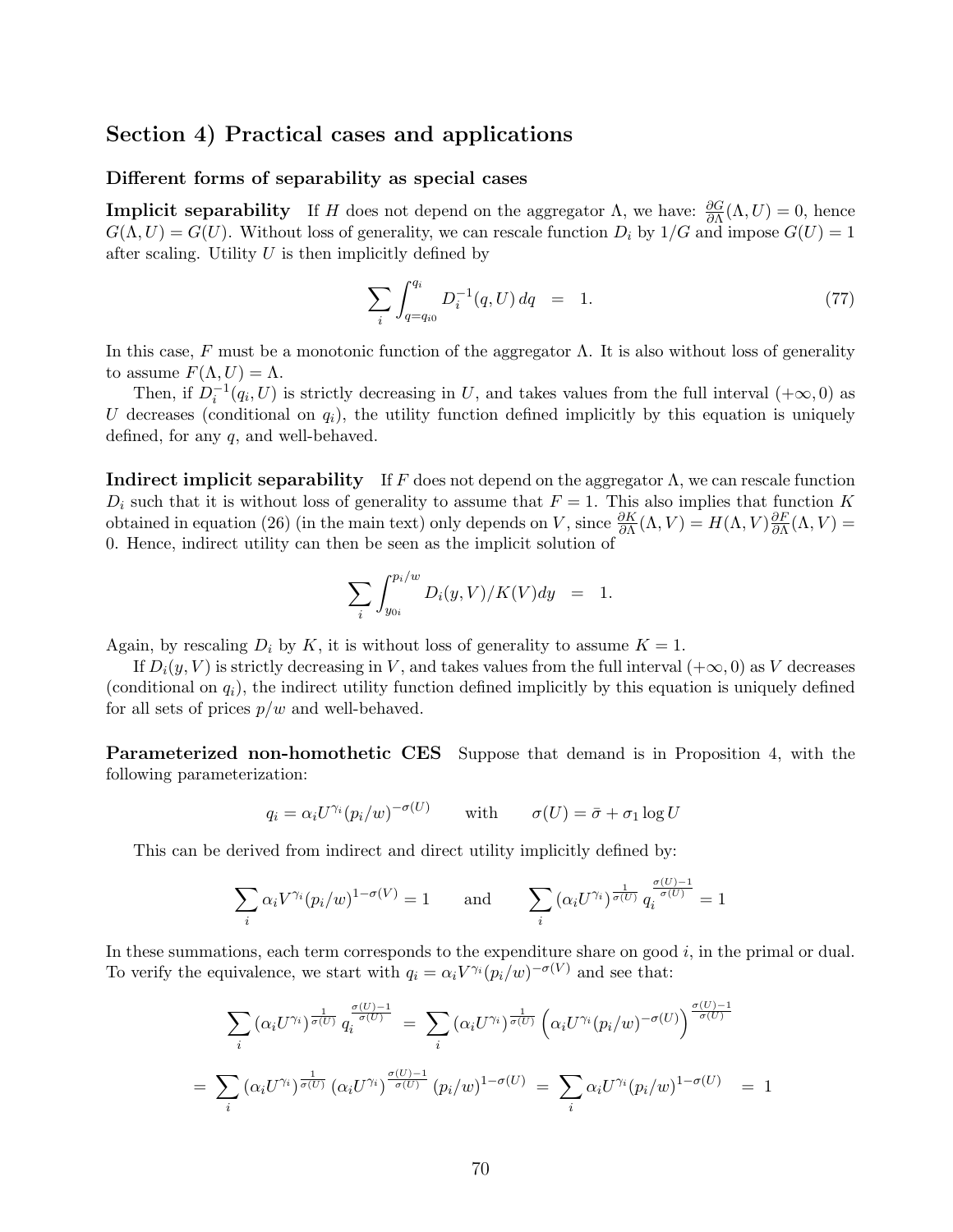To show that such demand is rational, we need to show:

$$
\sum_{i} \exp\left(\frac{(\sigma(U) - 1)^2 G_i'(U)}{\sigma_1 G_i(U)/U}\right) < 1\tag{78}
$$

When  $\sigma_1$  is negative and  $\sigma'(U) = \sigma_1/U < 0$ , inequality (78) provides a condition for rationalization that conveniently simplifies. With  $G_i(U) = (\alpha_i U^{\gamma_i})^{\frac{1}{1-\sigma(U)}}$  and  $\sigma(U) = \bar{\sigma} + \sigma_1 \log U$ , we take logs and obtain:

$$
G'_{i}(U)/G_{i}(U) = \frac{1}{U} \frac{1}{1 - \sigma(U)} [\gamma_{i} + \sigma_{1} \log G_{i}(U)]
$$

Hence the terms in the summation are:

$$
(1 - \sigma(U))^2 U G_i'(U) / [\sigma_1 G_i(U)] = (1 - \sigma(U)) \gamma_i / \sigma_1 + \log(\alpha_i U^{\gamma_i})
$$

The inequality is then equivalent to:

$$
\sum_{i} \exp\left(\frac{(\sigma(U) - 1)^2 G_i'(U)}{\sigma_1 G_i(U)/U}\right) < 1
$$
\n
$$
\iff \sum_{i} \exp\left[(1 - \bar{\sigma} - \sigma_1 \log U)\gamma_i/\sigma_1 + \log(\alpha_i U^{\gamma_i})\right] < 1
$$
\n
$$
\iff \sum_{i} \alpha_i \exp\left[\gamma_i \frac{1 - \bar{\sigma}}{\sigma_1}\right] < 1
$$

If we assume  $\bar{\sigma} > 1$ ,  $\sigma_1 < 0$  and  $\gamma_i < 0$ , the term in brackets is negative. Hence, this inequality is satisfied if we also assume  $\sum_i \alpha_i = 1$ .

Direct semi-separability Preferences as directly semi-separable if utility is:

$$
U(q) = \frac{1}{G(\Lambda)} \sum_{i} R_i(H(\Lambda)q_i)
$$
\n(79)

where H, G and  $R_i$  are twice continuously-differentiable, with  $G' > 0$ ,  $H' > 0$ ,  $R'_i > 0$  and  $R''_i < 0$ and where  $\Lambda$  is such that:

$$
\frac{\sum_{i} q_{i} R'_{i}(H(\Lambda)q_{i})}{\sum_{i} R_{i}(H(\Lambda)q_{i})} = \frac{F(\Lambda)}{G(\Lambda)}
$$
\n(80)

where  $F(\Lambda) \equiv G'(\Lambda)/H'(\Lambda)$ . Again, it may be useful though not necessary to assume  $R_i(0) = 0$  (i.e. that there is no gain from a new variety when its consumption is zero).

This demand system is a special case of Proposition 5, as this corresponds to defining  $D_i(y_i, V) =$  $R_i'^{-1}(V_{ii})$  and specifying F, G, and H as functions of  $\Lambda$  only. Here I provide again a derivation of demand for this special case.

First, note that the derivative of the right-hand-side of (79) is equal to:

$$
\frac{1}{G(\Lambda)^2} \left[ \sum_i q_i R'_i(H(\Lambda)q_i) H'(\Lambda) G(\Lambda) - \sum_i R_i(H(\Lambda)q_i) G'(\Lambda) \right]
$$

which is null if condition (79) is satisfied. Hence marginal utility is given by the derivative of (79)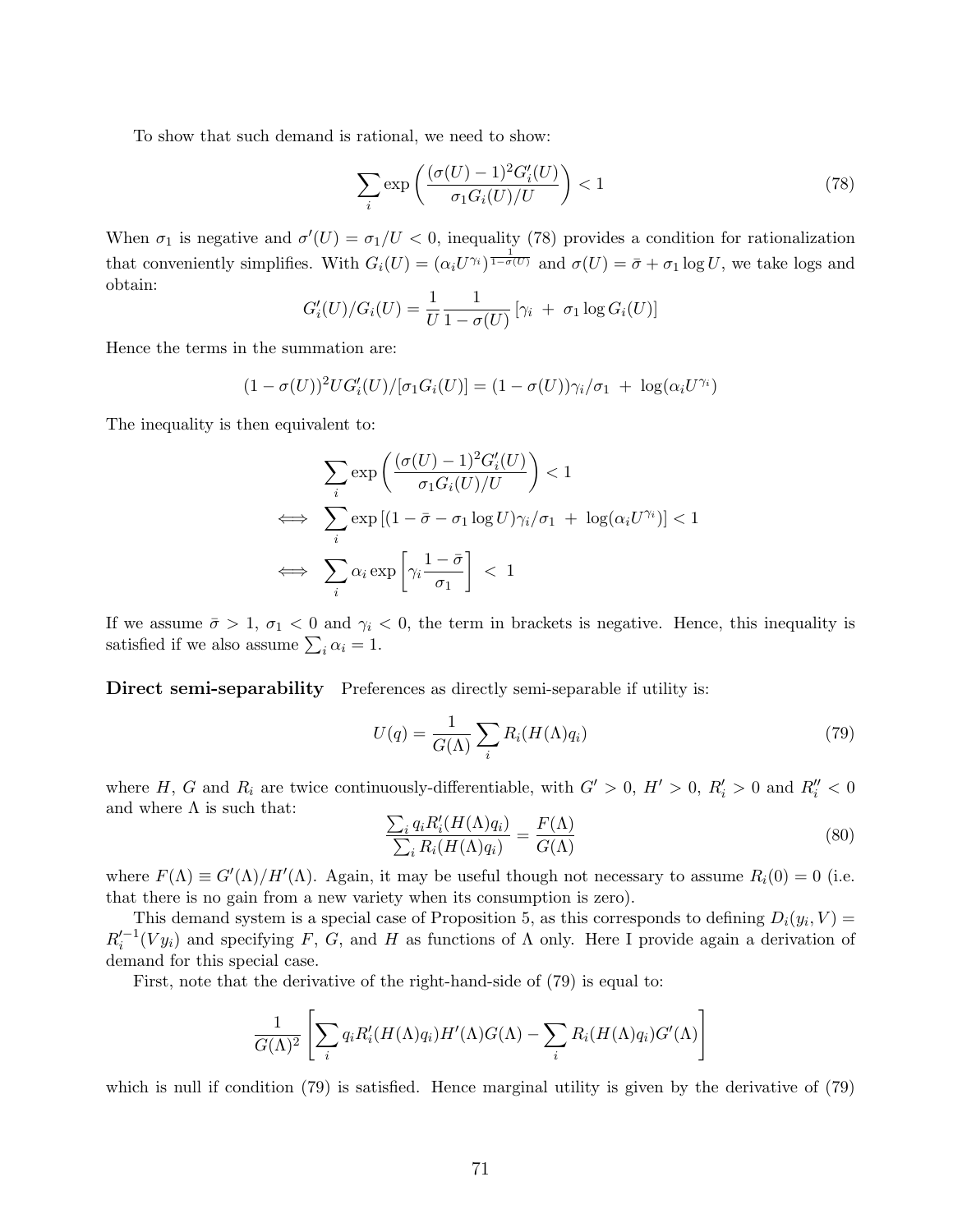holding  $\Lambda$  constant. This yields:

$$
\lambda p_i/w = \frac{\partial \widetilde{U}}{\partial q_i} = \frac{H(\Lambda)}{G(\Lambda)} R'_i(H(\Lambda)q_i).
$$

The budget constraint implies:

$$
\lambda = \lambda \sum_{i} q_i p_i / w = \frac{H(\Lambda)}{G(\Lambda)} \sum_{i} q_i R'_i (H(\Lambda) q_i) = \frac{H(\Lambda)}{H'(\Lambda) G(\Lambda)^2} \sum_{i} R_i (H(\Lambda) q_i) G'(\Lambda) = \frac{H(\Lambda) G'(\Lambda) U}{H'(\Lambda) G(\Lambda)}
$$

And thus we obtain the following expression for inverse demand:

$$
p_i/w = \frac{H(\Lambda)R_i'(H(\Lambda)q_i)}{\lambda G(\Lambda)} = \frac{H'(\Lambda)R_i'(H(\Lambda)q_i)}{UG'(\Lambda)} = \frac{R_i'(H(\Lambda)q_i)}{UF(\Lambda)}
$$

where  $F(\Lambda) = G'(\Lambda)/H'(\Lambda)$ . Re-inverting, we obtain Marshallian demand for good *i*:

$$
q_i = R_i'^{-1}(VF(\Lambda)p_i/w)/H(\Lambda)
$$

Conditions [A5]-ii) required by Proposition 5 is met if  $R_i'^{-1}(F(\Lambda)y_i)/H(\Lambda)$  has a strictly negative derivative in  $\Lambda$ . Conditions iii) is met if this expression goes from  $+\infty$  to 0 (in the limit) as  $\Lambda$  increases. Hence equation (30) in the main text has a unique solution in the aggregator  $\Lambda$ .

Written as in Proposition 5, the condition characterizing utility is:

$$
\frac{\sum_{i} R_i(H(\Lambda)q_i)}{UG(\Lambda)} = 1.
$$

In this case, it is obvious that it is strictly decreasing in U (holding  $\Lambda$  and q constant), and that a solution in  $U$  exists.

Indirect semi-separability Preferences as indirectly semi-separable if indirect utility can be written:

$$
V = \frac{\sum_{i} S_i(F(\Lambda)p_i/w)}{L(\Lambda)}
$$
\n(81)

where F, L and  $S_i$  are twice continuously-differentiable, with  $F' > 0$ ,  $L' < 0$ ,  $S_i' < 0$ ,  $S_i'' > 0$ , and where  $\Lambda$  is such that:

$$
\frac{\sum_{i}(p_{i}/w)D_{i}(F(\Lambda)p_{i}/w)}{\sum_{i}S_{i}(F(\Lambda)p_{i}/w)} = \frac{H(\Lambda)}{K(\Lambda)}
$$
\n(82)

where we define  $D_i(y_i) = -S'_i(y_i)$  and  $H(\Lambda) = -L'(\Lambda)/F'(\Lambda)$ . Again, it may be useful though not necessary to assume  $\lim_{y\to+\infty} S_i(y) = 0$  (i.e. that there is no gain from a new variety when its price is prohibitive).

Such indirect utility function is again a special case of the dual-aggregator form that we studied in Proposition 5, with  $D_i(y_i, V) = -S'_i(y_i)/V$  and specifying F and H as functions of  $\Lambda$  only. Condition [A5]-ii) required by Proposition 5 is met if  $D_i(F(\Lambda)y_i)/H(\Lambda)$  has a strictly negative derivative in  $\Lambda$ . Condition [A5]-iii) is met if this term goes from  $+\infty$  to 0 (in the limit) as  $\Lambda$  increases.

Using Roy's identity, we can check that demand for good  $i$  equals:

$$
q_i = \frac{D_i(F(\Lambda)p_i/w)}{VH(\Lambda)}.
$$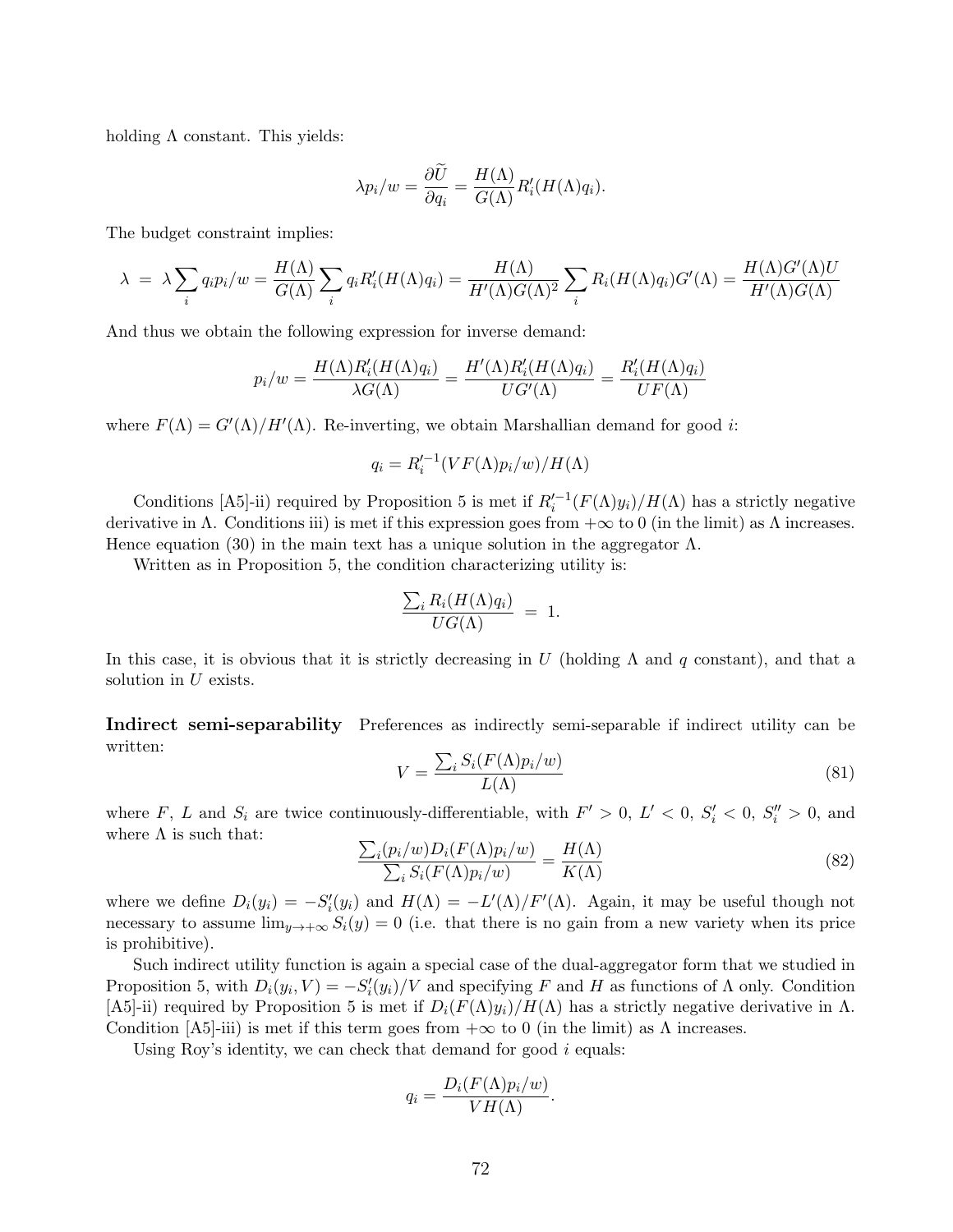We can switch for a characterization of indirect utility to a characterization of direct utility by integrating by part.

From equation (81), we obtain:

$$
\sum_i S_i(D_i^{-1}(UHq_i)) = LU.
$$

From the budget constraint, we get:

$$
\sum_i (UHq_i)D_i^{-1}(UHq_i)) = UHF.
$$

Adding up the previous two equalities, we obtain:

$$
\sum_{i} S_i(D_i^{-1}(UHq_i)) + \sum_{i} (UHq_i)D_i^{-1}(UHq_i)) = LU + UHF.
$$

Denote by  $S_{0i} = \lim_{p \to +\infty} S_i(p)$ , which is well defined since  $S_i$  is positive and decreasing. For each good  $i$ , we have the following geometric equality (integration by part):

$$
S_i(D_i^{-1}(q)) + qD^{-1}(q) = S_{0i} + \int_0^q D^{-1}(q')dq'.
$$

Plugging this into the previous equality and dividing by  $U$ , we obtain:

$$
\sum_{i} \left[ \frac{S_{0i}}{U} + \frac{1}{U} \int_0^{U H q_i} D^{-1}(q') \, dq' \right] \ - \ (L + HF) \ = \ 0.
$$

This equation in U corresponds to the characterization of utility in Proposition 5, with  $G(\Lambda)$  =  $L(\Lambda) + H(\Lambda)F(\Lambda)$ . Note that the left-hand side is strictly decreasing in U so that the solution in U is unique.

Homothetic semi-separability An interesting case of semi-separability is the homothetic case. This happens when  $G(\Lambda)$  and  $H(\Lambda)$  are iso-elastic (see earlier for the case of direct semi-separability). In particular, suppose that utility is defined (with  $Q$  as an aggregator) as:

$$
U(q)^{\frac{\eta}{\eta+1}} = \frac{\eta}{\eta+1} Q^{\frac{\eta}{\eta+1}} \sum_{i} R_i(q_i/Q)
$$
\n(83)

with  $\eta > 0$ , and denote  $D_i(q) = R'_i$ , with the same assumptions on  $R_i$  and  $D_i$  as above.

Suppose also that aggregator  $Q$  is such that the partial derivative of the RHS in  $Q$  is null, so that:

$$
\sum_{i} (q_i/Q) R'_i(q_i/Q) = \frac{\eta}{\eta + 1} \sum_{i} R_i(q_i/Q) = (U/Q)^{\frac{\eta}{\eta + 1}}
$$
(84)

Marginal utility is proportional to  $R_i'(q_i/Q)$ , so expenditure shares must be proportional to  $(q_i/Q)R'_i(q_i/Q)$ . Given equality (84) above and given the budget constraint, we must have:

$$
p_i q_i/w = (q_i/Q)R'_i(q_i/Q)(U/Q)^{-\frac{\eta}{\eta+1}}
$$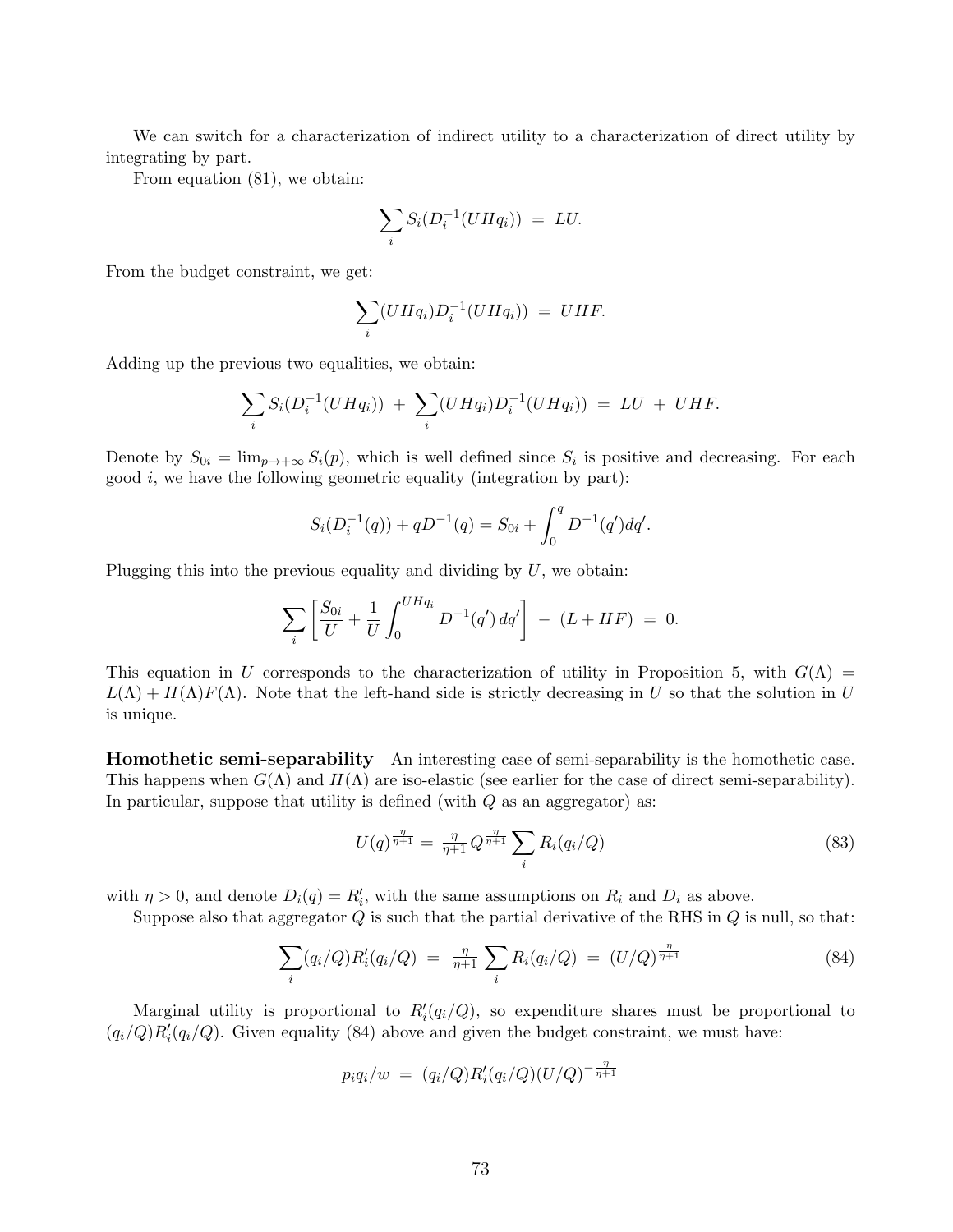Denote:

$$
D_i(q) = R_i'^{-1}(q)
$$

Marshallian demand is then:

$$
q_i = QD_i\Big((U/Q)^{\frac{\eta}{\eta+1}}Qp_i/w\Big)
$$

These preferences are well defined and satisfy the rationality conditions above if

$$
\eta+1\ <\ -\varepsilon_{Di}
$$

is satisfied for all goods and all consumption baskets.

If instead we have:  $\eta + 1 > -\varepsilon_{Di}$  across all goods and baskets, we can consider a change in variable  $Q' = 1/Q$  to safisfy the conditions for rationality above in aggregator  $Q'$  instead of Q.

Defining  $\Lambda = (U/Q)^{\frac{\eta}{\eta+1}}Q/w$ , so that  $Q = (w\Lambda)^{\eta+1}U^{-\eta}$ , we obtain:

$$
q_i = (w\Lambda)^{\eta+1}U^{-\eta}D_i(\Lambda p_i) = w\Lambda^{\eta+1}P^{\eta}D_i(\Lambda p_i)
$$

with  $U = w/P$ , where P denotes the price index. This corresponds to the equation in the text.

An alternative way is to define the price index as:

$$
P^{-\eta} = \eta \Lambda^{\eta} \sum_{i} S_i(\Lambda p_i)
$$

with  $\Lambda$  implicitly defined as a function of prices by:

$$
\eta \sum_i S_i(\Lambda p_i) = \sum_i (\Lambda p_i) D_i(\Lambda p_i)
$$

with  $D_i = -S'_i > 0$ . Since expenditure shares are proportional to  $(\Lambda p_i)D_i(\Lambda p_i)$  and since:

$$
P^{-\eta} \Lambda^{-\eta} = \eta \sum_{i} S_i(\Lambda p_i) = \sum_{i} (\Lambda p_i) D_i(\Lambda p_i)
$$

expenditure shares must coincide with  $(\Lambda p_i) D_i(\Lambda p_i) P^{\eta} \Lambda^{\eta}$ , and thus again we obtain:

$$
q_i = w P^{\eta} \Lambda^{\eta+1} D_i(\Lambda p_i)
$$

#### Symmetric homothetic QMOR

Taking  $D_i(y) = \alpha_i y^{r-1} + \beta_i y^{r-1}$  and  $F(\Lambda) = \Lambda$  and  $H(\Lambda) = \Lambda^{r-1}$ , we obtain that the ideal price index  $P$  is then implicitly defined by:

$$
\sum_{i} \alpha_i \left(\frac{p_i \Lambda}{P}\right)^r + \frac{1}{\kappa} \sum_{i} \beta_i \left(\frac{p_i \Lambda}{P}\right)^{\kappa r} - \Lambda^r = c_0.
$$

for some constant term  $c_0$ , and where aggregator  $\Lambda$  satisfies:

$$
\sum_i \alpha_i \left(\frac{p_i \Lambda}{P}\right)^r + \sum_i \beta_i \left(\frac{p_i \Lambda}{P}\right)^{\kappa r} = \Lambda^r.
$$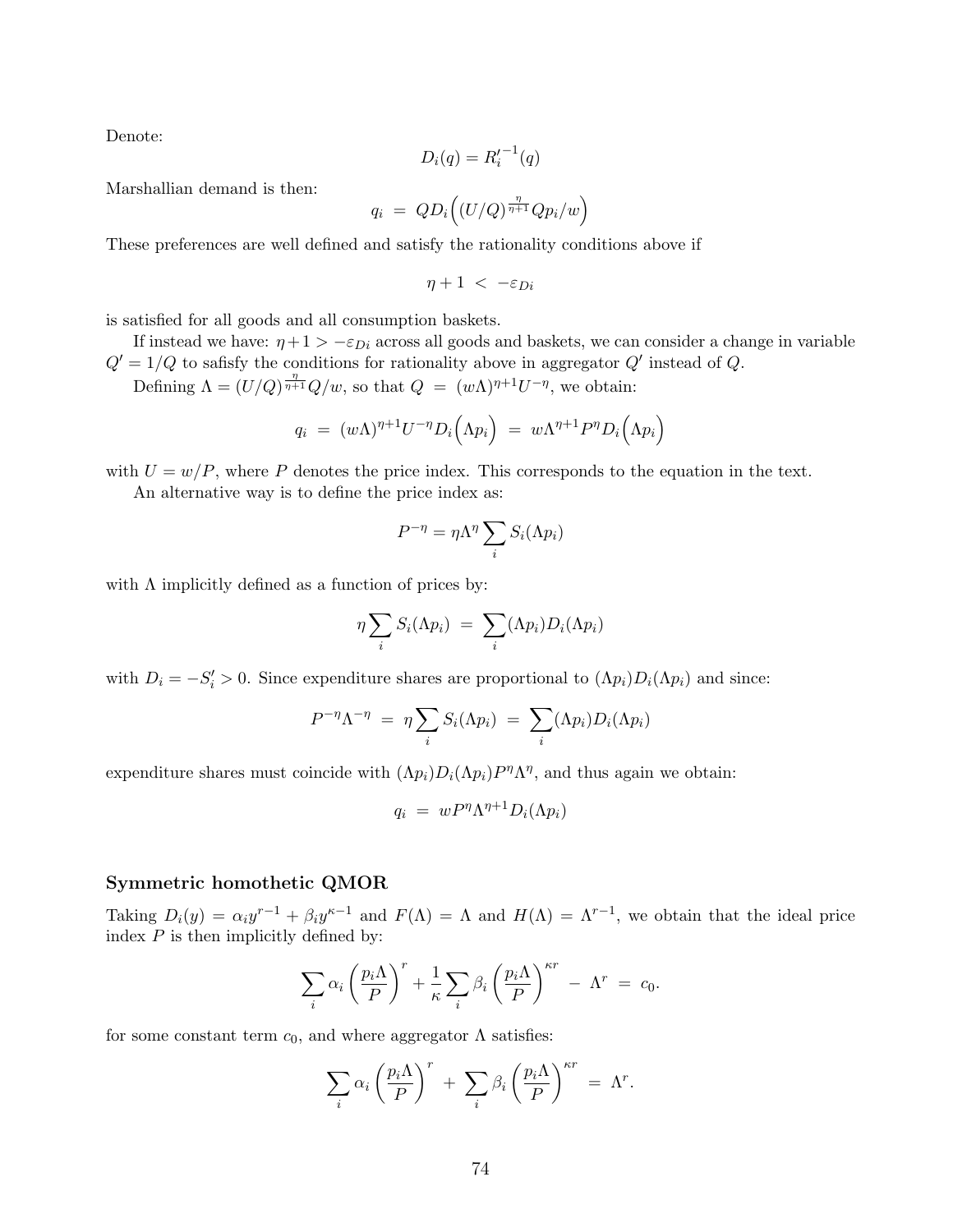Taking the difference between the previous two equations leads to:

$$
(P/\Lambda)^{\kappa r} = \frac{1}{c_0} \left(\frac{1}{\kappa} - 1\right) \sum_i \beta_i p_i^{\kappa r}.
$$

Normalizing  $\frac{1}{c_0} \left( \frac{1}{\kappa} - 1 \right) = 1$  so that  $\Lambda^{-\kappa r} = \sum_i \beta_i \left( \frac{p_i}{P} \right)^{\kappa r}$ , we obtain a price index of such form:

$$
P^r = \sum_i \alpha_i p_i^r + \Big(\sum_i \beta_i p_i^{\kappa r}\Big)^{\frac{1}{\kappa}}.
$$

Taking the log derivative w.r.t. log price  $p_i$ , we obtain the expenditure share in good i (Shepard's Lemma):

$$
\frac{p_i q_i}{w} = \alpha_i \left(\frac{p_i}{P}\right)^r + \beta_i \left(\frac{p_i}{P}\right)^{\kappa r} \Lambda^{-r(1-\kappa)}
$$

and thus:

$$
q_i = \frac{\alpha_i w}{P} \left(\frac{p_i}{P}\right)^{r-1} \left[1 + \frac{\beta_i}{\alpha_i} \left(\frac{\Lambda p_i}{P}\right)^{-r(1-\kappa)}\right]
$$
  

$$
= \frac{w}{P} \left(\frac{p_i}{P}\right)^{r-1} \left[\alpha_i + \beta_i p_i^{-r(1-\kappa)} \left(\sum_j \beta_j p_j^{\kappa r}\right)^{\frac{1-\kappa}{\kappa}}\right].
$$

With  $\kappa = 1/2$ ,  $\alpha_i = \alpha$  and  $\beta_i = \beta$ , we get symmetric QMOR used in Freenstra (2010). When  $\alpha_i > 0$ and  $\beta_i < 0$ , note that we get a finite reservation price (choke price).

### A non-homothetic version of QMOR

Here we adopt the notation from Mrazova and Neary (2013). The notation used previously for homothetic case corresponds to  $r = 1 - \nu$  and  $\kappa = (\sigma - 1)/(\nu - 1)$ .

We have then:

$$
\sum_{i} \alpha_i(V) \left(\frac{p_i}{w} \Lambda\right)^{1-\nu} + \frac{\nu-1}{\sigma-1} \sum_{i} \beta_i(V) \left(\frac{p_i}{w} \Lambda\right)^{1-\sigma} - \Lambda^{1-\nu} = c_0
$$

where aggregator  $\Lambda$  satisfies:

$$
\sum_{i} \alpha_i(V) \left(\frac{p_i}{w}\Lambda\right)^{1-\nu} + \sum_{i} \beta_i(V) \left(\frac{p_i}{w}\Lambda\right)^{1-\sigma} - \Lambda^{1-\nu} = 0.
$$

Taking the difference between the last two equations, we obtain:

$$
\left(\frac{\nu-\sigma}{\sigma-1}\right)\sum_{i}\beta_i(V)\left(\frac{p_i}{w}\Lambda\right)^{1-\sigma} = c_0.
$$

Hence, setting  $c_0 = \left(\frac{\nu-\sigma}{\sigma-1}\right)$  $\frac{\nu-\sigma}{\sigma-1}$ , we get:

$$
\Lambda^{\sigma-1} = \sum_{i} \beta_i(V) \left(\frac{p_i}{w}\right)^{1-\sigma}.
$$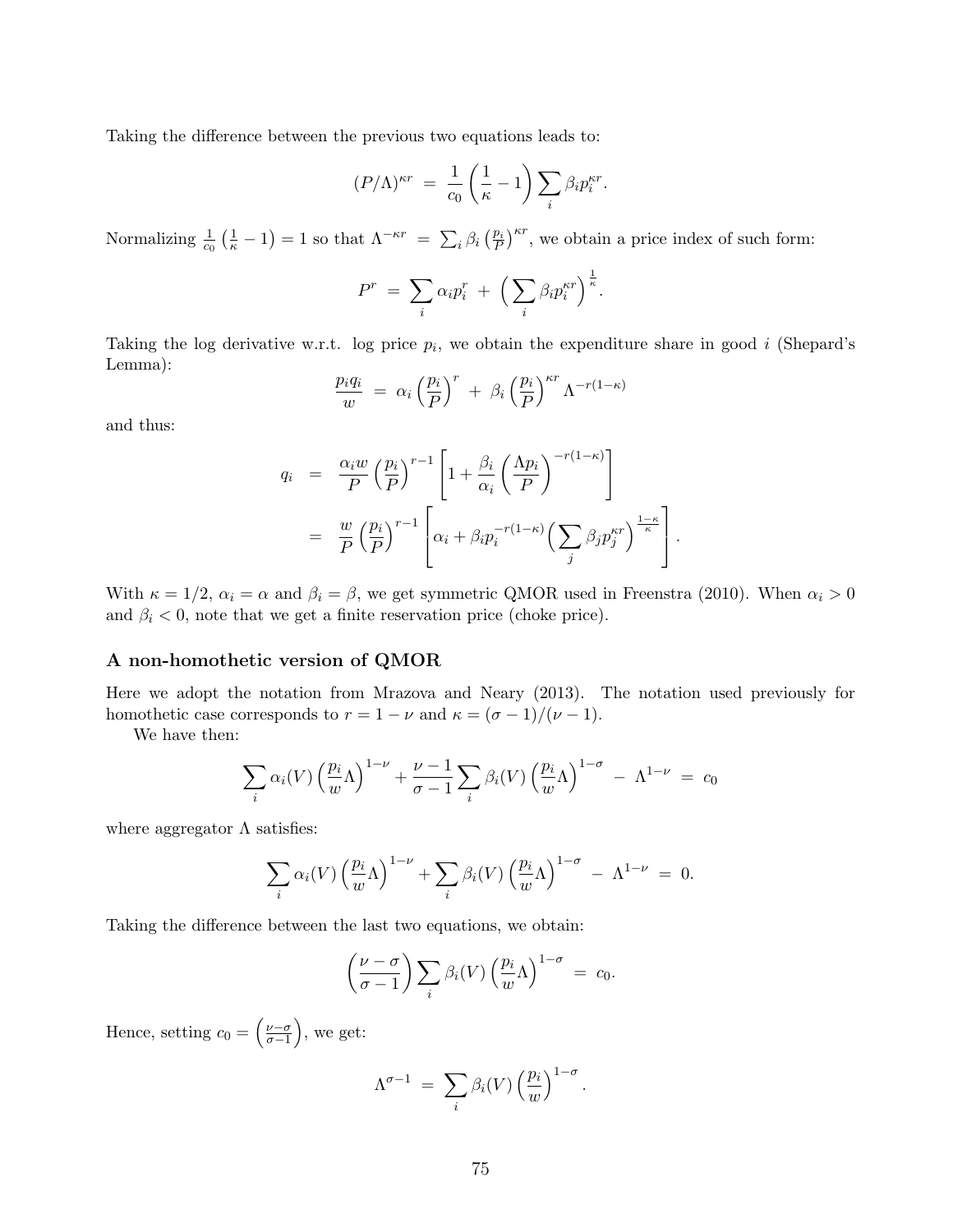Plugging into the previous equation for  $\Lambda$ , we get:

$$
\sum_{i} \alpha_i(V) \left(\frac{p_i}{w}\right)^{1-\nu} + \left(\sum_{i} \beta_i(V) \left(\frac{p_i}{w}\right)^{1-\sigma}\right)^{\frac{1-\nu}{1-\sigma}} = 1.
$$

Demand for good  $i$  is then:

$$
q_i = \alpha_i(V) \left(\frac{p_i}{w}\right)^{-\nu} + \beta_i(V) \Lambda^{\nu-\sigma} \left(\frac{p_i}{w}\right)^{-\sigma}.
$$

We obtain the equation in the main text by plugging the expression for  $\Lambda$ .

### Linear demand

Even with a simple linear demand in partial equilibrium, there are multiple ways to rationalize such demand functions with one or two aggregators.

Suppose that demand is linear for each good i (with the caveat that preferences are satiated above a certain level). In the most general case with two aggregators  $\Lambda$  and  $V$ , we obtain that demand must take the form:

$$
q_i = \frac{\alpha_i(V) - F(\Lambda, V)p_i/w}{H(\Lambda, V)\gamma_i(V)}
$$

(or zero if the latter is negative), where V is indirect utility and where  $\Lambda$  satisfies:

$$
\sum_{i} (p_i/w) \max \left\{ 0, \frac{\alpha_i(V) - F(\Lambda, V) p_i/w}{H(\Lambda, V) \gamma_i(V)} \right\} = 1
$$

and which can be obtained from a utility that satisfies:

$$
\sum_{i} \left[ \alpha_i(U) H(\Lambda, U) q_i - \frac{1}{2} \gamma_i(U) H(\Lambda, U)^2 q_i^2 \right] - G(\Lambda, U) = 0
$$

where each  $q_i$  must not exceed  $\frac{\alpha_i(U)}{H(\Lambda, U)\gamma_i(U)}$ . A is uniquely defined if H and F are both increasing in  $Λ$ , and a solution in Λ always exists if  $H$  and F span from 0 to  $+\infty$  at the limit. In turn, the solution in  $U$  is unique if we have the following monotonicity conditions (sufficient conditions), with strict monotonicity for at least one of them:  $\alpha_i(U)$  decreases in U,  $\gamma_i(U)$  increases in U,  $H(\Lambda, U)$  decreases in U and  $G(\Lambda, U)$  increases in U.

To illustrate the versatility of this approach and the many ways to specify the demand shifters, several special cases are worth noting:

- Directly-additive preferences can generate such linear demand and yield:  $q_i = \frac{\alpha_i \Lambda p_i/w_i}{\gamma_i}$  $\gamma_i$
- Indirectly-additive preferences yield:  $q_i = \frac{\alpha_i p_i/w}{\Delta \gamma_i}$  $\Lambda\gamma_i$
- Single aggregator preferences yields:  $q_i = \frac{\Lambda \alpha_i \Lambda^2 p_i/w_i}{\gamma_i}$  $\overline{\gamma_i}$
- Homothetic preferences yield:  $q_i = \frac{w}{P}$  $\frac{w}{P} \cdot \frac{\alpha_i - F(\Lambda) p_i / P_i}{H(\Lambda) \gamma_i}$  $H(\Lambda)\gamma_i$
- Directly implicitly-separable preferences yield:  $q_i = \frac{\alpha_i(V) \Lambda p_i/w}{\gamma_i(V)}$  $\gamma_i(V)$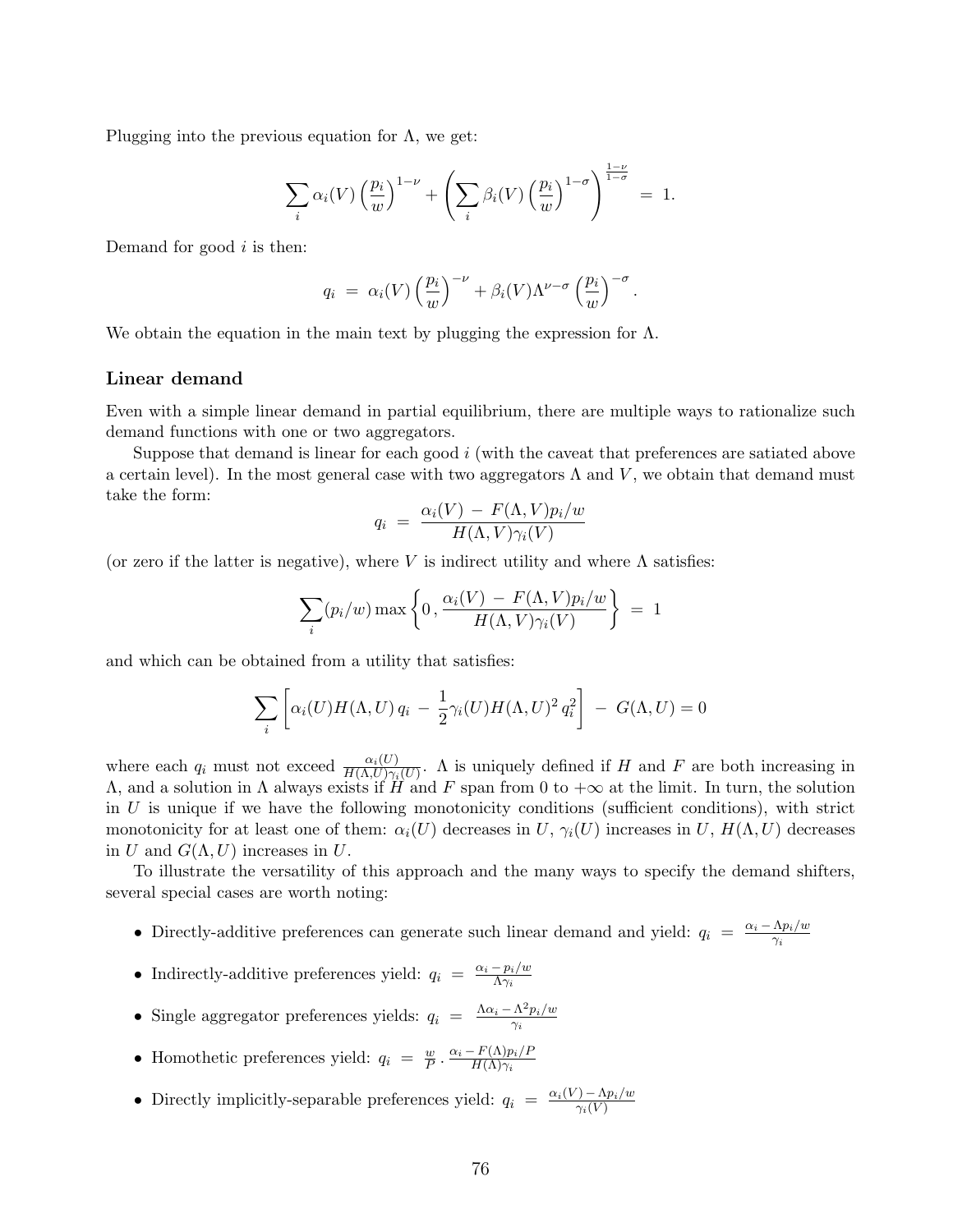- Indirectly implicitly-separable preferences yield:  $q_i = \frac{\alpha_i(V) p_i/w}{\Delta \alpha_i(V)}$  $\Lambda\gamma_i(V)$
- Directly semi-separable preferences yield:  $q_i = \frac{\alpha_i F(\Lambda)V p_i/w_i}{H(\Lambda)\gamma_i}$  $H(\Lambda)\gamma_i$
- Indirectly semi-separable preferences yield:  $q_i = \frac{\alpha_i F(\Lambda)p_i/w_i}{V_H(\Lambda)\gamma_i}$  $V H(\Lambda) \gamma_i$

#### Translog cost function

Translog costs functions have been studied in a variety of contexts, from consumer theory to productivity estimation. While a general formulation specifies the price index as:

$$
\log P = \alpha_0 + \sum_i \alpha_i \log p_i + \frac{1}{2} \sum_{i,j} \gamma_{ij} \log p_i \log p_j
$$

with  $\alpha_i > 0$ ,  $\sum_i \alpha_i = 1$  and  $\gamma_{ij} = \gamma_{ji}$  required for rationalization, applications often typically impose a symmetric parameterization across the  $\gamma$ 's, i.e. assume  $\gamma_{ii} = \gamma/N - \gamma$  and  $\gamma_{ij} = \gamma/N$  if  $i \neq j$ , with  $\gamma > 0$ .

As shown by Bergin and Feenstra (2009), the Symmetric Translog case leads to the following expenditure shares once we account for unavailable goods (or, equivalently, goods with prices above the choke price):

$$
\frac{p_i q_i}{w} = \alpha_i + (1 - n\bar{\alpha}) + \gamma \left[ \overline{\log p} - \log p_i \right]
$$

where  $\log p$  denotes the average price across available varieties and  $\bar{\alpha}$  is the average shifter  $\alpha_i$  across available varieties, and n is the number of available varieties with  $q_i > 0$ . Defining the aggreagtor as  $\log \Lambda = -\overline{\log p} - (1 - n\overline{\alpha})/\gamma$ , we can reformulate the expenditure share as:

$$
\frac{p_i q_i}{w} = \alpha_i - \gamma \log(\Lambda p_i/w).
$$

This corresponds to demand in Proposition 3 with  $D_i(y) = \alpha_i - \gamma \log y$ ,  $F(\Lambda) = 1/H(\Lambda) = \Lambda$ , and is well defined even if such demand has a choke price. One can then notice that aggregator  $\Lambda$  is uniquely determined by the budget constraint:

$$
\sum_{i} \max\left\{0, \alpha_i - \gamma \log(\Lambda p_i/w)\right\} = 1
$$

and that the price index can be obtained as:

$$
\log P = \sum_{i} \alpha_i \log(\Lambda p_i/w) - \frac{\gamma}{2} \sum_{i} \left( \log(\Lambda p_i/w) \right)^2 - \log \Lambda.
$$

# Proof of Proposition 6

Suppose that demand take the form:

$$
q_i = QD_i(Fp_i/w) \tag{85}
$$

where Q and F are two aggregators that are functions of normalized prices  $p/w$  (i.e. functions homogeneous of degree zero of prices and income). Suppose also that utility is strictly quasi-concave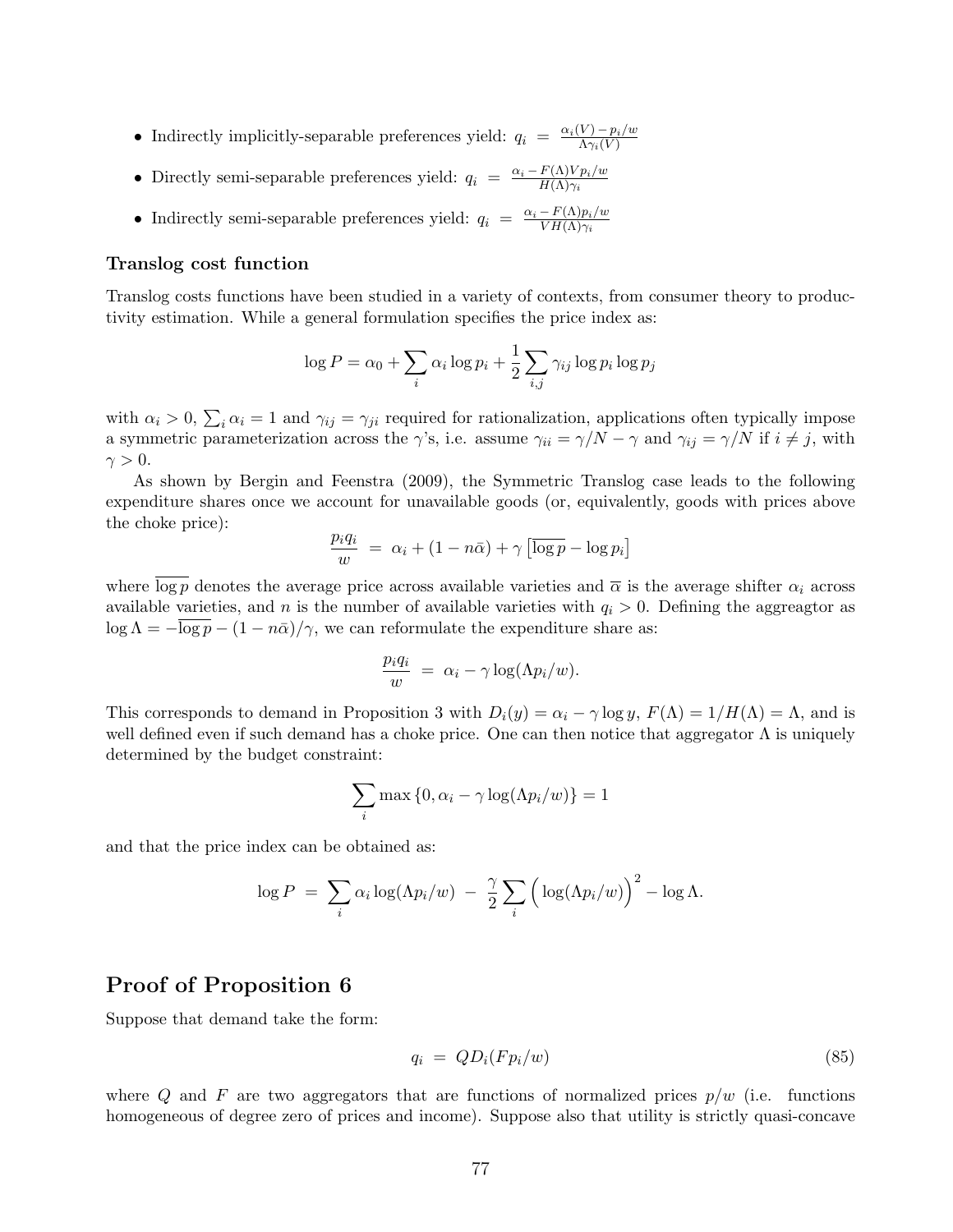and that the functions  $D_i$  are invertible.

As a first step, we can see that similar properties applies to inverse demand. Inverting expression (86), we obtain that we can write expenditure shares  $W_j$  as a function of own quantity  $q_j$  and the two aggregators  $Q$  and  $F$  by defining:

$$
W_i(q_i, Q, F) = (Q/F) r_i(q_i/Q)
$$
\n
$$
(86)
$$

where we define  $r_i$  as:

$$
r_i(q) = qD_i^{-1}(q).
$$

Aggregators Q and F are initially defined as functions of vector of normalized prices,  $p/w$ . But since utility is assumed to be strictly quasi-concave,  $p/w$  can be expressed as a function of the vector of quantities q. Hence Q and F can also be viewed as aggregators that are functions of quantities q, so that expenditure shares can be written as  $W_i(q_j, Q(q), F(q)) = (Q(q)/F(q)) r_i(q_i/Q(q)).$ 

As stated, suppose that the set of gradients  $\left\{\frac{\partial Q}{\partial \log n}\right\}$  $\frac{\partial Q}{\partial \log p_i}, \frac{\partial F}{\partial \log}$  $\overline{\partial \log p_i}$ is of rank two for all  $(p, w)$ . Invertibility of demand (q as a function of  $p/w$  and vice-versa) also ensures that the rank of:  $\frac{\partial Q}{\partial \log q}$  $\frac{\partial Q}{\partial \log p_i}, \frac{\partial F}{\partial \log}$  $\overline{\partial \log p_i}$ o (as a function of normalized prices) is the same as the rank of  $\frac{\partial Q}{\partial \log q}$  $\frac{\partial Q}{\partial \log q_i}, \frac{\partial F}{\partial \log}$  $\partial \log q_i$  $\}$  (as a function of quantities) evaluated at  $q = q(p/w)$ .

Differentiating the budget constraint  $\sum_i r_i(q_i/Q) = F/Q$  implies:

$$
\frac{\partial r_j}{\partial \log q_j} - \left( \sum_i \frac{\partial r_i}{\partial \log q_i} \right) \frac{\partial \log Q}{\partial \log q_j} = \frac{\partial (F/Q)}{\partial \log q_j}.
$$

Hence,  $\frac{\partial r_j}{\partial \log q_j}$  is colinear to the gradients  $\frac{\partial Q}{\partial \log q_j}$  and  $\frac{\partial F}{\partial \log q_j}$ :

$$
\frac{\partial r_j}{\partial \log q_j} = \frac{1}{Q} \frac{\partial F}{\partial \log q_j} + \left( \sum_i \frac{\partial r_i}{\partial \log q_i} \right) \frac{1}{Q} \frac{\partial Q}{\partial \log q_j} - \frac{F}{Q^2} \frac{\partial Q}{\partial \log q_j}.
$$
\n(87)

If demand is rational and can be derived from utility maximization, we must have:

$$
\frac{\partial U}{\partial \log q_i} = (\lambda Q/F) r_i (q_i/Q) \equiv \Lambda r_i (q_i/Q)
$$

where we define the new aggregator  $\Lambda = \lambda Q/F$  as a function of marginal utility  $\lambda$  and the two aggregators  $Q$  and  $F$ . Differentiating, we get:

$$
\frac{\partial U}{\partial \log q_i \partial \log q_j} = \frac{\partial \Lambda}{\partial \log q_j} r_i - \Lambda \frac{\partial r_i}{\partial \log q_i} \frac{\partial \log Q}{\partial \log q_j}.
$$

The cross derivative must be symmetric, hence, dividing by  $\Lambda$  we obtain:

$$
\frac{1}{\Lambda} \frac{\partial \Lambda}{\partial \log q_j} r_i \ - \ \frac{\partial r_i}{\partial \log q_i} \frac{\partial \log Q}{\partial \log q_j} \ = \ \frac{1}{\Lambda} \frac{\partial \Lambda}{\partial \log q_i} r_j \ - \ \frac{\partial r_j}{\partial \log q_j} \frac{\partial \log Q}{\partial \log q_i}.
$$

Rearranging, and using again  $\Lambda r_i = \frac{\partial U}{\partial \log r}$  $\frac{\partial U}{\partial \log q_i}$ , we obtain:

$$
\frac{1}{\Lambda^2} \frac{\partial \Lambda}{\partial \log q_j} \frac{\partial U}{\partial \log q_i} + \frac{\partial r_j}{\partial \log q_j} \frac{\partial \log Q}{\partial \log q_i} = \frac{1}{\Lambda^2} \frac{\partial \Lambda}{\partial \log q_i} \frac{\partial U}{\partial \log q_j} + \frac{\partial r_i}{\partial \log q_i} \frac{\partial \log Q}{\partial \log q_j}.
$$
(88)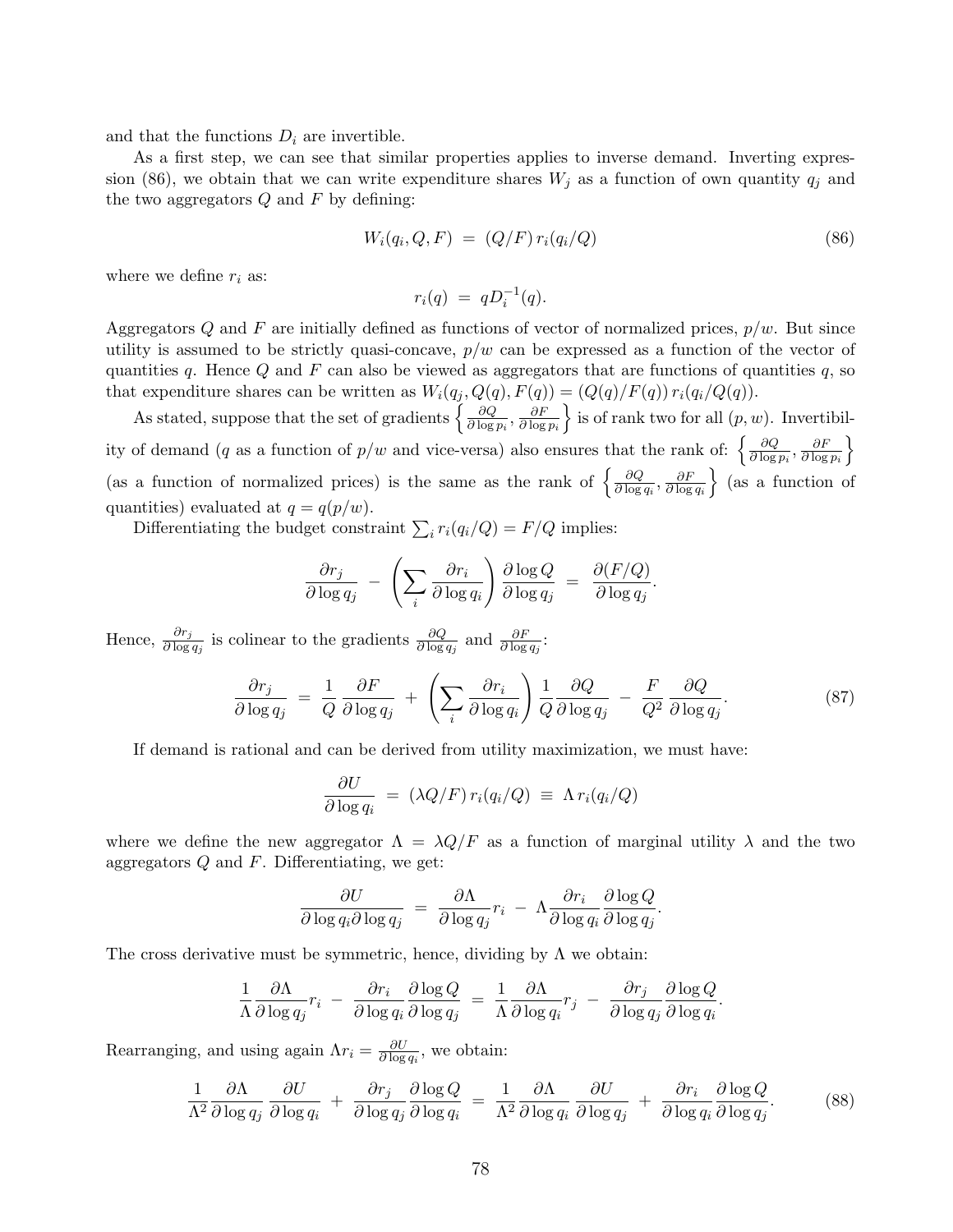Incorporating (87) into (88) and simplifying, we obtain:

$$
\frac{1}{\Lambda^2} \frac{\partial \Lambda}{\partial \log q_j} \frac{\partial U}{\partial \log q_i} + \frac{1}{Q^2} \frac{\partial F}{\partial \log q_j} \frac{\partial Q}{\partial \log q_i} = \frac{1}{\Lambda^2} \frac{\partial \Lambda}{\partial \log q_i} \frac{\partial U}{\partial \log q_j} + \frac{1}{Q^2} \frac{\partial F}{\partial \log q_i} \frac{\partial Q}{\partial \log q_j}.
$$
(89)

The remainder of the proof exploits this symmetry condition (89) to show that  $(\Lambda, U)$  can provide an alternative set of aggregators to  $(Q, F)$ .

Take a vector x such that  $\sum_i x_i \frac{\partial \Lambda}{\partial \log a}$  $\frac{\partial \Lambda}{\partial \log q_i} = 0$ . Multiplying equation (89) by  $x_i$  and summing across goods i, we obtain:

$$
\frac{1}{\Lambda^2} \frac{\partial \Lambda}{\partial \log q_j} \left( \sum_i x_i \frac{\partial U}{\partial \log q_i} \right) + \frac{1}{Q^2} \frac{\partial F}{\partial \log q_j} \left( \sum_i x_i \frac{\partial Q}{\partial \log q_i} \right) = \frac{1}{Q^2} \left( \sum_i x_i \frac{\partial F}{\partial \log q_i} \right) \frac{\partial Q}{\partial \log q_j} \tag{90}
$$

If for all x, we also get  $\sum_i x_i \frac{\partial U}{\partial \log a}$  $\frac{\partial U}{\partial \log q_i} = 0$ , then we can see that the gradients of Q and F are colinear, which contradicts the assumption that they are not. Hence there exists x such that  $\sum_i x_i \frac{\partial U}{\partial \log n}$  $\frac{\partial U}{\partial \log q_i}\neq 0$ while we still have  $\sum_i x_i \frac{\partial \Lambda}{\partial \log a}$  $\frac{\partial \Lambda}{\partial \log q_i} = 0$ . We can see from equation (90) that is implies that the gradient of U is colinear with the gradients of F and Q.

 $\sum_i z_i \frac{\partial U}{\partial \log}$ Similarly, since the gradients of U and  $\Lambda$  are not colinear, we can find a vector z such that  $\frac{\partial U}{\partial \log q_i} = 0$  and  $\sum_i z_i \frac{\partial \Lambda}{\partial \log q_i}$  $\frac{\partial \Lambda}{\partial \log q_i} \neq 0$ . Multiplying equation (89) by  $z_i$  and summing across goods i, we obtain:

$$
\frac{1}{Q^2} \frac{\partial F}{\partial \log q_j} \left( \sum_i z_i \frac{\partial Q}{\partial \log q_i} \right) = \frac{1}{\Lambda^2} \frac{\partial \Lambda}{\partial \log q_j} \left( \sum_i z_i \frac{\partial U}{\partial \log q_i} \right) + \frac{1}{Q^2} \left( \sum_i z_i \frac{\partial F}{\partial \log q_i} \right) \frac{\partial Q}{\partial \log q_j} \tag{91}
$$

This implies that the gradient of  $\Lambda$  is also colinear with the gradients of F and Q. Since the gradients of  $\Lambda$  and U are not colinear with each other, we obtain that the gradients of  $\Lambda$  and U offers an alternative basis on which we can project the gradients of  $F$  and  $Q$ .

Aggregates F and Q can thus be written as functions of  $U(q)$  and such an aggregate  $\Lambda(q)$ . Conversely, coming back to Marshallian demand instead of inverse demand, this also proves that we can express F and Q as a function of indirect utility  $V(p/w)$  and an aggregate  $\Lambda(p/W)$  that is function of normalized prices  $p/w$ . Hence, such demand system is a special case of Proposition 2 and 5.

### Section 5) Application to monopolistic competition

#### Frechet differentiability with a continuum of goods

The continuum of goods is  $[0, \bar{N}]$ , and a consumption profile is defined as  $q \in L^2[0, \bar{N}]$ . From here onward, we denote the Lebesgue space  $L^n[0, \bar{N}]$  by  $L^n$  to simplify notation.

We would like to define utility implicit as a mapping from  $L^2$  to R that satisfies:

$$
\frac{\int_{i=0}^{\bar{N}} \int_{q=0}^{q_i H(\Lambda, U)} D^{-1}(q, U) dq di}{G(\Lambda, U)} = 1
$$
\n(92)

where aggregator  $\Lambda$  is itself a solution to:

$$
\frac{\int_0^{\bar{N}} q_i D^{-1}(q_i H(\Lambda, U), U)di}{F(\Lambda, U)} = 1.
$$
\n(93)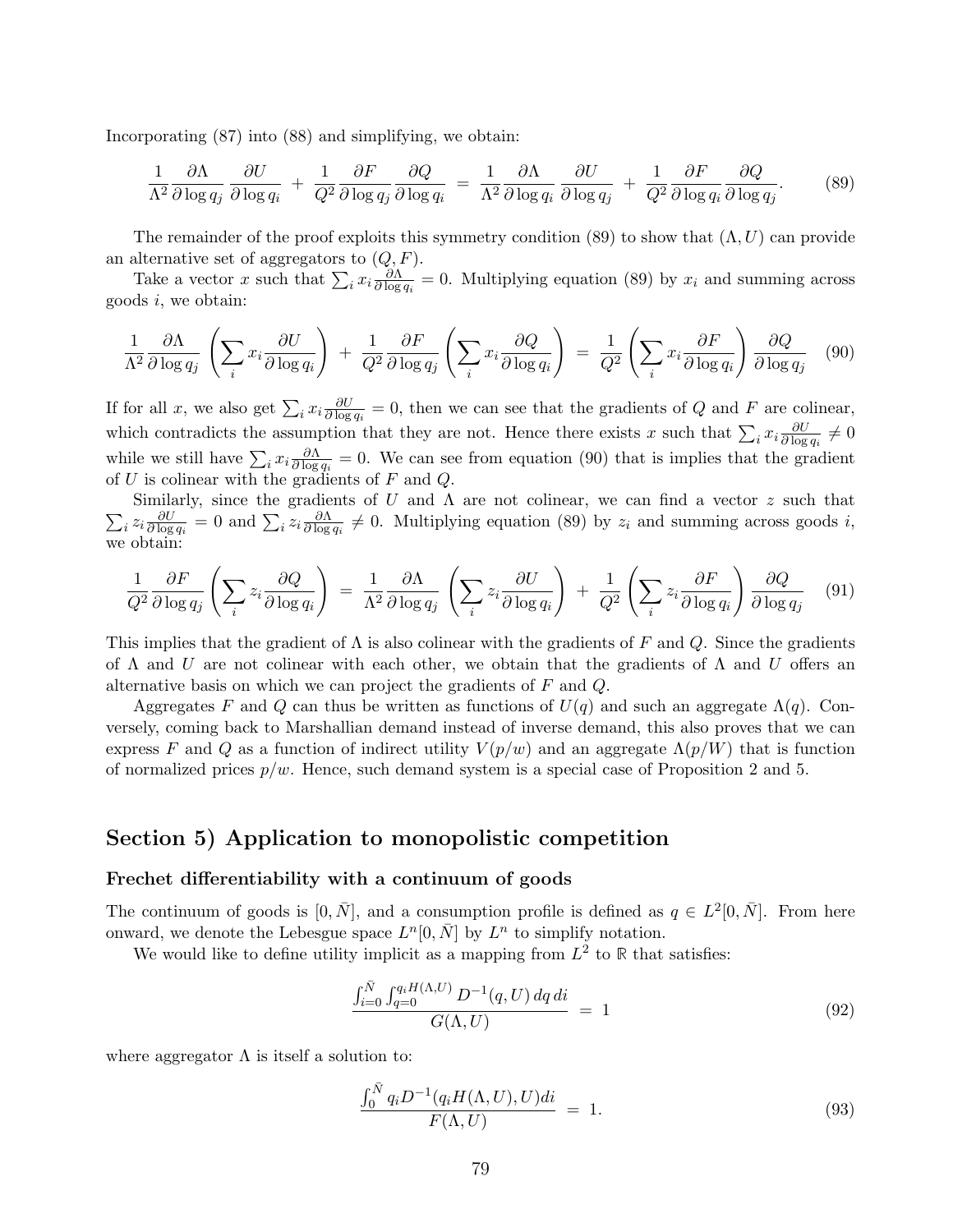For utility to be well-defined and Frechet differentiable in  $q \in L^2$ , the following conditions are needed:

• First, note that the two integral sums in equations (92) and (93) are well-defined and finite for any  $q \in L^2$ . For the first one, we have:

$$
\int_{i=0}^{\bar{N}}\int_{q=0}^{Hq_i}D^{-1}(q,U)dqdi<\int_{i=0}^{\bar{N}}\int_{q=0}^{HA}D^{-1}(q,U)dqdi+D^{-1}(HA,U)\int_{i=0}^{\bar{N}}(q_i-A)1\!\!1_{\{q_i>A\}}\,di<+\infty
$$

for any constant term  $A > 0$ , since  $D^{-1}(q, U)$  is decreasing in q. This integral is finite as we already assume that  $\int_{q=0}^{q_i} D^{-1}(q, U) dq$  is finite, and  $q \in L^2$  (which implies that  $q \in L^1$  since we are working over a bounded segment  $[0, \overline{N}]$ ). For the second one, note that we already assume  $\lim_{q_i \to 0} q_i D^{-1}(q_i, U) = 0$  (i.e. the marginal utility form a good increases by less than  $1/q$  when q decreases).

$$
\int_0^{\bar{N}} q_i D^{-1}(q_i H, U)di < \int_0^{\bar{N}} q_i D^{-1}(q_i H, U) \mathbb{1}_{\{q_i > A\}} di + D^{-1}(AH, U) \int_0^{\bar{N}} q_i \mathbb{1}_{\{q_i > A\}} di < +\infty
$$

• Next, as we define U implicitly as the solution of the system of equations  $(92)$  and  $(93)$ , we need the Jacobian of the LHS to be well defined. The derivatives w.r.t.  $U$  depend on:

$$
\int_{i=0}^{\bar{N}} \int_{q=0}^{q_i} \frac{\partial D^{-1}}{\partial U}(q, U) \, dq \, di \qquad \text{and} \qquad \int_{i=0}^{\bar{N}} q_i \frac{\partial D^{-1}}{\partial U}(q_i, U) \, di.
$$

We need to assume that those are well-defined and finite for any  $q \in L^2$ , a property that is not necessarily implied by the other assumptions made above.

The derivatives w.r.t.  $\Lambda$  are  $\int_{i=0}^{\bar{N}} q_i D^{-1}(q_i, U) dt$  and  $\int_{i=0}^{\bar{N}} q_i^2 \frac{\partial D^{-1}}{\partial q}(q_i, U) dt$ . The former one is is finite, as shown above. The latter is finite if  $\Big|$  $\partial D^{-1}$  $\left. \frac{D^{-1}}{\partial q} \right|$  is bounded among large enough values of q and if it does not exceed  $A/q_i^2$  for some constant term A in the limit  $q_i \to 0$ .

Note also that the Jacobian is triangular and invertible thanks to the assumptions that the derivative of LHS of equation (92) is strictly negative in U, zero in  $\Lambda$  (this is implied by the budget constraint), and derivative of the LHS of equation (92) is strictly negative in  $\Lambda$ .

Finally, for utility and  $\Lambda$  to be Frechet differentiable, we need to assume that  $\int_{i=0}^{\bar{N}} \int_{q=0}^{q_i} D^{-1}(q, U) dqdi$ and  $\int_{i=0}^{\bar{N}} q_i D^{-1}(q_i, U) di$  are Frechet differentiable in q. The derivatives are  $\int_{i=0}^{\bar{N}} D^{-1}(q_i, U) h_i di$ and  $\int_{i=0}^{\bar{N}} \left( D^{-1}(q_i, U) + q_i \frac{\partial D^{-1}}{\partial q} \right) h_i di$  respectively, for any  $h \in L^2$ . Hence Frechet differentiability requires that:

$$
\int_{i=0}^{\bar{N}} \int_{q_i}^{q_i+h_i} D^{-1}(q, U) dq di - \int_{i=0}^{\bar{N}} D^{-1}(q_i, U) h_i di = o(||h||_2)
$$

and

$$
\int_{i=0}^{\bar{N}} (q_i + h_i) \left( D^{-1}(q_i + h_i, U) - D^{-1}(q_i, U) \right) di - \int_{i=0}^{\bar{N}} q_i \frac{\partial D^{-1}}{\partial q} h_i di = o(||h||_2)
$$

as h converges to zero, where  $|| \cdot ||_2$  denotes the  $L^2$  norm.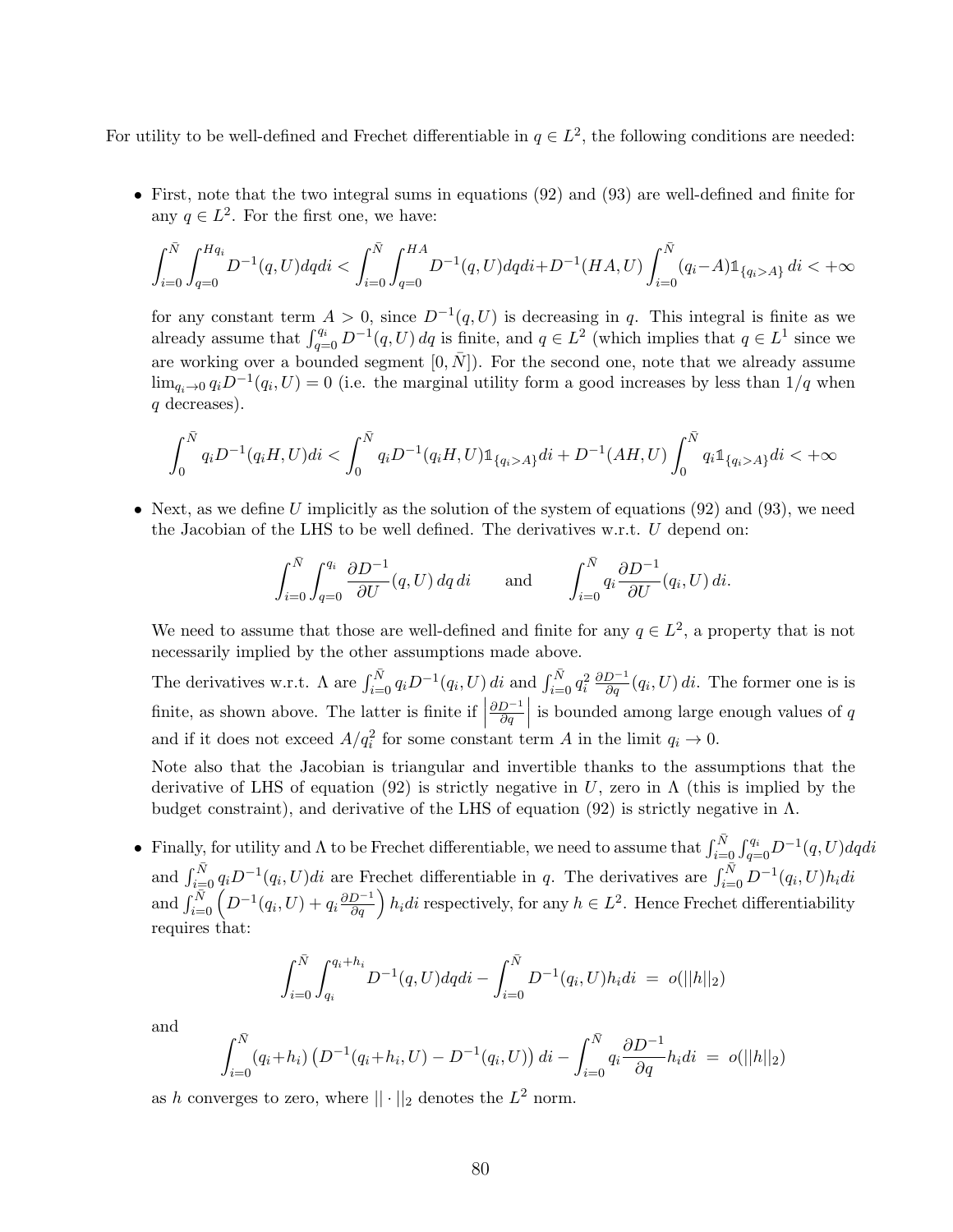## Proof of Proposition 7

Uniqueness and existence Suppose that demand is Gorman-Pollak with:

$$
q = Q/L = D(F(\Lambda)p/w)/H(\Lambda)
$$

Firms choose  $Q = Lw$  to maximize profits:

$$
\pi = Q(p-c) - f = Q[wD^{-1}(H(\Lambda)Q/L)/F(\Lambda) - c] - f
$$

Assuming a unique quantity level to maximize profits (second order condition), we obtain that optimal profits can be expressed as a function of  $\Lambda$  (after optimizing over p or q). Moreover, we can show that profits strictly decrease with  $\Lambda$ . This can be seen by applying the envelop theorem and noticing that  $D^{-1}(H(\Lambda)Q/L)/F(\Lambda)$  must have a negative partial derivative in  $\Lambda$  as one of our assumption for rationalizing Gorman-Pollak demand, conditions [A3]:

$$
\frac{\partial \pi}{\partial \Lambda} \ = \ Q w \frac{\partial}{\partial \Lambda} \left\{ D^{-1} (H(\Lambda) Q/L) / F(\Lambda) \right\} \ < \ 0
$$

Hence, the zero-profit condition uniquely pins down  $\Lambda = \Lambda^*$ . From the profit maximization, we also obtain  $Q(\Lambda)$  as a function of  $\Lambda$ , hence we obtain a unique firm size  $Q^* = Q(\Lambda^*)$ . Then, prices as obtained as a function of Q and  $\Lambda$ , so we also have a unique equilibrium price  $p^*$ . Finally, the budget constraint (or equivalently the resource constraint) uniquely determines the equilibrium number of firms  $N^*$ , given  $Q^*$  and  $\Lambda^*$ .

To prove existence, we can see that  $QD^{-1}(HQ/L)$  is null in the limit cases where Q is zero and infinite, while  $D^{-1}(HQ/L)$  goes to infinity at  $Q \approx 0$ . Thus, along with the second-order condition, profit maximization leads to a unique and finite  $Q^*(\Lambda) > 0$  that maximizes profits, for any given  $\Lambda$ . As we assume that  $D^{-1}(H(\Lambda)Q/L)/F(\Lambda)$  spans 0 to  $+\infty$  when  $\Lambda$  goes from  $+\infty$  to zero for any given Q, we also obtain that variable profits with  $Q = Q^*(\Lambda)$  can take all values from 0 to  $+\infty$  (for any given c) and thus can equal any value of fixed costs  $f$ .

Comparative statics It is again useful to denote:

$$
r(q) = qD^{-1}(q)
$$

as well as  $\rho(q) = \varepsilon_r$  the elasticity of  $r(q)$  w.r.t q. The price elasticity of demand (in absolute value) is then  $\sigma = \frac{1}{1-\rho}$ .

The second-order condition for profit maximization can then be simply stated as  $r$  having a negative second derivative, which is equivalent to assuming a negative elasticity of  $r'$ :

$$
Profit\ SOC \iff \varepsilon_{r'} < 0
$$

As shown above, equilibrium conditions on maximized profits being zero determine  $\Lambda$  and  $Q$ . First, we can see that:

$$
\rho(H(\Lambda)Q/L) = \frac{cQ}{cQ+f}
$$

Hence, differentiating w.r.t  $Q$ ,  $\Lambda$  and  $L$ , we obtain:

$$
(1 - \rho)d\log Q = \varepsilon_{\rho}d\log(HQ/L)
$$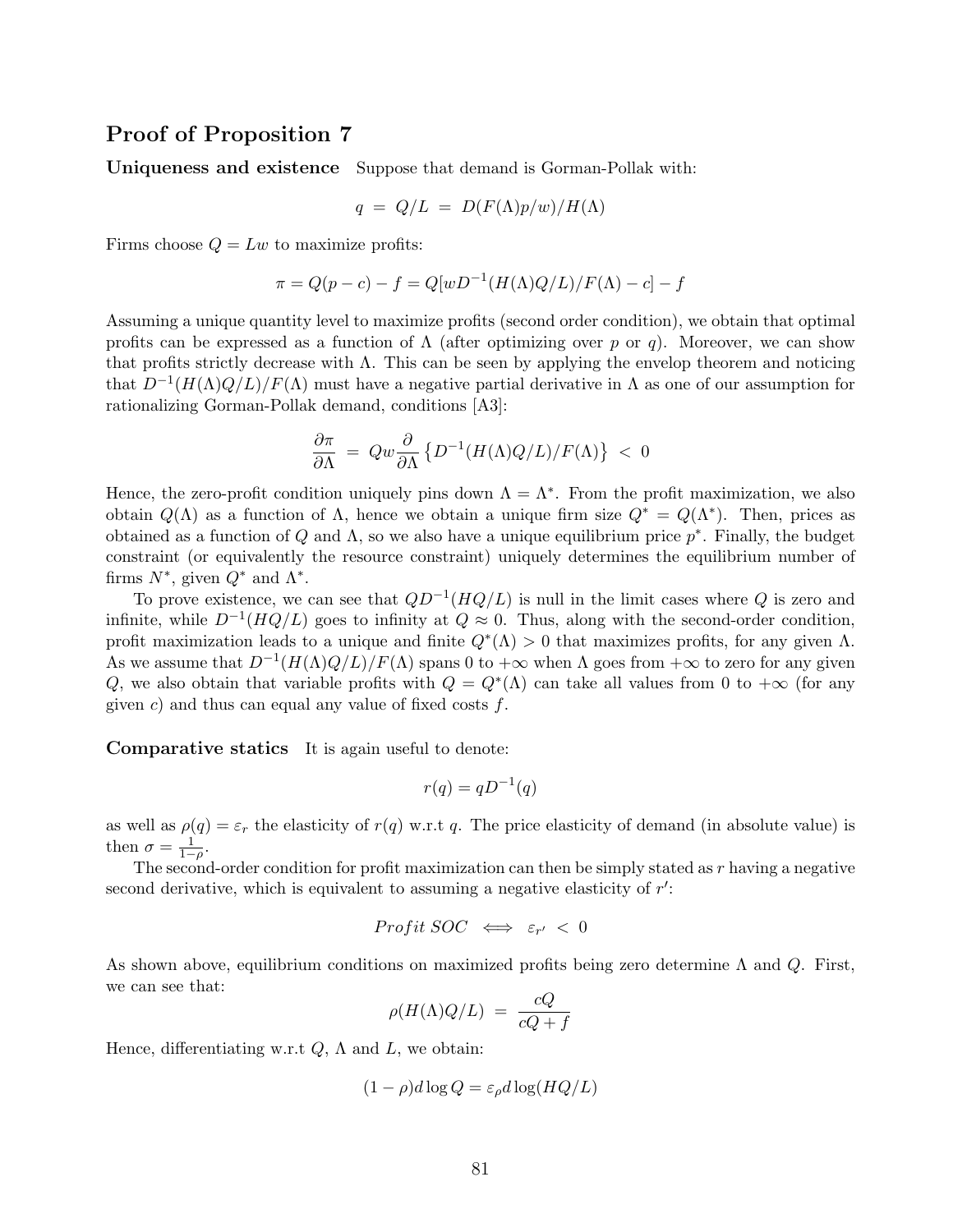Note that  $\varepsilon_{\rho} = \varepsilon_{r'} + 1 - \rho$ , so this is equivalent to:

$$
-\varepsilon_{r'}d\log Q = \varepsilon_{\rho}\varepsilon_H d\log\Lambda - \varepsilon_{\rho}d\log L \tag{94}
$$

Note that  $\varepsilon_{r'} < 0$  (SOC in profits) hence this uniquely characterizes how Q changes depending on  $\Lambda$ and population L.

Next, consider the zero-profit condition:

$$
wQD^{-1}(H(\Lambda)Q/L)/F(\Lambda) - (cQ+f) = 0
$$

Given that Q maximizes profits, the derivative in Q is null. Hence we obtain how a change in population L and income w affects aggregator  $\Lambda$ : Differentiating the zero profit condition yields:

$$
[\varepsilon_F + (1 - \rho)\varepsilon_H]d\log\Lambda = (1 - \rho)d\log L + d\log w
$$

where again  $\rho$  is the elasticity of  $r(q) = qD^{-1}(q)$ . Rationalization of the demand system and the definition of the aggregator  $\Lambda$  requires that  $\varepsilon_F + (1 - \rho)\varepsilon_H$  is positive, so we obtain that  $\Lambda$  increases with population L and income w. Plugging into equation  $(94)$  describing the changes in firm size Q, and multiplying by  $\varepsilon_F + (1 - \rho)\varepsilon_H$ , we obtain:

$$
-\varepsilon_{r'}[\varepsilon_F + (1-\rho)\varepsilon_H]d\log Q = \varepsilon_{\rho}\varepsilon_H[\varepsilon_F + (1-\rho)\varepsilon_H]d\log\Lambda - \varepsilon_{\rho}[\varepsilon_F + (1-\rho)\varepsilon_H]d\log L
$$
  
\n
$$
= [-\varepsilon_{\rho}[\varepsilon_F + (1-\rho)\varepsilon_H] + \varepsilon_{\rho}\varepsilon_H(1-\rho)]d\log L + \varepsilon_{\rho}\varepsilon_H d\log w
$$
  
\n
$$
= -\varepsilon_{\rho}\varepsilon_F d\log L + \varepsilon_{\rho}\varepsilon_H d\log w
$$

So we find that firm size Q increases with L if and only if  $\varepsilon_{\rho} \varepsilon_F$  is negative and increases with income w if and only if  $\varepsilon_{\rho} \varepsilon_H$  is positive. Since the sign of  $\varepsilon_{\rho}$  is the same as the sign of  $\varepsilon_{\sigma}$ , we obtain Proposition 7.

## Lemma 2

For Propositions 8, 9 and 10, we rely on the following Lemmas linking sub/superconvexity and the sign of  $\rho - r/R$ , governing whether markups exceed the gains from variety (see Proposition 10).

Denote  $r(q, U) = qD^{-1}(q, U)$  and its elasticity  $\rho = \varepsilon_r$  w.r.t q as well as:

$$
R(q,U)=\int_0^q D^{-1}(q',U)dq'
$$

which is well defined according to our assumptions from Section 5.1. Note that we also have  $\rho = \varepsilon_r \in$  $(0, 1), R(0, U) = 0, r(0, U) = 0, r(q, U) > 0$  for any U and  $q > 0$ . The price elasticity of demand corresponds to  $\frac{1}{1-\rho}$  (in absolute terms), hence demand is superconvex if  $\varepsilon_\rho > 0$  and subconvex if  $\varepsilon_\rho < 0$ (where  $\varepsilon_{\rho}$  refers to the elasticity in q).

**Lemma 2a:** Suppose  $\varepsilon_{\rho} < 0$  (subconvex demand), then  $\rho < r/R$ .

Given the definition of  $\rho$ , we have  $\rho = \frac{xr'}{r}$  and thus:

$$
r/x = r'/\rho \tag{95}
$$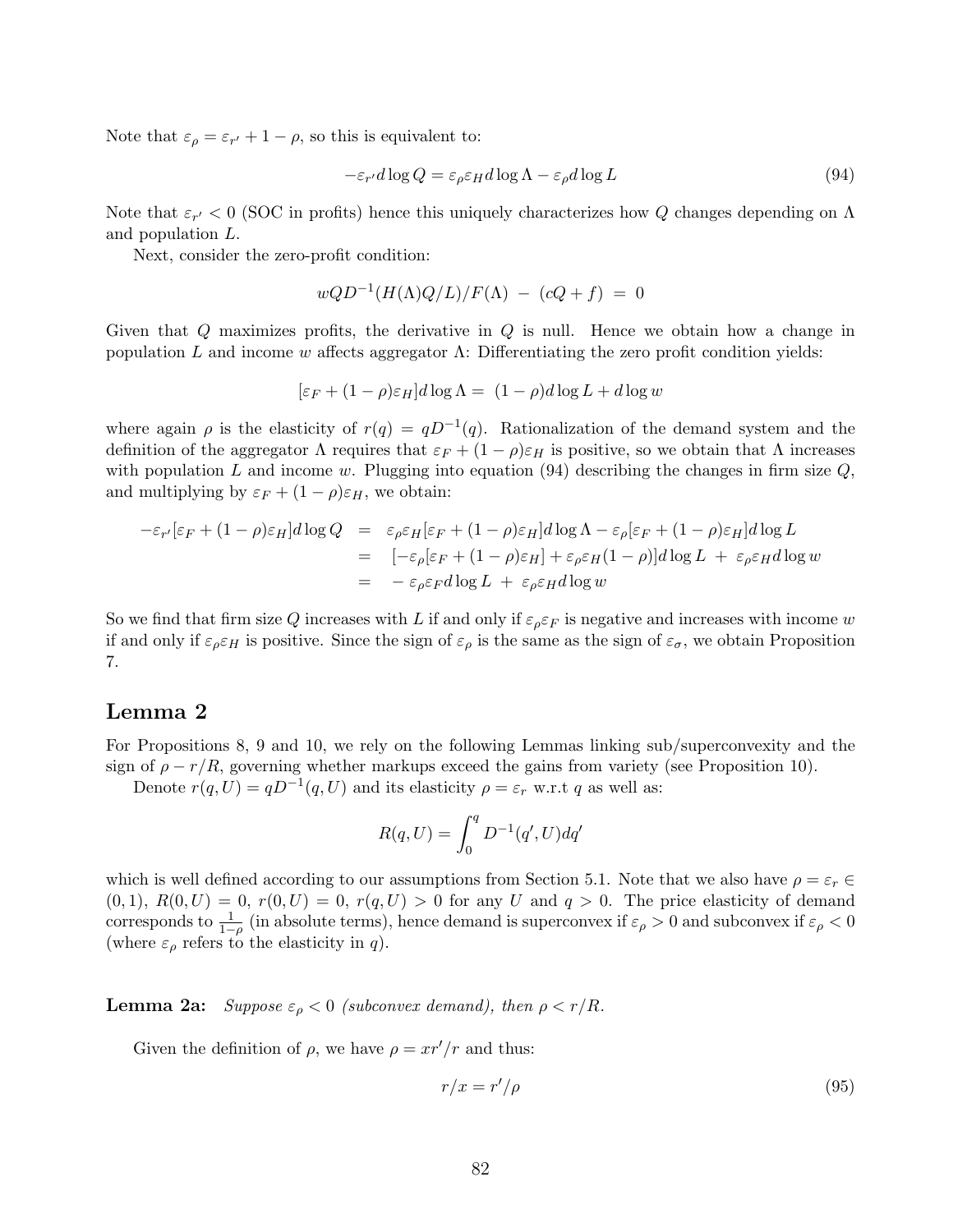hence, since  $\rho$  decreases in  $x \ (\varepsilon_{\rho} < 0)$ :

$$
R(q,U) = \int_0^q [r(x,U)/x]dx = \int_0^q \frac{\partial r}{\partial x} \frac{1}{\rho(x,U)} dx < \left[\int_0^q \frac{\partial r}{\partial x} dx\right] / \rho(q,U) = r(q,U) / \rho(q,U)
$$

**Lemma 2b:** Suppose  $\varepsilon_{\rho} > 0$  (superconvex demand), then  $\rho > r/R$ .

We start again from equation (95). Since  $\rho$  increases with q, we obtain:

$$
R(q,U) = \int_0^q [r(x,U)/x]dx = \int_0^q \frac{\partial r}{\partial x} \frac{1}{\rho(x,U)} dx > \left[\int_0^q \frac{\partial r}{\partial x} dx\right] / \rho(q,U) = r(q,U) / \rho(q,U)
$$

Now consider the dual, looking here just at demand D with a single argument for the sake of simplicity, and define:

$$
S(y) = \int_{y'=y}^{+\infty} D(y') dy'
$$

(assumptions on the integrability of  $D^{-1}$  around zero implies that the integral above is also well defined). Assuming also that the price elasticity is larger than one,  $yD(y)$  has a derivative  $yD' + D$ that is negative, and thus  $yD(y)$  is decreasing in y. We also assume that it converges to 0 as y goes to infinity (this is the dual equivalent to assuming that  $qD^{-1}(q)$  converges to zero at  $q \approx 0$ ). Define  $\mu$  as:

$$
\mu(y) = \frac{yD'(y)}{yD'(y) + D(y)}
$$

As  $\mu = \sigma/(\sigma - 1)$ ,  $\mu$  increases in y if and only if the price elasticity  $\sigma = -\frac{yD'(y)}{D(y)}$  $\frac{D(y)}{D(y)}$  decreases in y. Demand is subconvex if  $\varepsilon_{\mu} > 0$  and superconvex if  $\varepsilon_{\mu} < 0$ .

**Lemma 2c:** Suppose  $\varepsilon_{\mu} > 0$  (subconvex demand), then  $\varepsilon_{S} > 1 + \varepsilon_{D}$ .

Note that:

$$
\mu(y) - 1 = -\frac{D(y)}{yD'(y) + D(y)}
$$

hence we have  $D = (-yD' - D)(\mu - 1)$  and thus, for any  $y < y_0$ :

$$
S(y) - S(y_0) = \int_y^{y_0} D(x)dx = \int_{x=y}^{y_0} (-xD'(x) - D(x))(\mu(x) - 1) dx
$$

Since  $\mu(y)$  increases in y, we obtain:

$$
S(y) - S(y_0) > (\mu(y) - 1) \int_y^{y_0} [-xD' - D] dx = (\mu(y) - 1) [yD(y) - y_0D(y_0)]
$$

As  $y_0$  goes to infinity,  $S(y_0) = 0$  and  $y_0D(y_0) = 0$ , so we obtain:

$$
S(y) > yD(y)(\mu(y) - 1)
$$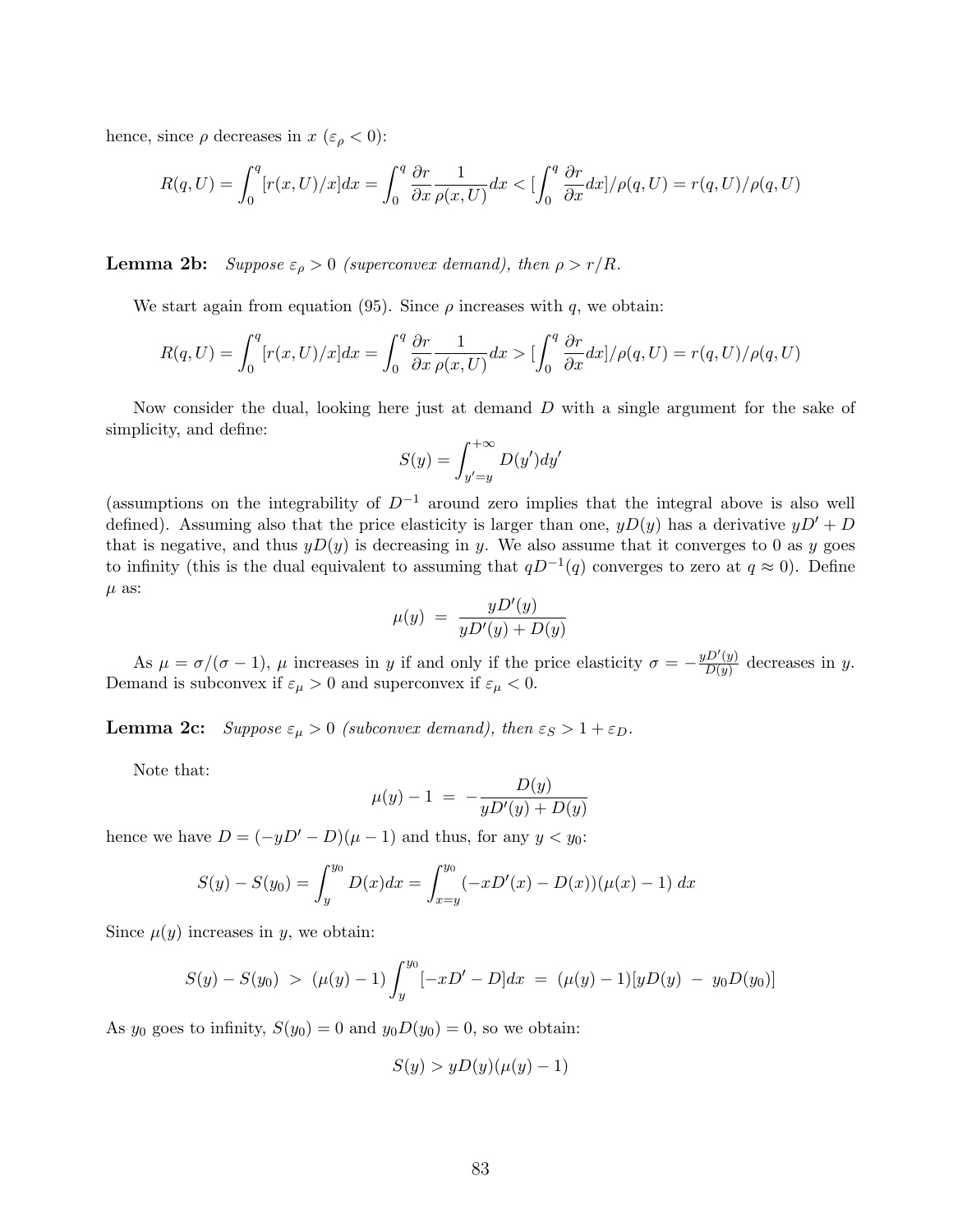and thus, noticing that  $1/(\mu - 1) = \sigma - 1$ , we obtain:

$$
\varepsilon_S = -yD(y)/S(y) > -1/(\mu - 1) = 1 - \sigma = 1 + \varepsilon_D
$$

**Lemma 2d:** Suppose  $\varepsilon_{\mu} < 0$  (superconvex demand), then  $\varepsilon_{S} < 1 + \varepsilon_{D}$ .

As above, we have

$$
S(y) - S(y_0) = \int_y^{y_0} D(x)dx = \int_{x=y}^{y_0} (-xD'(x) - D(x))(\mu(x) - 1) dx
$$

Hence, since  $\mu(y)$  now decreases in y, we have:

$$
S(y) - S(y_0) < (\mu(y) - 1) \int_{y}^{y_0} [-xD' - D] dx = (\mu(y) - 1)[yD(y) - y_0D(y_0)]
$$

As  $y_0$  goes to infinity,  $S(y_0) = 0$  and  $y_0D(y_0) = 0$ , so we obtain:

$$
S(y) < yD(y)(\mu(y) - 1)
$$

and thus, noticing that  $1/(\mu - 1) = \sigma - 1$ , we obtain:

$$
\varepsilon_S = -yD(y)/S(y) < -1/(\mu - 1) = 1 - \sigma = 1 + \varepsilon_D
$$

Combining Lemma 2c and 2d, we can also see that  $\varepsilon_{\mu}(1 + \varepsilon_{D} - \varepsilon_{S})$  < 0 with both subconvex and superconvex demand.

# With implicitly-additive preferences

With directly-implicitly-additive preferences based on equation (27) in the main text, and with symmetric demand over a continuum of goods, utility satisfies:

$$
N \int_0^q D^{-1}(q', U) dq' = 1
$$

where  $D^{-1}$  is strictly decreasing in q and U. This implicitly determines how utility U depends on N and  $q$ .

This leads to prices:

$$
p = w D^{-1}(q, U) / \Lambda
$$

with  $\Lambda$  determined by the budget constraint:

$$
r(q,U)/\Lambda\ =\ 1/N
$$

Free-entry condition leads to:

$$
r(q, U)/\Lambda = \frac{cLq + f}{Lw}
$$

We get:

$$
\int_0^q D^{-1}(q',U)dq' = \frac{cLq+f}{Lw}
$$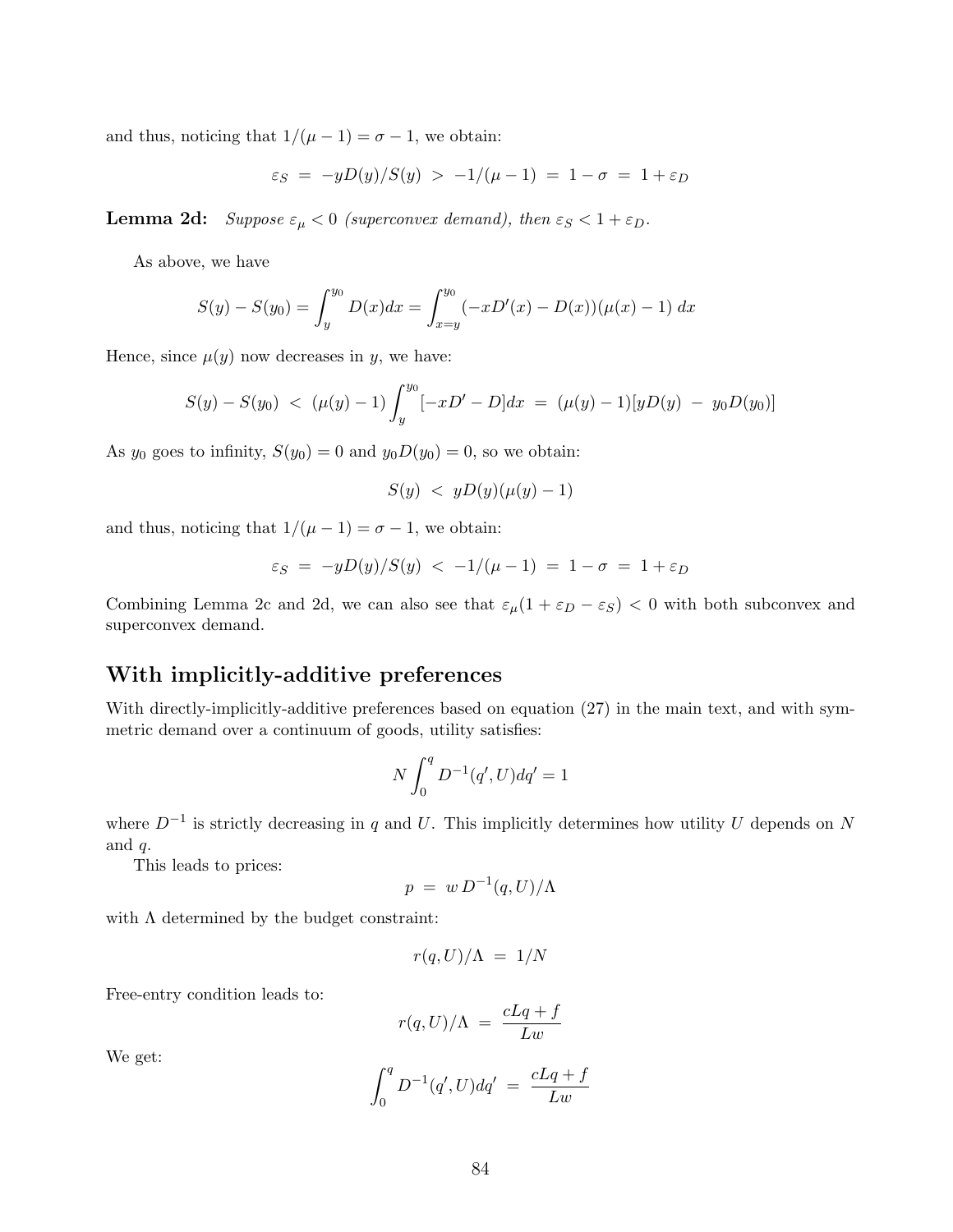From this, we obtain utility U as a function of q, a function that is increasing in q if and only if  $\varepsilon_R > \rho$ . This is the case for subconvex demand (Lemma 2a).

The optimal pricing condition leads to:

$$
\rho(q, U) = \frac{cLq}{cLq + f}
$$

Assuming the profit maximization second order condition, this can be used  $q$  as a implicit function of U, decreasing with U if  $\rho(q, U)$  decreases with U. Combining with the previous equation, we therefore obtain a unique equilibrium in  $q$  and  $U$  in the case of subconvex demand if the price elasticity of demand  $\sigma(q, U) = 1/(1 - \rho)$  decreases with utility  $U^{(4)}$ .

# Proof of Proposition 8

Directly semi-separable preferences Suppose that utility is given by:  $U = \frac{NR(H(\Lambda)q)}{G(\Lambda)}$  and  $\Lambda$ by:

$$
\frac{r(H(\Lambda)q)}{R(H(\Lambda)q)} = \frac{H(\Lambda)G'(\Lambda)}{H'(\Lambda)G(\Lambda)} \equiv \frac{F(\Lambda)H(\Lambda)}{G(\Lambda)}
$$

where we denote  $F(\Lambda) = \frac{G'(\Lambda)}{H'(\Lambda)}$  which we assume to be positive, and with:

$$
R(q) = \int_0^q D^{-1}(q')dq' \qquad r(q) = q D^{-1}(q)
$$

Also denote by  $\rho = \varepsilon_r$  the elasticity of r (which must be between 0 and 1). The first-order condition of profit maximization yields:

$$
\rho(H(\Lambda)Q/L) = \frac{cQ}{cQ+f}
$$

Assume  $r' < 0$  (SOC in profit maximization) and note  $\varepsilon_{\rho} = \varepsilon_{r'} + 1 - \rho$ .

Equilibrium in  $Q$  and  $\Lambda$  can be summarized by these two conditions:

$$
\rho(H(\Lambda)Q/L)\left(1+\frac{f}{cQ}\right) = 1
$$
  

$$
\frac{r(H(\Lambda)Q/L)}{R(H(\Lambda)Q/L)}\frac{G(\Lambda)}{F(\Lambda)H(\Lambda)} = 1.
$$

The left-hand side of the first equation is decreasing in Q given the profit maximization second order condition:  $\varepsilon_{\rho} + \rho - 1 = \varepsilon_{r'} < 0$ , and thus the first equation has a unique solution in Q as a function of  $\Lambda$  and population  $L$ :

$$
Q \quad = \quad Q^*(\Lambda,L)
$$

with:

$$
-\varepsilon_{r'}d\log Q^* = \varepsilon_{\rho}\varepsilon_H d\log\Lambda - \varepsilon_{\rho}d\log L
$$

So  $Q^*(\Lambda, L)$  increases with  $\Lambda$  if  $\varepsilon_\rho \varepsilon_H > 0$ ; decreases with  $\Lambda$  if  $\varepsilon_\rho \varepsilon_H < 0$ . Moreover,  $Q^*(\Lambda, L)$  increases

<sup>&</sup>lt;sup>41</sup>Conversely, in the case of superconvex demand, a sufficient condition for uniqueness is that the price elasticity of demand increases with utility.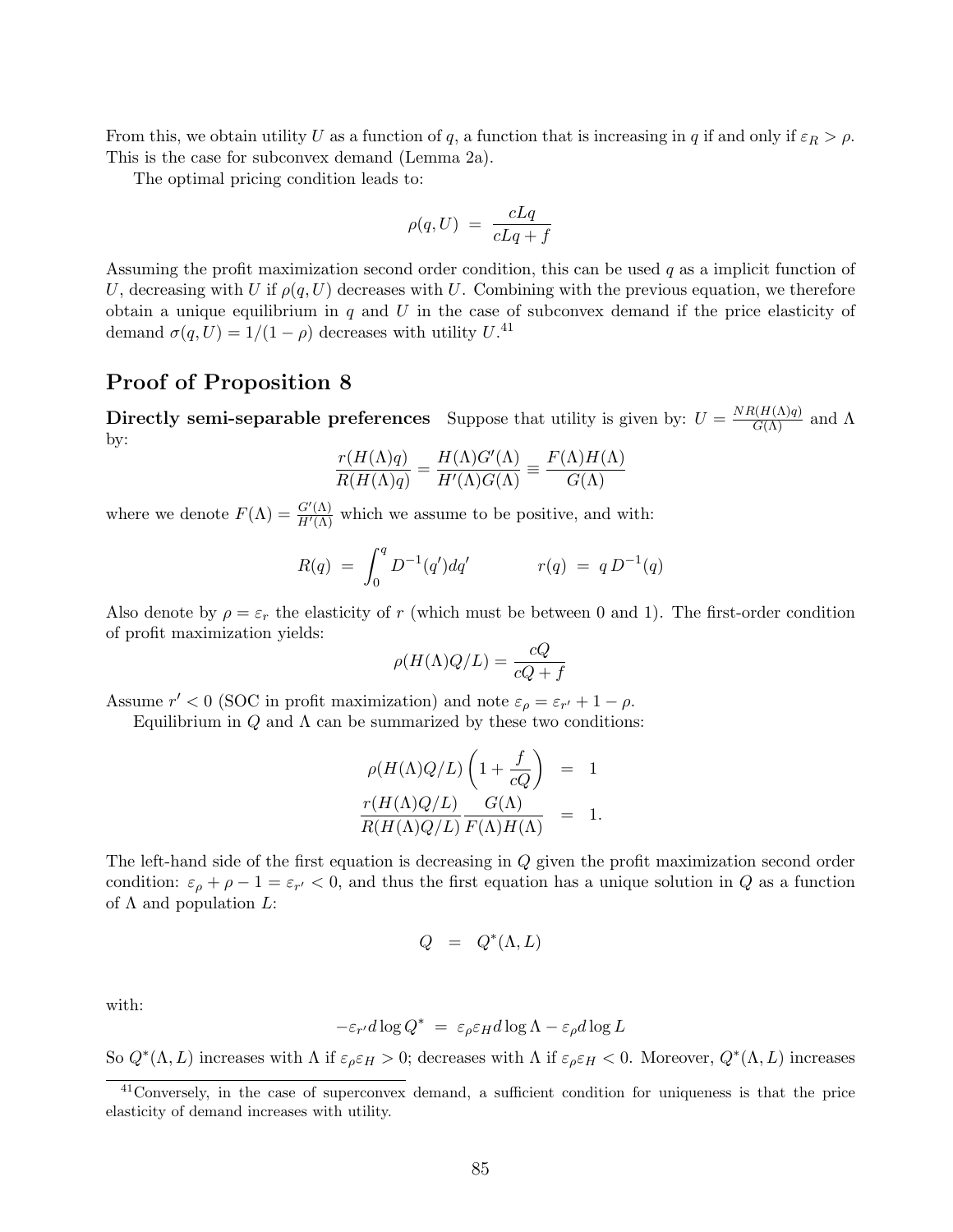with L (conditional on  $\Lambda$ ) if and only if  $\varepsilon_{\rho}$  is negative (subconvex demand).

For the demand system to be well-defined, recall that we assume that the left-hand side of the second equation is decreasing in  $\Lambda$ , i.e.  $\varepsilon_F + (1 - \rho)\varepsilon_H > 0$ . This leads to  $\Lambda$  as a unique solution as a function  $Q/L$ .

$$
\Lambda=\Lambda^*(Q/L)
$$

with:

$$
(\varepsilon_F + (1 - \rho)\varepsilon_H)d\log\Lambda = (\varepsilon_r - \varepsilon_R)d\log(Q/L)
$$

so  $\Lambda^*(Q/L)$  increases in  $Q/L$  if and only if  $\varepsilon_r - \varepsilon_R = \rho - r/R > 0$ .

Suppose that  $\varepsilon_H$  is negative and that demand is subconvex ( $\varepsilon_\rho < 0$ ). Lemma 2a implies  $\rho - r/R < 0$ . In this case, we obtain that  $Q^*(\Lambda, L)$  strictly increases with  $\Lambda$  while  $\Lambda^*(Q/L)$  strictly decreases with  $Q/L$ . A solution in  $(Q, \Lambda)$  is thus unique. From Q and the resource constraint, we obtain the number of firms,and we obtain utility from the definition of utility above. The equilibrium is thus unique. Moreover, in this case,  $Q^*(\Lambda, L)$  increases with L (while  $\Lambda^*(Q/L)$  decreases in  $Q/L$ ), so an increase in L leads to an upward shift (towards larger firm size) for both curves, and a larger firm size  $Q$  in equilibrium.

Suppose that  $\varepsilon_H$  is negative and that demand is superconvex ( $\varepsilon_\rho > 0$ ). Lemma 2b implies  $\rho-r/R >$ 0. In this case, we obtain that  $Q^*(\Lambda, L)$  strictly decreases with  $\Lambda$  while  $\Lambda^*(Q/L)$  strictly increases with  $Q/L$ . A solution in  $(Q, \Lambda)$  is thus unique. Again, using the resource constraint and the definition of utility,  $N$  and  $U$  are also unique.

Thus, the equilibrium is unique when  $\varepsilon_H$  is negative and demand is either subconvex or superconvex, as the latter implies  $\varepsilon_{\rho}(\varepsilon_{r}-\varepsilon_{R})>0$ . When  $\varepsilon_{H}$  is positive, a sufficient condition for uniqueness of equilibrium is obtained by comparing the slopes of  $\Lambda^*$  and  $Q^*$  defined just above. In the case of superconvex demand  $(\varepsilon_{\rho} > 0)$ , both curves are upward-slopping. Plotting both with Q on the vertical axis and  $\Lambda$  on the horizontal axis, curve  $Q^*$  is steeper than  $\Lambda^*$  if and only if:

$$
\varepsilon_H \varepsilon_\rho (\varepsilon_r - \varepsilon_R) > (-\varepsilon_{r'}) (\varepsilon_F + (1 - \rho) \varepsilon_H)
$$

With subconvex demand  $(\varepsilon_{\rho} < 0)$ , both curves are downward slopping and the same condition indicates that the  $Q^*$  curve is steeper than  $\Lambda^*$ . A sufficient condition for uniqueness is that the sign of  $\varepsilon_H \varepsilon_\rho (\varepsilon_r \varepsilon_R$ ) –  $(-\varepsilon_{r'}) (\varepsilon_F + (1-\rho)\varepsilon_H)$  does not change in equilibrium.

Finally, assuming that inverse demand goes from zero to infinity as  $\Lambda$  goes from infinity to zero (conditional on its own quantity), the curve  $\Lambda = \Lambda^*(Q/L)$  defining  $\Lambda$  necessarily intersect the other curve dictated by profit maximization,  $Q^*(\Lambda, L)$ . For any given Q, we can then obtain  $N = Lw/(cQ +$ f) and then obtain utility U conditional on any N, Q and  $\Lambda$ . Hence an equilibrium exists.

Indirectly semi-separable preferences Suppose that indirect utility can be expressed as:

$$
V = \frac{N}{L(\Lambda)} S(F(\Lambda)p/w)
$$

where we denote:

$$
S(y) = \int_{y'=y}^{\infty} D(y') dy'
$$

and where F, L and D are twice continuously differentiable, with  $F' > 0$ ,  $L' < 0$ ,  $D > 0$  and  $D' < 0$ (assumptions on the integrability of  $D^{-1}$  around zero implies that the integral above is also well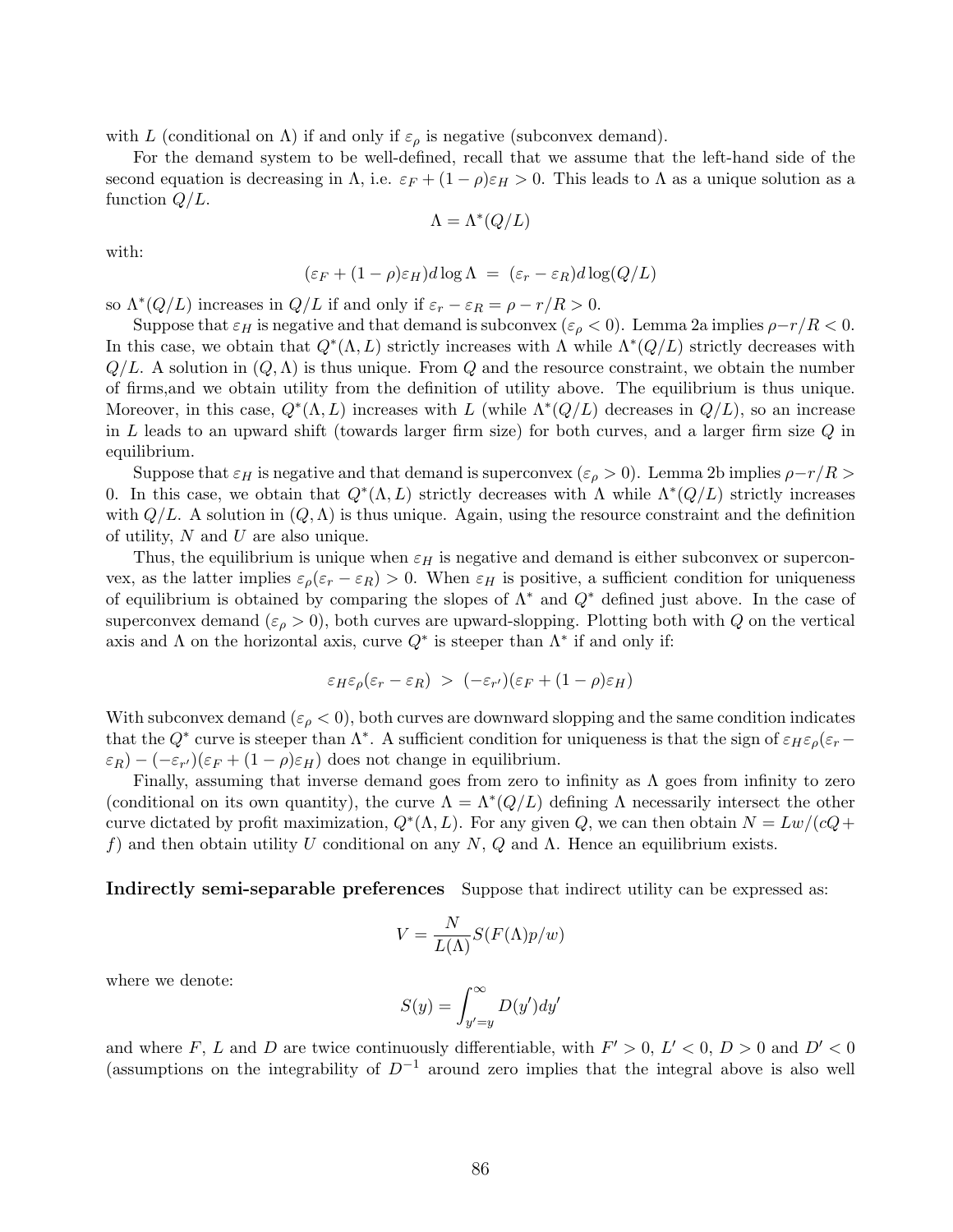defined). Suppose that  $\Lambda$  is such that:

$$
\frac{(p/w)D(F(\Lambda)p/w)}{S(F(\Lambda)p/w)} = \frac{H(\Lambda)}{L(\Lambda)}
$$
\n(96)

where we denote  $H(\Lambda) = -L'(\Lambda)/F'(\Lambda)$  (assumed to be positive). We assume that the left-hand side of equation (96) is decreasing in  $\Lambda$  (this assumption is needed to ensure that such indirect utility function is well-behaved, as in Proposition 5), with  $\varepsilon_H - \varepsilon_D \varepsilon_F > 0$ . We obtain  $\Lambda(p/w)$  implicitly defined by this equation, with:

$$
(\varepsilon_H - \varepsilon_D \varepsilon_F) d \log \Lambda = (1 + \varepsilon_D - \varepsilon_S) d \log(p/w)
$$
\n(97)

Profits are given by:

$$
\pi = Q(p-c) - f = L(p-c)\frac{D(Fp/w)}{VH(\Lambda)} - f
$$

So maximizing profits w.r.t. p leads to:

$$
(p - c)/p = -D(Fp/w)/[(Fp/w)D'(Fp/w)] \equiv 1/\sigma(Fp/w)
$$

or equivalently, using relative markups  $p/c$ :

$$
\frac{p}{c} = \frac{(Fp/w)D'(Fp/w)}{(Fp/w)D'(Fp/w) + D(Fp/w)} \equiv \mu(Fp/w)
$$

Note that SOC in profit maximization implies that  $\varepsilon_{\mu} < 1$ . Moreover, demand is subconvex if  $\varepsilon_{\mu} < 0$ and superconvex if  $\varepsilon_{\mu} > 0$ .

Differentiating w.r.t.  $p$ ,  $\Lambda$  and w, we obtain:

$$
d \log p = \varepsilon_{\mu} d \log (p/w) + \varepsilon_{\mu} \varepsilon_F d \log \Lambda
$$

Hence we get:

$$
(1 - \varepsilon_{\mu}) d \log p = -\varepsilon_{\mu} d \log w + \varepsilon_{\mu} \varepsilon_F d \log \Lambda
$$

Comparing how p depends on  $\Lambda$  to maximize profits with how  $\Lambda$  depends on  $p/w$  (equation 97), we obtain that the equilibrium is unique if one curve is always steeper, i.e. if the sign of:

$$
(\varepsilon_H - \varepsilon_D \varepsilon_F)(1 - \varepsilon_\mu) - (1 + \varepsilon_D - \varepsilon_S)\varepsilon_\mu \varepsilon_F
$$

never flips in equilibrium. On the one hand, the second-order condition in profits and the condition for integrability imply that  $(\varepsilon_H - \varepsilon_D \varepsilon_F)(1 - \varepsilon_\mu)$  is positive. On the other hand, Lemma 2c and 2d imply that the sign of  $(1 + \varepsilon_D - \varepsilon_S)\varepsilon_\mu$  is always negative with both the subconvex and superconvex demand. Hence, a sufficient condition for uniqueness is that F increases with  $\Lambda$ .

If demand is subconvex,  $\varepsilon_{\mu}$  is positive and profit maximization implies that prices increase with income w, conditional on  $\Lambda$ . In turn, since  $1 + \varepsilon_D - \varepsilon_S$  is negative when demand is subconvex, equation (97) implies that  $\Lambda$  increases with w, conditional on prices (and decreases in prices, conditional on  $w$ ). Hence equilibrium prices increase with income.

As for direct semi-separability, assuming that demand goes from zero to infinity as  $\Lambda$  goes from infinity to zero (conditional on its own normalized price), we can always find a pair  $(\Lambda, p)$  that satisfy the definition of  $\Lambda$  and profit maximization. Then, for any given price, we obtain firm size Q and thereby obtain  $N = Lw/(cQ + f)$ . Finally, we obtain utility U conditional on any value of N, Q and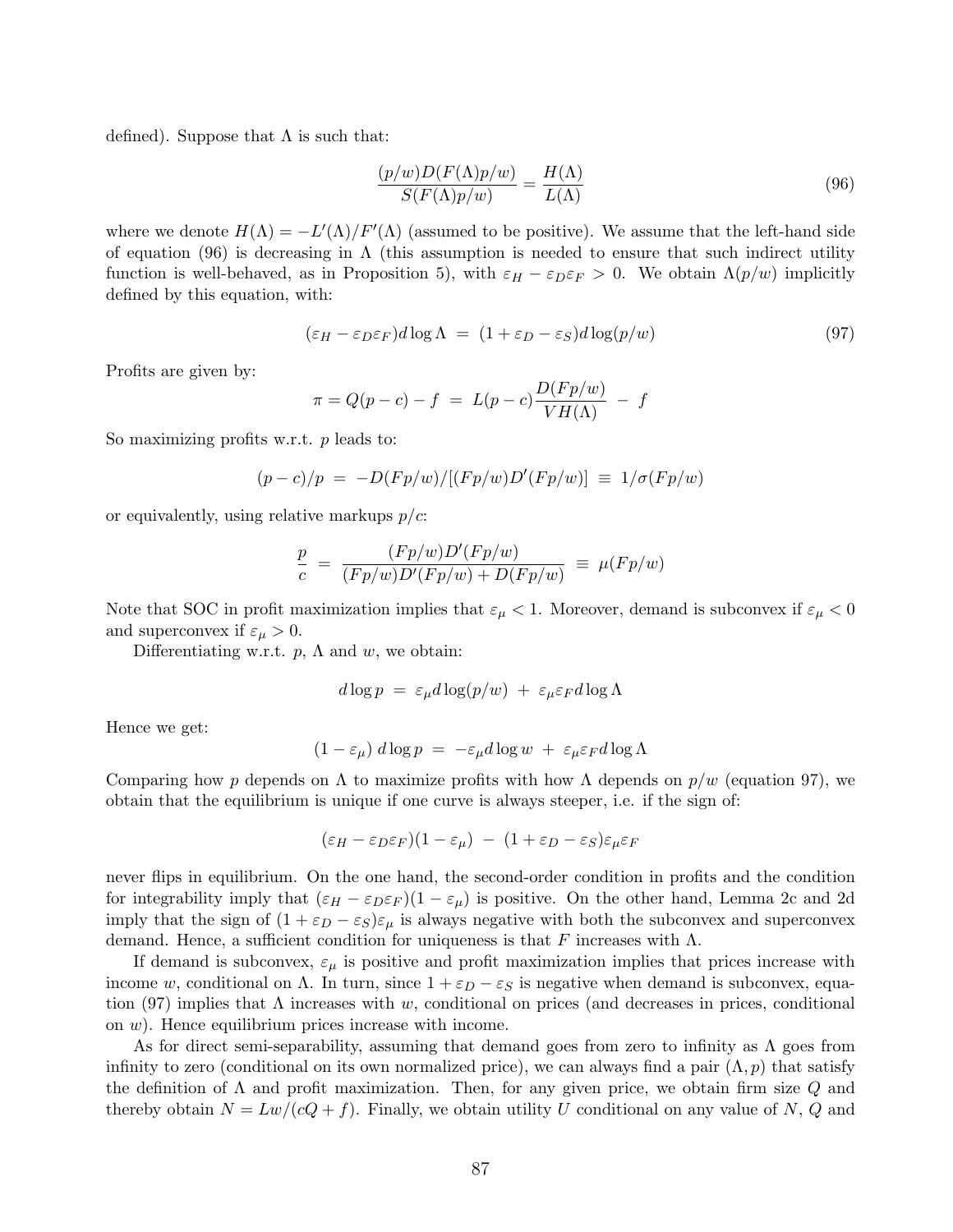Λ. Hence an equilibrium exists.

# Proof of Proposition 9

We adopt the same notation as in Proposition 7. Suppose that preferences are homothetic, as described in Section 4.2, and that  $U$  satisfies:

$$
NR(qH(\Lambda)/U) = G(\Lambda)
$$

where  $R$  is such that:

$$
R(x) \ = \ \int_{q=0}^{x} D^{-1}(q) dq
$$

This leads to demand proportional to  $D^{-1}(qH(\Lambda)/U)$ . Demand is then:

$$
p/w = D^{-1}(H(\Lambda)q/U) / [UF(\Lambda)]
$$

with  $G' = H'F$ . Denote  $r(q) = qD^{-1}(q)$ . The budget constraint can be written:

$$
Nr(qH(\Lambda)/U)\bigm/[H(\Lambda)F(\Lambda)]\big]=1
$$

The free-entry condition (zero profits) yields:

$$
\frac{Lw}{N} = cLq + f
$$

which we can combine with the budget constraint to obtain:

$$
\frac{r(qH(\Lambda)/U)}{F(\Lambda)H(\Lambda)} = \frac{cLq + f}{Lw} \tag{98}
$$

Since the left-hand side is strictly decreasing in  $\Lambda$ , this can be used to implicitly define  $\Lambda = \Lambda^*(q, U, L, w)$ . Notice that, in equilibrium, q maximizes profits which implies that the derivative of  $\Lambda^*(q, U, L, w)$  w.r.t  $q$  is null.

Taking differentials, equation (98) yields:

$$
[\varepsilon_F + (1 - \rho)\varepsilon_H]d\log\Lambda^* = -\rho d\log U + (1 - \rho)d\log L + d\log w
$$

Maximizing profits leads to the first-order condition:

$$
\rho(H(\Lambda)q/U) = \frac{cLq}{cLq+f} \tag{99}
$$

where  $\rho = \varepsilon_r$  is the elasticity of r w.r.t q. The second order condition implies that the derivative in q of the left-hand side is strictly smaller than the RHS. Hence this equality can be used to implicitly define q as a function of  $U, \Lambda$  and  $L$  around an equilibrium. Differentiating, we obtain:

$$
-\varepsilon_{r'}d\log q^* = -\varepsilon_{\rho}d\log U + \varepsilon_{\rho}\varepsilon_H d\log\Lambda - (1-\rho)d\log L
$$

where  $\varepsilon_{r'}$  is strictly negative (profit maximization second order condition).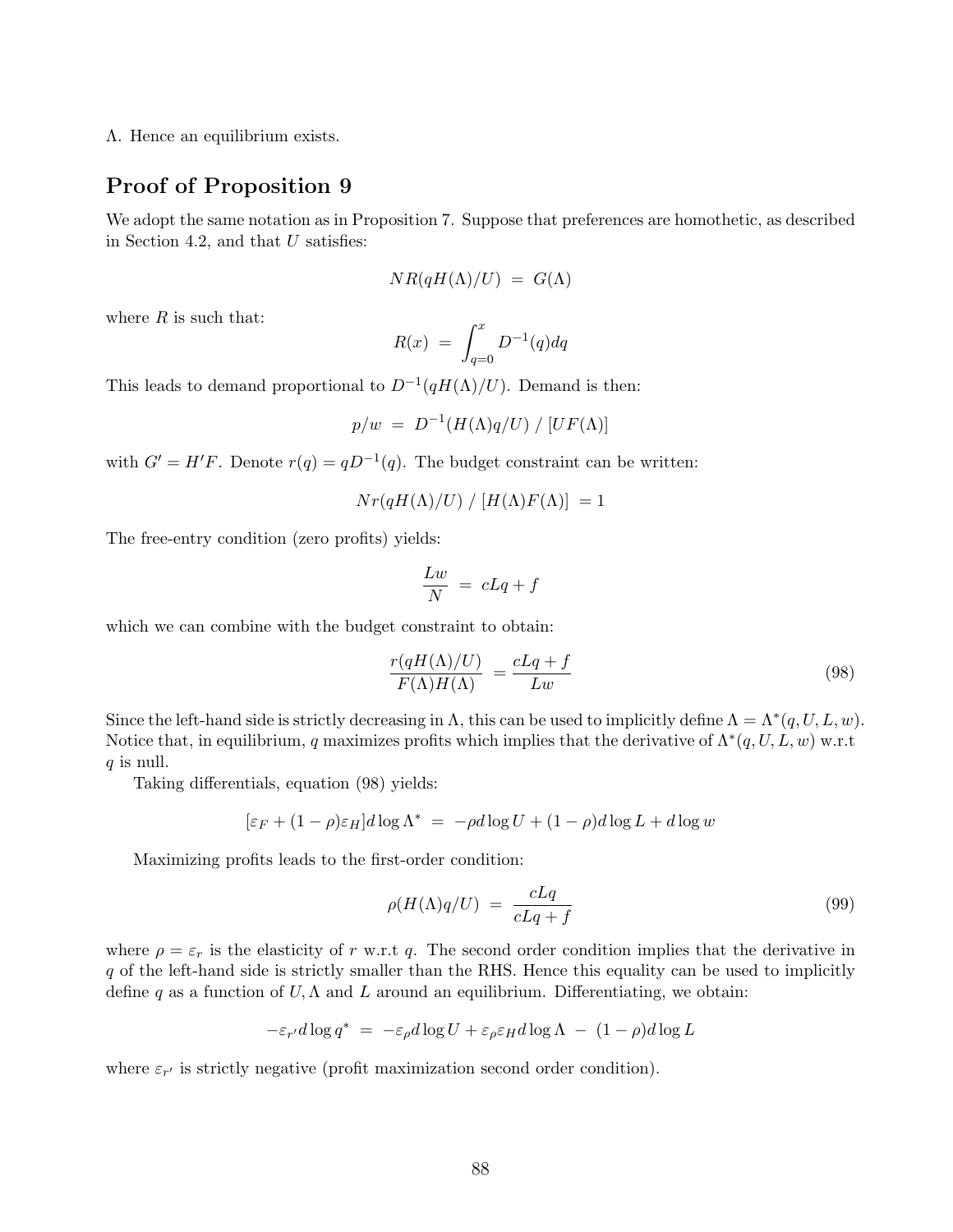Finally, we can also combine the free-entry condition with the equation defining utility to obtain:

$$
\frac{R(qH(\Lambda)/U)}{G(\Lambda)} = \frac{cLq + f}{Lw} \tag{100}
$$

Note that the derivative of the left-hand-side w.r.t  $\Lambda$  is null if  $\Lambda$  also satisfies equation (98). As the left-hand side is strictly decreasing in  $U$ , this can be used to implicitly characterize  $U$  as a function  $U^*$  of q,  $\Lambda$  and L. Differentiating equation (100) yields:

$$
(r/R)d\log U^* = -(\rho - r/R)d\log q + (1-\rho)d\log L + d\log w
$$

Conditions for uniqueness. Assume for now that L and w remain fixed. Combining with  $q = q^*$ and  $\Lambda = \Lambda^*$  based on equations (98) and (99), we obtain:

$$
d\log U^* = -(R/r)(\rho - r/R)/(-\varepsilon_{r'}) [-\varepsilon_{\rho}d\log U + \varepsilon_{\rho}\varepsilon_H d\log \Lambda]
$$
  
= -(R/r)(\rho - r/R)/(-\varepsilon\_{r'}) [-\varepsilon\_{\rho}d\log U + \varepsilon\_{\rho}\varepsilon\_H(-\rho d\log U)/(\varepsilon\_F + (1 - \rho)\varepsilon\_H)]

The equilibrium is unique if the derivative in  $U$  in the RHS is always smaller or larger than unity. This happens when the sign of:

$$
\Theta_0 \equiv 1 + (R/r)(\rho - r/R)/(-\varepsilon_{r'}) [-\varepsilon_{\rho} + \varepsilon_{\rho}\varepsilon_H(-\rho) / (\varepsilon_F + (1-\rho)\varepsilon_H)]
$$

is either always positive or negative. Rearranging, we find:

$$
sign(\Theta_0) = sign[(-\varepsilon_{r'})(r/R)(\varepsilon_F + (1-\rho)\varepsilon_H) - \varepsilon_{\rho}(\rho - r/R)(\varepsilon_F + \varepsilon_H)] \tag{101}
$$

Note that  $\varepsilon_{\rho}(\rho - r/R)$  is positive when demand is subconvex or superconvex (Lemma 2a and 2b). Moreover, both  $(-\varepsilon_{r'})$  and  $\varepsilon_F + (1-\rho)\varepsilon_H$  are positive (profit SOC and definition of  $\Lambda$ ). Hence the first term is always positive. The second term is also positive if  $\varepsilon_F + \varepsilon_H$  is negative, hence  $\varepsilon_F + \varepsilon_H < 0$ is a sufficient condition to ensure that  $\Theta_0$  is positive and that the equilibrium must be unique.

Now, suppose instead that demand is subconvex  $(\varepsilon_{\rho} < 0)$  and that  $\varepsilon_H$  is negative. We obtain:

$$
sign(\Theta_0) = sign [(1-\rho)(r/R)(\varepsilon_F + (1-\rho)\varepsilon_H) - \varepsilon_{\rho}\rho(\varepsilon_F + (1-\rho)\varepsilon_H) - \varepsilon_{\rho}(\rho - r/R)\rho\varepsilon_H]
$$

The first term is positive given that  $\rho < 1$  and  $\varepsilon_F + (1-\rho)\varepsilon_H > 0$  (to ensure a well-defined aggregator Λ). The second term is positive if demand is subconvex. The third term is also positive if we assume  $\varepsilon_H < 0$ , given that  $\varepsilon_\rho(\rho - r/R)$  is positive in the subconvex case (Lemma 2a). Hence,  $\varepsilon_H < 0$  is a sufficient condition for uniqueness of equilibrium in the subconvex case.

**Comparative statics.** If we now examine how changes in population L and  $w$  influence equilibrium outcomes, we can again use equations (98), (99) and (100). Incorporating  $q = q^*$  into the equation defining utility, we obtain:

$$
(r/R)d\log U^* = -(\rho - r/R)/(-\varepsilon_{r'})\left[-\varepsilon_{\rho}d\log U + \varepsilon_{\rho}\varepsilon_{H}d\log\Lambda - (1-\rho)d\log L\right] + (1-\rho)d\log L + d\log w.
$$

Incorporating  $\Lambda = \Lambda^*$  and rearranging, we obtain:

$$
d\log(LU^*) = \Theta_U d\log(Lw)
$$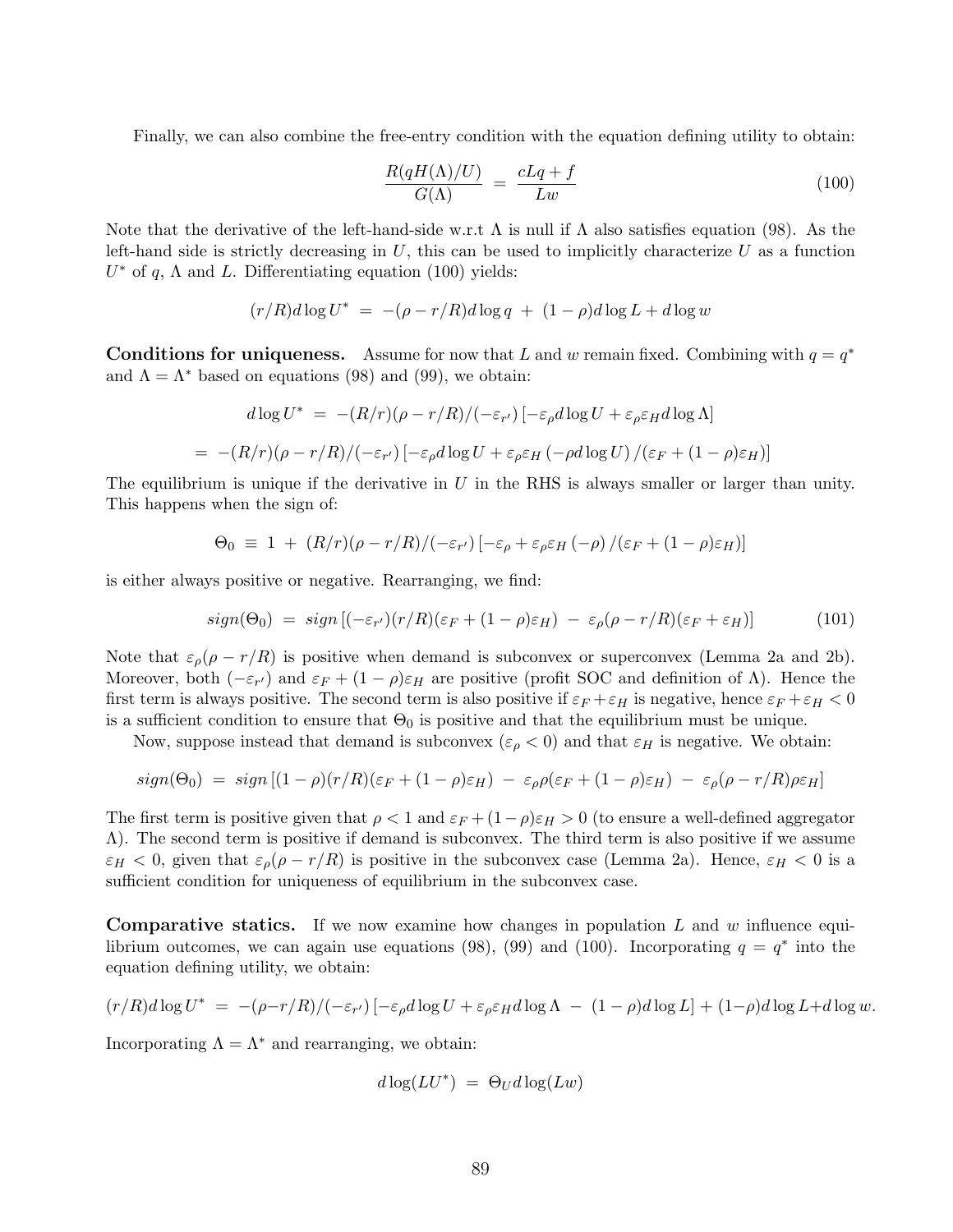with

$$
\Theta_U = \left[1 - \frac{(\rho - r/R)\varepsilon_{\rho}\varepsilon_H}{(-\varepsilon_{r'})[\varepsilon_F + (1 - \rho)\varepsilon_H]}\right] / \Theta_0
$$

Using equation (98), differentiated:

$$
[\varepsilon_F + (1 - \rho)\varepsilon_H]d\log\Lambda^* = -\rho d\log(LU) + d\log(Lw)
$$

we obtain the changes in aggregator  $\Lambda$ :

$$
d\log\Lambda^* = \Theta_\Lambda d\log(Lw)
$$

with

$$
\Theta_{\Lambda} = \frac{1 - \rho \Theta_U}{\varepsilon_F + (1 - \rho)\varepsilon_H}
$$

Finally, thanks to equation (99):

$$
-\varepsilon_{r'}d\log(Lq^*) = -\varepsilon_{\rho}d\log(LU) + \varepsilon_{\rho}\varepsilon_H d\log\Lambda
$$

we obtain the changes in firm size  $Q = Lq$ :

$$
d\log(Lq^*) = \Theta_Q d\log(Lw)
$$

with

$$
\Theta_Q = \frac{-\varepsilon_{\rho}\Theta_U + \varepsilon_{\rho}\varepsilon_H\Theta_\Lambda}{-\varepsilon_{r'}}
$$

After much simplifying, we obtain:

$$
\[ -\varepsilon_{\rho}(\rho - r/R)[\varepsilon_F + \varepsilon_H] - \varepsilon_{r'}(r/R)[\varepsilon_F + (1 - \rho)\varepsilon_H] \] d\log Q
$$
  

$$
= -\varepsilon_{\rho} \Big[ [\varepsilon_F + (1 - \rho)\varepsilon_H] + (\rho - r/R)\varepsilon_H \Big] d\log(Lw)
$$

As shown in equation (101) and below, the coefficient in front of  $d \log Q$  is positive when demand is subconvex and  $\varepsilon_H$  is negative. In that case, we can also see that the coefficient in front of Lw is also positive, since  $-\varepsilon_{\rho} > 0$ ,  $\varepsilon_F + (1 - \rho)\varepsilon_H > 0$  and  $\rho - r/R < 0$  (Lemma 2a).

In the superconvex case  $\varepsilon_{\rho} > 0$  with  $\varepsilon_F + \varepsilon_H < 0$ , the effect of market size on firm size is positive if and only if:

$$
\varepsilon_F + \varepsilon_H < r/R\varepsilon_H
$$

This does not necessary hold, even under the sufficient assumption  $\varepsilon_F + \varepsilon_H < 0$  for uniqueness of equilibrium.

Homothetic semi-separability. Item iii) of Proposition 9 is a direct corrolary of proposition 8. When preferences are homothetic, firm size depends on just  $Lw$ . If preferences are also directly semi-separable, we know that firm size does not vary with  $w$ , hence it does not also vary with  $w$ .

Also, as we noted earlier in Section 4, homothetic direct semi-separability is equivalent to homothetic indirect semi-separability.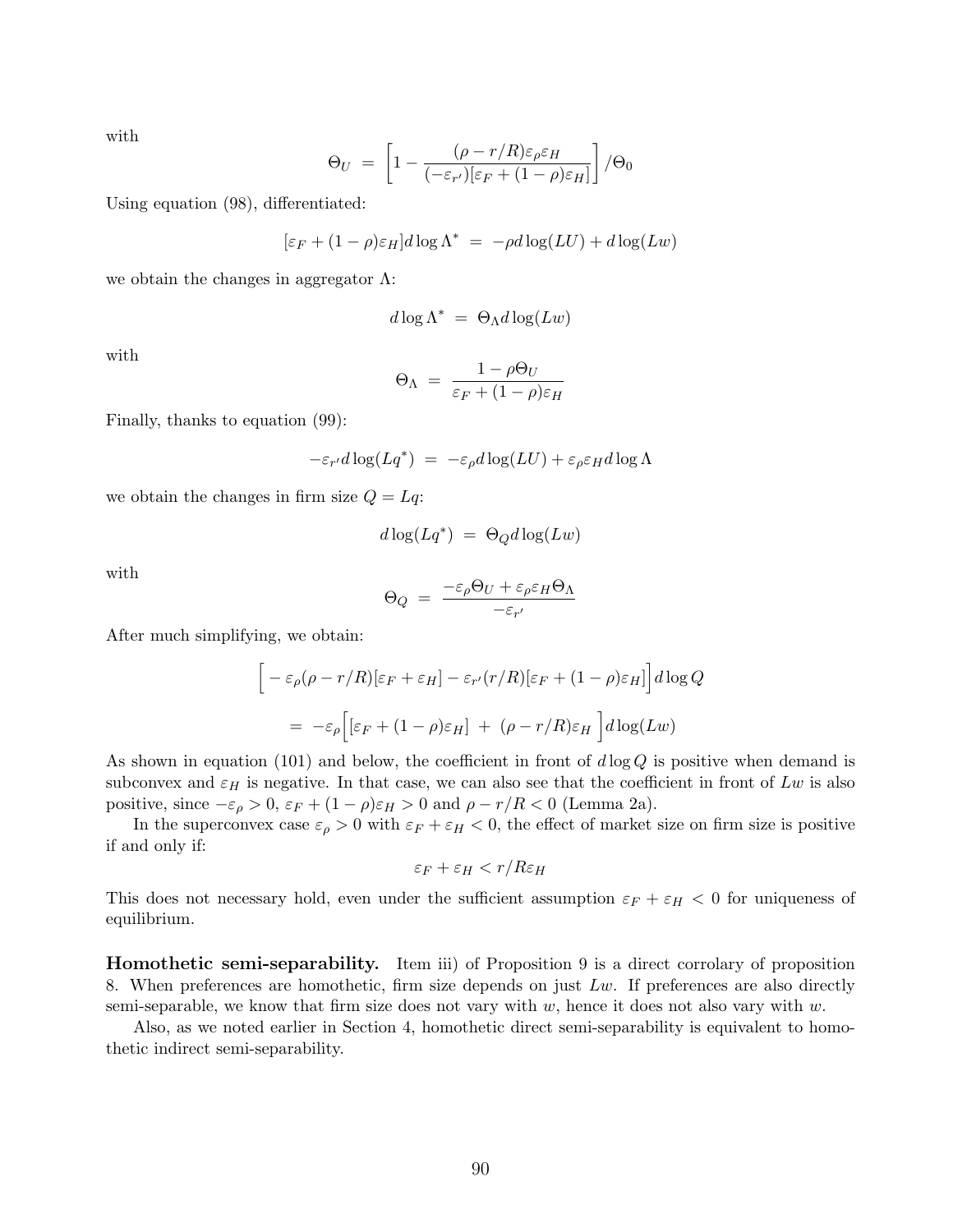## Proof of Proposition 10

Gains from variety Suppose that  $U$  satisfies:

$$
NR(qH(\Lambda, U), U) = G(\Lambda, U)
$$

with  $R(x, U) = \int_0^x D^{-1}(x', U) dx'$ . Denote  $r(x) = xD^{-1}(x)$ . The budget constraint is then:

$$
Nr(qH(\Lambda,U),U)/H(\Lambda,U) = G'(\Lambda,U)/H'(\Lambda,U) \equiv F(\Lambda,U)
$$

with  $G' = H'F$  and where the denotes the derivative w.r.t  $\Lambda$ .

Assuming identical demand across goods, what are the benefits of increased consumption q per good relative to increased number of product varieties? This is obtained by how much we need to change q and N jointly to keep utility constant (slope of indifference curves in terms of q and N). Differentiating the first equation, given that the derivative in  $\Lambda$  is null, we obtain:

$$
d\log N + \varepsilon_R d\log q = \beta dU
$$

with  $\varepsilon_R = r/R$ , for some  $\beta > 0$ , and thus we obtain:

$$
\frac{\frac{\partial U}{\partial \log N}}{\frac{\partial U}{\partial \log q}} = 1/\varepsilon_R \equiv v
$$

which is the inverse of the elasticity of  $R(x, U) = \int_0^x D^{-1}(x', U) dx'$ , evaluated at  $x = H(\Lambda, U)q$  (with  $q = Q/L$  is individual consumption).

First best entry and production Suppose that total resources are fixed (total costs are given by total GDP  $Lw$ ), so that:

$$
Nf + NcLq = Lw
$$

Differentiating (holding  $Lw$  constant), we obtain:

$$
(f + cLq) dN + NcL dq = 0
$$

Thus, at optimum, maximizing utility  $U$  as function of  $q$  and  $N$  under that constraint, the FOC of the first-best allocation implies:

$$
\frac{\frac{\partial U}{\partial N}}{\frac{\partial U}{\partial q}} = \frac{cLq + f}{NcL}
$$

which is equivalent to:

$$
\frac{\frac{\partial U}{\partial \log N}}{\frac{\partial U}{\partial \log q}} = \frac{cLq + f}{cLq}
$$

Hence, at the first best allocation we must have:

$$
\frac{cLq+f}{cLq} = v
$$

where  $v = R/r = 1/\varepsilon_R$  refers to the gains from variety.